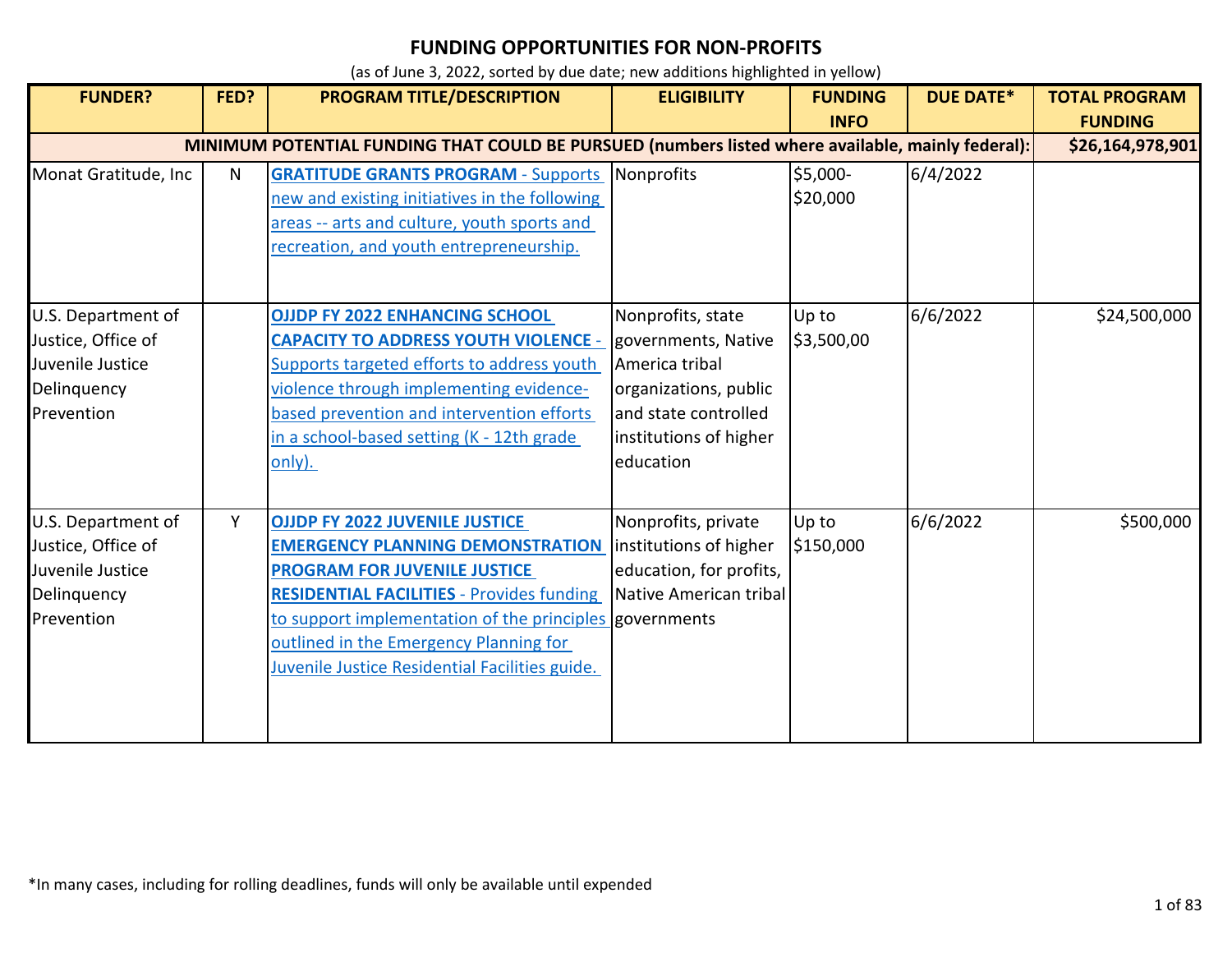| <b>FUNDER?</b>                                                                            | FED? | <b>PROGRAM TITLE/DESCRIPTION</b>                                                                                                                                                                                                                                                                                                                                           | <b>ELIGIBILITY</b>                                                                                    | <b>FUNDING</b>       | <b>DUE DATE*</b> | <b>TOTAL PROGRAM</b> |
|-------------------------------------------------------------------------------------------|------|----------------------------------------------------------------------------------------------------------------------------------------------------------------------------------------------------------------------------------------------------------------------------------------------------------------------------------------------------------------------------|-------------------------------------------------------------------------------------------------------|----------------------|------------------|----------------------|
|                                                                                           |      |                                                                                                                                                                                                                                                                                                                                                                            |                                                                                                       | <b>INFO</b>          |                  | <b>FUNDING</b>       |
| U.S. Department of<br>Justice, Office of<br>Juvenile Justice<br>Delinquency<br>Prevention | Y    | <b>OJJDP FY 2022 FAMILY-BASED</b><br><b>ALTERNATIVE SENTENCING PROGRAM -</b><br>Seeks to build the capacity to implement<br>new, or enhance existing, alternative<br>sentencing programs for parents in the<br>criminal justice system to improve child,<br>parent, and family outcomes.                                                                                   | Nonprofits, private<br>institutions of higher<br>education, state<br>governments, small<br>businesses | Up to<br>\$750,000   | 6/6/2022         | \$4,755,000          |
| U.S. Department of<br>Justice, Office of<br>Juvenile Justice<br>Delinquency<br>Prevention | Y    | <b>OJJDP FY 2022 SUPPORTING EFFECTIVE</b><br><b>INTERVENTIONS FOR YOUTH WITH</b><br>PROBLEMATIC OR ILLEGAL SEXUAL<br><b>BEHAVIOR</b> - Provides funding to<br>communities to develop intervention and<br>supervision services for youth with<br>problematic or illegal sexual behavior, and<br>to provide treatment services for their<br>victims and families/caregivers. | Nonprofits, private<br>institutions of higher<br>education, county<br>governments                     | Up to<br>\$1,000,000 | 6/6/2022         | \$2,900,000          |
| U.S. Department of<br>Agriculture, Rural<br><b>Business-Cooperative</b><br>Service        | Y    | RURAL COOPERATIVE DEVELOPMENT<br><b>GRANT</b> - Looks to improve the economic<br>condition of rural areas by assisting<br>individuals or entities in the startup,<br>expansion or operational improvement of<br>rural cooperatives and other business<br>entities.                                                                                                         | Nonprofits, public and Up to<br>state controlled<br>institutions of higher<br>education               | \$200,000            | 6/6/2022         | \$5,800,000          |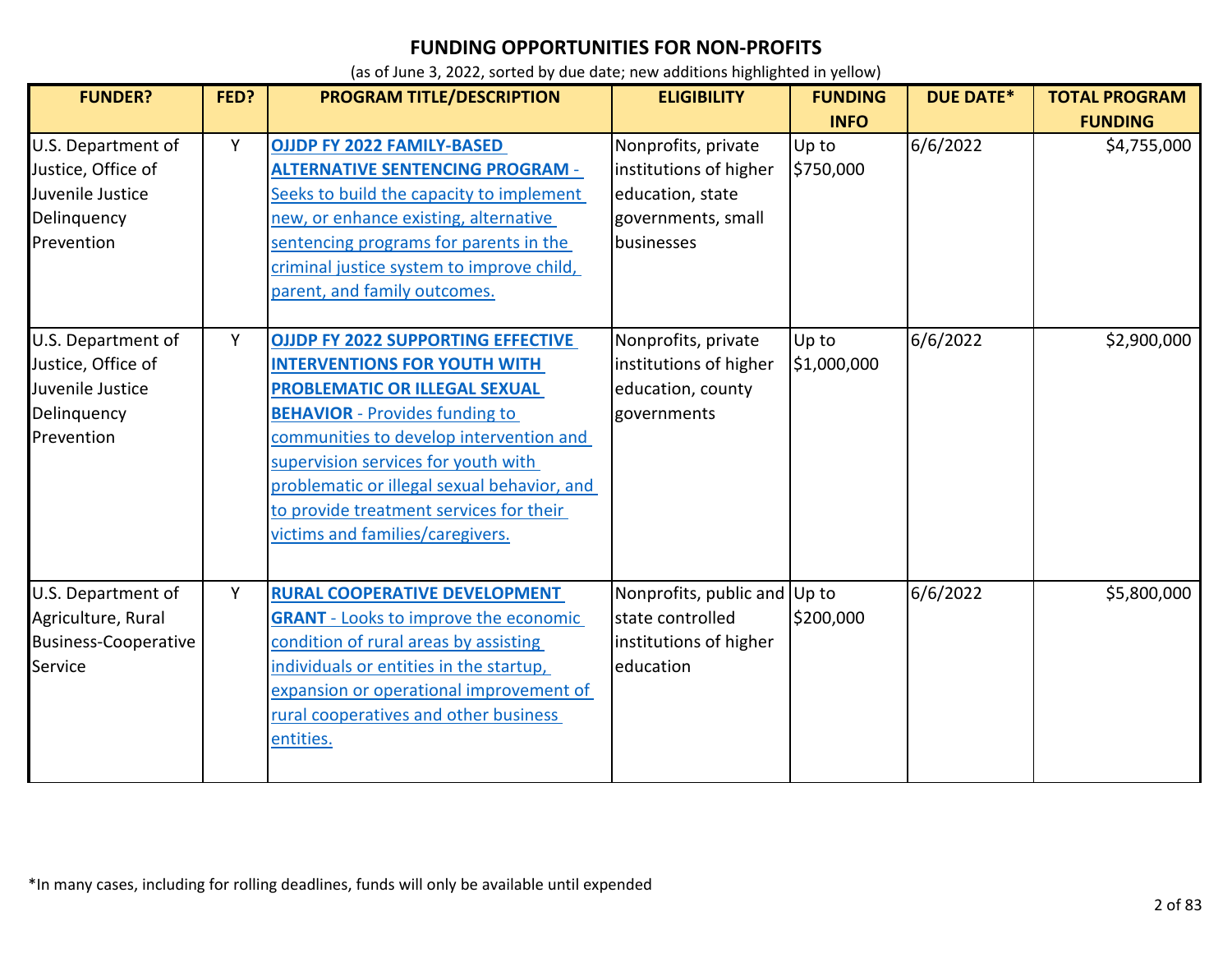| <b>FUNDER?</b>            | FED? | PROGRAM TITLE/DESCRIPTION                         | <b>ELIGIBILITY</b>                | <b>FUNDING</b> | <b>DUE DATE*</b>               | <b>TOTAL PROGRAM</b> |
|---------------------------|------|---------------------------------------------------|-----------------------------------|----------------|--------------------------------|----------------------|
|                           |      |                                                   |                                   | <b>INFO</b>    |                                | <b>FUNDING</b>       |
| U.S. Department of        | Y    | <b>EXPANSION OF COMPREHENSIVE SUICIDE</b>         | Nonprofits, public and \$600,000- |                | 6/6/2022                       | \$26,757,630         |
| <b>Health and Human</b>   |      | <b>PREVENTION ACROSS THE U.S. - Supports</b>      | state controlled                  | \$1,000,000    |                                |                      |
| Services, Centers for     |      | implementation and evaluation of a                | institutions of higher            |                |                                |                      |
| <b>Disease Control</b>    |      | comprehensive public health approach to           | education, county                 |                |                                |                      |
|                           |      | suicide prevention in the U.S.                    | governments, city or              |                |                                |                      |
|                           |      |                                                   | township                          |                |                                |                      |
|                           |      |                                                   | governments                       |                |                                |                      |
| U.S. Department of        | Y    | POPULATION-BASED SURVEILLANCE OF                  | Nonprofits, private               | \$150,000-     | 6/6/2022                       | \$4,000,000          |
| <b>Health and Human</b>   |      | <b>OUTCOMES, NEEDS, AND WELL-BEING OF</b>         | institutions of higher            | \$400,000      |                                |                      |
| Services, Centers for     |      | <b>CHILDREN AND ADOLESCENTS WITH</b>              | education, state                  |                |                                |                      |
| Disease Control           |      | <b>CONGENTIAL HEART DEFECTS - Works to</b>        | governments, county               |                |                                |                      |
|                           |      | identify a population-based sample of             | governments, Native               |                |                                |                      |
|                           |      | children and adolescents with a CHD               | American tribal                   |                |                                |                      |
|                           |      | identified birth defects and collect              | governments, small                |                |                                |                      |
|                           |      | information.                                      | businesses                        |                |                                |                      |
| <b>Seventh Generation</b> | N    | <b>GRANT</b> - Supports Indigenous Peoples' self- | Nonprofits                        |                | \$500-\$50,000 6/7/22, 9/7/22, |                      |
| for Indigenous            |      | determination and the sovereignty of              |                                   |                | 12/7/22                        |                      |
| Peoples                   |      | Native nations.                                   |                                   |                |                                |                      |
|                           |      |                                                   |                                   |                |                                |                      |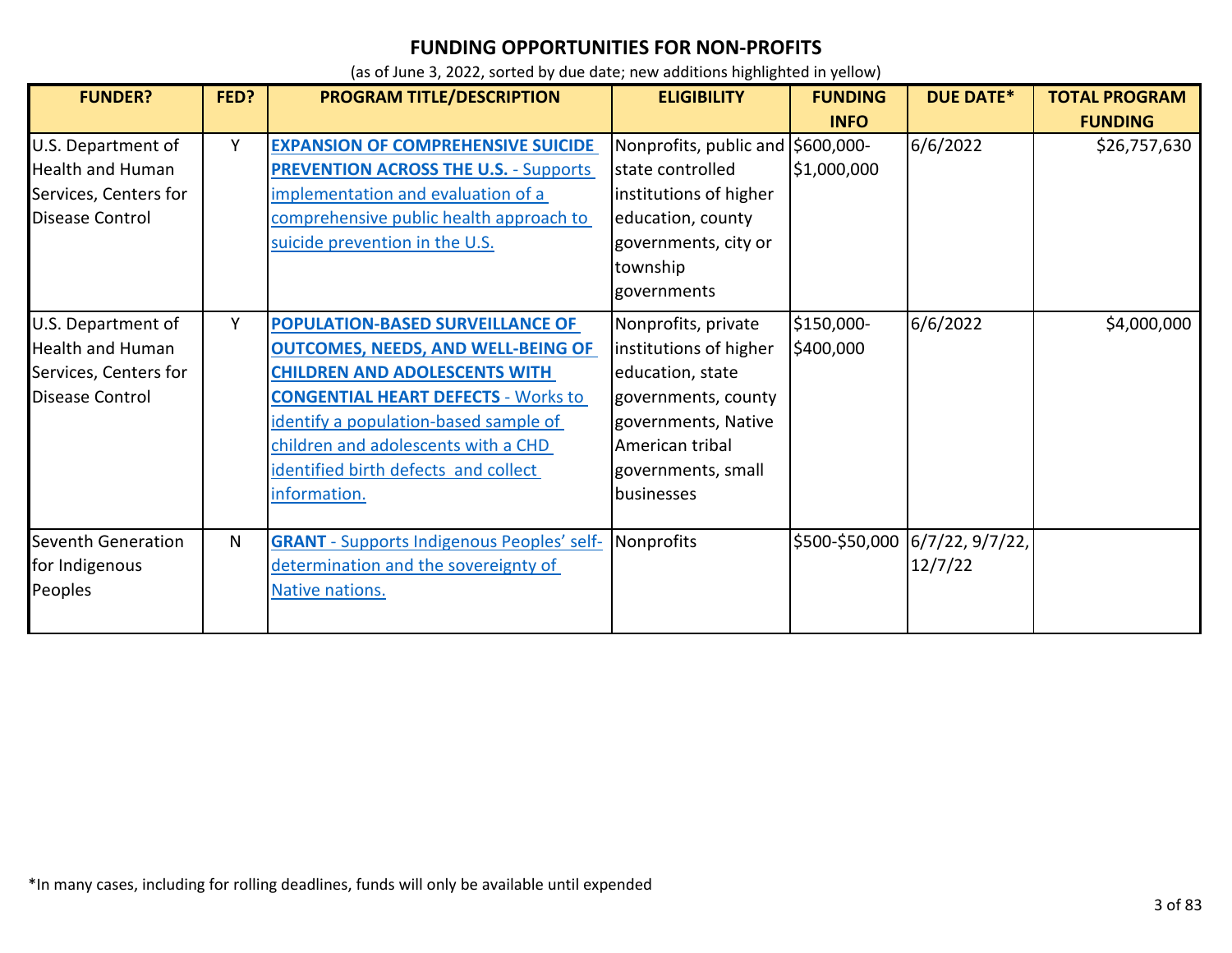| <b>FUNDER?</b>                                                  | FED? | <b>PROGRAM TITLE/DESCRIPTION</b>                                                                                                                                                                                                                                                                                                                                                   | <b>ELIGIBILITY</b>                                     | <b>FUNDING</b><br><b>INFO</b> | <b>DUE DATE*</b> | <b>TOTAL PROGRAM</b><br><b>FUNDING</b> |
|-----------------------------------------------------------------|------|------------------------------------------------------------------------------------------------------------------------------------------------------------------------------------------------------------------------------------------------------------------------------------------------------------------------------------------------------------------------------------|--------------------------------------------------------|-------------------------------|------------------|----------------------------------------|
| U.S. Department of<br>Justice, Bureau of<br>Justice Assistance  | Υ    | <b>BJA FY22 IMPROVING REENTRY</b><br><b>EDUCATION AND EMPLOYMENT</b><br><b>OUTCOMES</b> - Seeks to improve correctional governments<br>educational and employment programs that<br>serve individuals during incarceration and<br>throughout their period of reentry into the<br>community.                                                                                         | Nonprofits, county<br>governments, state               | Up to<br>\$900,000            | 6/7/2022         | \$21,600,000                           |
| U.S. Department of<br>Justice, National<br>Institute of Justice | Y    | NIJ FY22 EVALUATION OF OJP COMMUNITY Nonprofits, county<br><b>BASED VIOLENCE INTERVENTION AND</b><br><b>PREVENTION INITIATIVE PROJECTS -</b><br>Supports rigorous, independent evaluations housing authorities<br>of the outcome and impact of projects<br>funded under the FY 2022 OJP Community<br><b>Based Violence Intervention and Prevention</b><br>Initiative solicitation. | governments, small<br>businesses, public               | Up to<br>\$1,900,000          | 6/7/2022         | \$1,900,000                            |
| U.S. Department of<br>the Interior                              | Υ    | <b>HERITAGE OPPORTUNITIES IN HAWAII</b><br><b>NATIVE ACT GRANT PROGRAM FOR</b><br><b>NATIVE HAWAIIAN ORGANIZATIONS -</b><br>Seeks to establish a more inclusive national<br>travel and tourism strategy and has the<br>potential to deliver significant benefits for<br>Native Hawaiian organizations (NHO).                                                                       | Nonprofits, Native<br>American tribal<br>organizations | \$50,000-<br>\$150,000        | 6/7/2022         | \$1,000,000                            |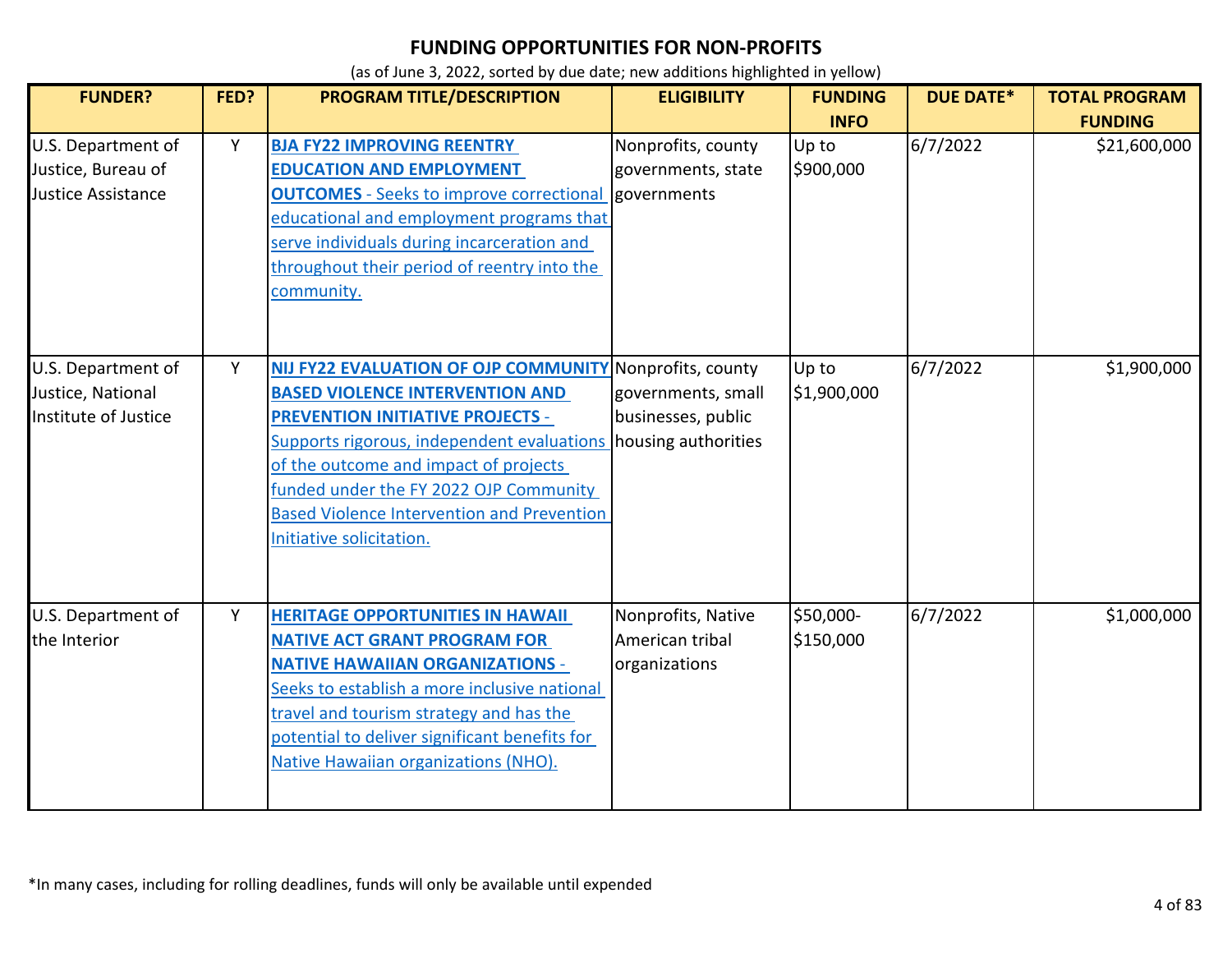| <b>FUNDER?</b>                                                                                   | FED? | PROGRAM TITLE/DESCRIPTION                                                                                                                                                                                                                                                                                                                                                      | <b>ELIGIBILITY</b>                                                                                                                                                                       | <b>FUNDING</b>             | <b>DUE DATE*</b>        | <b>TOTAL PROGRAM</b>           |
|--------------------------------------------------------------------------------------------------|------|--------------------------------------------------------------------------------------------------------------------------------------------------------------------------------------------------------------------------------------------------------------------------------------------------------------------------------------------------------------------------------|------------------------------------------------------------------------------------------------------------------------------------------------------------------------------------------|----------------------------|-------------------------|--------------------------------|
| U.S. Department of<br><b>Health and Human</b><br>Services, Centers for<br><b>Disease Control</b> | Y    | <b>COMMUNITY VIOLENCE PREVENTION:</b><br><b>PUTTING COMMUNITIES FIRST - SAFER</b><br><b>COMMUNITIES AND SAVING LIVES -</b><br><b>TRAINING AND TECHNICAL ASSISTANCE -</b><br>Provides training and technical assistance<br>(TTA) to support communities in building<br>local public health capacity for prevention<br>and establishing a community-driven<br>prevention system. | Nonprofits, for profits, \$750,000-<br>independent school<br>districts, private<br>institutions of higher<br>education, state and<br>local governments,<br>publiv housing<br>authorities | <b>INFO</b><br>\$1,200,000 | 6/8/22<br>(anticipated) | <b>FUNDING</b><br>\$60,000,000 |
| U.S. Department of<br>Justice, Bureau of<br><b>Justice Assistance</b>                            | Y    | <b>BJA FY22 SMART REENTRY AND</b><br><b>SUPERVISION: GRANTS, TOOLS, AND</b><br><b>TECHNICAL ASSISTANCE TO FACILITATE</b><br><b>CHANGE</b> - Works to improve the capacity<br>and effectiveness of state- and local-level<br>corrections agencies to increase the success<br>rates of individuals returning to and<br>supervised in their communities.                          | Nonprofits, state<br>governments, private<br>institutions of higher<br>education                                                                                                         | Up to<br>\$7,000,000       | 6/8/2022                | \$15,500,000                   |
| U.S. Department of<br>Agriculture, Natural<br>Resources<br><b>Conservation Service</b>           | Y    | <b>CONSERVATION INNOVATION GRANTS</b><br><b>STATE PROGRAM - Works to stimulate the</b><br>development and adoption of innovative<br>conservation approaches and technologies<br>in conjunction with agricultural production.                                                                                                                                                   | Nonprofits, special<br>district governments,<br>independent school<br>districts, public<br>housing authorities,<br>state governments                                                     | \$20,000-<br>\$75,000      | 6/8/2022                | \$300,000                      |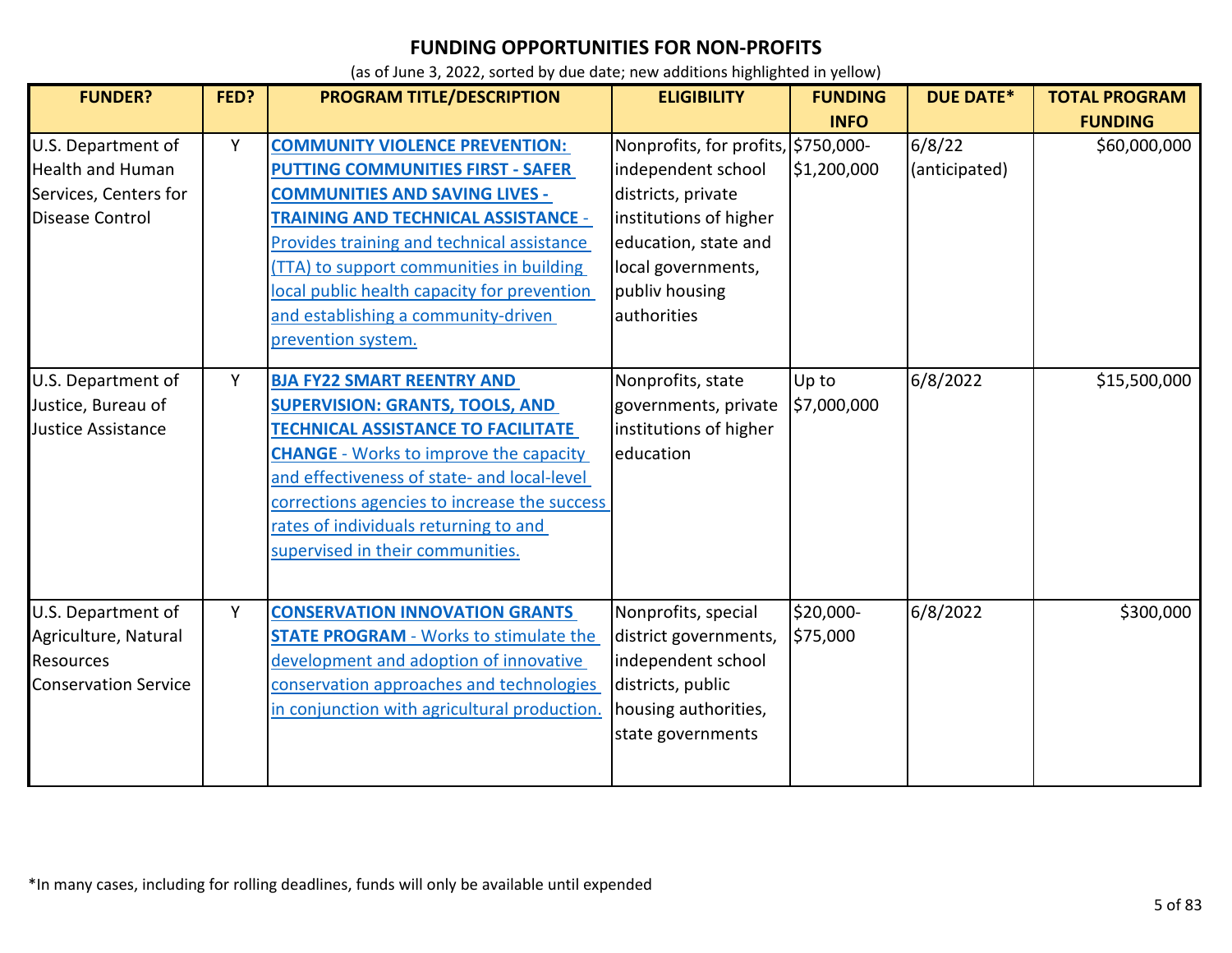| <b>FUNDER?</b>                                                                                | FED? | PROGRAM TITLE/DESCRIPTION                                                                                                                                                                                                                                                                                                         | <b>ELIGIBILITY</b>                                                                                                                | <b>FUNDING</b><br><b>INFO</b> | <b>DUE DATE*</b> | <b>TOTAL PROGRAM</b><br><b>FUNDING</b> |
|-----------------------------------------------------------------------------------------------|------|-----------------------------------------------------------------------------------------------------------------------------------------------------------------------------------------------------------------------------------------------------------------------------------------------------------------------------------|-----------------------------------------------------------------------------------------------------------------------------------|-------------------------------|------------------|----------------------------------------|
| U.S. Department of<br>Justice, Office for<br><b>Victims of Crime</b>                          | Y    | <b>ADVANCING HOSPITAL-BASED VICTIM</b><br><b>SERVICES</b> - Seeks to improve linkages<br>between the victim services field and<br>hospitals and other medical facilities that<br>increase support for victims of crime,<br>improve victim outcomes, and reduce<br>chances of further victimization.                               | Nonprofits, state<br>governments, county<br>governments, public<br>housing authorities                                            | Up to<br>\$500,000            | 6/8/2022         | \$1,500,000                            |
| <b>National Endowment</b><br>for the Humanities                                               | Y    | <b>DIGITAL PROJECTS FOR THE PUBLIC -</b><br>Supports projects that interpret and analyze institutions of higher<br>humanities content in primarily digital<br>platforms and formats, such as websites,<br>mobile applications and tours, interactive<br>touch screens and kiosks, games, and virtual governments<br>environments. | Nonprofits, private<br>education, state<br>governments, city or<br>township                                                       | Up to<br>\$400,000            | 6/8/2022         | \$1,500,000                            |
| U.S. Department of<br>Agriculture, Office of<br>Partnerships and<br><b>Public Engagements</b> | Y    | <b>OUTREACH AND ASSISTANCE FOR</b><br><b>SOCIALLY DISADVANTAGED FARMERS AND</b><br><b>RANCHERS AND VETERAN FARMERS AND</b><br><b>RANCHERS</b> - Works to encourage and assist<br>socially disadvantaged farmers and<br>ranchers, veteran farmers and ranchers,<br>and beginning farmers and ranchers.                             | Nonprofits, private<br>institutions of higher<br>education, public and<br>state controlled<br>institutions of higher<br>education | Up to<br>\$750,000            | 6/8/2022         | \$35,000,000                           |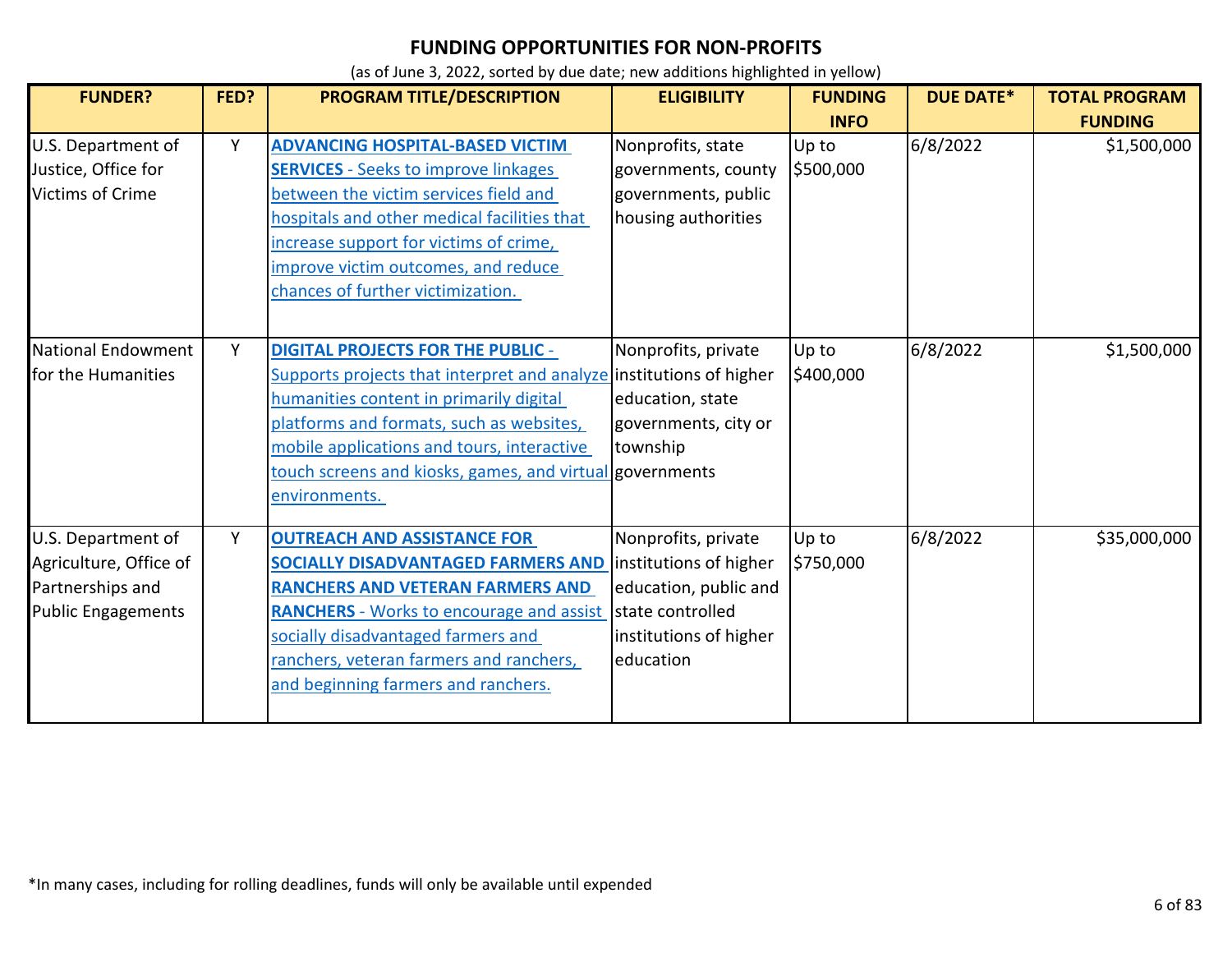| <b>FUNDER?</b>               | FED? | <b>PROGRAM TITLE/DESCRIPTION</b>                   | <b>ELIGIBILITY</b>           | <b>FUNDING</b>          | <b>DUE DATE*</b> | <b>TOTAL PROGRAM</b> |
|------------------------------|------|----------------------------------------------------|------------------------------|-------------------------|------------------|----------------------|
|                              |      |                                                    |                              | <b>INFO</b>             |                  | <b>FUNDING</b>       |
| National Archives and        | Y    | <b>STATE BOARD PROGRAMMING GRANTS -</b>            | Nonprofits, state            | Up to \$80,000 6/8/2022 |                  | \$800,000            |
| Records                      |      | Seeks proposals that support the work of           | governments, county          |                         |                  |                      |
| Administration               |      | state historical records advisory boards           | governments, Native          |                         |                  |                      |
|                              |      | through projects that engage the public,           | American tribal              |                         |                  |                      |
|                              |      | expand civic education, and promote                | governments                  |                         |                  |                      |
|                              |      | understanding of the nation's history,             |                              |                         |                  |                      |
|                              |      | democracy, and culture.                            |                              |                         |                  |                      |
| <b>National Archives and</b> | Y    | <b>MAJOR COLLABORATIVE ARCHIVAL</b>                | Nonprofits, state            | \$150,000-              | 6/8/2022         | \$10,000,000         |
| Records                      |      | <b>INITIATIVES</b> - Seeks projects that will      | governments, public          | \$350,000               |                  |                      |
| Administration               |      | significantly improve public discovery and         | and state controlled         |                         |                  |                      |
|                              |      | use of major historical records collections.       | institutions of higher       |                         |                  |                      |
|                              |      |                                                    | education                    |                         |                  |                      |
| National Archives and        | Y    | <b>ARCHIVES COLLABORATIVES - Seeks</b>             | Nonprofits, public and Up to |                         | 6/8/2022         |                      |
| Records                      |      | Archives Collaboratives of three or more           | state controlled             | \$100,000               |                  |                      |
| Administration               |      | repositories working together to make their        | institutions of higher       |                         |                  |                      |
|                              |      | collections more readily available for public      | education, state and         |                         |                  |                      |
|                              |      | discovery and use.                                 | county governments           |                         |                  |                      |
| National Archives and        | Y    | PLANNING FOR COLLABORATIVE DIGITAL                 | Nonprofits, Native           | Up to \$60,000 6/8/2022 |                  | \$720,000            |
| Records                      |      | <b>EDITIONS IN AFRICAN AMERICAN, ASIAN</b>         | American tribal              |                         |                  |                      |
| Administration               |      | <b>AMERICAN, HISPANIC AMERICAN, AND</b>            | governments, county          |                         |                  |                      |
|                              |      | <b>NATIVE AMERICAN HISTORY AND ETHNIC</b>          | governments,                 |                         |                  |                      |
|                              |      | <b>STUDIES</b> - Works to broaden participation in |                              |                         |                  |                      |
|                              |      | the production and publication of historical       |                              |                         |                  |                      |
|                              |      | and scholarly digital editions.                    |                              |                         |                  |                      |
|                              |      |                                                    |                              |                         |                  |                      |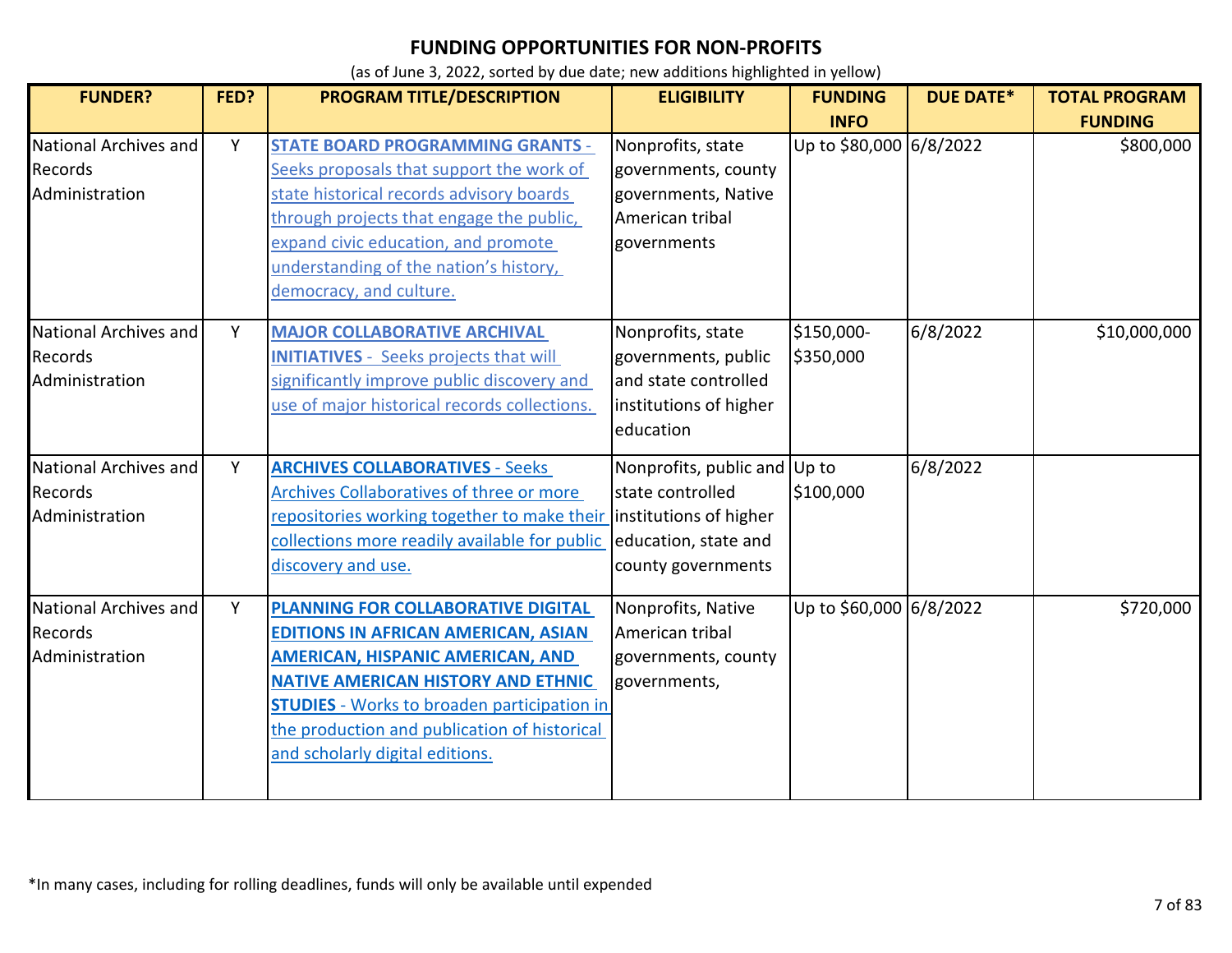| <b>FUNDER?</b>                                                       | FED? | PROGRAM TITLE/DESCRIPTION                                                                                                                                                                                                               | <b>ELIGIBILITY</b>                                                                                                                                | <b>FUNDING</b>     | <b>DUE DATE*</b> | <b>TOTAL PROGRAM</b> |
|----------------------------------------------------------------------|------|-----------------------------------------------------------------------------------------------------------------------------------------------------------------------------------------------------------------------------------------|---------------------------------------------------------------------------------------------------------------------------------------------------|--------------------|------------------|----------------------|
|                                                                      |      |                                                                                                                                                                                                                                         |                                                                                                                                                   | <b>INFO</b>        |                  | <b>FUNDING</b>       |
| National Archives and<br>Records<br>Administration                   | Y    | PUBLISHING HISTORICAL RECORDS IN<br><b>COLLABORATIVE DIGITAL EDITIONS - Works governments, private</b><br>to publish online editions of historical<br><u>records.</u>                                                                   | Nonprofits, state<br>institutions of higher<br>education, Native<br>American tribal<br>governments                                                | Up to<br>\$160,000 | 6/8/2022         |                      |
| U.S. Department of<br>Justice, Office for<br><b>Victims of Crime</b> | Y    | <b>OVC FY 2022 ENHANCED COLLABORATIVE</b><br><b>MODEL TASK FORCE TO COMBAT HUMAN</b><br><b>TRAFFICKING</b> - Seeks to develop, expand, or governments, Native<br>strengthen a multidisciplinary approach to<br>fight human trafficking. | Nonprofits, city or<br>township<br>American tribal<br>governments, county<br>governments                                                          | Up to<br>\$750,000 | 6/9/2022         | \$22,500,000         |
| U.S. Department of<br>Justice, Office for<br>Victims of Crime        | Y    | <b>OVC FY 2022 HOUSING ASSISTANCE</b><br><b>GRANTS FOR VICTIMS OF HUMAN</b><br><b>TRAFFICKING</b> - Provides funding for services governments, Native<br>to victims of human trafficking.                                               | Nonprofits, state<br>governments, county<br>American tribal<br>governments, public<br>and state controlled<br>institutions of higher<br>education | Up to<br>\$800,000 | 6/9/2022         | \$15,000,000         |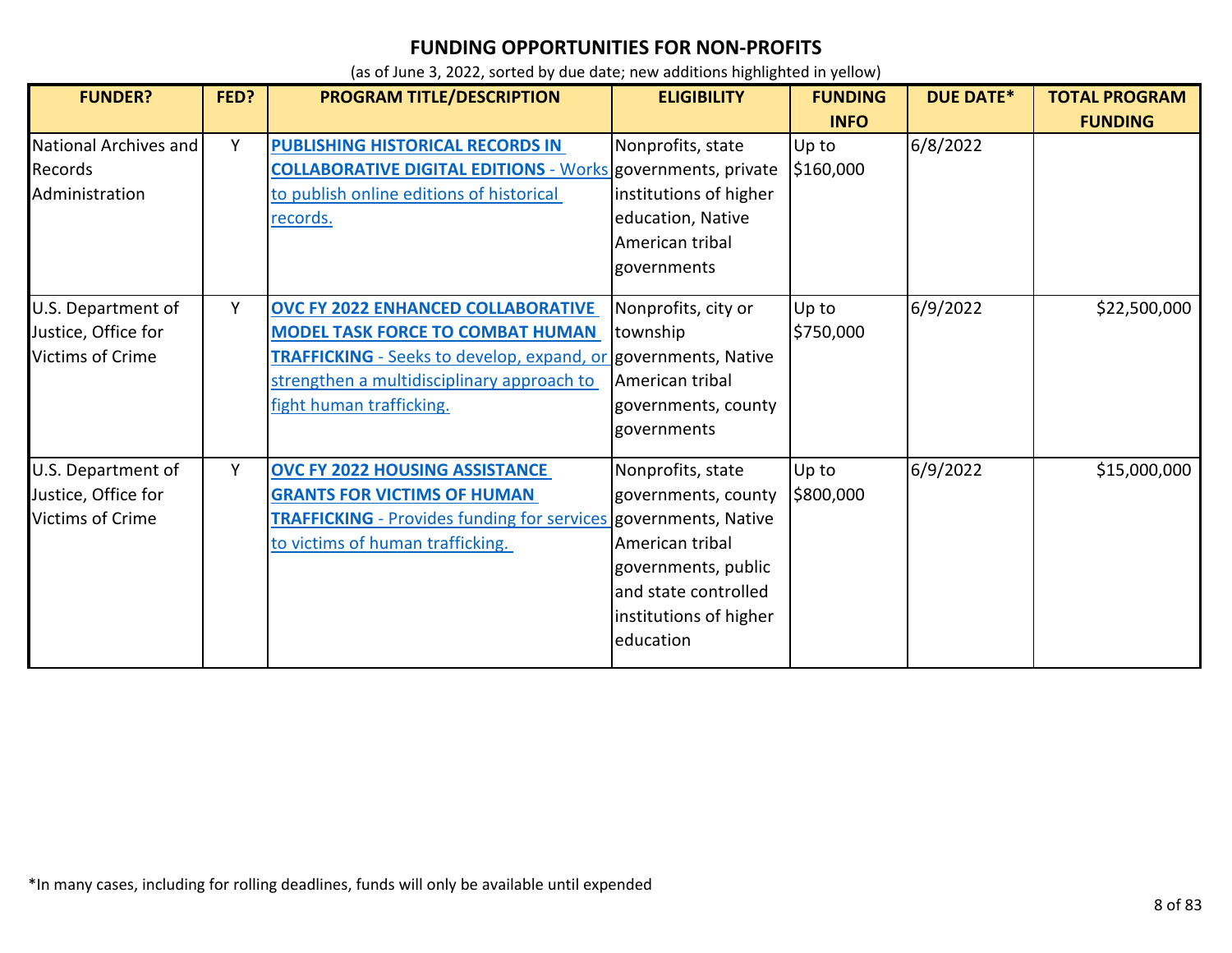| <b>FUNDER?</b>                                                                                               | FED? | PROGRAM TITLE/DESCRIPTION                                                                                                                                                                                                                                                                             | <b>ELIGIBILITY</b>                                                                                                             | <b>FUNDING</b>              | <b>DUE DATE*</b> | <b>TOTAL PROGRAM</b> |
|--------------------------------------------------------------------------------------------------------------|------|-------------------------------------------------------------------------------------------------------------------------------------------------------------------------------------------------------------------------------------------------------------------------------------------------------|--------------------------------------------------------------------------------------------------------------------------------|-----------------------------|------------------|----------------------|
|                                                                                                              |      |                                                                                                                                                                                                                                                                                                       |                                                                                                                                | <b>INFO</b>                 |                  | <b>FUNDING</b>       |
| The Kendal<br>Corporation                                                                                    | N    | <b>PROMISING INNOVATIONS</b> - Focuses on the 501(c)(3) nonprofits<br>national workforce shortages that are<br>straining the U.S. healthcare system,<br>specifically the shortage of skilled workers<br>in the fields of elderly care.                                                                |                                                                                                                                | Up to \$50,000 6/10/22 LOIs | due              |                      |
| U.S. Department of<br>Veteran Affairs,<br><b>Office of Mental</b><br><b>Health and Suicide</b><br>Prevention | Y    | <b>SSG FOX SUICIDE PREVENTION GRANT</b><br><b>PROGRAM</b> - Works to provide resources<br>toward community-based suicide<br>prevention efforts to meet the needs of<br>Veterans and their families through<br>outreach, suicide prevention services, and<br>connection to VA and community resources. | Nonprofits, county<br>governments, state<br>governments, public<br>and state controlled<br>institutions of higher<br>education | Up to<br>\$750,000          | 6/10/2022        | \$51,750,000         |
| Office of Hawaiian<br><b>Affairs</b>                                                                         | N    | <b>COMMUNITY GRANT - HOMESTEAD</b><br><b>COMMUNITY</b> - Works to strengthen<br>Hawaiian Homestead beneficiaries, families,<br>and communities.                                                                                                                                                       | Native Hawaiian<br><b>Serving Organizations</b>                                                                                | \$30,000-<br>\$50,000       | 6/10/2022        | \$600,000            |
| Office of Hawaiian<br><b>Affairs</b>                                                                         | N    | <b>COMMUNITY GRANT - IWI KUPUNA</b><br><b>REPATRIATION &amp; REINTERMENT - Supports</b><br>Native Hawaiian iwi kupuna repatriation<br>and reinterment activities.                                                                                                                                     | Native Hawaiian<br><b>Serving Organizations</b>                                                                                | \$30,000-<br>\$50,000       | 6/10/2022        | \$600,000            |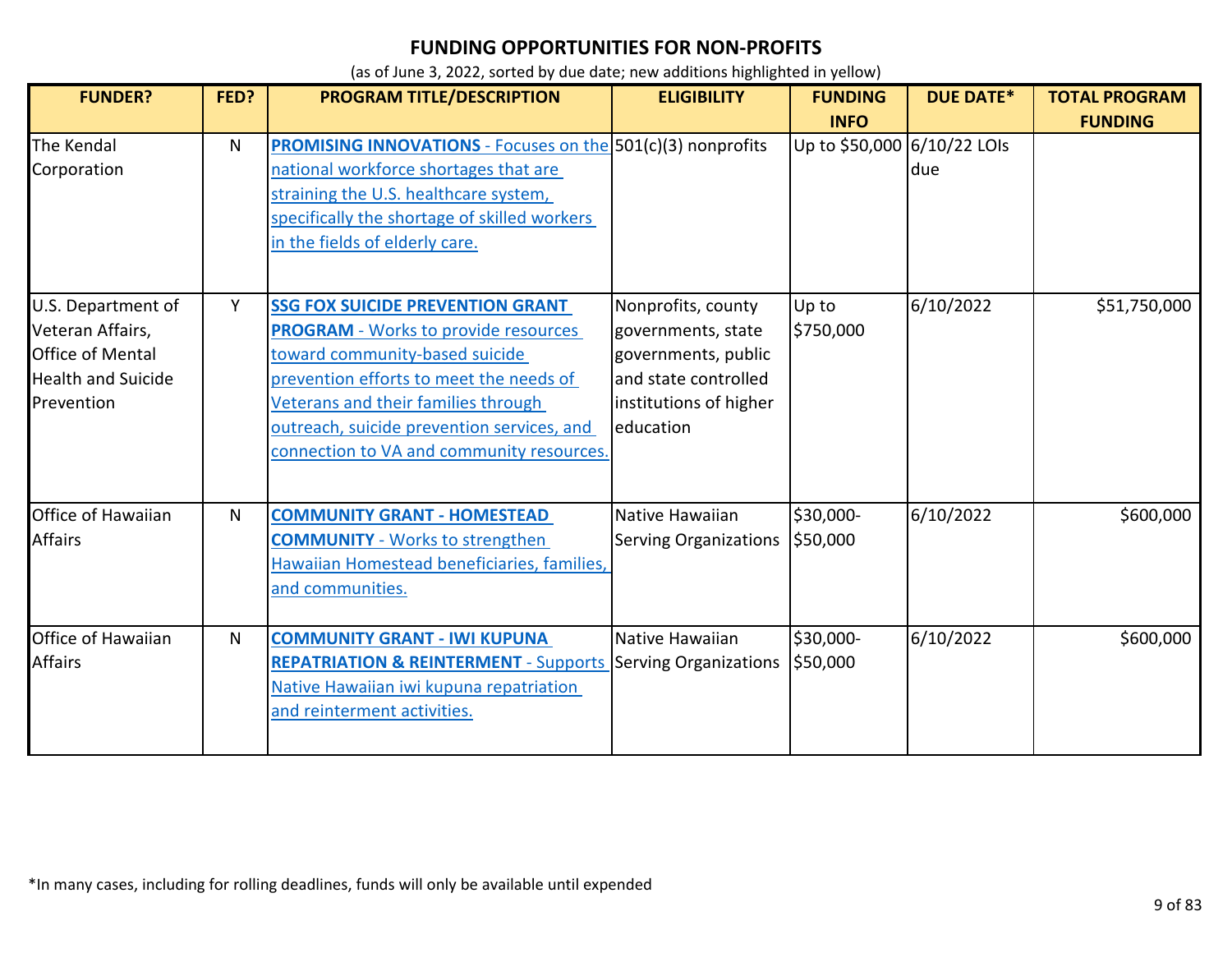| <b>FUNDER?</b>                                                           | FED?         | <b>PROGRAM TITLE/DESCRIPTION</b>                                                                                                                                                                                                                                                                                                  | <b>ELIGIBILITY</b>                                                                                                                          | <b>FUNDING</b><br><b>INFO</b> | <b>DUE DATE*</b> | <b>TOTAL PROGRAM</b><br><b>FUNDING</b> |
|--------------------------------------------------------------------------|--------------|-----------------------------------------------------------------------------------------------------------------------------------------------------------------------------------------------------------------------------------------------------------------------------------------------------------------------------------|---------------------------------------------------------------------------------------------------------------------------------------------|-------------------------------|------------------|----------------------------------------|
| Office of Hawaiian<br><b>Affairs</b>                                     | $\mathsf{N}$ | <b>COMMUNITY GRANT - 'OHANA - Seeks to</b><br>promote healthy 'ohana relationships by<br>providing opportunities in communities to<br>engage in 'āina and mo'omeheu based<br>activities and initiatives as well as<br>opportunities to engage in the wellbeing of<br>their communities via civic participation and<br>leadership. | Native Hawaiian<br><b>Serving Organizations</b>                                                                                             | \$50,000-<br>\$100,000        | 6/10/2022        | \$2,500,000                            |
| Genentech                                                                | N            | <b>2022 HEALTH EQUITY AND DIVERSITY IN</b><br><b>STEM INNOVATION FUND - Supports</b><br>increasing representation of communities<br>of color in clinical research and eliminating<br>inequities in care delivery and dismantling<br>barriers to a diverse, inclusive and antiracist<br>scientific and health care workforce.      | 501(c)(3)<br>organizations                                                                                                                  | \$250,000-<br>\$750,000       | 6/10/2022        | \$12,000,000                           |
| U.S. Department of<br>Education, Office of<br>Postsecondary<br>Education | Y            | <b>HIGHER EDUCATION PROGRAMS:</b><br><b>VETERANS UPWARD BOUND PROGRAM -</b><br>Supports projects designed to prepare,<br>motivate, and assist military veterans in the<br>development of academic and other skills<br>necessary for acceptance into and success<br>in a program of postsecondary education.                       | Nonprofits, state<br>governments,<br>independent school<br>districts, public and<br>state controlled<br>institutions of higher<br>education | Up to<br>\$287,537            | 6/10/2022        | \$19,288,880                           |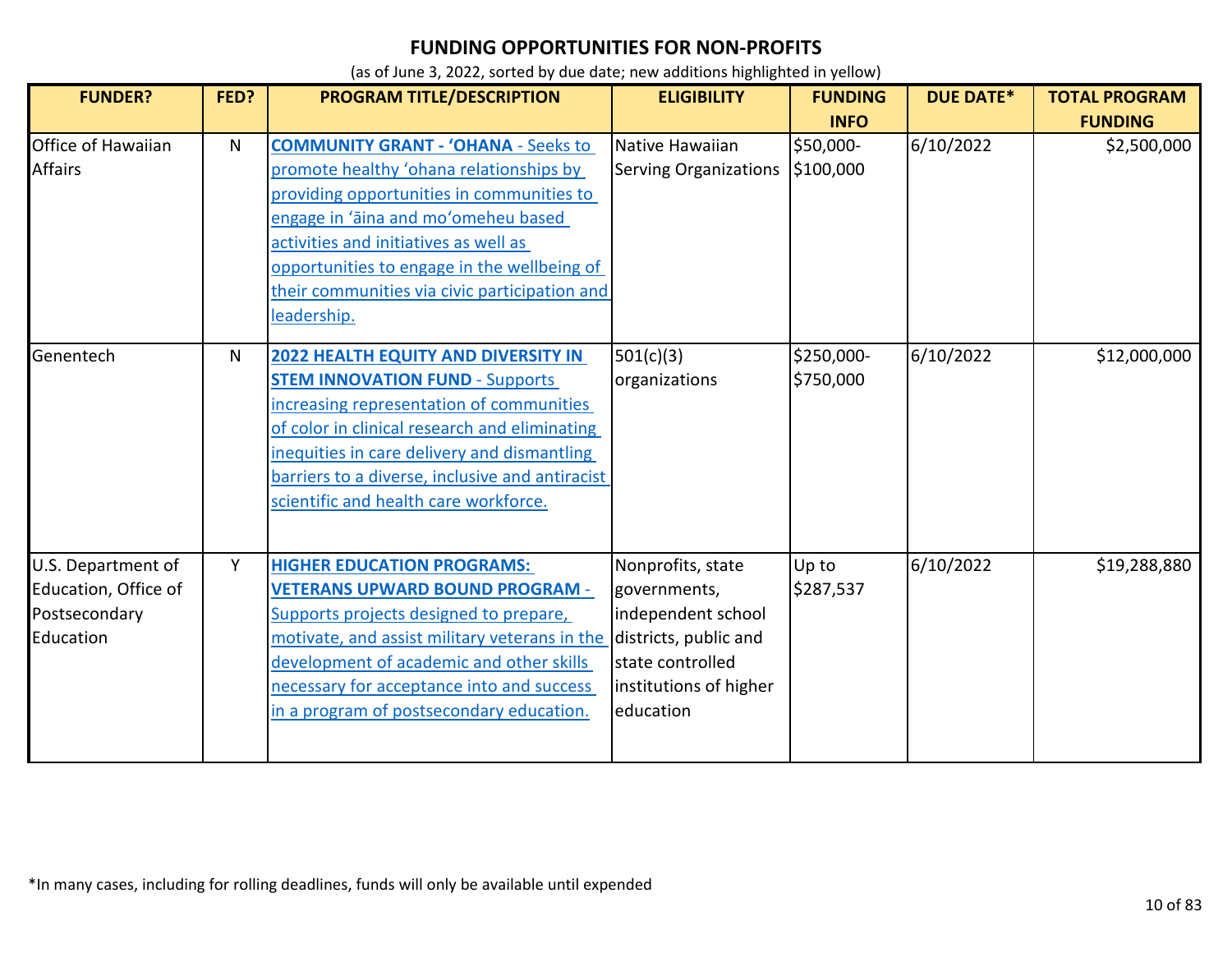| <b>FUNDER?</b>                                                                                   | FED? | <b>PROGRAM TITLE/DESCRIPTION</b>                                                                                                                                                                                                                                                                                                                       | <b>ELIGIBILITY</b>                                                                                                | <b>FUNDING</b>                | <b>DUE DATE*</b>         | <b>TOTAL PROGRAM</b> |
|--------------------------------------------------------------------------------------------------|------|--------------------------------------------------------------------------------------------------------------------------------------------------------------------------------------------------------------------------------------------------------------------------------------------------------------------------------------------------------|-------------------------------------------------------------------------------------------------------------------|-------------------------------|--------------------------|----------------------|
|                                                                                                  |      |                                                                                                                                                                                                                                                                                                                                                        |                                                                                                                   | <b>INFO</b>                   |                          | <b>FUNDING</b>       |
| U.S. Department of<br>Education, Office of<br>Postsecondary<br>Education                         | Y    | <b>HIGHER EDUCATION PROGRAMS: FEDERAL</b><br><b>TRIO PROGRAMS (TRAINING PROGRAM) -</b><br>Works to train the staff and leadership<br>personnel employed in, participating in, or<br>preparing for employment in, projects<br>funded under the Federal TRIO Programs, to institutions of higher<br>improve project operation.                           | Nonprofits, state<br>governments,<br>independent school<br>districts, public and<br>state controlled<br>education | Up to<br>\$386,882            | 6/10/2022                | \$3,219,292          |
| U.S. Department of<br><b>Health and Human</b><br>Services, Centers for<br><b>Disease Control</b> | Y    | <b>STRENGTHENING U.S. PUBLIC HEALTH</b><br><b>INFRASTRUCTURE, WORKFORCE, AND</b><br><b>DATA SYSTEMS</b> - Supports strategically<br>strengthening public health capacity and<br>systems related to the workforce,<br>foundational capabilities, data<br>modernization, physical infrastructure and<br>support from national public health<br>partners. | State governments,<br>city or township<br>governments, county<br>governments                                      | \$2,500,000-<br>\$150,000,000 | 6/13/22<br>(anticipated) | \$3,000,000,000      |
| U.S. Department of<br>Justice, Office for<br><b>Victims of Crime</b>                             | Y    | OVC FY 22 EXPANDING ACCESS TO SEXUAL<br><b>ASSAULT FORENSIC EXAMINATIONS -</b><br>Works to establish or expand sexual assault<br>examination programs, including sexual<br>assault nurse examiner (SANE) programs<br>and sexual assault forensic examiner (SAFE)<br>programs.                                                                          | Nonprofits, public and S500,000-<br>state controlled<br>isntitutions of higher<br>education, state<br>governments | \$1,000,000                   | 6/13/2022                | \$4,000,000          |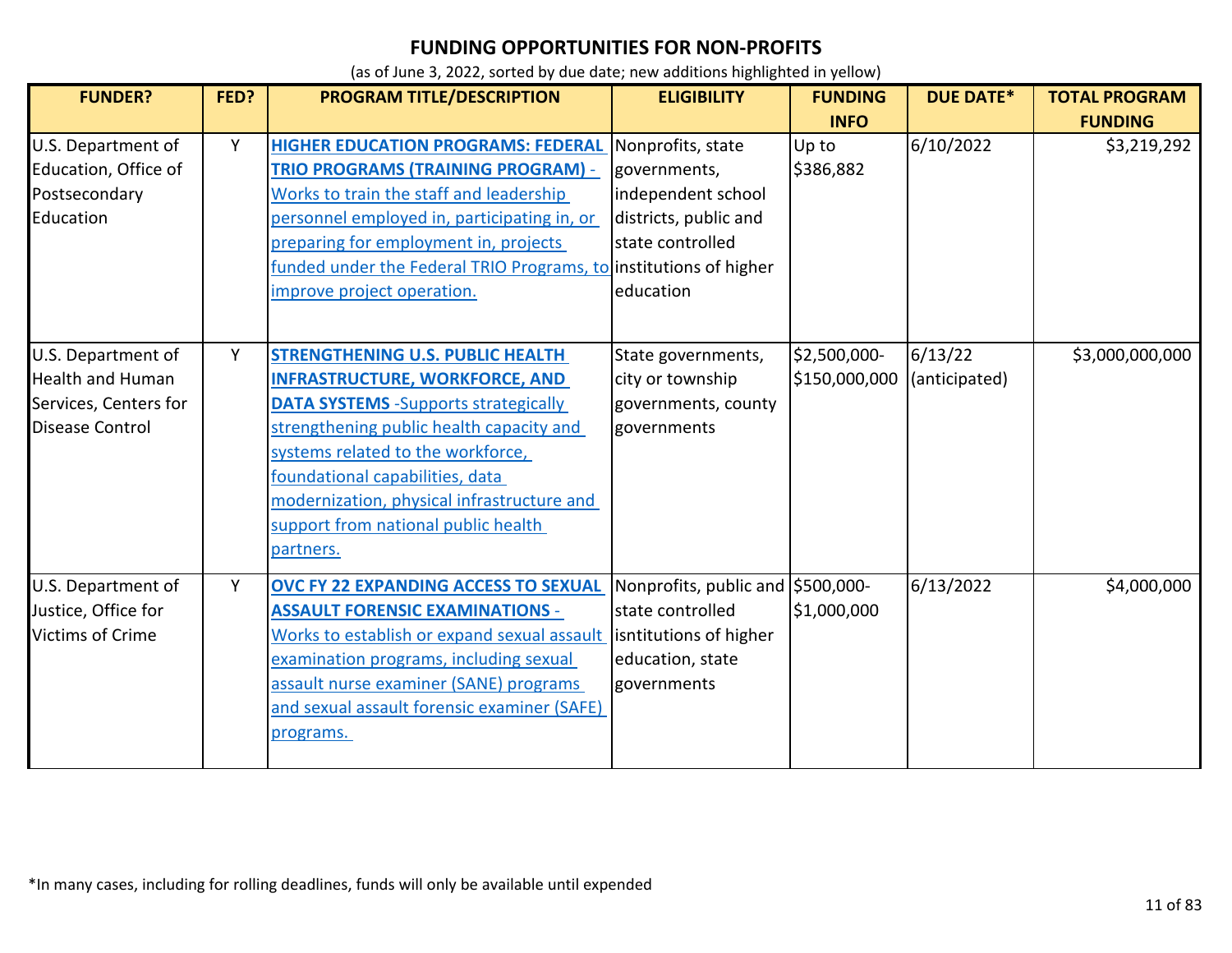| <b>FUNDER?</b>                                                                                                                              | FED? | <b>PROGRAM TITLE/DESCRIPTION</b>                                                                                                                                                                                                                                                                                             | <b>ELIGIBILITY</b>                                                                                                                | <b>FUNDING</b><br><b>INFO</b> | <b>DUE DATE*</b> | <b>TOTAL PROGRAM</b><br><b>FUNDING</b> |
|---------------------------------------------------------------------------------------------------------------------------------------------|------|------------------------------------------------------------------------------------------------------------------------------------------------------------------------------------------------------------------------------------------------------------------------------------------------------------------------------|-----------------------------------------------------------------------------------------------------------------------------------|-------------------------------|------------------|----------------------------------------|
| U.S. Department of<br>Commerce                                                                                                              | Y    | 2022 BUILD SCALE PROGRAM - Invites<br>organizations who are aiding companies in<br>developing the next generation of<br>technologies to apply for funding.                                                                                                                                                                   | Nonprofits, county<br>governments, state<br>governments, public<br>and state controlled<br>institutions of higher<br>education    | Up to<br>\$2,000,000          | 6/13/2022        | \$45,000,000                           |
| U.S. Department of<br><b>Health and Human</b><br>Services, Substance<br><b>Abuse and Mental</b><br><b>Health Services</b><br>Administration | Y    | <b>STRATEGIC PREVENTION FRAMEWORK</b><br><b>PARTNERSHIPS FOR SUCCESS - Works to</b><br>help reduce the onset and progression of<br>substance misuse and its related problems<br>by supporting the development and<br>delivery of state and community substance<br>misuse prevention and mental health<br>promotion services. | Public and private<br>nonprofit entities,<br>states, territories,<br>tribes and tribal<br>organizations                           | Up to<br>\$1,250,000          | 6/13/2022        | \$8,800,000                            |
| U.S. Department of<br><b>Health and Human</b><br>Services, Health<br><b>Resources and</b><br><b>Services</b><br>Administration              | Y    | <b>COMMUNITY HEALTH WORKER AND</b><br><b>PARAPROFESSIONAL TRAINING PROGRAM</b><br>Looks to expand the public health<br>workforce through the training of new<br><b>Community Health Workers (CHWs) and</b><br>paraprofessionals and extend the<br>knowledge and skills of current CHWs and<br>paraprofessionals.             | Nonprofits, private<br>institutions of higher<br>education, public and<br>state controlled<br>institutions of higher<br>education | Unspecified                   | 6/14/2022        | \$239,500,000                          |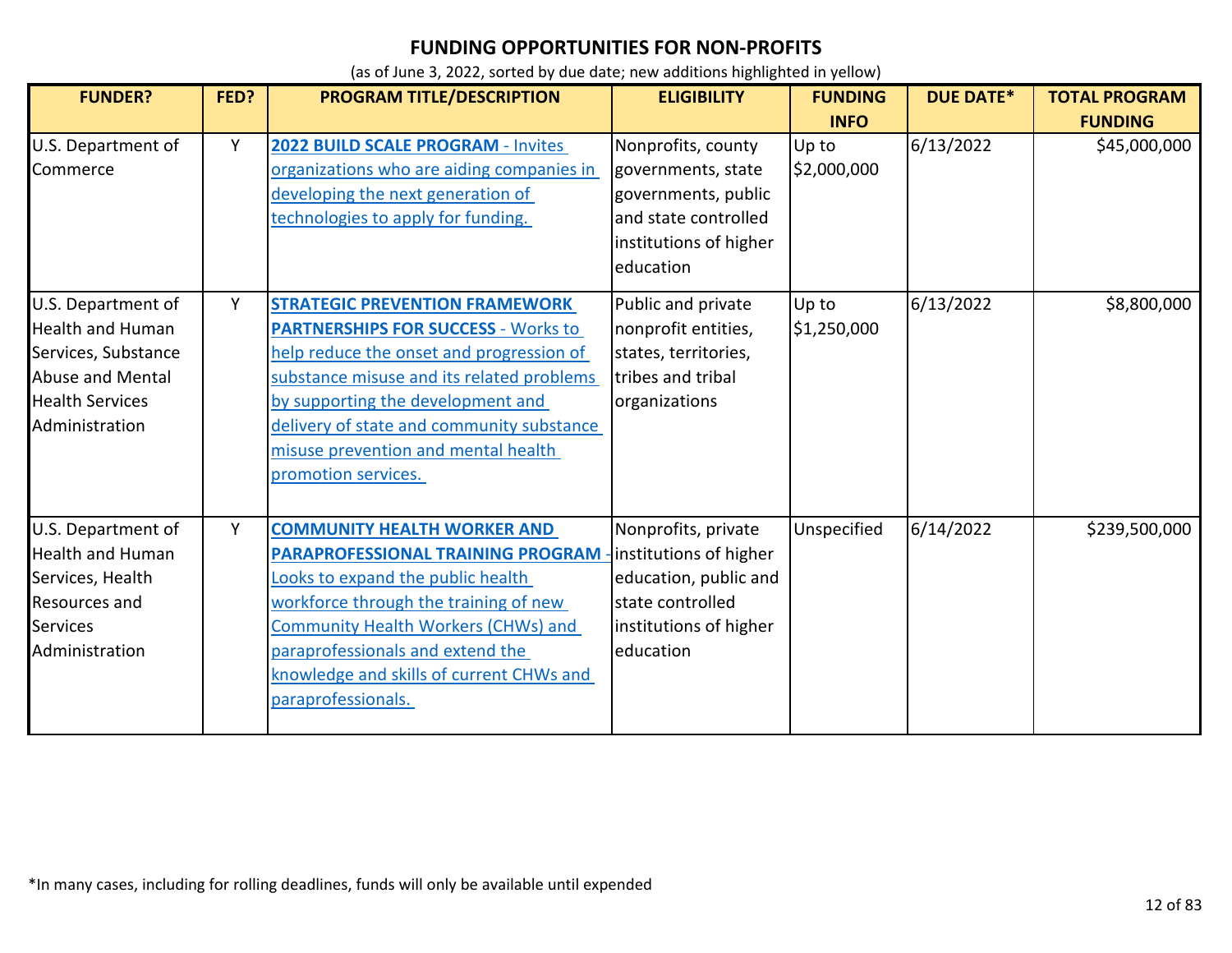| <b>FUNDER?</b>                                                                                                                 | FED? | PROGRAM TITLE/DESCRIPTION                                                                                                                                                                                                                                                                                                                  | <b>ELIGIBILITY</b>                                                                                                                                              | <b>FUNDING</b><br><b>INFO</b> | <b>DUE DATE*</b>       | <b>TOTAL PROGRAM</b><br><b>FUNDING</b> |
|--------------------------------------------------------------------------------------------------------------------------------|------|--------------------------------------------------------------------------------------------------------------------------------------------------------------------------------------------------------------------------------------------------------------------------------------------------------------------------------------------|-----------------------------------------------------------------------------------------------------------------------------------------------------------------|-------------------------------|------------------------|----------------------------------------|
| U.S. Department of<br><b>Health and Human</b><br>Services, Health<br><b>Resources and</b><br><b>Services</b><br>Administration | Y    | <b>COMMUNITY HEALTH WORKER TRAINING</b><br><b>PROGRAM</b> - Seeks to support projects that<br>will increase the number of Community<br>Health Workers (CHWs) and Health Support education<br>Workers and equip them with the skillsets<br>needed to provide effective community<br>outreach build trust with communities.                  | Nonprofits, state<br>governments, private<br>institutions of higher                                                                                             | Unspecified                   | 6/14/2022              | \$226,500,000                          |
| U.S. Department of<br><b>Health and Human</b><br>Services, Office of the<br><b>Assistant Secretary</b><br>for Health           | Y    | <b>TEENAGE PREGNANCY PREVENTION</b><br><b>EVALUATION AND RESEARCH GRANTS -</b><br>Looks to give youth the information and<br>skills to prevent sexually transmitted<br>infections (STIs) and teen pregnancy across<br>the United States, especially for the most<br>vulnerable, including those who have<br>suffered historic disparities. | Nonprofits, public and \$100,000-<br>state controlled<br>institutions of higher<br>education, public<br>housing authorities,<br>state and county<br>governments | \$400,000                     | 6/14/2022              |                                        |
| Ben & Jerry's<br>Foundation                                                                                                    | N    | <b>GRASSROOTS ORGANIZING - Offers one-</b><br>year general operating support grants to<br>grassroots organizations working to help<br>themselves and their communities create<br>broad systems change through community<br>organizing and movement-building efforts.                                                                       | Nonprofit $(501)(c)(3)$                                                                                                                                         | Up to \$30,000 6/15/22,       | $7/15/22$ .<br>8/15/22 |                                        |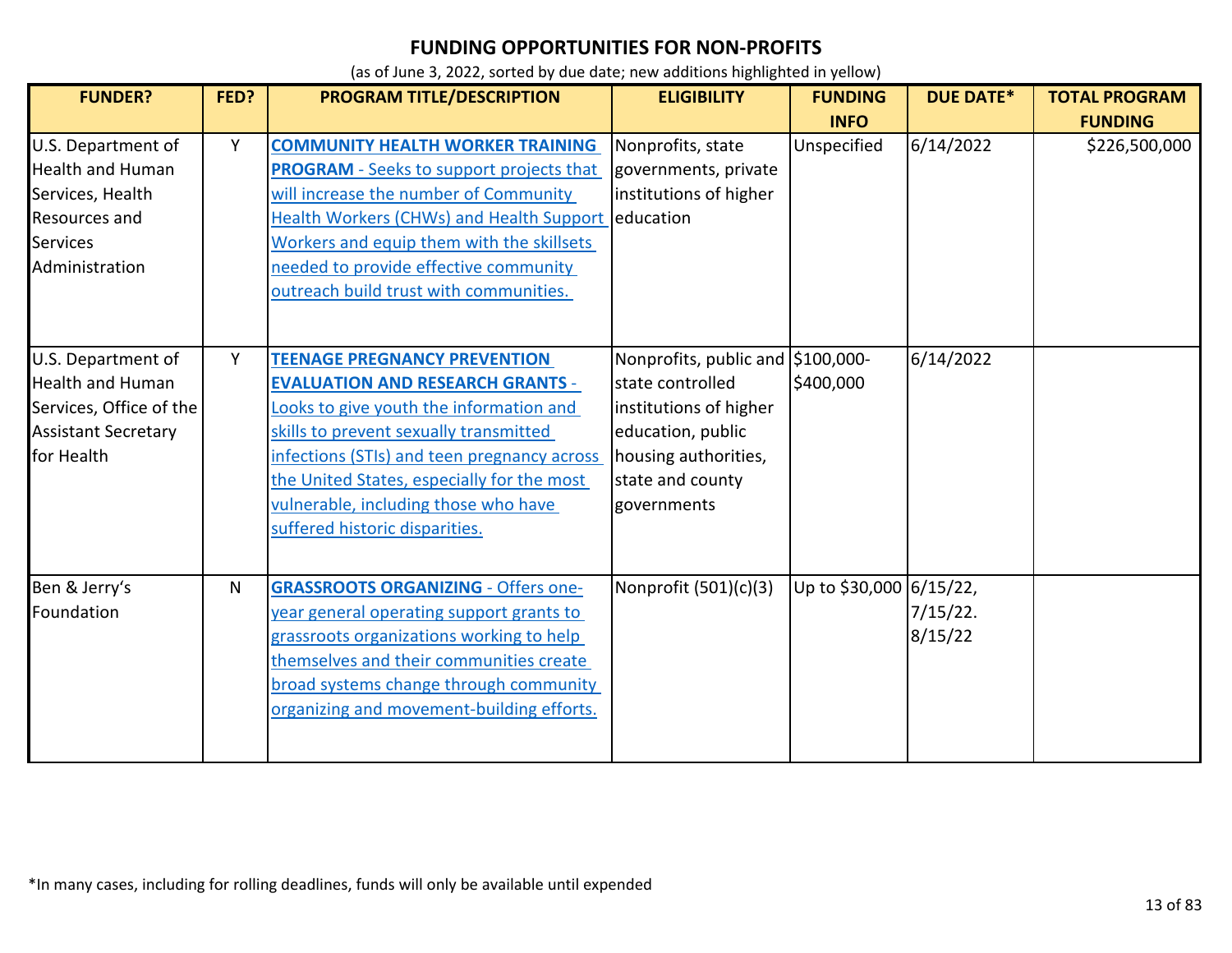| <b>FUNDER?</b>                                                       | FED? | <b>PROGRAM TITLE/DESCRIPTION</b>                                                                                                                                                                                                                                                                                                                  | <b>ELIGIBILITY</b>                                                                                                                                            | <b>FUNDING</b>         | <b>DUE DATE*</b>    | <b>TOTAL PROGRAM</b> |
|----------------------------------------------------------------------|------|---------------------------------------------------------------------------------------------------------------------------------------------------------------------------------------------------------------------------------------------------------------------------------------------------------------------------------------------------|---------------------------------------------------------------------------------------------------------------------------------------------------------------|------------------------|---------------------|----------------------|
|                                                                      |      |                                                                                                                                                                                                                                                                                                                                                   |                                                                                                                                                               | <b>INFO</b>            |                     | <b>FUNDING</b>       |
| Saucony Run for<br><b>Good Foundation</b>                            | N    | <b>RUN FOR GOOD - Works to improve the</b><br>lives of children by helping to prevent and<br>reduce childhood obesity.                                                                                                                                                                                                                            | Participants that are<br>18 years of age or<br>younger                                                                                                        | Unspecified            | 6/15/22<br>12/15/22 |                      |
| U.S. Department of<br>the Treasury                                   | Y    | FY 2022 SMALL DOLLAR LOAN PROGRAM -<br><b>Encourages Certified CDFIs to establish and</b><br>maintain small dollar loan programs and<br>provide alternatives to high cost small dollar<br><u>loans.</u>                                                                                                                                           | <b>Certified Community</b><br>Development<br><b>Financial Institutions</b>                                                                                    | \$10,000-<br>\$500,000 | 6/15/2022           | \$11,300,000         |
| <b>Venturous Theater</b><br>Fund                                     | N    | <b>VENTUROUS CAPITAL GRANTS - Supports</b><br>the production of bold, experimental,<br>and/or large-scale new plays at not-for-<br>profit theaters by funding specific<br>extraordinary costs that are integral to<br>those plays' production.                                                                                                    | Nonprofit theaters, or<br>fiscally sponsored<br>theaters                                                                                                      | \$5,000-<br>\$30,000   | 6/15/2022           |                      |
| U.S. Department of<br>Justice, Office for<br><b>Victims of Crime</b> | Y    | FY 2022 HUMAN TRAFFICKING TRAINING<br><b>AND TECHNICAL ASSISTANCE PROGRAM -</b><br>Supports the provision of training and<br>technical assistance (TTA) and the<br>development of tools and resources to<br>assist service providers and the anti-<br>trafficking field in ensuring successful<br>outcomes for survivors of human<br>trafficking. | Nonprofits, public and \$900,000-<br>state controlled<br>institutions of higher<br>education, Native<br>American tribal<br>organizations, small<br>businesses | \$1,200,000            | 6/15/2022           | \$3,100,000          |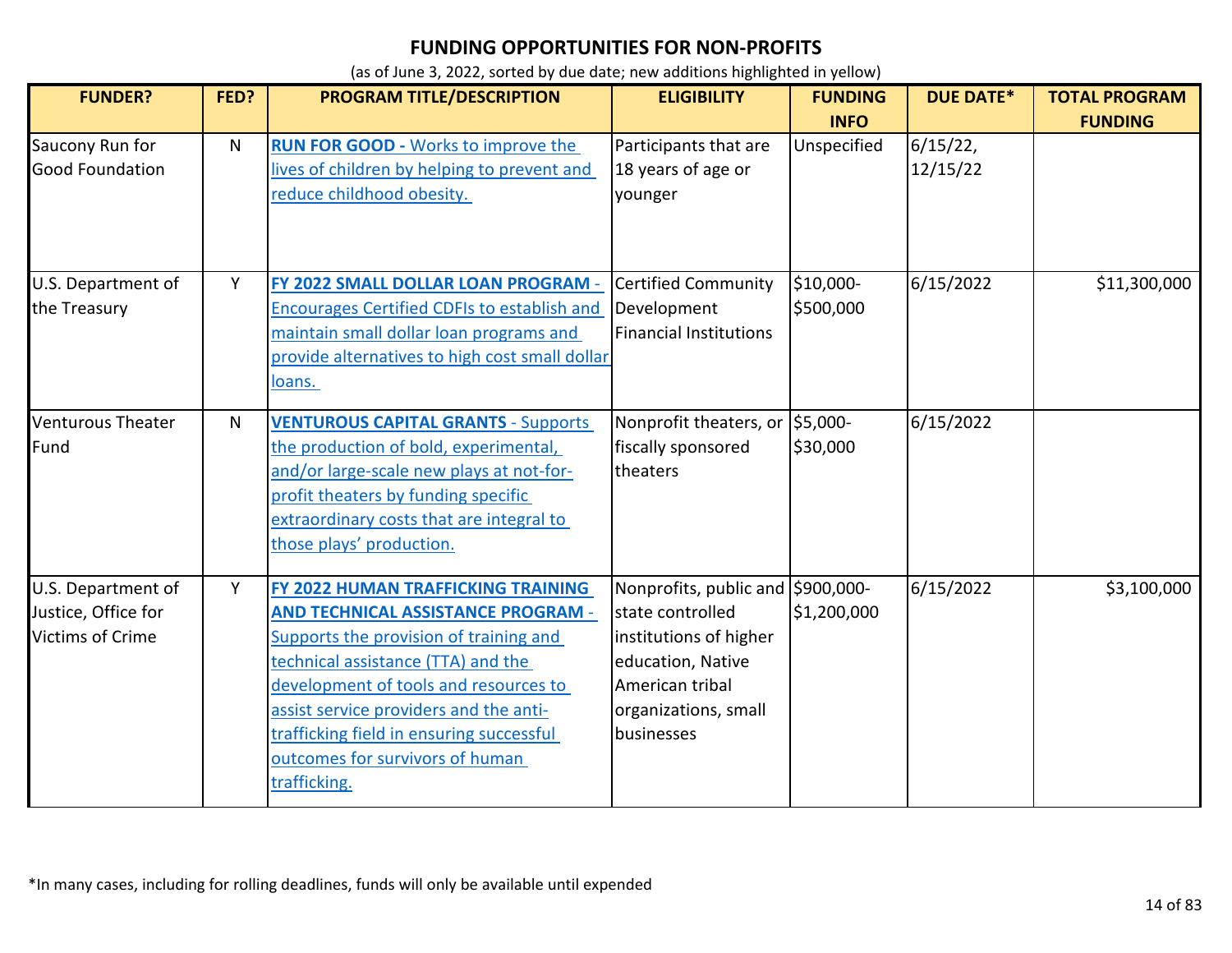| <b>FUNDER?</b>                                                                             | FED? | PROGRAM TITLE/DESCRIPTION                                                                                                                                                                                                                                                                                                                       | <b>ELIGIBILITY</b>                                                          | <b>FUNDING</b><br><b>INFO</b>           | <b>DUE DATE*</b> | <b>TOTAL PROGRAM</b><br><b>FUNDING</b> |
|--------------------------------------------------------------------------------------------|------|-------------------------------------------------------------------------------------------------------------------------------------------------------------------------------------------------------------------------------------------------------------------------------------------------------------------------------------------------|-----------------------------------------------------------------------------|-----------------------------------------|------------------|----------------------------------------|
| U.S. Department of<br>the Interior, Bureau<br>of Reclamation                               | Y    | <b>WATERSMART DROUGHT RESPONSE</b><br><b>PROGRAM - Supports Drought Resiliency</b><br>Projects that will build long-term resilience<br>to drought and reduce the need for<br>emergency response actions.                                                                                                                                        | Nonprofits, county<br>governments, Native<br>American tribal<br>governments | Up to<br>\$5,000,000                    | 6/15/2022        |                                        |
| U.S. Department of<br>Energy, Advanced<br><b>Research Projects</b><br><b>Agency Energy</b> | Y    | <b>ELECTRIC VEHICLES FOR AMERICAN LOW-</b><br><b>CARBON LIVING (EVs4ALL) - Focuses on</b><br>advancing next-generation battery<br>technologies that have the potential to<br>significantly improve affordability,<br>convenience, reliability, and safety of EVs<br>compared to those available today, to<br>directly address key market needs. | Unrestricted                                                                | \$1,000,000 to 6/16/2022<br>\$6,000,000 |                  | \$45,000,000                           |
| U.S. Department of<br>the Interior, Fish &<br><b>Wildlife Service</b>                      | Υ    | PREVENTING THE INTRODUCTION AND<br><b>SPREAD OF INVASIVE THROUGH</b><br><b>STRATEGIC LANDSCAPE-LEVEL</b><br><b>APPROACHES - Seeks to support</b><br>implementation of measures to prevent the<br>introduction or spread of invasive species.                                                                                                    | Unrestricted                                                                | \$200,000-<br>\$1,852,550               | 6/16/2022        | \$1,852,550                            |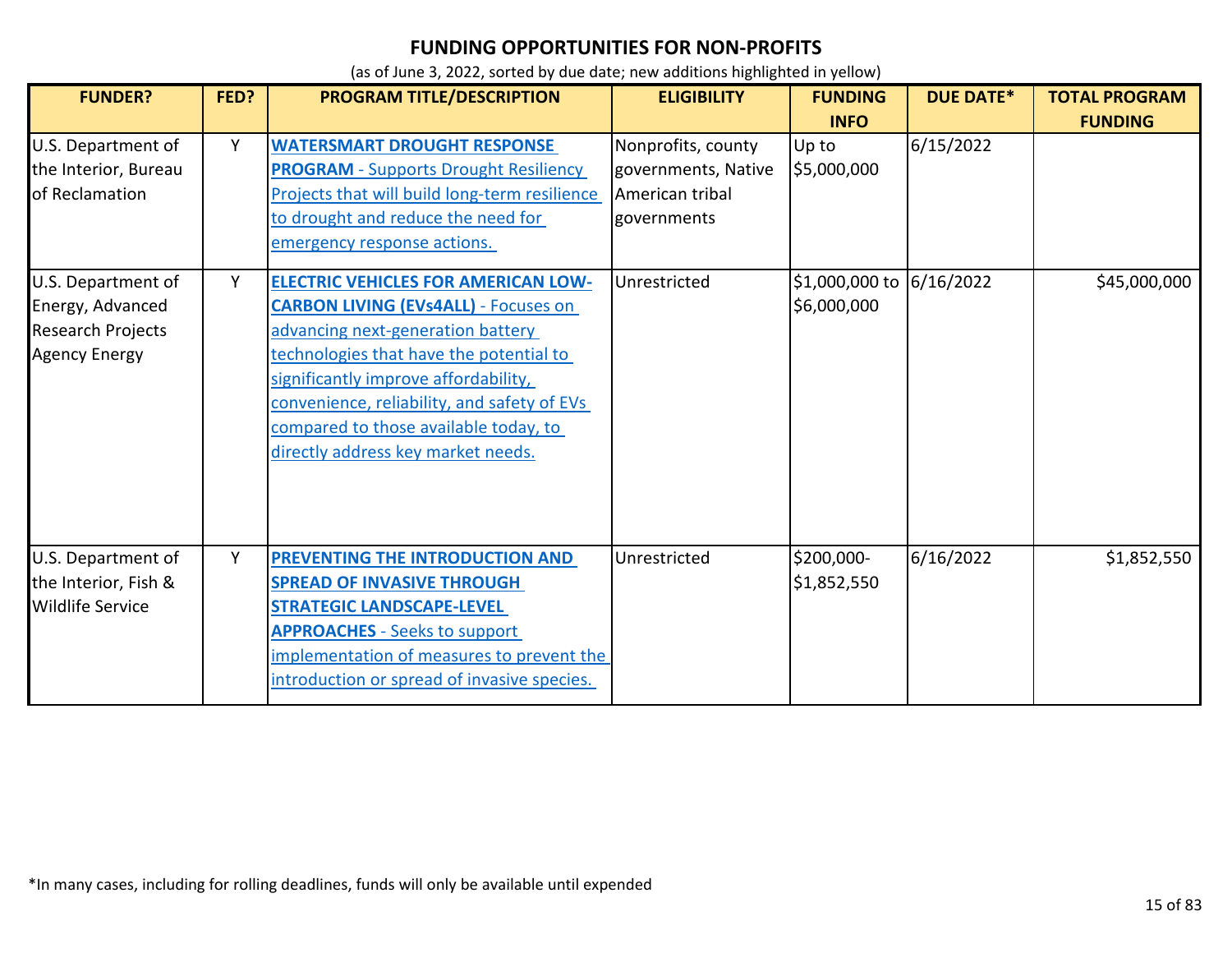| <b>FUNDER?</b>                                                       | FED? | PROGRAM TITLE/DESCRIPTION                                                                                                                                                                                                                                                       | <b>ELIGIBILITY</b>                                                                                                              | <b>FUNDING</b>         | <b>DUE DATE*</b> | <b>TOTAL PROGRAM</b> |
|----------------------------------------------------------------------|------|---------------------------------------------------------------------------------------------------------------------------------------------------------------------------------------------------------------------------------------------------------------------------------|---------------------------------------------------------------------------------------------------------------------------------|------------------------|------------------|----------------------|
|                                                                      |      |                                                                                                                                                                                                                                                                                 |                                                                                                                                 | <b>INFO</b>            |                  | <b>FUNDING</b>       |
| U.S. Department of<br>Justice, Office for<br><b>Victims of Crime</b> | Y    | <b>OVC FY 2022 FIELD-GENERATED</b><br><b>STRATEGIES TO ADDRESS THE</b><br><b>CRIMINALIZATION OF MINOR VICTIMS OF</b><br><b>SEX TRAFFICKING</b> - Funds services to victims housing authorities<br>of human trafficking.                                                         | Nonprofits, state<br>governments, county<br>governments, public                                                                 | Up to<br>\$1,000,000   | 6/16/2022        | \$10,000,000         |
| U.S. Department of<br>Justice, Office for<br><b>Victims of Crime</b> | Y    | <b>OVC FY 2022 SERVICES FOR MINOR</b><br><b>VICTIMS OF LABOR TRAFFICKING -</b><br>Enhances the quality and quantity of<br>services available to assist minor victims of<br>labor trafficking, as defined by the<br><b>Trafficking Victims Protection Act of 2000</b><br>(TVPA). | Nonprofits, county<br>governments, public<br>ansd state controlled<br>institutions of higher<br>education, state<br>governments | Up to<br>\$665,000     | 6/16/2022        | \$2,000,000          |
| Historic Hawaii<br>Foundation                                        | N    | <b>HISTORIC PRESERVATION GRANTS -</b><br>Supports historic preservation as a<br>mechanism for building community,<br>enhancing Hawaii's sense of place, and<br>support for improved societal relationships.                                                                     | 501(c)(3)<br>organizations,<br>nonprofits, public<br>agencies                                                                   | \$10,000-<br>\$100,000 | 6/17/2022        |                      |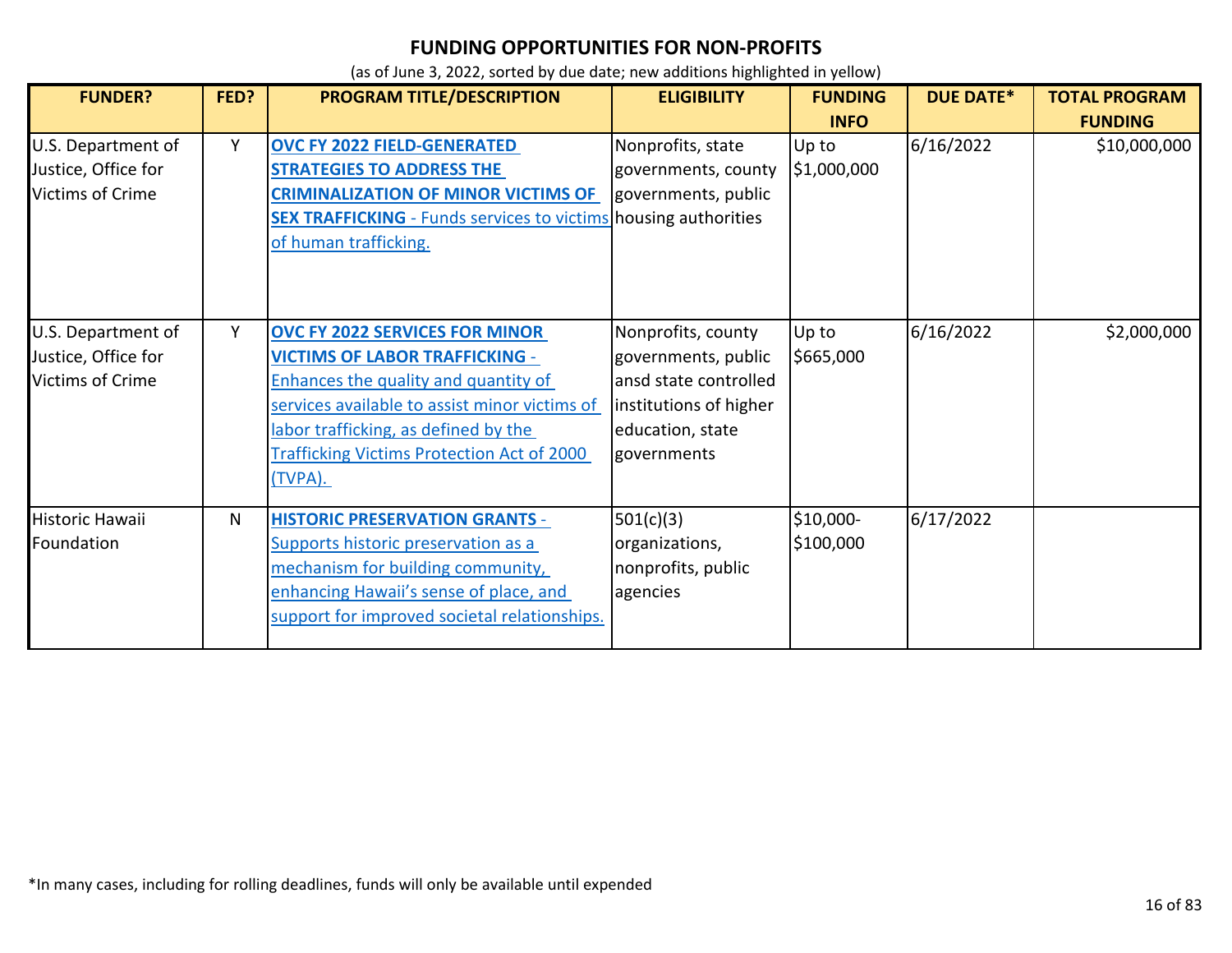| <b>FUNDER?</b>           | FED? | PROGRAM TITLE/DESCRIPTION                                              | <b>ELIGIBILITY</b> | <b>FUNDING</b> | <b>DUE DATE*</b> | <b>TOTAL PROGRAM</b> |
|--------------------------|------|------------------------------------------------------------------------|--------------------|----------------|------------------|----------------------|
|                          |      |                                                                        |                    | <b>INFO</b>    |                  | <b>FUNDING</b>       |
| U.S. Environmental       | Y    | <b>ENVIRONMENTAL FINANCE CENTER GRANT</b> Nonprofits, public and Up to |                    |                | 6/17/2022        | \$68,000,000         |
| <b>Protection Agency</b> |      | <b>PROGRAM</b> - Solicits applications from                            | private nonprofit  | \$13,600,000   |                  |                      |
|                          |      | eligible entities to serve as a Regional EFC                           | universities       |                |                  |                      |
|                          |      | for an EPA Region or as a National EFC for                             |                    |                |                  |                      |
|                          |      | <b>EPA Headquarters.</b>                                               |                    |                |                  |                      |
|                          |      |                                                                        |                    |                |                  |                      |
|                          |      |                                                                        |                    |                |                  |                      |
|                          |      |                                                                        |                    |                |                  |                      |
| Longview Foundation      | N    | <b>GRANTS</b> - Seeks to build a more peaceful,                        | K-12 education     | \$15,000-      | 6/17/22 LOIs     |                      |
|                          |      | just, and sustainable world by equipping                               |                    | \$25,000       | due              |                      |
|                          |      | youth with a global perspective and                                    |                    |                |                  |                      |
|                          |      | understanding of political, social, and                                |                    |                |                  |                      |
|                          |      | environmental issues worldwide.                                        |                    |                |                  |                      |
| U.S. Department of       | Y    | <b>WOMEN IN APPRENTICESHIP AND</b>                                     | Nonprofits         | \$350,000-     | 6/20/2022        | \$3,400,000          |
| Labor, Womens            |      | <b>NONTRADITIONAL OCCUPATIONS</b>                                      |                    | \$750,000      |                  |                      |
| <b>Bureau</b>            |      | <b>TECHNICAL ASSISTANCE GRANT PROGRAM</b>                              |                    |                |                  |                      |
|                          |      | Looks to provide technical assistance (TA) to                          |                    |                |                  |                      |
|                          |      | employers and labor unions to encourage                                |                    |                |                  |                      |
|                          |      | employment of women in apprenticeable                                  |                    |                |                  |                      |
|                          |      | occupations and nontraditional                                         |                    |                |                  |                      |
|                          |      | occupations.                                                           |                    |                |                  |                      |
|                          |      |                                                                        |                    |                |                  |                      |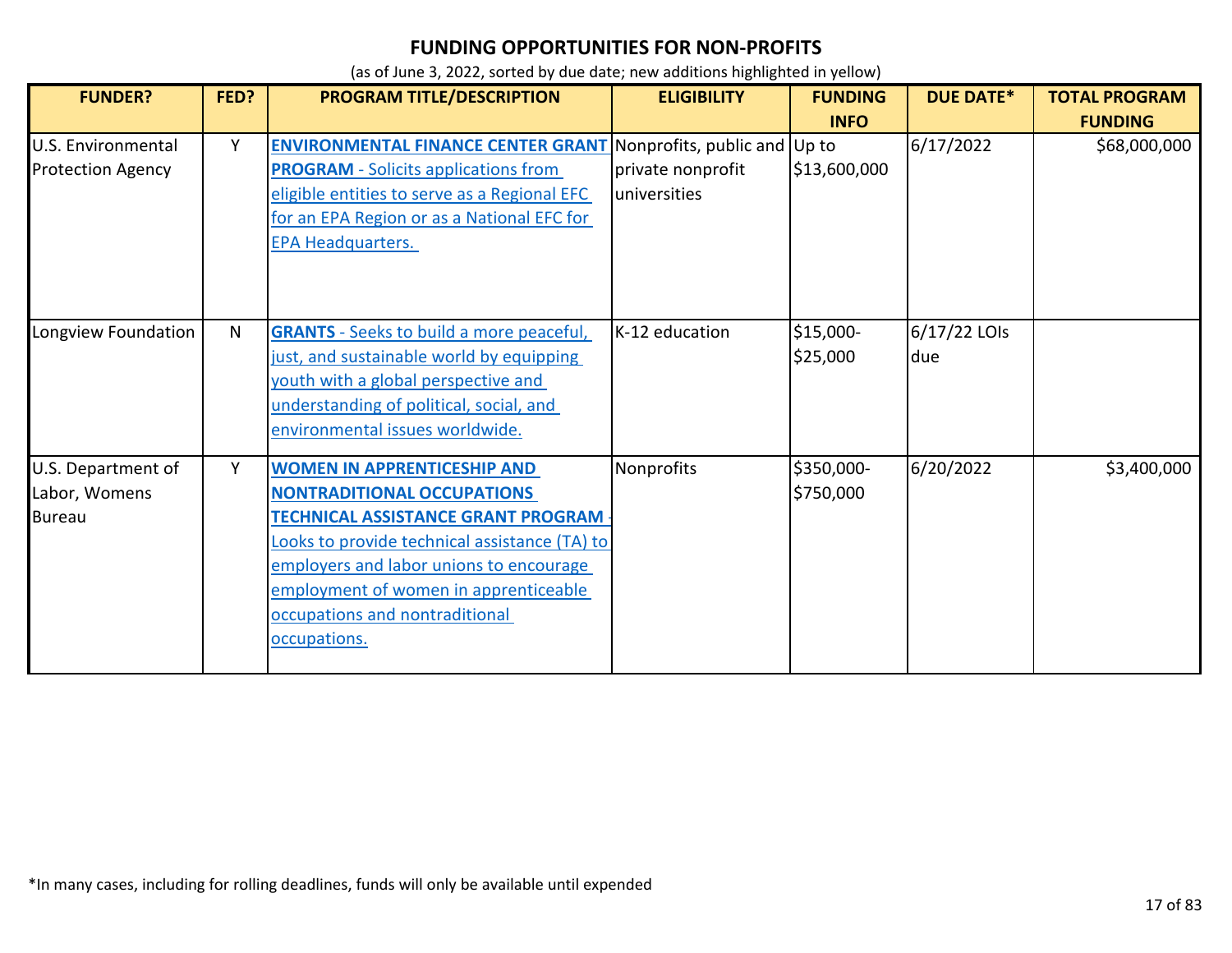| <b>FUNDER?</b>                                                                                   | FED? | PROGRAM TITLE/DESCRIPTION                                                                                                                                                                                                                                                                                                                                                               | <b>ELIGIBILITY</b>                                                                                                           | <b>FUNDING</b><br><b>INFO</b> | <b>DUE DATE*</b> | <b>TOTAL PROGRAM</b><br><b>FUNDING</b> |
|--------------------------------------------------------------------------------------------------|------|-----------------------------------------------------------------------------------------------------------------------------------------------------------------------------------------------------------------------------------------------------------------------------------------------------------------------------------------------------------------------------------------|------------------------------------------------------------------------------------------------------------------------------|-------------------------------|------------------|----------------------------------------|
| U.S. Department of<br><b>Health and Human</b><br>Services, Centers for<br><b>Disease Control</b> | Y    | <b>PREVENTING MATERNAL MORTALITY:</b><br><b>SUPPORTING MATERNAL MORTALITY</b><br><b>REVIEW COMMITTEES - Works to support</b><br>agencies and organizations that coordinate<br>and manage MMRCs to identify and<br>characterize pregnancy-related deaths.                                                                                                                                | Nonprofits, state<br>governments, public<br>and state controlled<br>institutions of higher<br>education, small<br>businesses | \$150,000-<br>\$600,000       | 6/20/2022        | \$5,250,000                            |
| U.S. Department of<br>Agriculture, National<br>Institute of Food and<br>Agriculture              | Y    | <b>ENHANCING AGRICULTURAL</b><br><b>OPPORTUNITIES FOR MILITARY VETERANS</b><br><b>COMPETITIVE GRANTS PROGRAM - Looks</b><br>to increase the number of military veterans<br>gaining knowledge and skills through<br>comprehensive, hands-on and immersive<br>model farm and ranch programs offered<br>regionally that lead to successful careers in<br>the food and agricultural sector. | Nonprofits                                                                                                                   | \$150,000-<br>\$750,000       | 6/20/2022        | \$4,850,000                            |
| U.S. Department of<br>Energy, Golden Field<br><b>Office</b>                                      | Y    | <b>DEPLOYING SOLAR WITH WILDLIFE AND</b><br><b>ECOSYSTEM SERVICES BENEFITS - Works to</b><br>produce solutions and/or strategies that<br>minimize the adverse impacts of solar<br>energy on wildlife and maximize the<br>ecosystem benefits while enabling the rapid<br>deployment of ground-mounted solar<br>energy.                                                                   | Unrestricted                                                                                                                 | \$500,000-<br>\$2,000,000     | 6/20/2022        | \$10,000,000                           |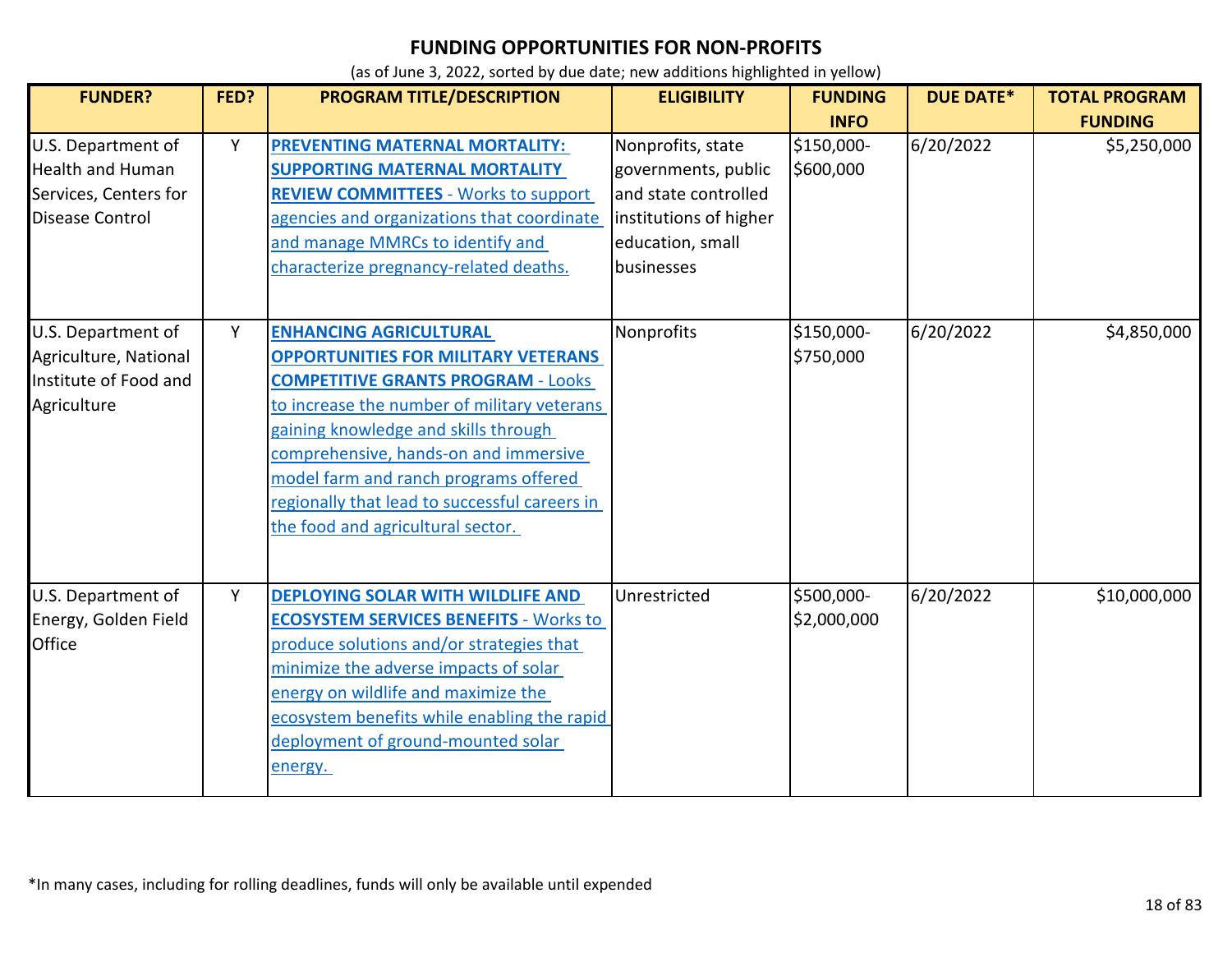| <b>FUNDER?</b>                                                                                   | FED? | PROGRAM TITLE/DESCRIPTION                                                                                                                                                                                                                                                                                                                                                                                       | <b>ELIGIBILITY</b>                                                                                                                  | <b>FUNDING</b>       | <b>DUE DATE*</b>           | <b>TOTAL PROGRAM</b> |
|--------------------------------------------------------------------------------------------------|------|-----------------------------------------------------------------------------------------------------------------------------------------------------------------------------------------------------------------------------------------------------------------------------------------------------------------------------------------------------------------------------------------------------------------|-------------------------------------------------------------------------------------------------------------------------------------|----------------------|----------------------------|----------------------|
|                                                                                                  |      |                                                                                                                                                                                                                                                                                                                                                                                                                 |                                                                                                                                     | <b>INFO</b>          |                            | <b>FUNDING</b>       |
| U.S. Department of<br><b>Health and Human</b><br>Services, Centers for<br><b>Disease Control</b> | Υ    | <b>SUPPORT AND SCALE UP OF HIV</b><br><b>PREVENTION SERVICES IN SEXUAL HEALTH</b><br><b>CLINICS</b> - Works to support the EHE<br>initiative by scaling up HIV prevention<br>services in clinics providing sexual health<br>services and implementing innovative<br>approaches to expand access to HIV<br>prevention and other sexual health services.                                                          | Nonprofits, private<br>institutions of higher<br>education, public<br>housing authorities,<br>Native American tribal<br>governments | Unspecified          | 6/21/2022<br>(anticipated) | \$50,000,000         |
|                                                                                                  |      |                                                                                                                                                                                                                                                                                                                                                                                                                 |                                                                                                                                     |                      |                            |                      |
| U.S. Department of<br>Justice, Bureau of<br>Justice Assistance                                   | Y    | <b>BJA FY 22 JUSTICE COUNTS</b><br><b>IMPLEMENTATION PROGRAM - Supports</b><br>states in adopting a core set of criminal<br>justice metrics so that policymakers have<br>access to actionable data to make policy<br>and budgetary decisions.                                                                                                                                                                   | Nonprofits, public and Up to<br>state controlled<br>institutions of higher<br>education, state<br>governments                       | \$4,000,000          | 6/21/2022                  | \$10,000,000         |
| U.S. Department of<br>Education, Office of<br>Elementary and<br><b>Secondary Education</b>       | Y    | <b>INNOVATION AND EARLY LEARNING</b><br><b>PROGRAMS: EDUCATION INNOVATION</b><br><b>AND RESEARCH PROGRAM EARLY-PHASE</b><br><b>GRANTS</b> - Works to create, develop,<br>implement, replicate, or take to scale<br>entrepreneurial, evidence-based, field-<br>initiated innovations to improve student<br>achievement and attainment for high-need<br>students; and to rigorously evaluate such<br>innovations. | Nonprofits, private<br>institutions of higher<br>education, county<br>governments, small<br>businesses                              | Up to<br>\$4,000,000 | 6/21/2022                  | \$159,400,000        |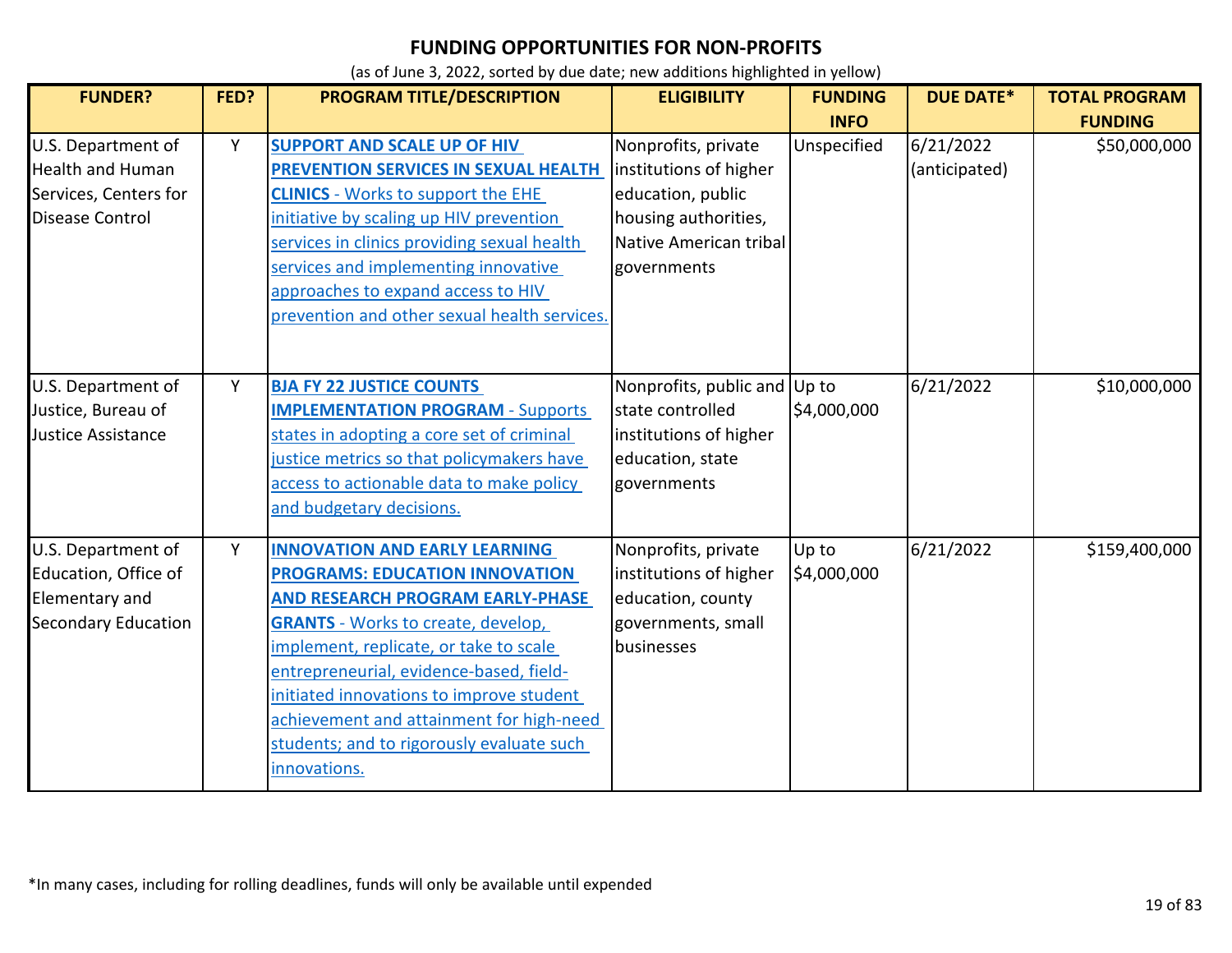| <b>FUNDER?</b>             | FED? | PROGRAM TITLE/DESCRIPTION                 | <b>ELIGIBILITY</b>     | <b>FUNDING</b> | <b>DUE DATE*</b> | <b>TOTAL PROGRAM</b> |
|----------------------------|------|-------------------------------------------|------------------------|----------------|------------------|----------------------|
|                            |      |                                           |                        | <b>INFO</b>    |                  | <b>FUNDING</b>       |
| U.S. Department of         | Y    | <b>INNOVATION AND EARLY LEARNING</b>      | Nonprofits, private    | Up to          | 6/21/2022        | \$159,400,000        |
| Education, Office of       |      | <b>PROGRAMS: EDUCATION INNOVATION</b>     | institutions of higher | \$8,000,000    |                  |                      |
| Elementary and             |      | <b>AND RESEARCH PROGRAM MID-PHASE</b>     | education, county      |                |                  |                      |
| <b>Secondary Education</b> |      | <b>GRANTS</b> - Works to create, develop, | governments, small     |                |                  |                      |
|                            |      | implement, replicate, or take to scale    | businesses             |                |                  |                      |
|                            |      | entrepreneurial, evidence-based, field-   |                        |                |                  |                      |
|                            |      | initiated innovations to improve student  |                        |                |                  |                      |
|                            |      | achievement and attainment for high-need  |                        |                |                  |                      |
|                            |      | students; and to rigorously evaluate such |                        |                |                  |                      |
|                            |      | innovations.                              |                        |                |                  |                      |
| U.S. Department of         | Y    | <b>INNOVATION AND EARLY LEARNING</b>      | Nonprofits, private    | Up to          | 6/21/2022        | \$159,400,000        |
| Education, Office of       |      | <b>PROGRAMS: EDUCATION INNOVATION</b>     | institutions of higher | \$15,000,000   |                  |                      |
| Elementary and             |      | <b>AND RESEARCH PROGRAM - EXPANSION</b>   | education, county      |                |                  |                      |
| <b>Secondary Education</b> |      | <b>GRANTS</b> - Seeks to create, develop, | governments, small     |                |                  |                      |
|                            |      | implement, replicate, or take to scale    | businesses             |                |                  |                      |
|                            |      | entrepreneurial, evidence-based, field-   |                        |                |                  |                      |
|                            |      | initiated innovations to improve student  |                        |                |                  |                      |
|                            |      | achievement and attainment for high-need  |                        |                |                  |                      |
|                            |      | students and to rigorously evaluate such  |                        |                |                  |                      |
|                            |      | innovations.                              |                        |                |                  |                      |
| U.S. Department of         | Y    | FY 22 BJA VISITING FELLOWS PROGRAM -      | Nonprofits,            | Up to          | 6/21/2022        | \$1,650,000          |
| Justice, Bureau of         |      | Works to advance priority national policy | individuals, state     | \$350,000      |                  |                      |
| <b>Justice Assistance</b>  |      | issues and offer cross-developmental      | governments, private   |                |                  |                      |
|                            |      | opportunities for DOJ staff and criminal  | institutions of higher |                |                  |                      |
|                            |      | justice practitioners and researchers.    | education              |                |                  |                      |
|                            |      |                                           |                        |                |                  |                      |
|                            |      |                                           |                        |                |                  |                      |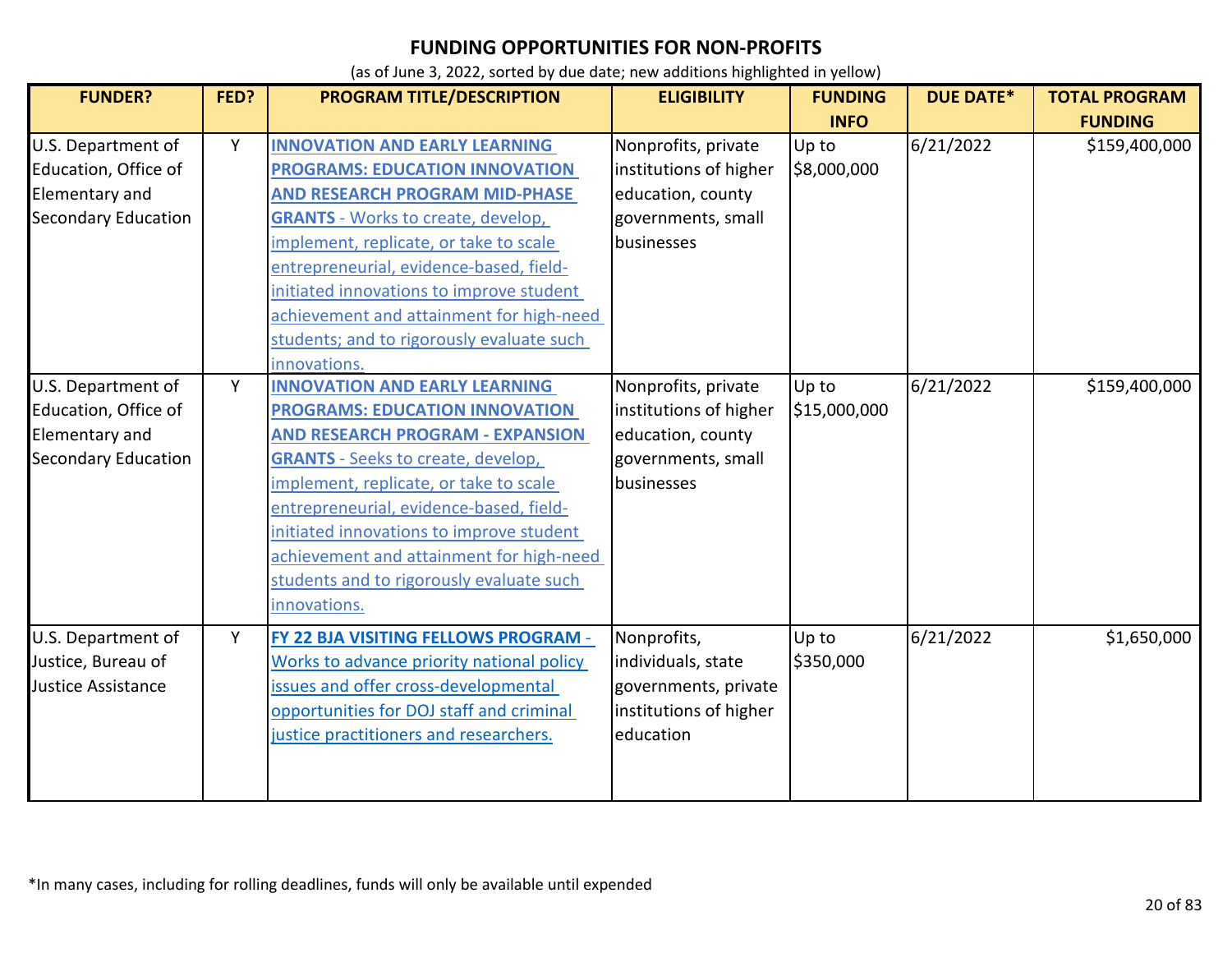| <b>FUNDER?</b>                                                                                                                       | FED? | <b>PROGRAM TITLE/DESCRIPTION</b>                                                                                                                                                                                                                               | <b>ELIGIBILITY</b>                                             | <b>FUNDING</b><br><b>INFO</b> | <b>DUE DATE*</b> | <b>TOTAL PROGRAM</b><br><b>FUNDING</b> |
|--------------------------------------------------------------------------------------------------------------------------------------|------|----------------------------------------------------------------------------------------------------------------------------------------------------------------------------------------------------------------------------------------------------------------|----------------------------------------------------------------|-------------------------------|------------------|----------------------------------------|
| U.S. Department of<br><b>Health and Human</b><br>Services, Substance<br>Abuse and Mental<br><b>Health Services</b><br>Administration | Y    | <b>SOBER TRUTH ON PREVENTING UNDERAGE Public and private</b><br><b>DRINKING ACT GRANTS - Works to prevent</b><br>and reduce alcohol use among youth and<br>voung adults ages 12-20 in communities<br>throughout the United States.                             | nonprofits                                                     | Up to \$50,000 6/21/2022      |                  | \$2,000,000                            |
| National Forest<br>Foundation                                                                                                        | N    | <b>MATCHING AWARDS PROGRAM - Provides</b><br>funds for on-the-ground projects that<br>directly benefit America's National Forests<br>and Grasslands.                                                                                                           | Nonprofits,<br>universities, Native<br>American tribes         | \$5,000-<br>\$60,000          | 6/22/2022        |                                        |
| U.S. Department of<br>Justice, Bureau of<br>Justice Assistance                                                                       | Y    | <b>BJA FY 22 FORENSICS TRAINING AND</b><br><b>TECHNICAL ASSISTANCE PROGRAM -</b><br>Supports state and local site-based grantees community<br>awarded under various forensic science<br>grant programs, comprised of an estimated<br>500-plus active grantees. | Nonprofits, for profits, Up to<br>faith-based<br>organizations | \$2,800,000                   | 6/22/2022        | \$2,800,000                            |
| <b>National Forest</b><br>Foundation                                                                                                 | N.   | <b>MATCHING AWARDS PROGRAM 2022 -</b><br>Seeks to provide funds for on-the-ground<br>projects that directly benefit America's<br><b>National Forests and Grasslands.</b>                                                                                       | Nonprofits,<br>universities, Native<br>American tribes         | Up to \$30,000 6/22/2022      |                  |                                        |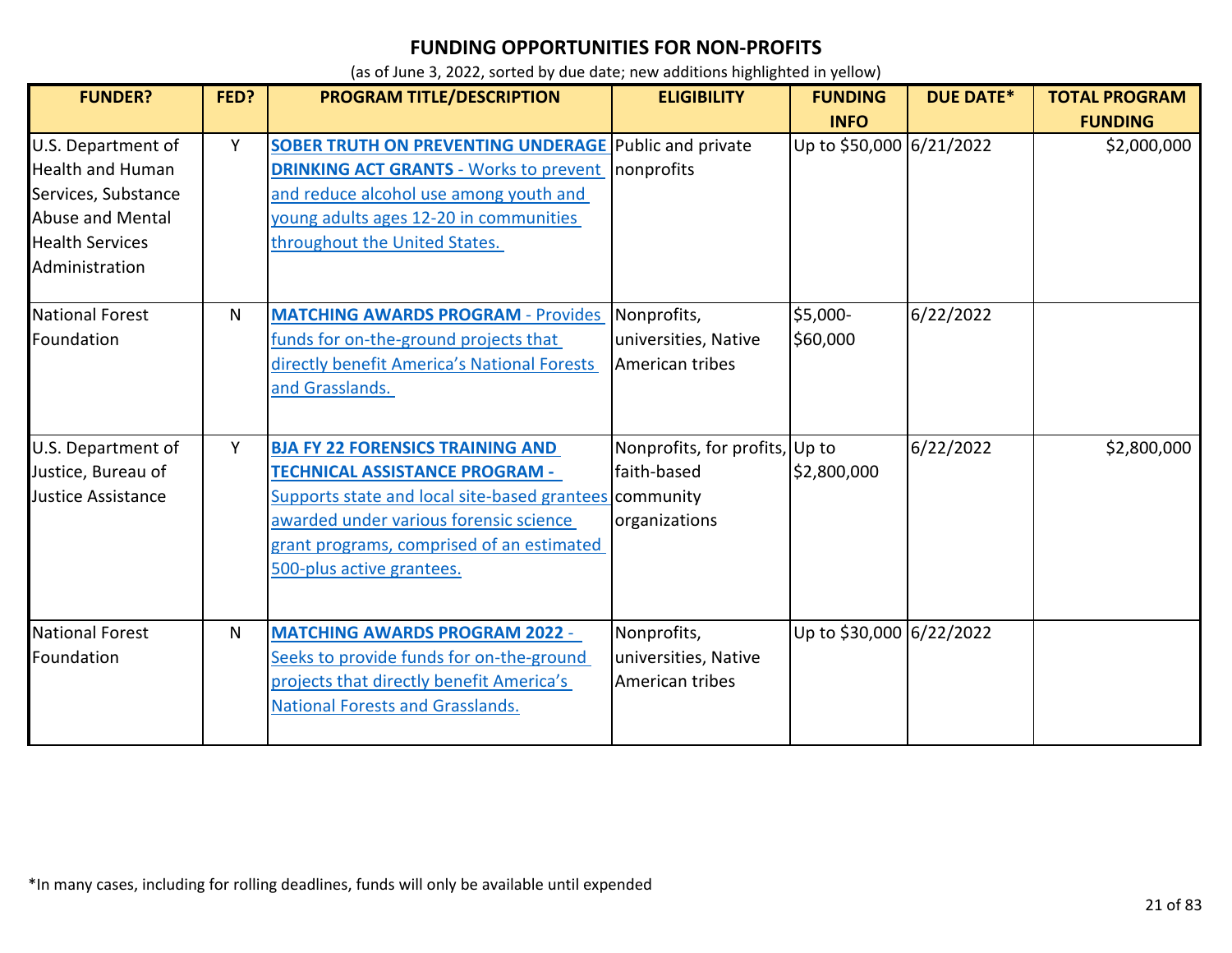| <b>FUNDER?</b>                                                                                                   | FED? | PROGRAM TITLE/DESCRIPTION                                                                                                                                                                                                                                               | <b>ELIGIBILITY</b>                                                                                                                                          | <b>FUNDING</b><br><b>INFO</b> | <b>DUE DATE*</b> | <b>TOTAL PROGRAM</b><br><b>FUNDING</b> |
|------------------------------------------------------------------------------------------------------------------|------|-------------------------------------------------------------------------------------------------------------------------------------------------------------------------------------------------------------------------------------------------------------------------|-------------------------------------------------------------------------------------------------------------------------------------------------------------|-------------------------------|------------------|----------------------------------------|
| U.S. Department of<br><b>Health and Human</b><br>Services,<br>Administration for<br><b>Children and Families</b> | Y    | <b>TRANSITIONAL LIVING PROGRAM -</b><br>Provides safe, stable, and appropriate<br>shelter for runaway and homeless youth<br>ages 16 to under 22 for up to 18 months<br>and, under extenuating circumstances, can<br>be extended to 21 months.                           | Public and private<br>nonprofits, private<br>institutions of higher<br>education, public<br>housing authorities,<br>county governments,<br>special district | \$100,000-<br>\$250,000       | 6/23/2022        | \$20,668,143                           |
| <b>Charter</b><br><b>Communications</b>                                                                          | N    | <b>2022 SPECTRUM DIGITAL EDUCATION</b><br><b>GRANT</b> - Supports organizations that<br>educate community members on the<br>benefits of broadband.                                                                                                                      | 501(c)(3)<br>organizations                                                                                                                                  | $$2,500-$<br>\$50,000         | 6/24/2022        |                                        |
| U.S. Department of<br><b>Health and Human</b><br>Services,<br>Administration for<br><b>Children and Families</b> | Υ    | REFUGEE AGRICULTURAL PARTNERSHIP<br><b>PROGRAM</b> - Works to implement strategies<br>that encourage the development of<br>agricultural and food systems related<br>services that will improve the livelihoods,<br>physically and economically, of refugee<br>families. | Nonprofits, private<br>institutions of higher<br>education,<br>independent school<br>districts, Native<br>American tribal<br>organizations                  | \$80,000-<br>\$100,000        | 6/24/2022        | \$2,500,000                            |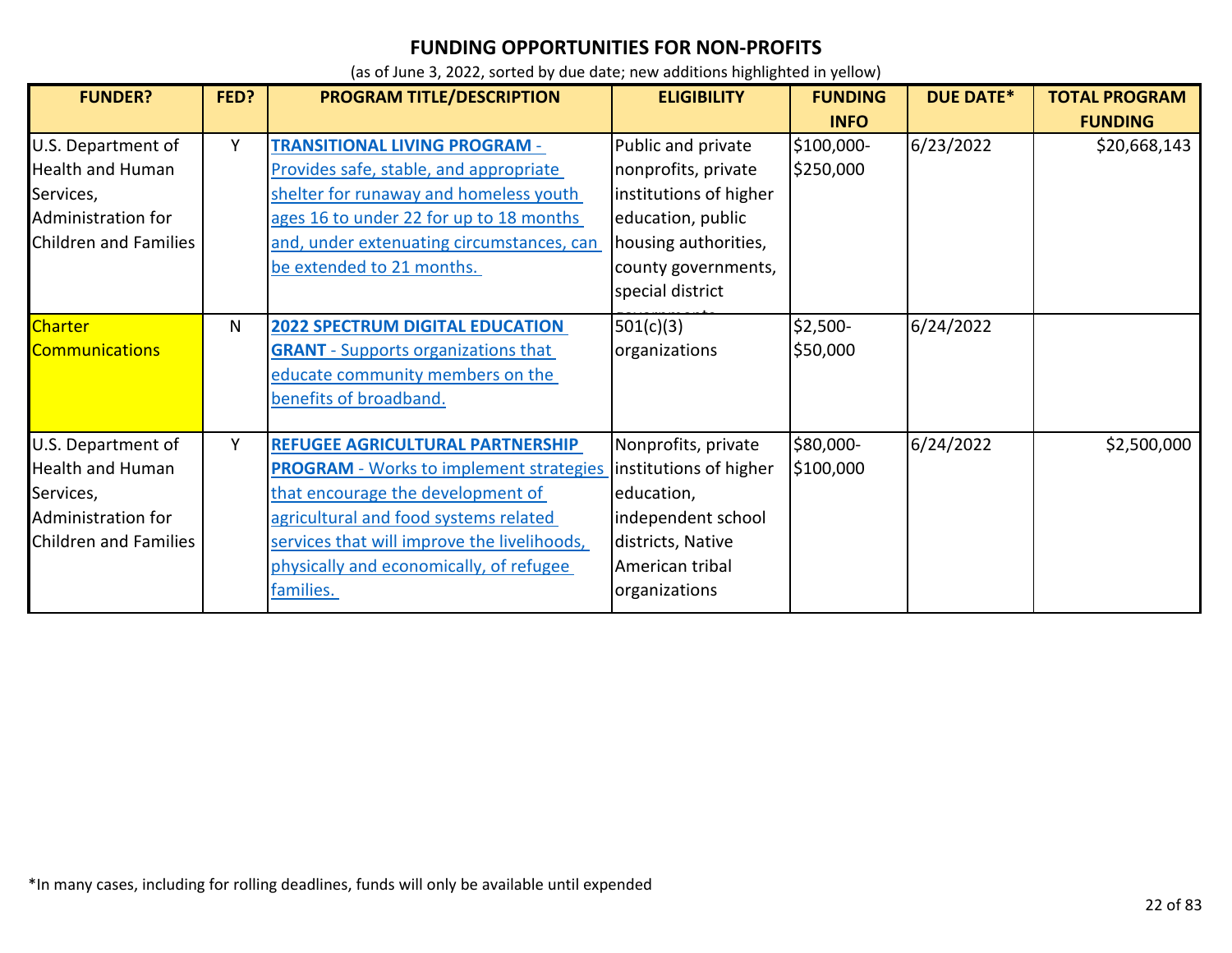| <b>FUNDER?</b>                                                                                                   | FED? | PROGRAM TITLE/DESCRIPTION                                                                                                                                                                                                                                                                                                                                                                                   | <b>ELIGIBILITY</b>                                                                                    | <b>FUNDING</b>                           | <b>DUE DATE*</b> | <b>TOTAL PROGRAM</b>          |
|------------------------------------------------------------------------------------------------------------------|------|-------------------------------------------------------------------------------------------------------------------------------------------------------------------------------------------------------------------------------------------------------------------------------------------------------------------------------------------------------------------------------------------------------------|-------------------------------------------------------------------------------------------------------|------------------------------------------|------------------|-------------------------------|
| U.S. Department of<br>Health and Human<br>Services,<br>Administration for<br><b>Children and Families</b>        | Y    | <b>AMERICAN INDIAN AND NATIVE</b><br><b>HAWAIIAN NON-PROFIT ORGANIZATION</b><br><b>CHILD CARE GRANT - Seeks to provide child</b><br>care services to American Indian or Native<br>Hawaiian youth who currently are not<br>receiving child care services funded by<br>other Child Care and Development Fund<br>(CCDF) formula grantees.                                                                      | Nonprofits, Native<br>Hawaiian and<br>American Indian<br>nonprofits                                   | <b>INFO</b><br>\$500,000-<br>\$1,000,000 | 6/24/2022        | <b>FUNDING</b><br>\$1,000,000 |
| <b>Bank of America</b>                                                                                           | N    | <b>ECONOMIC MOBILITY FOCUSED ON NEEDS</b><br><b>OF COMMUNITY</b> - Supports the efforts of<br>organizations working to preserve and<br>increase access to a mix of affordable<br>housing options as well as other essential<br>assistance.                                                                                                                                                                  | 501(c)(3)<br>organizations                                                                            | \$5,000-<br>\$50,000                     | 6/24/2022        |                               |
| U.S. Department of<br><b>Health and Human</b><br>Services,<br>Administration for<br><b>Children and Families</b> | Y    | <b>VICTIMS OF HUMAN TRAFFICKING IN</b><br><b>NATIVE COMMUNITIES DEMONSTRATION</b><br><b>PROGRAM</b> - Seeks to build, expand, and<br>sustain organizational and community<br>capacity to deliver services to Native<br>American (i.e., American Indians, Alaska<br>Natives, Native Hawaiians, and/or Pacific<br>Islanders) adults and minors who have<br>experienced a severe form of human<br>trafficking. | Nonprofits, special<br>district governments,<br>state governments,<br>city or township<br>governments | \$300,000-<br>\$333,333                  | 6/25/2022        | \$1,000,000                   |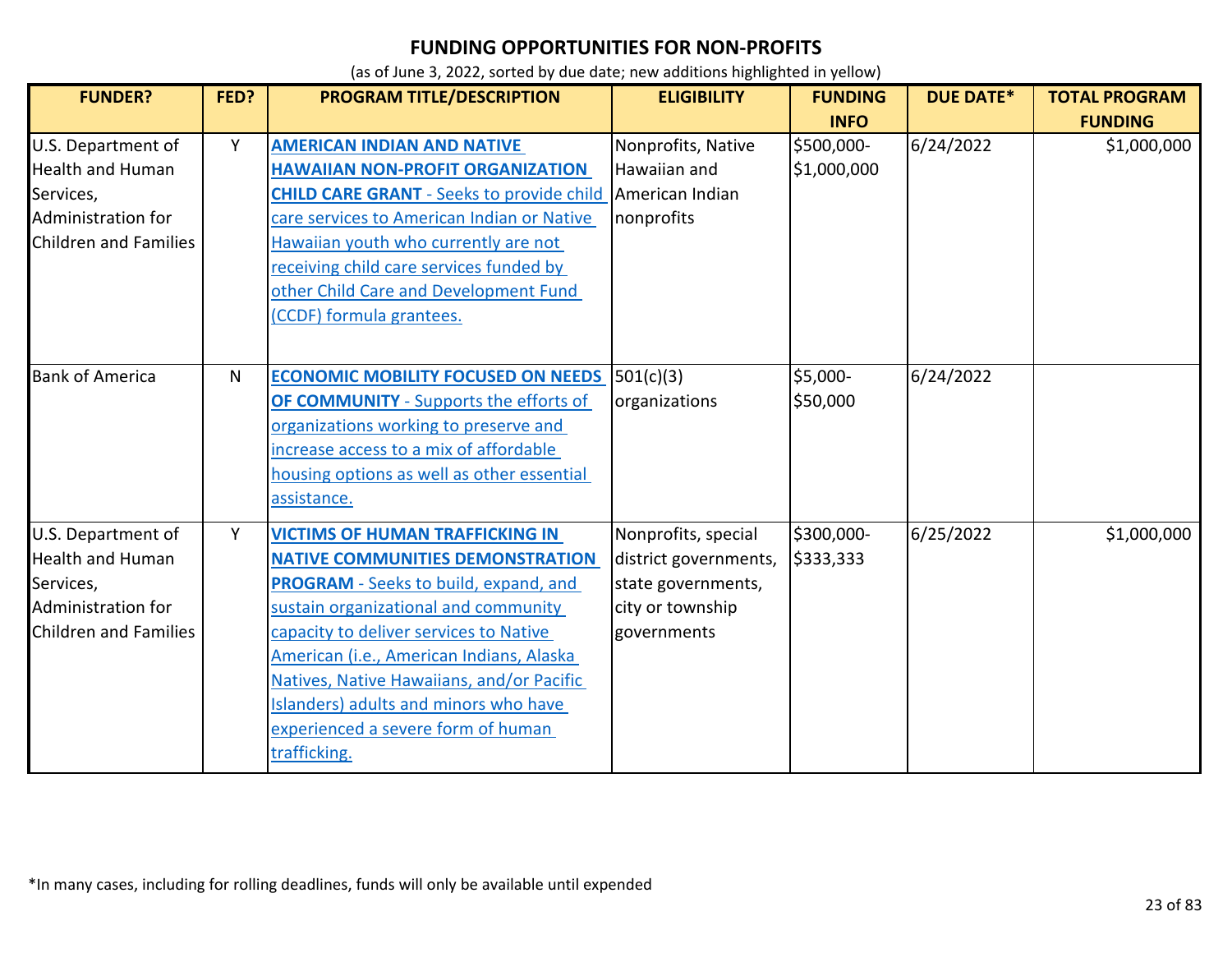| <b>FUNDER?</b>                                                                                                   | FED?   | PROGRAM TITLE/DESCRIPTION                                                                                                                                                                                                                                                                                                      | <b>ELIGIBILITY</b>                                                                                                                                                             | <b>FUNDING</b><br><b>INFO</b>   | <b>DUE DATE*</b>       | <b>TOTAL PROGRAM</b><br><b>FUNDING</b> |
|------------------------------------------------------------------------------------------------------------------|--------|--------------------------------------------------------------------------------------------------------------------------------------------------------------------------------------------------------------------------------------------------------------------------------------------------------------------------------|--------------------------------------------------------------------------------------------------------------------------------------------------------------------------------|---------------------------------|------------------------|----------------------------------------|
| <b>U.S. Small Business</b><br>Administration<br>U.S. Department of                                               | Y<br>Y | <b>FAST</b> - Works to strengthen the<br>technological competitiveness of small<br>businesses across the country through<br>coordination and oversight of the Small<br><b>Business Innovation Research (SBIR) and</b><br><b>Small Business Technology Transfer (STTR)</b><br>programs.<br><b>TRAFFICKING VICTIM ASSISTANCE</b> | Nonprofits, private<br>institutions of higher<br>education, county<br>governments, public<br>and state controlled<br>institutions of higher<br>education<br>Nonprofits, county | Up to<br>\$125,000<br>\$800,000 | 6/27/2022<br>6/27/2022 | \$800,000                              |
| <b>Health and Human</b><br>Services,<br>Administration for<br><b>Children and Families</b>                       |        | <b>PROGRAM</b> - Funds time-limited<br>comprehensive case management services<br>to foreign national adult confirmed and<br>potential victims of a severe form of human higher education<br>trafficking who are seeking or have received<br><b>Health and Human Services (HHS).</b>                                            | governments, special<br>district governments,<br>private institutions of                                                                                                       |                                 |                        |                                        |
| U.S. Department of<br><b>Health and Human</b><br>Services,<br>Administration for<br><b>Children and Families</b> | Υ      | <b>EMPLOYER ENGAGEMENT PROGRAM -</b><br>Works to strengthen employer engagement<br>in the integration and self-sufficiency of<br>refugees and other eligible populations<br>within the community.                                                                                                                              | Nonprofits, public and \$200,000-<br>state controlled<br>institutions of higher<br>education, public<br>housing authorities,<br>state and county<br>governments                | \$300,000                       | 6/27/2022              | \$8,000,000                            |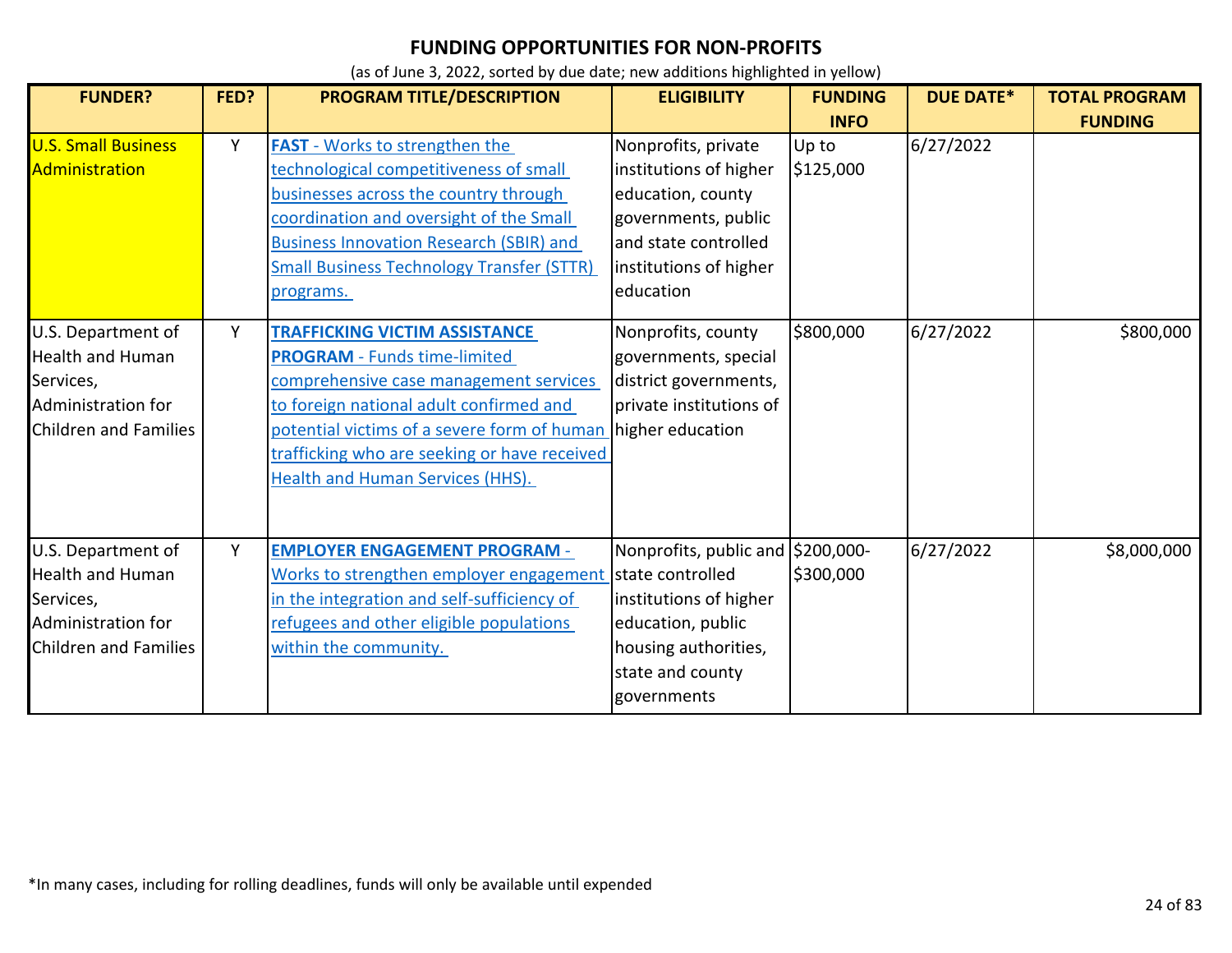| <b>FUNDER?</b>                                                                                                   | FED? | <b>PROGRAM TITLE/DESCRIPTION</b>                                                                                                                                                                                                                                                                                                                                                           | <b>ELIGIBILITY</b>                                                                                      | <b>FUNDING</b>                         | <b>DUE DATE*</b> | <b>TOTAL PROGRAM</b>          |
|------------------------------------------------------------------------------------------------------------------|------|--------------------------------------------------------------------------------------------------------------------------------------------------------------------------------------------------------------------------------------------------------------------------------------------------------------------------------------------------------------------------------------------|---------------------------------------------------------------------------------------------------------|----------------------------------------|------------------|-------------------------------|
| U.S. Department of<br><b>Health and Human</b><br>Services,<br>Administration for<br><b>Children and Families</b> | Y    | <b>REFUGEE MICROENTERPRISE</b><br><b>DEVELOPMENT PROGRAM - Works to assist city/township</b><br>refugees to become economically self-<br>sufficient by 1) helping them establish<br>microenterprise businesses through the<br>provision of grants and loans, training and<br>technical assistance (T/TA), and 2) helping<br>them build credit history and/or repair their<br>credit score. | Nonprofits,<br>governments, special<br>district governments,<br>county governments                      | <b>INFO</b><br>\$150,000-<br>\$250,000 | 6/27/2022        | <b>FUNDING</b><br>\$3,500,000 |
| U.S. Department of<br>Agriculture, Food and<br><b>Nutrition Service</b>                                          | Y    | <b>PROCESS AND TECHNOLOGY</b><br><b>IMPROVEMENT GRANTS - Supports efforts</b><br>by State agencies and their community-<br>based and faith-based partners to develop<br>and implement projects that focus on<br>improving the quality and efficiency of<br><b>Supplemental Nutrition Assistance Program</b><br>(SNAP) operations and processes.                                            | Nonprofits, county<br>governments, city or<br>township<br>governments                                   | \$20,000-<br>\$2,000,000               | 6/27/2022        | \$5,000,000                   |
| U.S. Department of<br><b>Health and Human</b><br>Services,<br>Administration for<br><b>Children and Families</b> | Y    | <b>MATERNITY HOME GROUP PROGRAM -</b><br>Provides safe, stable, and appropriate<br>shelter only for pregnant and/or parenting<br>youth ages 16 to under 22 and their<br>dependent child(ren) for 18 months and,<br>under extenuating circumstances, up to 21<br>months.                                                                                                                    | Nonprofits, county<br>governments, private<br>institutions of higher<br>education, state<br>governments | \$100,000-<br>\$250,000                | 6/27/2022        | \$6,889,381                   |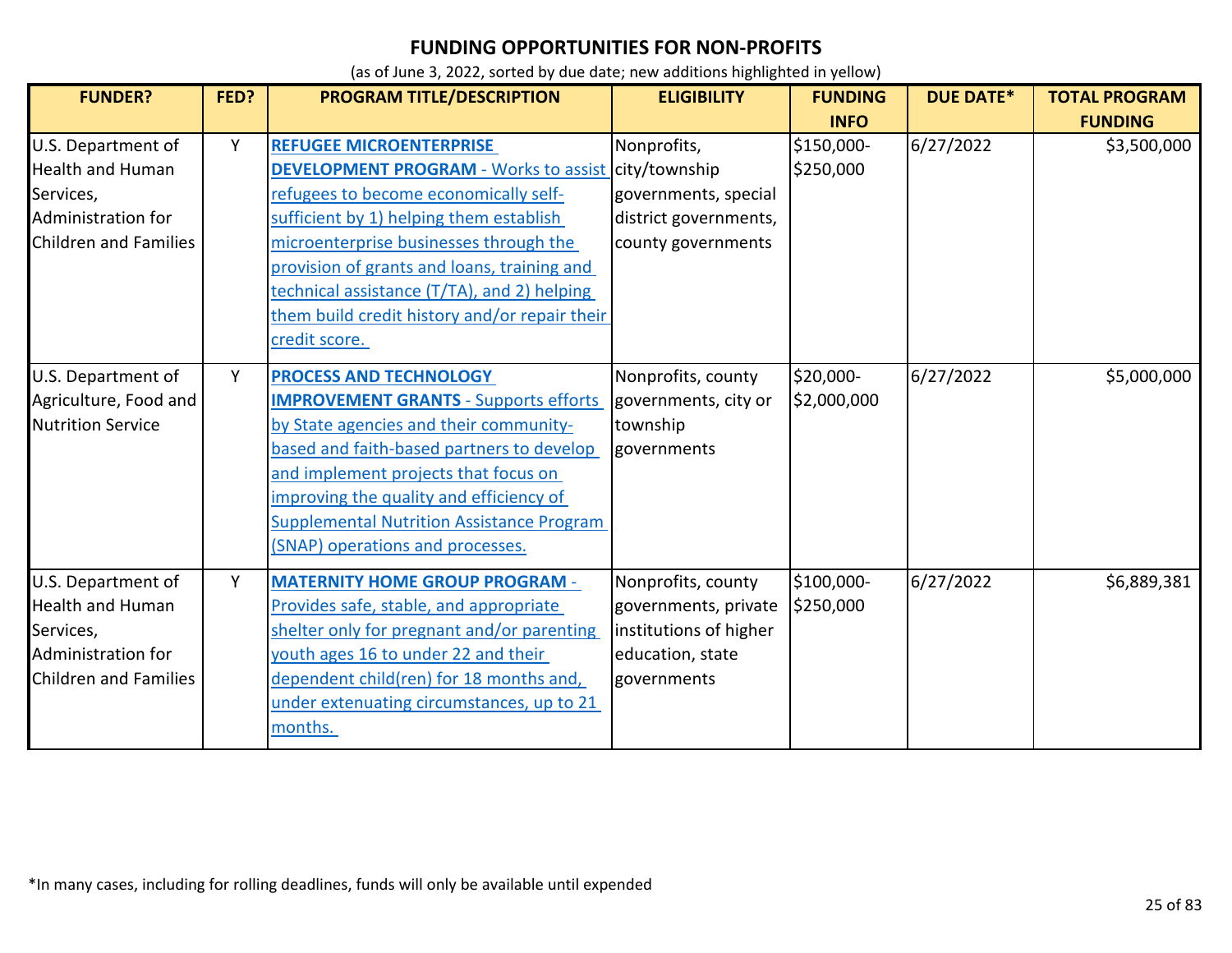| <b>FUNDER?</b>                                                                                                   | FED? | PROGRAM TITLE/DESCRIPTION                                                                                                                                                                                                                                                                                                                                             | <b>ELIGIBILITY</b>                                                                                                                                                         | <b>FUNDING</b>          | <b>DUE DATE*</b> | <b>TOTAL PROGRAM</b> |
|------------------------------------------------------------------------------------------------------------------|------|-----------------------------------------------------------------------------------------------------------------------------------------------------------------------------------------------------------------------------------------------------------------------------------------------------------------------------------------------------------------------|----------------------------------------------------------------------------------------------------------------------------------------------------------------------------|-------------------------|------------------|----------------------|
|                                                                                                                  |      |                                                                                                                                                                                                                                                                                                                                                                       |                                                                                                                                                                            | <b>INFO</b>             |                  | <b>FUNDING</b>       |
| U.S. Department of<br><b>Health and Human</b><br>Services,<br>Administration for<br>Children and Families        | Y    | <b>ETHNIC COMMUNITY SELF-HELP PROGRAM Nonprofits, state</b><br>Looks to support Ethnic Community-Based governments, county<br>Organizations (ECBOs) in providing refugee<br>populations with critical services to assist<br>them in becoming integrated members of<br>American society.                                                                               | governments, private<br>institutions of higher<br>education                                                                                                                | \$300,000-<br>\$600,000 | 6/27/2022        | \$21,000,000         |
| U.S. Department of<br><b>Health and Human</b><br>Services,<br>Administration for<br>Children and Families        | Y    | <b>BASIC CENTER PROGRAM - Provides</b><br>temporary shelter and counseling services<br>to youth who have left home without<br>permission of their parents or guardians,<br>have been forced to leave home, or other<br>homeless youth who might otherwise end<br>up in the law enforcement or in the child<br>welfare, mental health, or juvenile justice<br>systems. | Public and private<br>nonprofits, private<br>institutions of higher<br>education, public<br>housing authorities,<br>county governments,<br>special district<br>governments | \$50,000-<br>\$200,000  | 6/27/2022        | \$13,440,716         |
| U.S. Department of<br><b>Health and Human</b><br>Services,<br>Administration for<br><b>Children and Families</b> | Y    | <b>CAREER PATHWAYS SECONDARY DATA</b><br><b>ANALYSIS GRANTS - Seeks to support</b><br>secondary analysis of data collected to<br>rigorously evaluate a collection of career<br><u>pathways programs.</u>                                                                                                                                                              | Nonprofits, public<br>housing authorities,<br>Native American tribal<br>governments, private<br>institutions of higher<br>education                                        | \$50,000-<br>\$75,000   | 6/27/2022        | \$300,000            |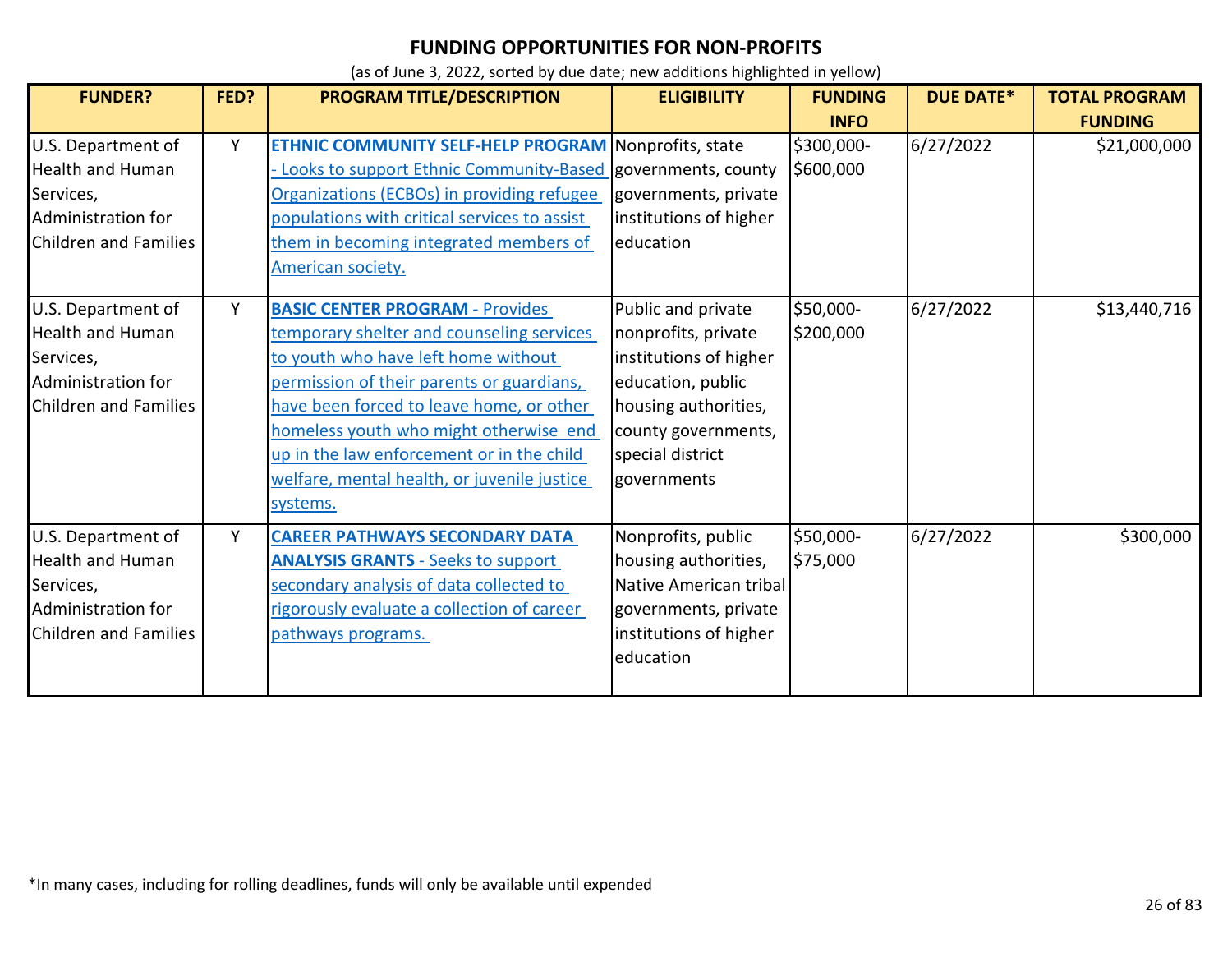| <b>FUNDER?</b>                                                                                                   | FED? | PROGRAM TITLE/DESCRIPTION                                                                                                                                                                                                                                                                                                                                                           | <b>ELIGIBILITY</b>                                                                                                                       | <b>FUNDING</b>          | <b>DUE DATE*</b>         | <b>TOTAL PROGRAM</b> |
|------------------------------------------------------------------------------------------------------------------|------|-------------------------------------------------------------------------------------------------------------------------------------------------------------------------------------------------------------------------------------------------------------------------------------------------------------------------------------------------------------------------------------|------------------------------------------------------------------------------------------------------------------------------------------|-------------------------|--------------------------|----------------------|
|                                                                                                                  |      |                                                                                                                                                                                                                                                                                                                                                                                     |                                                                                                                                          | <b>INFO</b>             |                          | <b>FUNDING</b>       |
| U.S. Department of<br><b>Health and Human</b><br>Services,<br>Adminsitration for<br><b>Children and Families</b> | Y    | REFUGEE INDIVIDUAL DEVELOPMENT<br><b>ACCOUNTS PROGRAM - Seeks to serve</b><br>nationals of Afghanistan for whom refugee<br>and entrant assistance is authorized who<br>entered the United States on or after July<br>31, 2021.                                                                                                                                                      | Nonprofits, public and \$500,000-<br>state controlled<br>institutions of higher<br>education, county<br>governments, city or<br>township | \$750,000               | 6/27/22<br>(anticipated) | \$10,000,000         |
| U.S. Department of<br><b>Health and Human</b><br>Services,<br>Administration for<br><b>Community Living</b>      | Y    | <b>ASSISTIVE TECHNOLOGY ALTERNATIVE</b><br><b>FINANCING PROGRAM - Seeks to support</b><br>programs that provide for the purchase of<br>AT devices.                                                                                                                                                                                                                                  | Nonprofits, state<br>governments, public<br>and state controlled<br>institutions of higher<br>education                                  | \$100,000-<br>\$700,000 | 6/28/2022                | \$1,984,929          |
| U.S. Department of<br>Justice, Office for<br><b>Victims of Crime</b>                                             | Y    | <b>OVC FY 2022 FIELD-GENERATED</b><br><b>SOLICITATION: INCREASING OPTIONS AND</b><br><b>EXPANDING ACCESS FOR VICTIMS OF</b><br><b>CRIME</b> - Supports activities proposed by the controlled institutions<br>field related to expanding accessibility and<br>increasing service options for victims of<br>crime who are underserved or who are part<br>of an underserved community. | Nonprofits,<br>individuals, for profits, \$750,000<br>public and state<br>of higher education,<br>small businesses                       | Up to                   | 6/28/2022                | \$2,250,000          |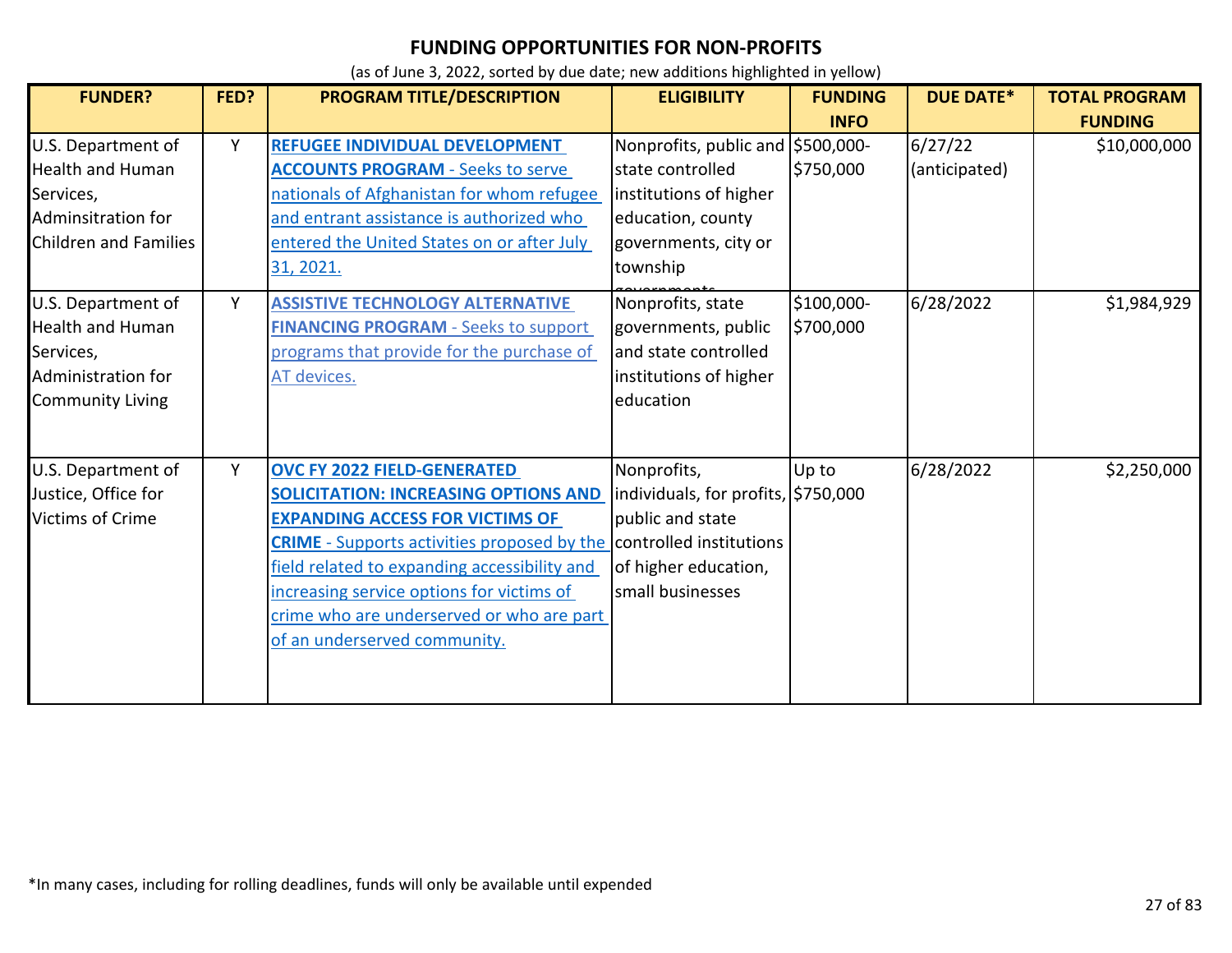| <b>FUNDER?</b>                                                                                                   | FED? | PROGRAM TITLE/DESCRIPTION                                                                                                                                                                                                                                                                                                                                                                               | <b>ELIGIBILITY</b>                                                                                                                                                 | <b>FUNDING</b>          | <b>DUE DATE*</b> | <b>TOTAL PROGRAM</b> |
|------------------------------------------------------------------------------------------------------------------|------|---------------------------------------------------------------------------------------------------------------------------------------------------------------------------------------------------------------------------------------------------------------------------------------------------------------------------------------------------------------------------------------------------------|--------------------------------------------------------------------------------------------------------------------------------------------------------------------|-------------------------|------------------|----------------------|
|                                                                                                                  |      |                                                                                                                                                                                                                                                                                                                                                                                                         |                                                                                                                                                                    | <b>INFO</b>             |                  | <b>FUNDING</b>       |
| U.S. Department of<br>Justice, Office for<br><b>Victims of Crime</b>                                             | Y    | OVC FY 2022 PREVENTING TRAFFICKING OF Nonprofits, state<br><b>GIRLS</b> - Works to develop or enhance<br>prevention and early intervention services<br>based on best practices to focus on the<br>needs of girls who are at risk or are victims<br>of sex trafficking.                                                                                                                                  | governments, city or<br>township<br>governments, county<br>governments                                                                                             | Up to<br>\$500,000      | 6/28/2022        | \$4,000,000          |
| U.S. Department of<br><b>Health and Human</b><br>Services,<br>Administration for<br><b>Children and Families</b> | Y    | <b>REFUGEE FAMILY CHILD CARE</b><br><b>MICROENTERPRISE DEVELOPMENT</b><br><b>PROGRAM</b> - Seeks to 1) help Afghan<br>entrants to achieve economic self-<br>sufficiency by establishing licensed family<br>child care (FCC) businesses; 2) help eligible<br>Afghan families gain access to licensed FCC<br>businesses which will meet the early care<br>and developmental needs of refugee<br>children. | Nonprofits, state<br>governments, county<br>governments,<br>independent school<br>districts, public and<br>state controlled<br>institutions of higher<br>education | \$450,000-<br>\$556,500 | 6/28/2022        | \$4,000,000          |
| National Alliance for<br><b>Water Innovation</b>                                                                 | N.   | PILOT PROGRAM - Works to design, build,<br>operate, and test pilot-scale<br>desalination/water reuse treatment<br>systems that treat a non-traditional water.                                                                                                                                                                                                                                           | Unrestricted                                                                                                                                                       | Unspecified             | 6/29/2022        | Up to \$5,000,000    |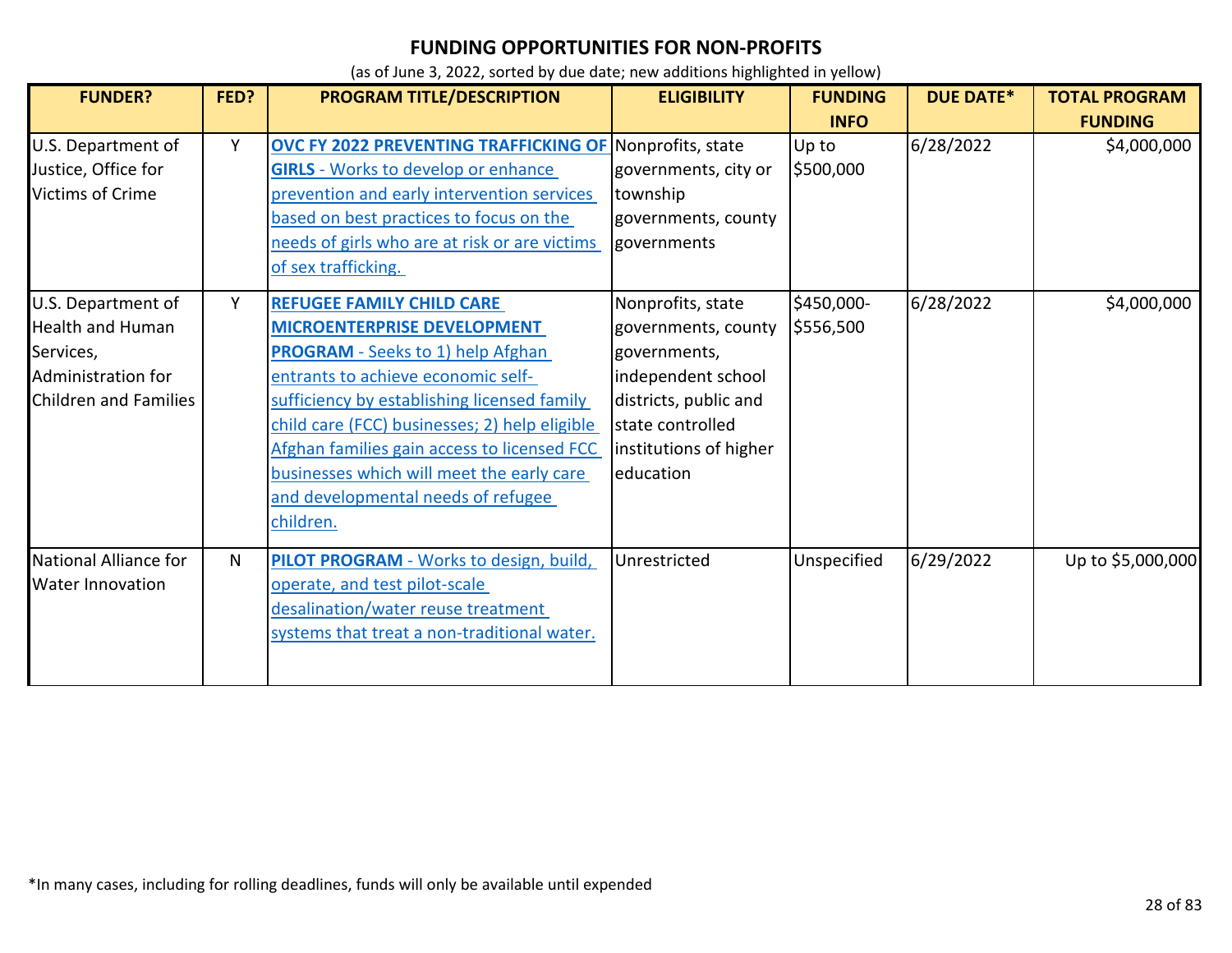| <b>FUNDER?</b>                                                                                                   | FED? | <b>PROGRAM TITLE/DESCRIPTION</b>                                                                                                                                                                                                                                                                                                                  | <b>ELIGIBILITY</b>                                                                                                                                                                     | <b>FUNDING</b><br><b>INFO</b> | <b>DUE DATE*</b>         | <b>TOTAL PROGRAM</b><br><b>FUNDING</b> |
|------------------------------------------------------------------------------------------------------------------|------|---------------------------------------------------------------------------------------------------------------------------------------------------------------------------------------------------------------------------------------------------------------------------------------------------------------------------------------------------|----------------------------------------------------------------------------------------------------------------------------------------------------------------------------------------|-------------------------------|--------------------------|----------------------------------------|
| U.S. Department of<br>Justice, Office for<br>Victims of Crime                                                    | Y    | OVC FY 2022 ENHANCING ACCESS TO<br><b>VICTIM SERVICES - Looks to improve and</b><br>expand the availability of accessible victim-<br>centered, trauma-informed services for<br>crime victims who are disabled, Deaf, hard-<br>of-hearing, limited English proficient, blind,<br>and/or impaired.                                                  | Nonprofits, private<br>institutions of higher<br>education, county<br>governments, Native<br>American tribal<br>governments                                                            | \$400,000-<br>\$1,000,000     | 6/29/2022                | \$5,000,000                            |
| U.S. Department of<br>Justice, Office for<br><b>Victims of Crime</b>                                             | Y    | <b>OVC FY 2022 DEVELOPING GREATER</b><br><b>UNDERSTANDING OF THE NEEDS OF AND</b><br><b>RESOURCES FOR VICTIMS OF CRIMINAL</b><br><b>JUSTICE SYSTEM-RELATED HARM - Seeks to</b><br>better understand the service needs of<br>persons harmed by a criminal justice system<br>error or failure; develop best practices to<br>identify these victims. | Nonprofits                                                                                                                                                                             | Up to<br>\$300,000            | 6/29/2022                | \$900,000                              |
| U.S. Department of<br><b>Health and Human</b><br>Services, Health<br>Resources and<br>Services<br>Administration | Y    | <b>RURAL COMMUNITIES OPIOID RESPONSE</b><br><b>PROGRAM MEDICATION ASSISTED</b><br><b>TREATMENT ACCESS - Works to establish</b><br>new MAT access points and increase the<br>capacity for sustainable MAT service<br>provision in rural areas.                                                                                                     | Nonprofits, for profits, Up to<br>public and state<br>controlled institutions<br>of higher education,<br>private institutions of<br>higher education,<br>public housing<br>authorities | \$1,000,000                   | 6/30/22<br>(anticipated) | \$10,000,000                           |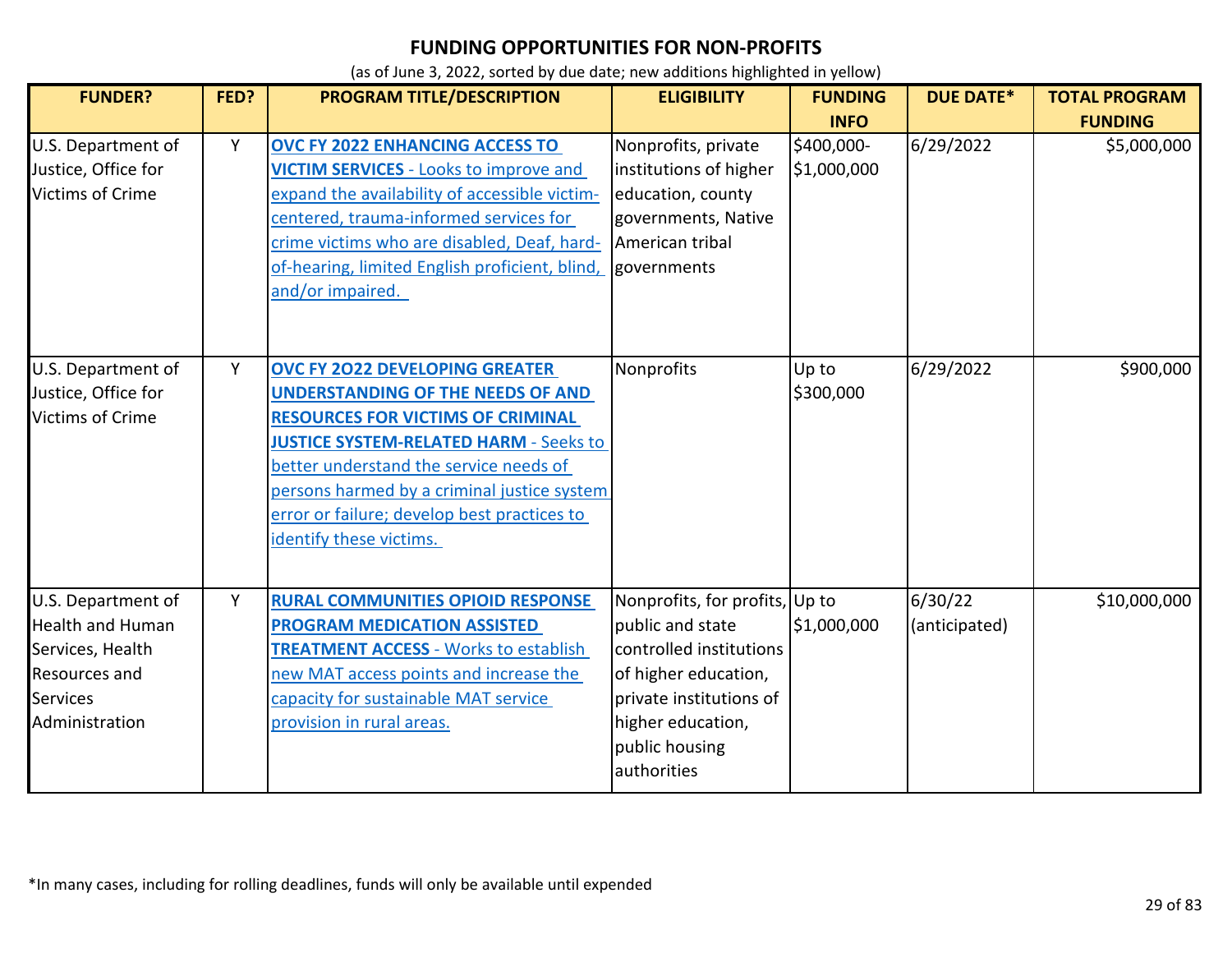| <b>FUNDER?</b>           | FED? | <b>PROGRAM TITLE/DESCRIPTION</b>               | <b>ELIGIBILITY</b>    | <b>FUNDING</b> | <b>DUE DATE*</b> | <b>TOTAL PROGRAM</b> |
|--------------------------|------|------------------------------------------------|-----------------------|----------------|------------------|----------------------|
|                          |      |                                                |                       | <b>INFO</b>    |                  | <b>FUNDING</b>       |
| <b>Classics for Kids</b> | N    | <b>CLASSICS FOR KIDS MATCHING GRANT</b>        | Nonprofits, schools   | Unspecified    | 6/30/22          |                      |
|                          |      | <b>PROGRAM - Funds schools or non-profit</b>   |                       |                | 9/30/22,         |                      |
|                          |      | organizations that believe in the role of fine |                       |                | 12/31/22,        |                      |
|                          |      | instruments, and can show evidence of          |                       |                | 3/31/22          |                      |
|                          |      | need.                                          |                       |                |                  |                      |
| The Aaron Copland        | N    | <b>PERFORMANCE PROGRAM - Supports</b>          | Nonprofits, chamber   | \$1,000-       | 6/30/2022        |                      |
| <b>Fund for Music</b>    |      | performing and presenting organizations        | orchestras, opera     | \$20,000       |                  |                      |
|                          |      | whose artistic excellence encourages and       | companies, dance      |                |                  |                      |
|                          |      | improves public knowledge and                  | companies or          |                |                  |                      |
|                          |      | appreciation of serious contemporary           | ensembles             |                |                  |                      |
|                          |      | American music.                                |                       |                |                  |                      |
| Quadratec                | N    | <b>ENERGIZE THE ENVIRONMENT GRANT</b>          | Individual or group   | \$3,500        | 6/30/2022        |                      |
|                          |      | <b>PROGRAM</b> - Funds an individual or group  |                       |                |                  |                      |
|                          |      | currently pursuing a program or initiative     |                       |                |                  |                      |
|                          |      | designed to benefit our environment.           |                       |                |                  |                      |
|                          |      |                                                |                       |                |                  |                      |
| The Mohamed bin          | N    | <b>GRANTS</b> - Provides targeted grants to    | Anyone directly       | \$25,000       | 6/30/2022        |                      |
| Zayed Species            |      | individual species conservation initiatives,   | involved in species   |                |                  |                      |
| <b>Conservation Fund</b> |      | recognize leaders in the field and elevate     | conservation can      |                |                  |                      |
|                          |      | the importance of species in the broader       | apply to the Fund for |                |                  |                      |
|                          |      | conservation debate.                           | a grant               |                |                  |                      |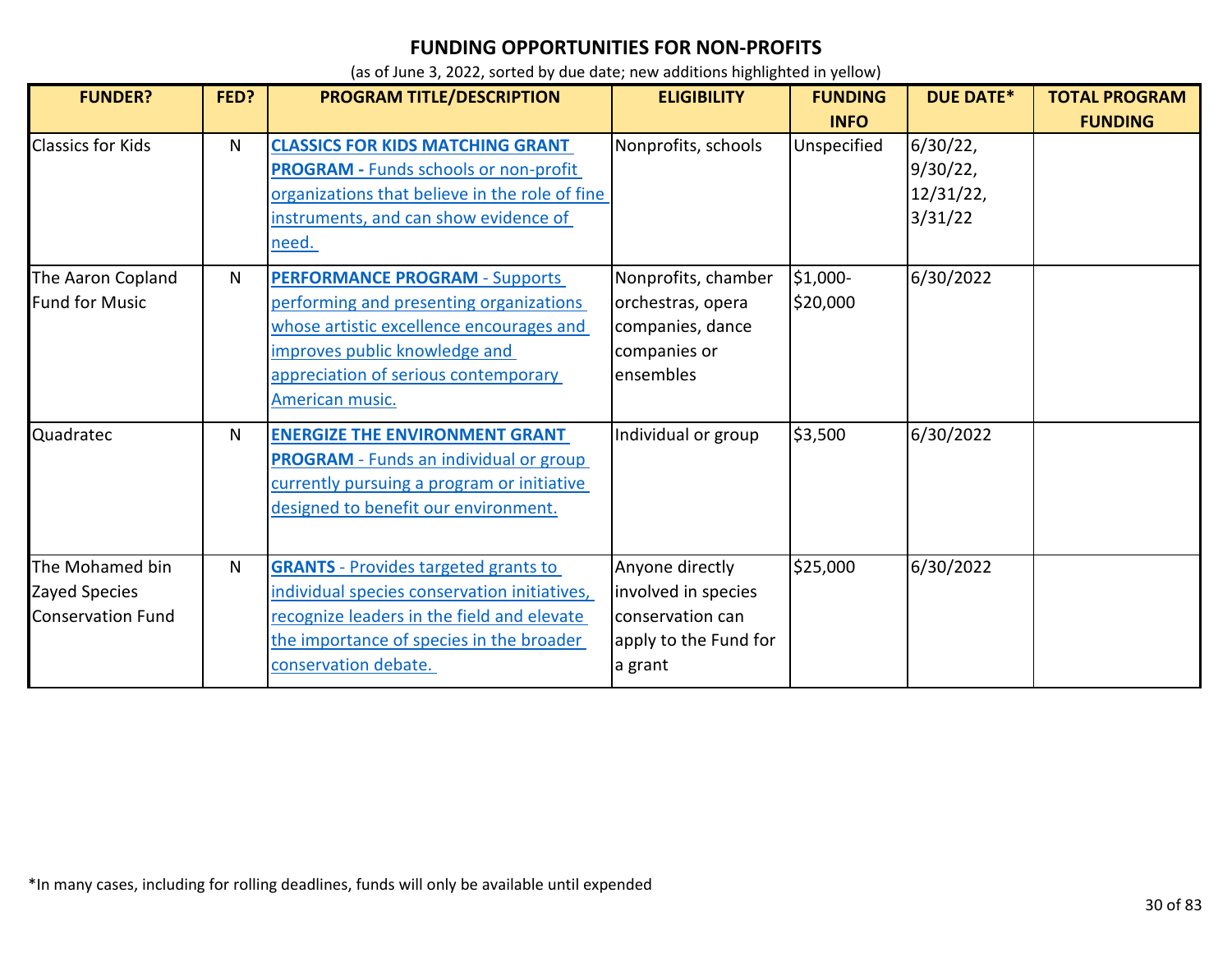| <b>FUNDER?</b>                   | FED? | <b>PROGRAM TITLE/DESCRIPTION</b>                                                                                                                                                                          | <b>ELIGIBILITY</b>                                                                             | <b>FUNDING</b><br><b>INFO</b> | <b>DUE DATE*</b> | <b>TOTAL PROGRAM</b><br><b>FUNDING</b> |
|----------------------------------|------|-----------------------------------------------------------------------------------------------------------------------------------------------------------------------------------------------------------|------------------------------------------------------------------------------------------------|-------------------------------|------------------|----------------------------------------|
| <b>Borealis Philanthropy</b>     | N    | <b>DISABILITY INCLUSION FUND GRANTS -</b><br>Supports U.S.-based groups run by and for<br>people with disabilities to lead<br>transformational change.                                                    | Refer to website for<br>eligibility quiz                                                       | Unspecified                   | 6/30/2022        |                                        |
| <b>Gold Futures</b><br>Challenge | N    | <b>2022 GOLD FUTURES CHALLENGE -</b><br>Supports projects that ensure our<br>communities are Seen, Heard, Empowered,<br>and United.                                                                       | Asian American and<br>Pacific Islander<br>("AAPI") organizations                               | \$25,000-<br>\$100,000        | 6/30/2022        | \$500,000                              |
| Levitt Foundation                | N    | <b>LEVITT AMP GRANT AWARDS - Works to</b><br>strengthen the social fabric of America<br>through the power of free, live music.                                                                            | U.S.-based $501(c)(3)$<br>organization                                                         | \$30,000/year                 | 6/30/2022        |                                        |
| The Build Health<br>Change       | N    | <b>THE BUILD HEALTH CHALLENGE - Seeks to</b><br>create a new norm in the U.S. - one that<br>advances health equity and racial justice by<br>centering multi-sector and community-<br>driven partnerships. | 501(c)(3)<br>organizations, hopsital \$250,000<br>or health system, local<br>health department | Up to                         | 6/30/2022        |                                        |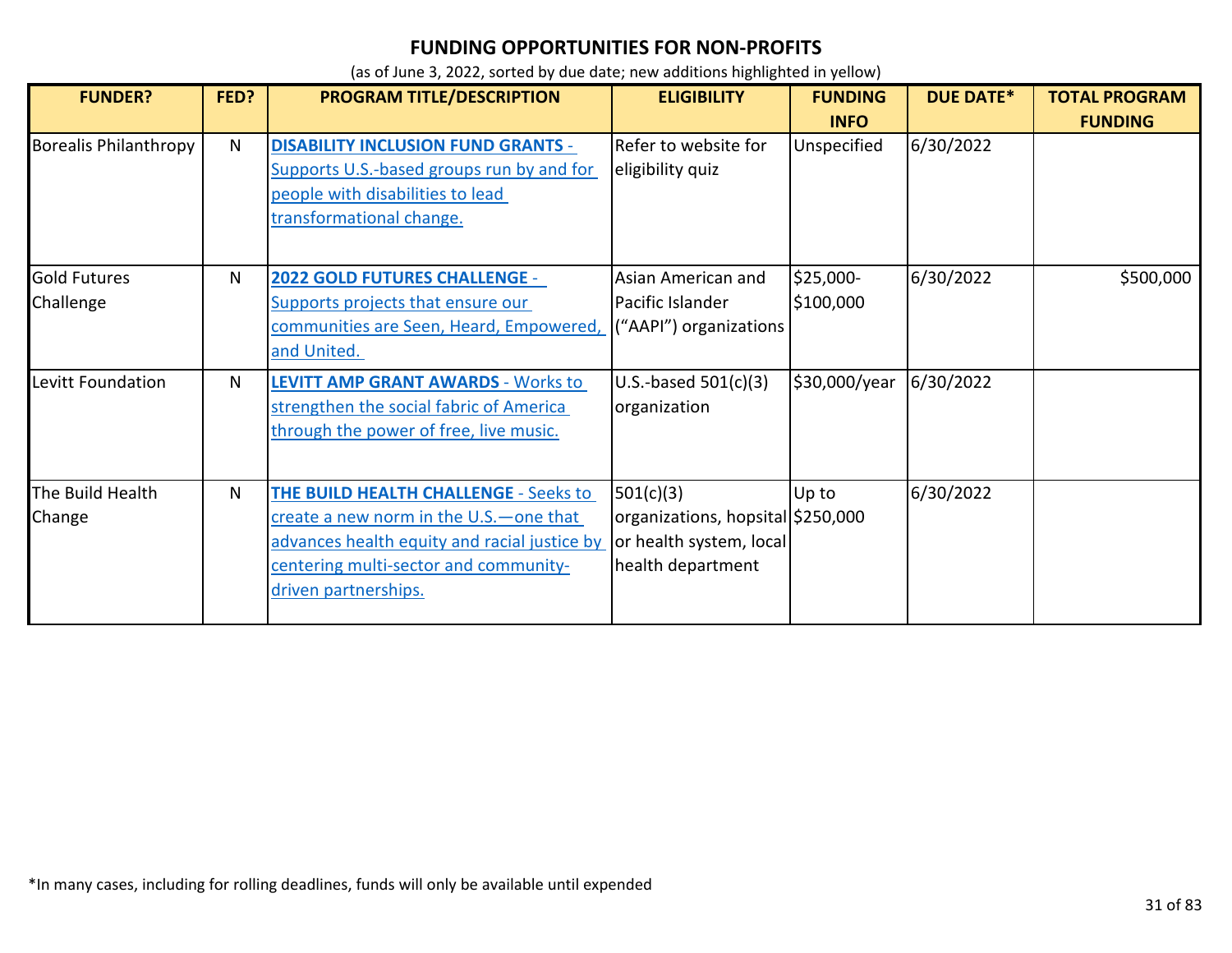| <b>FUNDER?</b>                                                                      | FED? | PROGRAM TITLE/DESCRIPTION                                                                                                                                                                                                                                                                                                                                                     | <b>ELIGIBILITY</b>                                                                       | <b>FUNDING</b><br><b>INFO</b> | <b>DUE DATE*</b>                 | <b>TOTAL PROGRAM</b><br><b>FUNDING</b> |
|-------------------------------------------------------------------------------------|------|-------------------------------------------------------------------------------------------------------------------------------------------------------------------------------------------------------------------------------------------------------------------------------------------------------------------------------------------------------------------------------|------------------------------------------------------------------------------------------|-------------------------------|----------------------------------|----------------------------------------|
| U.S. Department of<br>Agriculture, National<br>Institute of Food and<br>Agriculture | Y    | <b>THE GUS SCHUMACHER NUTRITION</b><br><b>INCENTIVE PROGRAM - Works to</b><br>demonstrate and evaluate the impact of<br>projects on (1) the improvement of dietary<br>health through increased consumption of<br>fruits and vegetables; (2) the reduction of<br>individual and household food insecurity;<br>and (3) the reduction in healthcare use and<br>associated costs. | Nonprofits, for profits, Up to<br>healthcare provider<br>groups, hospitals or<br>clinics | \$500,000                     | 6/30/2022                        | \$4,900,000                            |
| U.S. Department of<br>Agriculture                                                   | Y    | <b>RURAL MICROENTREPRENEUR ASSISTANCE Nonprofits, Native</b><br><b>PROGRAM</b> - Supports the development and American tribal<br>ongoing success of rural<br>Microentrepreneurs and Microenterprises.                                                                                                                                                                         | organizations,<br>institutions of higher<br>education                                    | Up to<br>\$100,000            | 6/30/2022                        | \$5,000,000                            |
| <b>FM Global</b>                                                                    | N.   | <b>FM GLOBAL FIRE PREVENTION PROGRAM -</b><br>Seeks to support a wide array of fire<br>prevention, preparedness and control<br>efforts, including pre-incident planning, fire<br>prevention education/training and arson<br>prevention/fire investigation.                                                                                                                    | State, regional and<br>local community<br>organizations                                  | Unspecified                   | 6/30/22,<br>9/30/22,<br>12/31/22 |                                        |
| Doris Day Animal<br>Foundation                                                      | N    | <b>GRANTS</b> - Approves grants that benefit<br>animals and may also demonstrate a<br>significant human element.                                                                                                                                                                                                                                                              | Nonprofits                                                                               | Unspecified                   | April, July,<br>October          |                                        |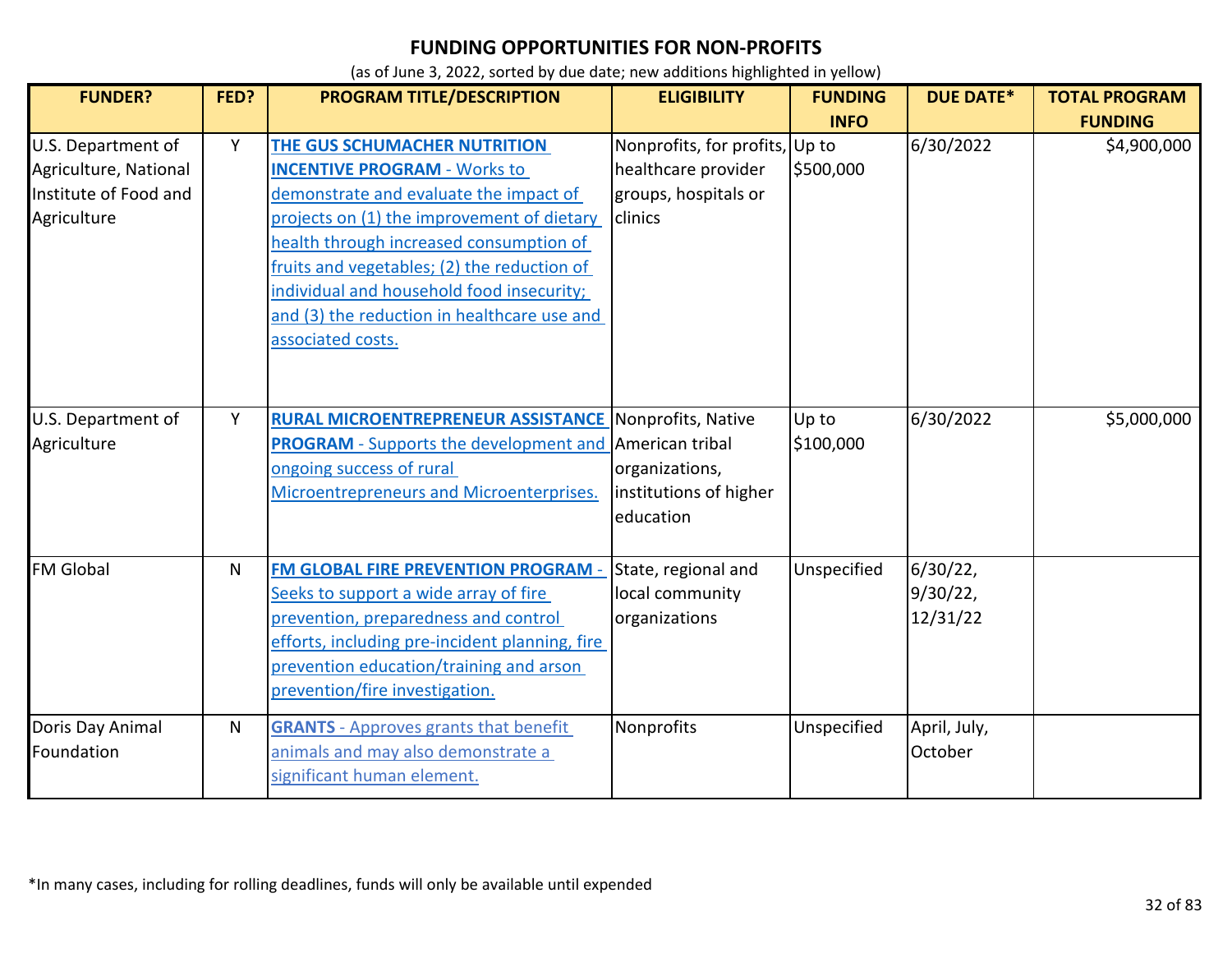| <b>FUNDER?</b>                                                                                                       | FED? | PROGRAM TITLE/DESCRIPTION                                                                                                                                                                                                                                                                                                                                                                                                                  | <b>ELIGIBILITY</b>                                                                                                         | <b>FUNDING</b>              | <b>DUE DATE*</b>        | <b>TOTAL PROGRAM</b> |
|----------------------------------------------------------------------------------------------------------------------|------|--------------------------------------------------------------------------------------------------------------------------------------------------------------------------------------------------------------------------------------------------------------------------------------------------------------------------------------------------------------------------------------------------------------------------------------------|----------------------------------------------------------------------------------------------------------------------------|-----------------------------|-------------------------|----------------------|
|                                                                                                                      |      |                                                                                                                                                                                                                                                                                                                                                                                                                                            |                                                                                                                            | <b>INFO</b>                 |                         | <b>FUNDING</b>       |
| U.S. Department of<br><b>Health and Human</b><br>Services,<br>Administration for<br>Children and Families            | Y    | <b>REFUGEE CAREER PATHWAYS PROGRAM -</b><br>Provides funding to enable eligible Afghan<br>entrants to obtain self-sufficiency by<br>obtaining the means to secure professional<br>or skilled employment drawing upon<br>previously acquired knowledge, skills, and<br>experience.                                                                                                                                                          | Nonprofits, city or<br>township<br>governments, county<br>governments, public<br>housing authorities,<br>state governments | \$600,000-<br>\$750,000     | 7/1/2022                | \$15,000,000         |
| U.S. Department of<br><b>Health and Human</b><br>Services, Centers for<br>Disease Control                            | Y    | <b>CLOSING THE GAP WITH THE SOCIAL</b><br>DETERMINANTS OF HEALTH ACCELERATOR<br><b>PLANS</b> - Works to develop multi-sector<br>action plans that address the social<br>determinants of health (SDOH).                                                                                                                                                                                                                                     | Nonprofits, county<br>governments, public<br>and state controlled<br>institutions of higher<br>education                   | Up to<br>\$145,000          | 7/1/22<br>(anticipated) | \$8,750,000          |
| U.S. Department of<br><b>Health and Human</b><br>Services, Office of the<br><b>Assistant Secretary</b><br>for Health | Y    | <b>TARGETING PRIORITY POPULATIONS AND</b><br><b>AREAS WITH REPLICATION OF EFFECTIVE</b><br><b>PROGRAMS FOR TEEN PREGNANCY</b><br><b>PREVENTION</b> - Aims to support cooperative<br>agreements for eligible entities to replicate<br>programs that have been proven effective<br>through rigorous evaluation to reduce<br>teenage pregnancy, behavioral risk factors<br>underlying teenage pregnancy, or other<br>associated risk factors. | Nonprofits, state<br>governments, small<br>businesses, for profits,<br>city or township<br>governments                     | \$1,000,000-<br>\$1,500,000 | 7/1/22<br>(anticipated) | \$20,000,000         |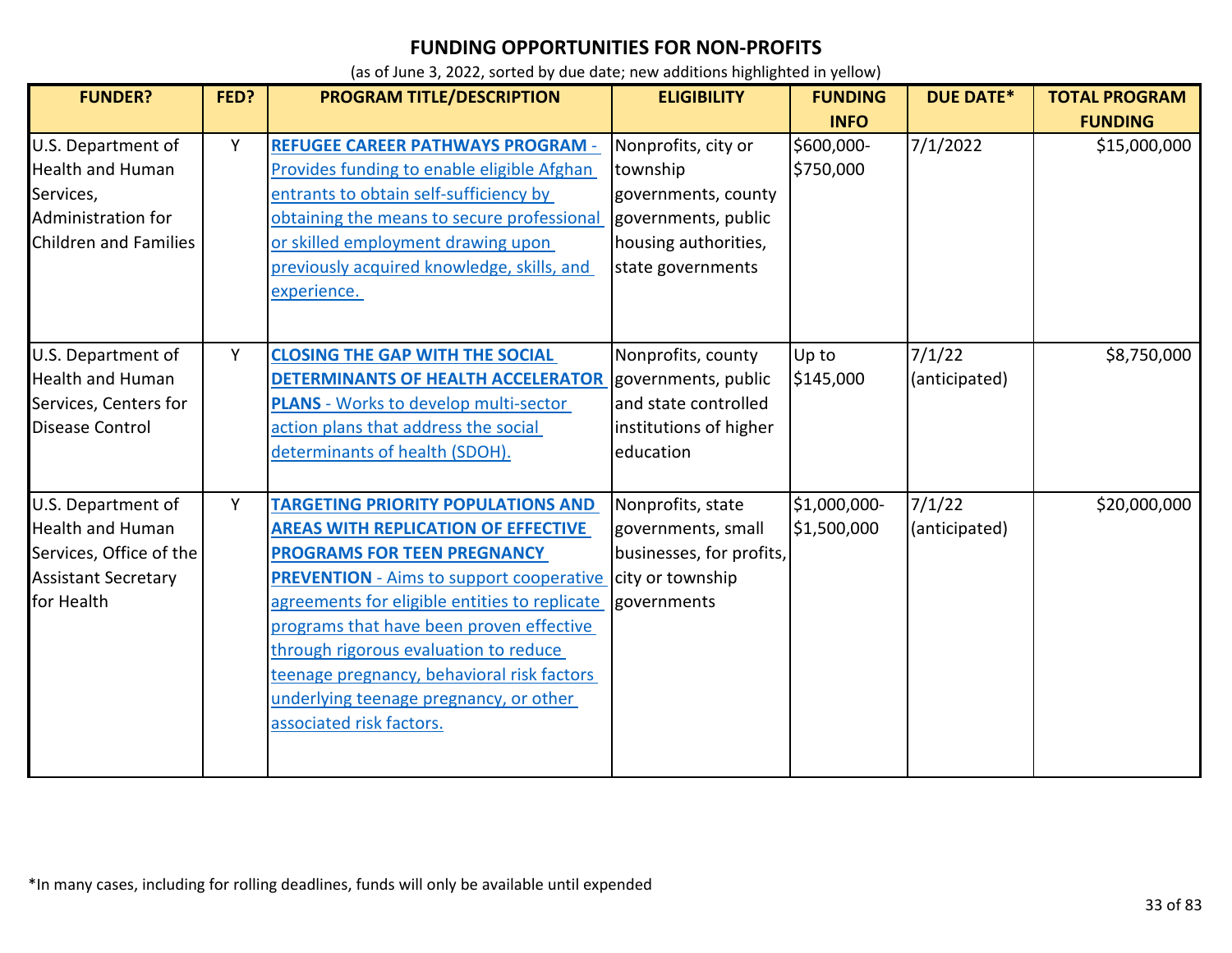| <b>FUNDER?</b>                                                                                                   | FED? | <b>PROGRAM TITLE/DESCRIPTION</b>                                                                                                                                                                                                                                                                                                  | <b>ELIGIBILITY</b>                                                                                                                    | <b>FUNDING</b><br><b>INFO</b> | <b>DUE DATE*</b>   | <b>TOTAL PROGRAM</b><br><b>FUNDING</b> |
|------------------------------------------------------------------------------------------------------------------|------|-----------------------------------------------------------------------------------------------------------------------------------------------------------------------------------------------------------------------------------------------------------------------------------------------------------------------------------|---------------------------------------------------------------------------------------------------------------------------------------|-------------------------------|--------------------|----------------------------------------|
| <b>New Earth</b><br>Foundation                                                                                   | N    | <b>GRANT</b> - Funds innovative projects that<br>enhance life on our planet and brighten the organizations<br>future, furthering peace.                                                                                                                                                                                           | 501(c)(3)                                                                                                                             | Unspecified                   | 7/1/22 LOIs<br>due |                                        |
| U.S. Department of<br><b>Health and Human</b><br>Services,<br>Administration for<br><b>Children and Families</b> | Y    | LIGHTHOUSE: SERVICES, OUTREACH, AND<br><b>AWARENESS FOR LABOR TRAFFICKING</b><br>(LIGHTHOUSE) DEMONSTRATION<br><b>PROGRAM</b> - Funds organizations that will<br>build, expand, and sustain organizational<br>and community capacity to deliver services<br>to adult foreign nationals who have<br>experienced labor trafficking. | Nonprofits, small<br>businesses, county<br>governments, public<br>housing authorities,<br>private institutions of<br>higher education | \$300,000-<br>\$333,333       | 7/1/2022           | \$1,000,000                            |
| Infinite Hero<br>Foundation                                                                                      | N.   | <b>GRANTS</b> - Provides funding to 40 different<br>military service organizations offering<br>innovative and effective programs or<br>treatments for service-related mental and<br>physical injuries.                                                                                                                            | 501(c)(3)<br>organizations                                                                                                            | Unspecified                   | 7/1/22 LOIs<br>due | Up to \$100,000                        |
| U.S. Department of<br>Labor, Women's<br><b>Bureau</b>                                                            | Y    | <b>FOSTERING ACCESS, RIGHTS, AND</b><br><b>EDUCATION</b> - Assists marginalized and<br>underserved women workers in<br>understanding and accessing their<br>employment rights, public services, and<br>benefits.                                                                                                                  | Nonprofits                                                                                                                            | \$250,000-<br>\$350,000       | 7/1/2022           | \$2,000,000                            |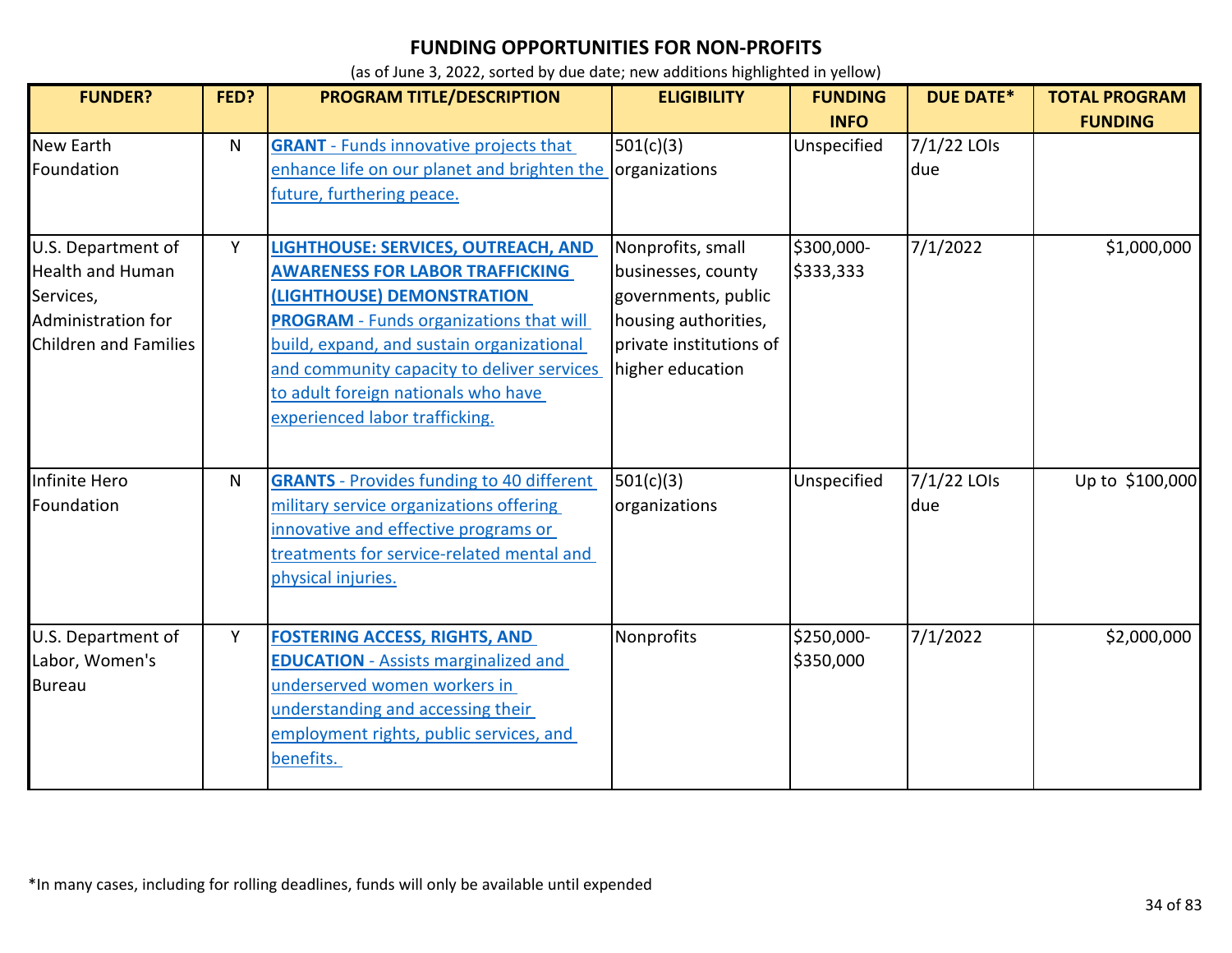| <b>FUNDER?</b>                                                                                                   | FED? | PROGRAM TITLE/DESCRIPTION                                                                                                                                                                                                                                                                                                                                                                                                  | <b>ELIGIBILITY</b>                                                                                                           | <b>FUNDING</b><br><b>INFO</b> | <b>DUE DATE*</b> | <b>TOTAL PROGRAM</b><br><b>FUNDING</b> |
|------------------------------------------------------------------------------------------------------------------|------|----------------------------------------------------------------------------------------------------------------------------------------------------------------------------------------------------------------------------------------------------------------------------------------------------------------------------------------------------------------------------------------------------------------------------|------------------------------------------------------------------------------------------------------------------------------|-------------------------------|------------------|----------------------------------------|
| U.S. Department of<br><b>Health and Human</b><br>Services,<br>Administration for<br><b>Children and Families</b> | Υ    | <b>VICTIMS OF HUMAN TRAFFICKING</b><br><b>SERVICES AND OUTREACH PROGRAM -</b><br>Funds organizations that will build, expand,<br>and sustain organizational and community<br>capacity to deliver services to adult foreign<br>nationals who have experienced a severe<br>form of human trafficking.                                                                                                                        | Nonprofits, for profits, \$350,000<br>small businesses,<br>private institutions of<br>higher education,<br>state governments |                               | 7/1/2022         | \$700,000                              |
| U.S. Department of<br>Energy, National<br><b>Energy Technology</b><br>Laboratory                                 | Υ    | <b>CARBON STORAGE ASSURANCE FACILITY</b><br><b>ENTERPRISE (CARBONSAFE) PHASE II -</b><br><b>STORAGE COMPLEX FEASIBILITY - Looks to</b><br>accelerate wide-scale deployment of carbon<br>capture and storage by potentially awarding<br>additional projects to support the<br>CarbonSAFE Initiative, DOE's flagship effort<br>to move carbon storage technologies into<br>geographically widespread commercial<br>practice. | Unrestricted                                                                                                                 | Up to<br>\$7,500,000          | 7/1/2022         | \$56,250,000                           |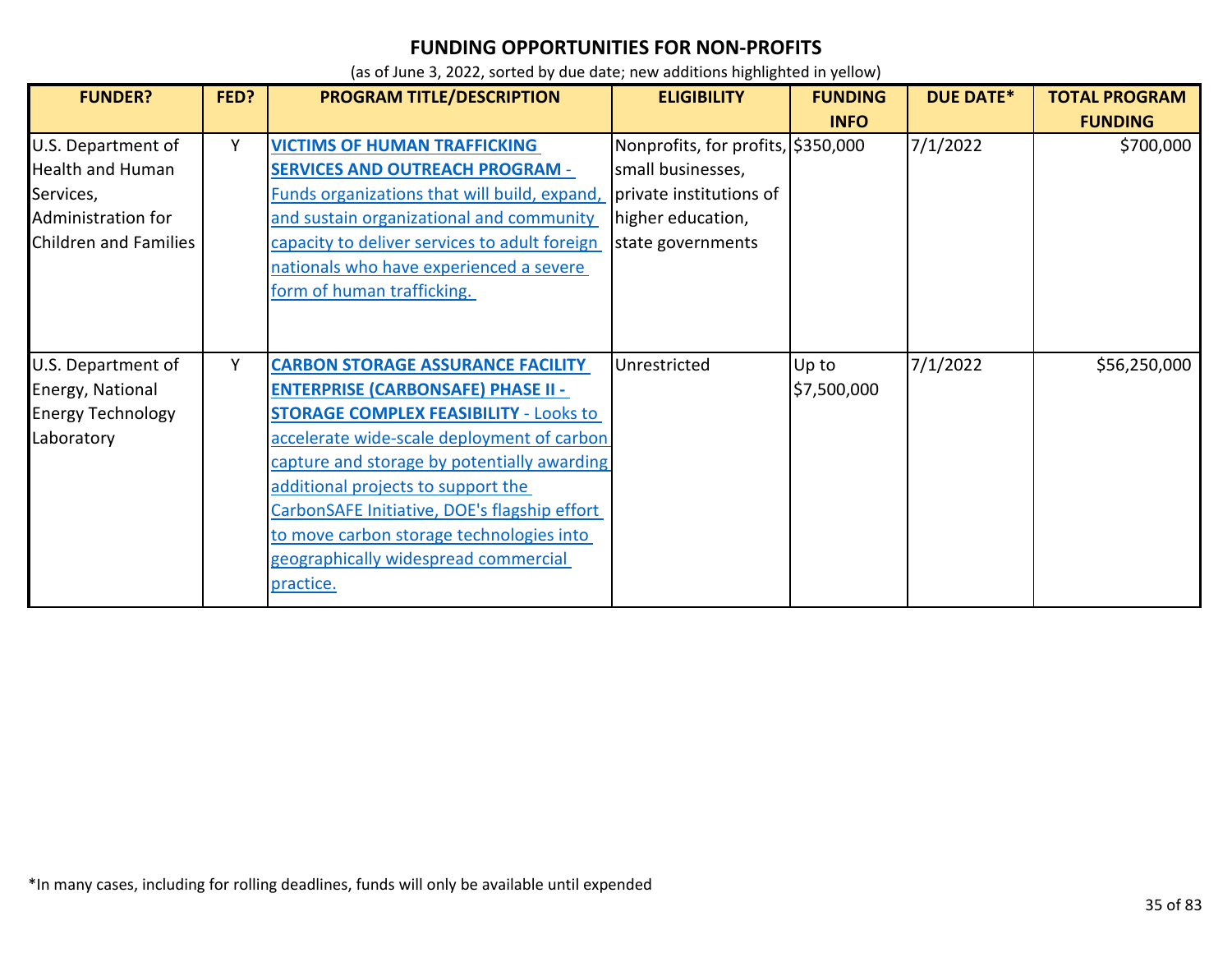| <b>FUNDER?</b>                                                                   | FED? | <b>PROGRAM TITLE/DESCRIPTION</b>                                                                                                                                                                                                                                                                                                                                                                            | <b>ELIGIBILITY</b>                                                                                                                                          | <b>FUNDING</b><br><b>INFO</b> | <b>DUE DATE*</b> | <b>TOTAL PROGRAM</b><br><b>FUNDING</b> |
|----------------------------------------------------------------------------------|------|-------------------------------------------------------------------------------------------------------------------------------------------------------------------------------------------------------------------------------------------------------------------------------------------------------------------------------------------------------------------------------------------------------------|-------------------------------------------------------------------------------------------------------------------------------------------------------------|-------------------------------|------------------|----------------------------------------|
| U.S. Department of<br>Energy, National<br><b>Energy Technology</b><br>Laboratory | Y    | <b>BIPARTISAN INFRASTRUCTURE LAW</b><br><b>BATTERY MATERIALS PROCESSING AND</b><br><b>BATTERY MANUFACTURING - Supports the</b><br>BIL goals of delivering more clean energy,<br>create new, good-paying jobs and lowering<br>costs for American families and workers by<br>guiding the Nation towards a 100% carbon<br>pollution-free electricity sector by 2035 and<br>net-zero economy by 2050.           | Unrestricted                                                                                                                                                | Up to<br>\$400,000,000        | 7/1/2022         | \$3,100,000,000                        |
| ProLiteracy                                                                      | N    | <b>LITERACY OPPORTUNITY FUND - Works to</b><br>meet the needs of literacy organizations of<br>all types and sizes so that they may<br>effectively and efficiently provide services<br>to students.                                                                                                                                                                                                          | Nonprofit                                                                                                                                                   | \$3,000-\$6,000 7/1/22,       | 10/1/22          |                                        |
| U.S. Department of<br>Justice, Office for<br><b>Victims of Crime</b>             | Y    | OVC FY 2022 MEASURING THE IMPACT OF<br><b>VICTIM SERVICES: IMPLEMENTATION,</b><br><b>MANAGEMENT, AND SUSTAINMENT OF</b><br>THE MEASURES FOR PROVIDERS<br><b>RESPONDING TO VICTIMIZATION</b><br><b>EXPERIENCES PROJECT - Provides an</b><br>assessment survey tool for victim service<br>providers to measure outcomes and assess<br>the effectiveness and quality of services<br>provided to their clients. | Nonprofits, state<br>governments, public<br>and state controlled<br>institutions of higher<br>education, city or<br>township<br>governments,<br>individuals | Up to<br>\$1,500,000          | 7/5/2022         | \$1,500,000                            |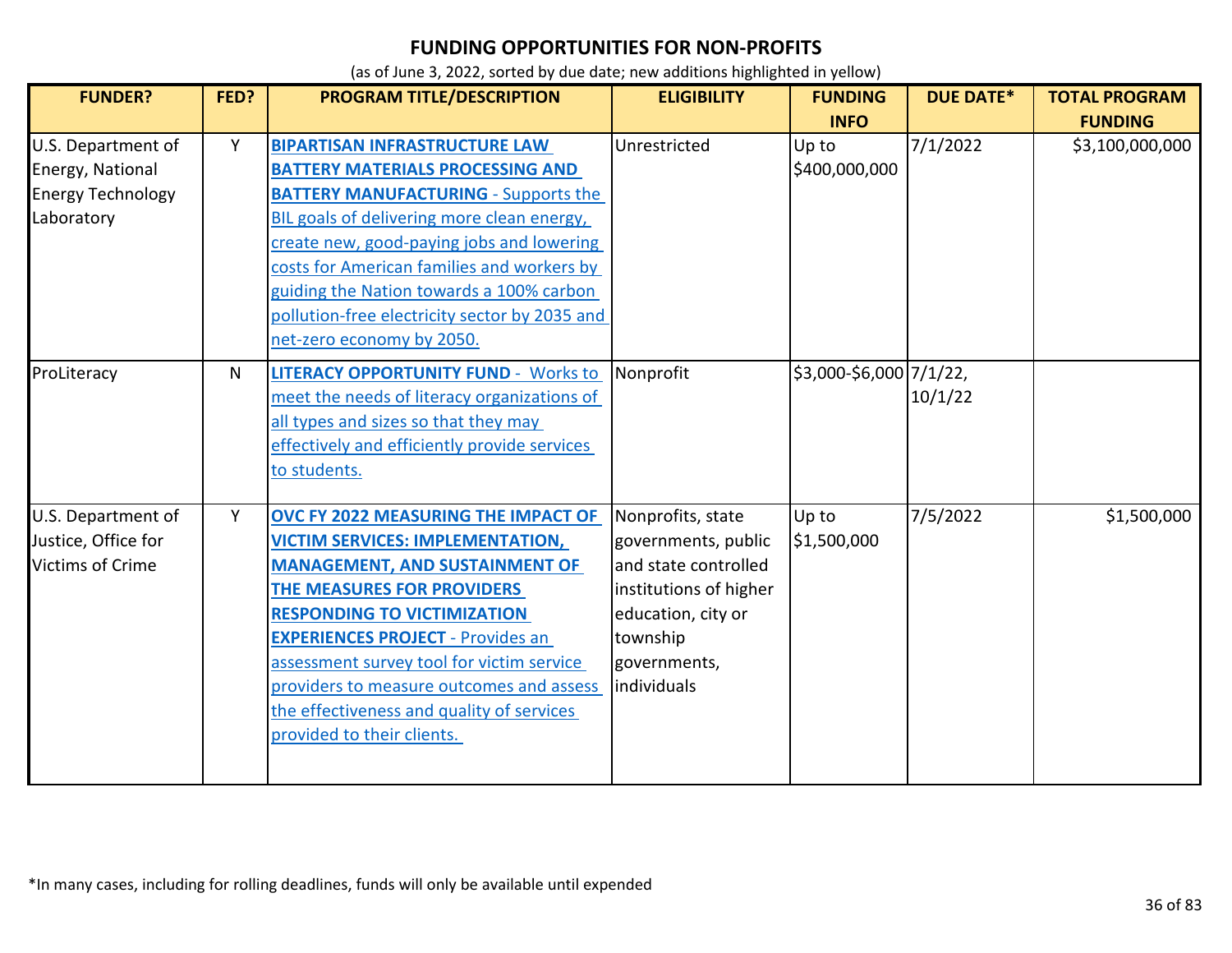| <b>FUNDER?</b>                                                                                                   | FED? | <b>PROGRAM TITLE/DESCRIPTION</b>                                                                                                                                                                                                                                                                                      | <b>ELIGIBILITY</b>                                                                                                           | <b>FUNDING</b><br><b>INFO</b> | <b>DUE DATE*</b> | <b>TOTAL PROGRAM</b><br><b>FUNDING</b> |
|------------------------------------------------------------------------------------------------------------------|------|-----------------------------------------------------------------------------------------------------------------------------------------------------------------------------------------------------------------------------------------------------------------------------------------------------------------------|------------------------------------------------------------------------------------------------------------------------------|-------------------------------|------------------|----------------------------------------|
| U.S. Department of<br><b>Health and Human</b><br>Services,<br>Administration for<br><b>Community Living</b>      | Y    | NO WRONG DOOR SYSTEM GOVERNANCE: Unrestricted<br><b>IMPROVING ACCESS TO LTSS FOR</b><br><b>INDIVIDUALS AND FAMILY CAREGIVERS -</b><br>Works to provide innovation and<br>infrastructure grants to support 10-15<br>states for two years to develop and<br>enhance a state governance and<br>administration structure. |                                                                                                                              | \$350,000-<br>\$450,000       | 7/5/2022         | \$4,000,000                            |
| U.S. Department of<br>Energy, National<br><b>Energy Technology</b><br>Laboratory                                 | Y    | <b>CARBON MANAGEMENT</b> - Works to expand Unrestricted<br>the carbon management portfolio through<br>support for research and development<br>(R&D) projects in the programmatic areas of<br><b>Carbon Conversion, Carbon Dioxide</b><br>Removal, Point Source Carbon Capture, and<br>Carbon Storage.                 |                                                                                                                              | Up to<br>\$3,000,000          | 7/5/2022         | \$342,000,000                          |
| U.S. Department of<br><b>Health and Human</b><br>Services,<br>Administration for<br><b>Children and Families</b> | Υ    | <b>RESIDENTIAL SERVICES FOR</b><br><b>UNACCOMPANIED CHILDREN - Works to</b><br>seek shelter care providers, including group<br>homes and transitional foster care.                                                                                                                                                    | Nonprofits, state<br>governments, public<br>and state controlled<br>institutions of higher<br>education, small<br>businesses | \$5,000,000-<br>\$80,000,000  | 7/6/2022         | \$370,000,000                          |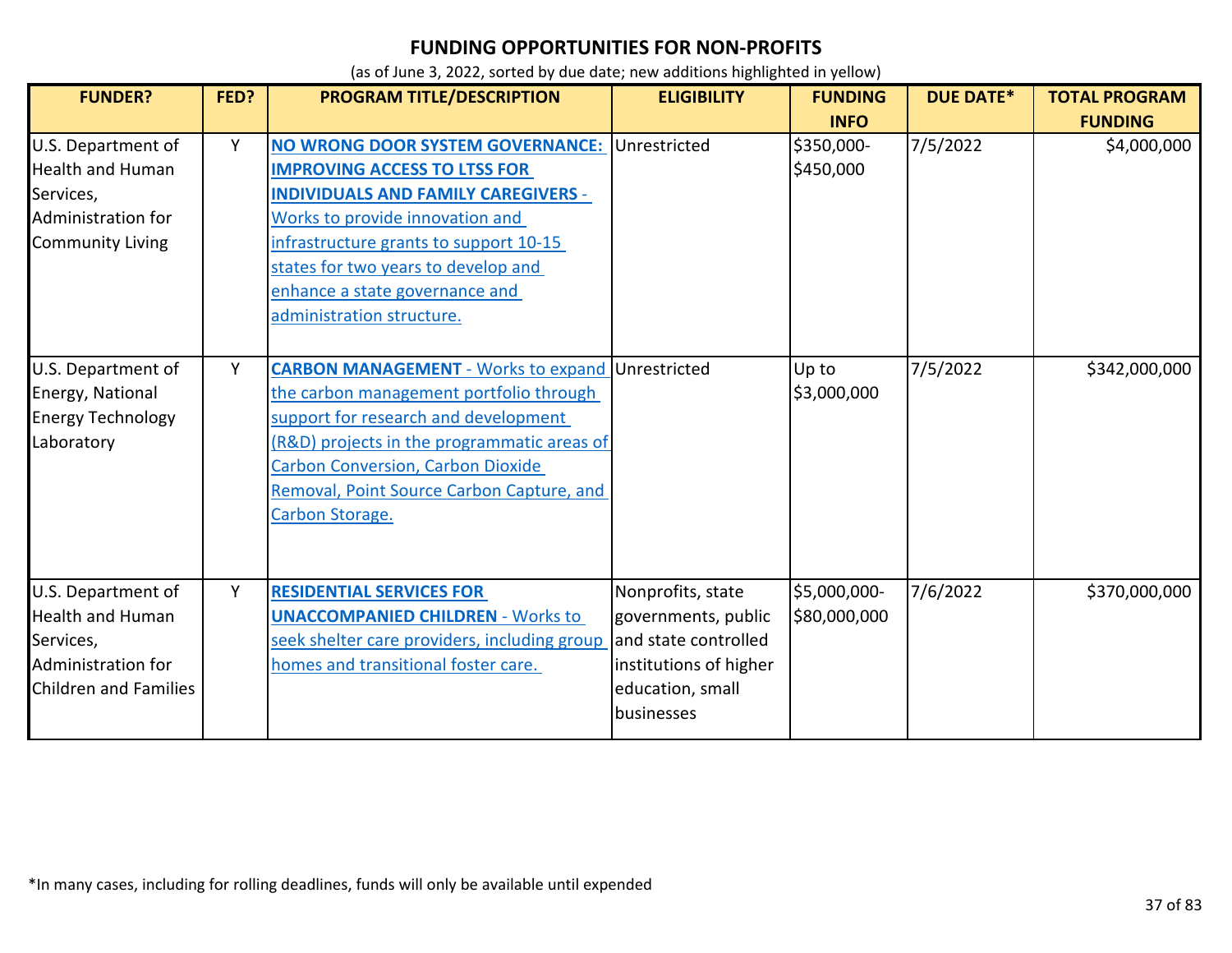| <b>FUNDER?</b>                                                                                                                 | FED? | PROGRAM TITLE/DESCRIPTION                                                                                                                                                                                                                                               | <b>ELIGIBILITY</b>                                                                                                                           | <b>FUNDING</b>            | <b>DUE DATE*</b> | <b>TOTAL PROGRAM</b> |
|--------------------------------------------------------------------------------------------------------------------------------|------|-------------------------------------------------------------------------------------------------------------------------------------------------------------------------------------------------------------------------------------------------------------------------|----------------------------------------------------------------------------------------------------------------------------------------------|---------------------------|------------------|----------------------|
|                                                                                                                                |      |                                                                                                                                                                                                                                                                         |                                                                                                                                              | <b>INFO</b>               |                  | <b>FUNDING</b>       |
| U.S. Department of<br><b>Health and Human</b><br>Services, Health<br><b>Resources and</b><br><b>Services</b><br>Administration | Y    | <b>SERVICE AREA COMPETITION - Works to</b><br>ensure continued access to comprehensive, housing authorities,<br>culturally competent, high-quality primary<br>health care services for communities and<br>populations currently served by the Health<br>Center Program. | Nonprofits, public<br>independent school<br>districts, private<br>institutions of higher<br>education                                        | Unspecified               | 7/5/2022         | \$418,200,000        |
| U.S. Department of<br><b>Housing and Urban</b><br>Development                                                                  | Y    | <b>QUALITATIVE DATA COLLECTION FOR</b><br><b>COHORT 2 MTW EXPANSION - RENT</b><br><b>REFORM EXPERIMENT - Supports</b><br>qualitative research focused on the Moving<br>to Work (MTW) Stepped and Tiered Rent<br>Demonstration (STRD).                                   | Nonprofits, county<br>governments, private<br>institutions of higher<br>education, small<br>businesses                                       | \$200,000-<br>\$1,000,000 | 7/7/2022         | \$1,000,000          |
| U.S. Department of<br><b>Homeland Security</b>                                                                                 | Y    | FY 2022 EMERGENCY MANAGEMENT<br><b>BASELINE ASSESSMENT GRANT - Works to</b><br>develop, maintain and update, and test<br>national-level standards for emergency<br>management.                                                                                          | Nonprofits, public and \$130,000-<br>state controlled<br>institutions of higher<br>education, private<br>institutions of higher<br>education | \$695,000                 | 7/7/2022         | \$825,000            |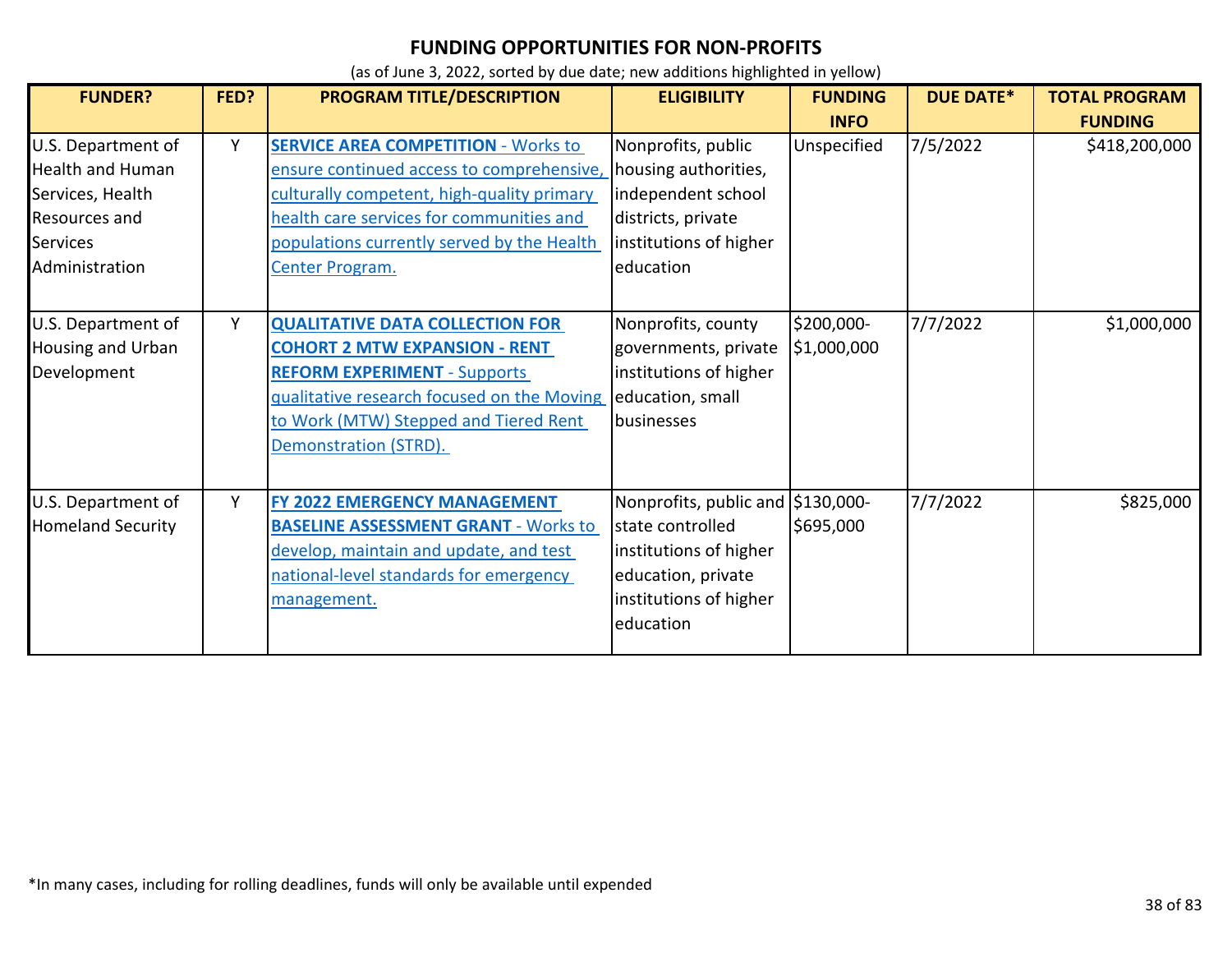| <b>FUNDER?</b>                                                                                                   | FED? | PROGRAM TITLE/DESCRIPTION                                                                                                                                                                                                                                                                                                             | <b>ELIGIBILITY</b>                                                                                                      | <b>FUNDING</b>          | <b>DUE DATE*</b>        | <b>TOTAL PROGRAM</b> |
|------------------------------------------------------------------------------------------------------------------|------|---------------------------------------------------------------------------------------------------------------------------------------------------------------------------------------------------------------------------------------------------------------------------------------------------------------------------------------|-------------------------------------------------------------------------------------------------------------------------|-------------------------|-------------------------|----------------------|
|                                                                                                                  |      |                                                                                                                                                                                                                                                                                                                                       |                                                                                                                         | <b>INFO</b>             |                         | <b>FUNDING</b>       |
| <b>National Endowment</b><br>for the Arts                                                                        | Y    | <b>NEA GRANTS FOR ARTS PROJECTS 2 -</b><br>Supports public engagement with, and<br>access to, various forms of art across the<br>nation, the creation of art, learning in the<br>arts at all stages of life, and the integration<br>of the arts into the fabric of community life.                                                    | Nonprofits, private<br>institutions of higher<br>education, county<br>governments                                       | \$10,000-<br>\$150,000  | 7/7/2022                |                      |
| U.S. Department of<br><b>Health and Human</b><br>Services,<br>Administration for<br><b>Children and Families</b> | Υ    | <b>DIRECT SERVICES FOR SURVIVORS OF</b><br><b>TORTURE</b> - Works to increase survivors'<br>access to and engagement with effective,<br>holistic, strengths-based, trauma-informed<br>services; and to maintain and grow a strong districts, state<br>and sustainable national network of<br>culturally responsive service providers. | Nonprofits, private<br>institutions of higher<br>education,<br>independent school<br>governments, county<br>governments | \$400,000-<br>\$800,000 | 7/8/22<br>(anticipated) | \$25,300,000         |
| <b>National Community</b><br><b>Care Corps</b>                                                                   | N    | <b>LOCAL MODELS PROGRAM - Funds</b><br>innovative local models in which volunteers<br>assist family caregivers or directly assist<br>older adults or adults with disabilities with<br>nonmedical care in order to maintain their<br>independence.                                                                                     | Nonprofits, local<br>communities,<br>state/county/local<br>governments, faith-<br>based organizations                   | \$30,000-<br>\$200,000  | 7/8/2022                |                      |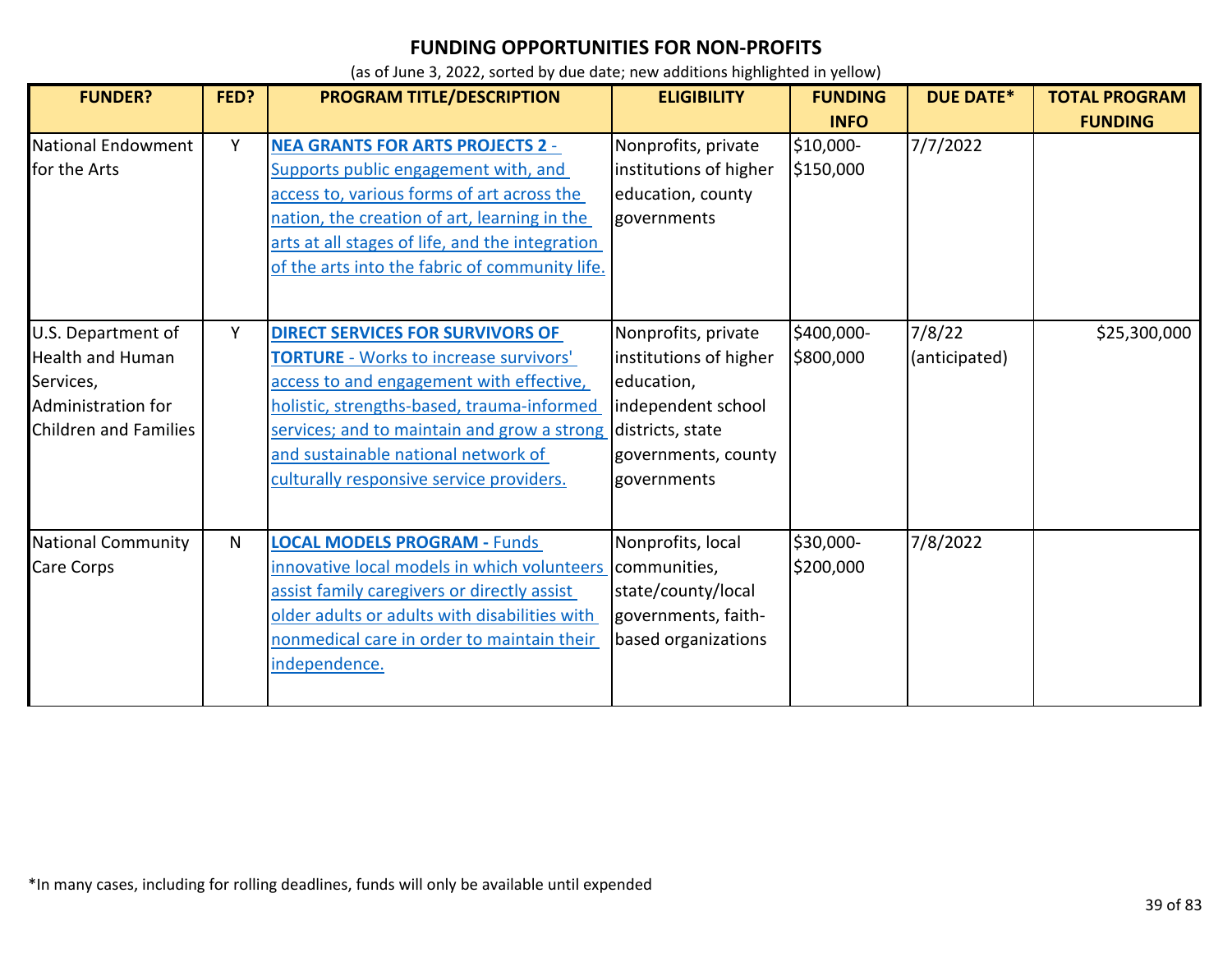| <b>FUNDER?</b>                                                                                                       | FED? | PROGRAM TITLE/DESCRIPTION                                                                                                                                                                                                                                                                                                              | <b>ELIGIBILITY</b>                                                             | <b>FUNDING</b><br><b>INFO</b> | <b>DUE DATE*</b>    | <b>TOTAL PROGRAM</b><br><b>FUNDING</b> |
|----------------------------------------------------------------------------------------------------------------------|------|----------------------------------------------------------------------------------------------------------------------------------------------------------------------------------------------------------------------------------------------------------------------------------------------------------------------------------------|--------------------------------------------------------------------------------|-------------------------------|---------------------|----------------------------------------|
| U.S. Department of<br>the Interior, Fish &<br><b>Wildlife Service</b>                                                | Υ    | <b>U.S. STANDARD GRANTS - Supports</b><br>projects in the United States that further<br>the goals of the North American Wetlands<br>Conservation Act. Projects must involve<br>only long-term protection, restoration,<br>enhancement and/or establishment of<br>wetland and associated upland habitats to<br>benefit migratory birds. | Unrestricted                                                                   | \$100,001-<br>\$2,000,000     | 7/8/2022            | \$50,000,000                           |
| <b>Merck Family Fund</b>                                                                                             | N    | <b>MERCK FAMILY FUND - Seeks to restore</b><br>and protect the natural environment and<br>ensure a healthy planet for generations to<br>come.                                                                                                                                                                                          | Nonprofits                                                                     | Unspecified                   | 7/11/22 LOIs<br>due |                                        |
| U.S. Department of<br>Agriculture, Rural<br><b>Housing Service</b>                                                   | Y    | <b>RURAL HOUSING PRESERVATION GRANT -</b><br>Provides funds to assist very low- and low-<br>income homeowners in repairing and<br>rehabilitating their homes in rural areas.                                                                                                                                                           | Nonprofits, county<br>governments, state<br>governments                        | Unspecified                   | 7/11/2022           | \$16,000,000                           |
| U.S. Department of<br><b>Health and Human</b><br>Services, Office of the<br><b>Assistant Secretary</b><br>for Health | Y    | <b>REDUCING MATERNAL DEATHS DUE TO</b><br><b>SUBSTANCE ABUSE DISORDER - Works to</b><br>improve the health of women and girls<br>through policy, education, and innovative<br>programs.                                                                                                                                                | Nonprofits,<br>community-based<br>organizations, faith-<br>based organizations | Up to<br>\$300,000            | 7/11/2022           | \$1,500,000                            |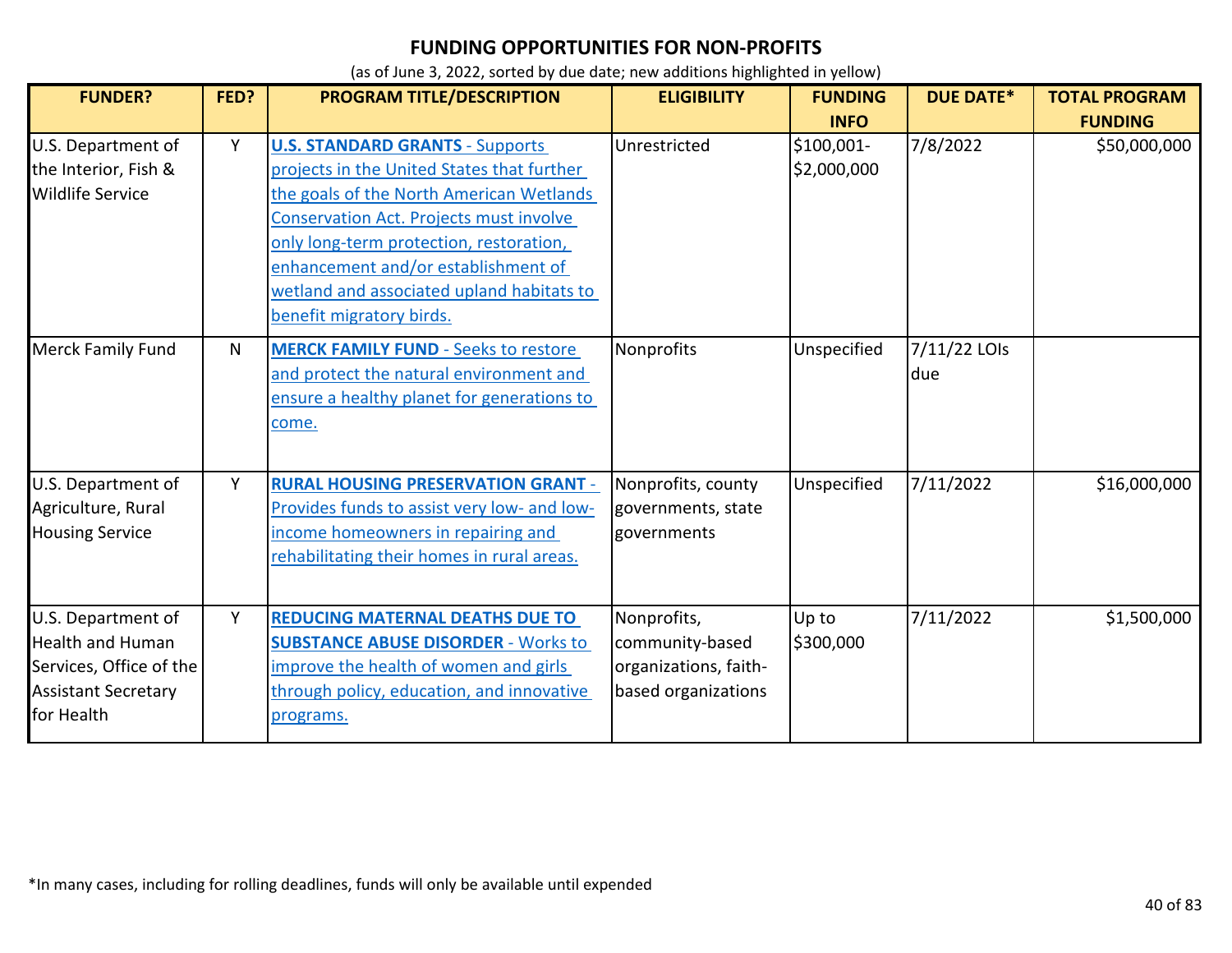| <b>FUNDER?</b>                                                                                                       | FED? | PROGRAM TITLE/DESCRIPTION                                                                                                                                                                                                                                | <b>ELIGIBILITY</b>                                                                                      | <b>FUNDING</b><br><b>INFO</b> | <b>DUE DATE*</b> | <b>TOTAL PROGRAM</b><br><b>FUNDING</b> |
|----------------------------------------------------------------------------------------------------------------------|------|----------------------------------------------------------------------------------------------------------------------------------------------------------------------------------------------------------------------------------------------------------|---------------------------------------------------------------------------------------------------------|-------------------------------|------------------|----------------------------------------|
| U.S. Department of<br>the Interior, Bureau<br>of Reclamation                                                         | Υ    | <b>DESALINATION AND WATER PURIFICATION Nonprofits, public and Up to</b><br><b>RESEARCH PROGRAM - Works to develop</b><br>innovative and disruptive new technologies<br>or processes.                                                                     | state controlled<br>institutions of higher<br>education, private<br>institutions of higher<br>education | \$200,000                     | 7/12/2022        |                                        |
| U.S. Department of<br><b>Health and Human</b><br>Services,<br>Administration for<br><b>Community Living</b>          | Y    | <b>ADDRESSING DIVERSITY, EQUITY, AND</b><br><b>INCLUSION IN SMP STATE PROGRAMS -</b><br>Works to support current SMP project<br>grantees with advancing diversity, equity,<br>and inclusion in their state SMP projects.                                 | current, active ACL<br>Senior Medicare<br>Patrol (SMP) state<br>project grantees                        | \$75,000-<br>\$150,000        | 7/12/2022        | \$1,000,000                            |
| U.S. Department<br>Justice, Bureau of<br>Justice Assistance                                                          | Y    | <b>BJA FY22 COMMUNITY-BASED</b><br><b>APPROACHES TO PREVENT AND ADDRESS</b><br><b>HATE CRIMES - Supports community-based</b><br>organizations (CBOs) and civil rights<br>organizations to develop comprehensive<br>approaches to addressing hate crimes. | Nonprofits, Native<br>American tribal<br>organizations, private<br>institutions of higher<br>education  | Up to<br>\$300,000            | 7/12/2022        | \$3,900,000                            |
| U.S. Department of<br><b>Health and Human</b><br>Services, Office of the<br><b>Assistant Secretary</b><br>for Health | Y    | <b>VIOLENCE AGAINST WOMEN AND</b><br><b>SUBSTANCE USE PREVENTION INITIATIVE -</b><br>Funds grants focusing on the intersection of governments, public<br>intimate partner violence (IPV) and<br>substance use disorder (SUD).                            | Nonprofits, state<br>governments, county<br>housing authorities                                         | Up to<br>\$500,000            | 7/13/2022        | \$6,000,000                            |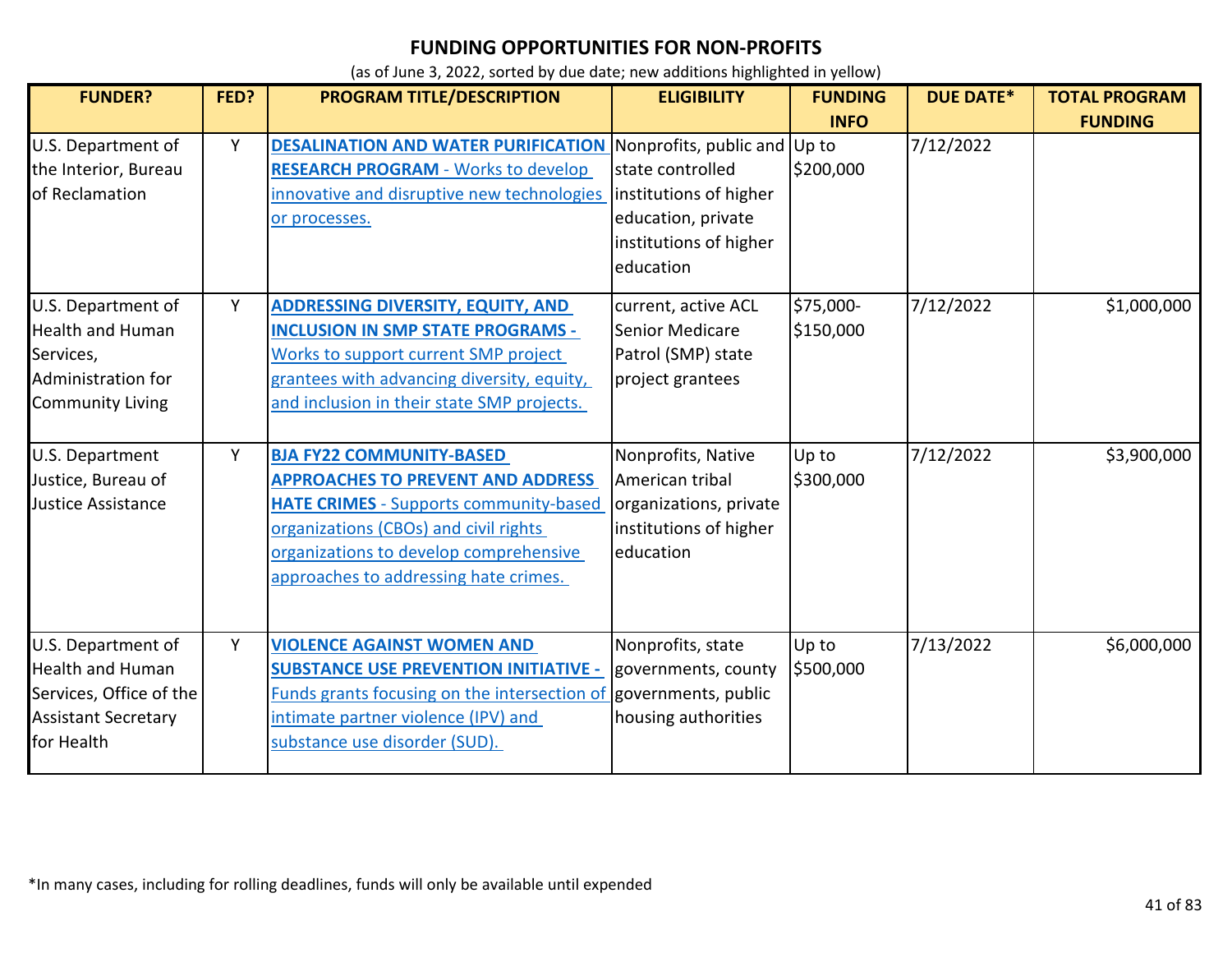| <b>FUNDER?</b>              | FED?         | PROGRAM TITLE/DESCRIPTION                      | <b>ELIGIBILITY</b>       | <b>FUNDING</b>           | <b>DUE DATE*</b> | <b>TOTAL PROGRAM</b> |
|-----------------------------|--------------|------------------------------------------------|--------------------------|--------------------------|------------------|----------------------|
|                             |              |                                                |                          | <b>INFO</b>              |                  | <b>FUNDING</b>       |
| U.S. Department of          | Y            | <b>PROJECTS OF NATIONAL SIGNIFICANCE -</b>     | Nonprofits, state        | \$350,000-               | 7/15/22          | \$3,750,000          |
| <b>Health and Human</b>     |              | Works to create opportunities for              | governments, city or     | \$400,000                | (anticipated)    |                      |
| Services,                   |              | individuals with developmental disabilities    | township                 |                          |                  |                      |
| Administration for          |              | to directly and fully contribute to, and       | governments, public      |                          |                  |                      |
| <b>Community Living</b>     |              | participate in, all facets of community life;  | or state controlled      |                          |                  |                      |
|                             |              | and support the development of national        | institutions of higher   |                          |                  |                      |
|                             |              | and State policies.                            | education                |                          |                  |                      |
| <b>Native Voices Rising</b> | N.           | <b>NATIVE VOICES RISING 2022 - Works to</b>    | Native-led grassroot     | \$20,000-                | 7/15/2022        |                      |
|                             |              | improve the lives of Native communities        | organizations            | \$40,000                 |                  |                      |
|                             |              | through organizing and advocacy efforts.       |                          |                          |                  |                      |
|                             |              |                                                |                          |                          |                  |                      |
| <b>American Academy of</b>  | $\mathsf{N}$ | <b>EXISTING CLINIC APPLICATION - Funds the</b> | <b>Exisiting clinics</b> | Up to \$10,000 7/15/2022 |                  |                      |
| <b>Family Physicians</b>    |              | purchase of durable medical equipment and      |                          |                          |                  |                      |
|                             |              | instruments for the diagnosis and              |                          |                          |                  |                      |
|                             |              | treatment of primary care patients.            |                          |                          |                  |                      |
|                             |              |                                                |                          |                          |                  |                      |
| <b>American Academy of</b>  | $\mathsf{N}$ | <b>NEW CLINICS</b> - Seeks to help new, free   | New clinics              | Up to \$25,000 7/15/2022 |                  |                      |
| <b>Family Physicians</b>    |              | clinics open their doors.                      |                          |                          |                  |                      |
|                             |              |                                                |                          |                          |                  |                      |
|                             |              |                                                |                          |                          |                  |                      |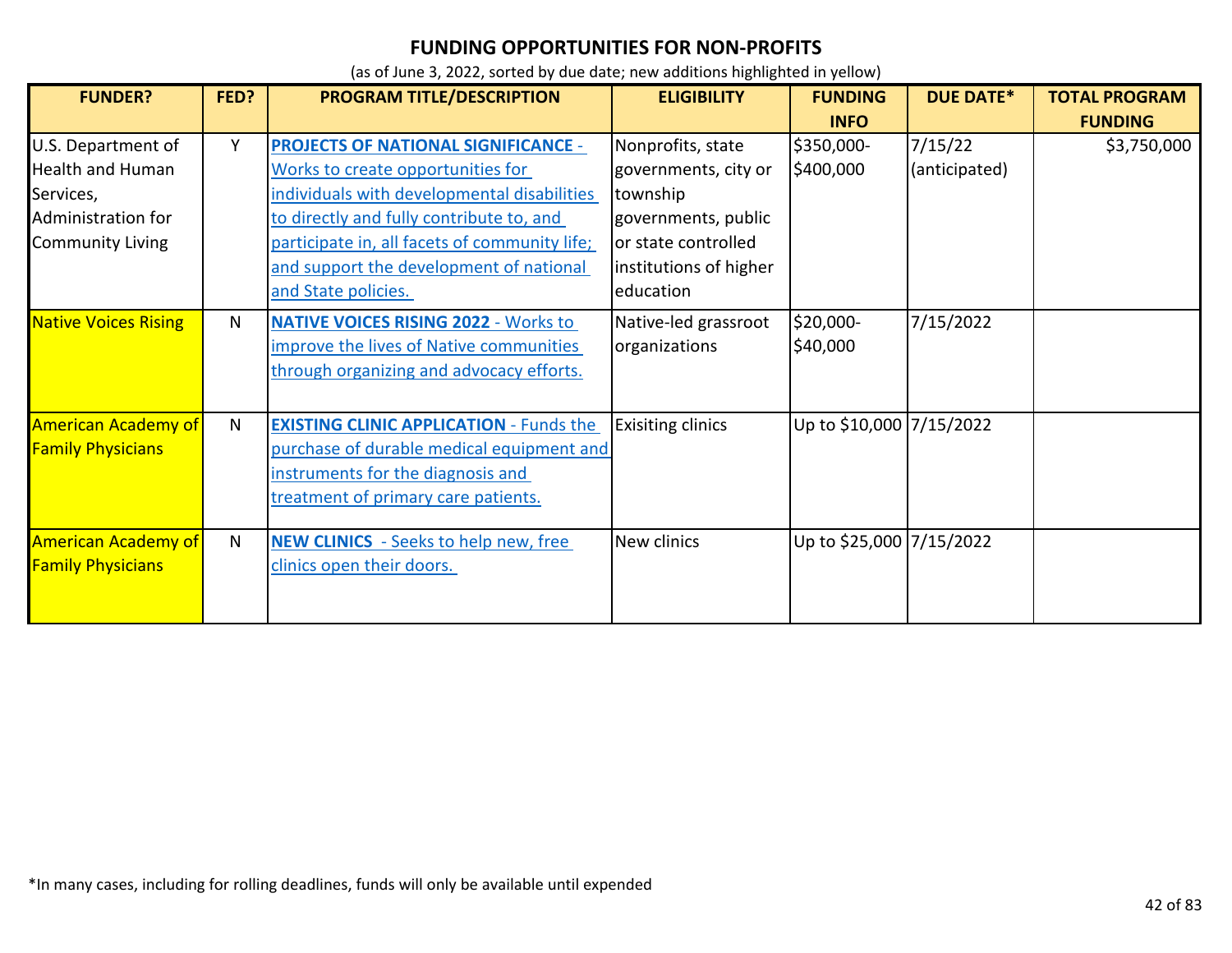| <b>FUNDER?</b>                                                                                                              | FED? | PROGRAM TITLE/DESCRIPTION                                                                                                                                                                                                                                                                         | <b>ELIGIBILITY</b>                                                                                  | <b>FUNDING</b>                         | <b>DUE DATE*</b> | <b>TOTAL PROGRAM</b>          |
|-----------------------------------------------------------------------------------------------------------------------------|------|---------------------------------------------------------------------------------------------------------------------------------------------------------------------------------------------------------------------------------------------------------------------------------------------------|-----------------------------------------------------------------------------------------------------|----------------------------------------|------------------|-------------------------------|
| <b>U.S. Department of</b><br><b>Health and Human</b><br>Services, Office of the<br><b>Assistant Secretary</b><br>for Health | Y    | <b>PROMOTING EQUITABLE ACCESS TO</b><br><b>LANGUAGE SERVICES IN HEALTH AND</b><br><b>HUMAN SERVICES</b> - Supports the<br>identification of effective approaches for<br>improving health outcomes with the<br>ultimate goal of promoting dissemination<br>and sustainability of these approaches. | Nonprofits, state<br>governments,<br>community-based<br>organizations, county<br>governments        | <b>INFO</b><br>\$300,000-<br>\$375,000 | 7/15/2022        | <b>FUNDING</b><br>\$3,000,000 |
| American Legion<br><b>Child Welfare</b><br>Foundation                                                                       | N    | <b>GRANTS</b> - Funds projects which meet one of Nonprofits<br>the Foundation's two basic purposes.                                                                                                                                                                                               |                                                                                                     | Unspecified                            | 7/15/2022        |                               |
| U.S. Department of<br><b>Health and Human</b><br>Services, Office of the<br><b>Assistant Secretary</b><br>for Health        | Y    | <b>COMMUNITY-DRIVEN APPROACHES TO</b><br><b>ADDRESS FACTORS CONTRIBUTING TO</b><br><b>STRUCTURAL RACISM IN PUBLIC HEALTH -</b><br>Addresses policy factors contributing to<br>structural racism in public health.                                                                                 | Public or private<br>nonprofits, faith-<br>based organizations,<br>community-based<br>organizations | \$300,000-<br>\$500,000                | 7/15/2022        | \$3,000,000                   |
| U.S. Department of<br><b>Health and Human</b><br>Services, Office of the<br><b>Assistant Secretary</b><br>for Health        | Y    | <b>ADDRESSING EATING DISORDERS AND THE</b><br><b>COVID-19 PANDEMIC - To support grants</b><br>focusing on eating disorders during the<br>COVID-19 pandemic.                                                                                                                                       | Nonprofits, state<br>governments, county<br>governments, public<br>housing authorities              | Up to<br>\$300,000                     | 7/15/2022        | \$1,500,000                   |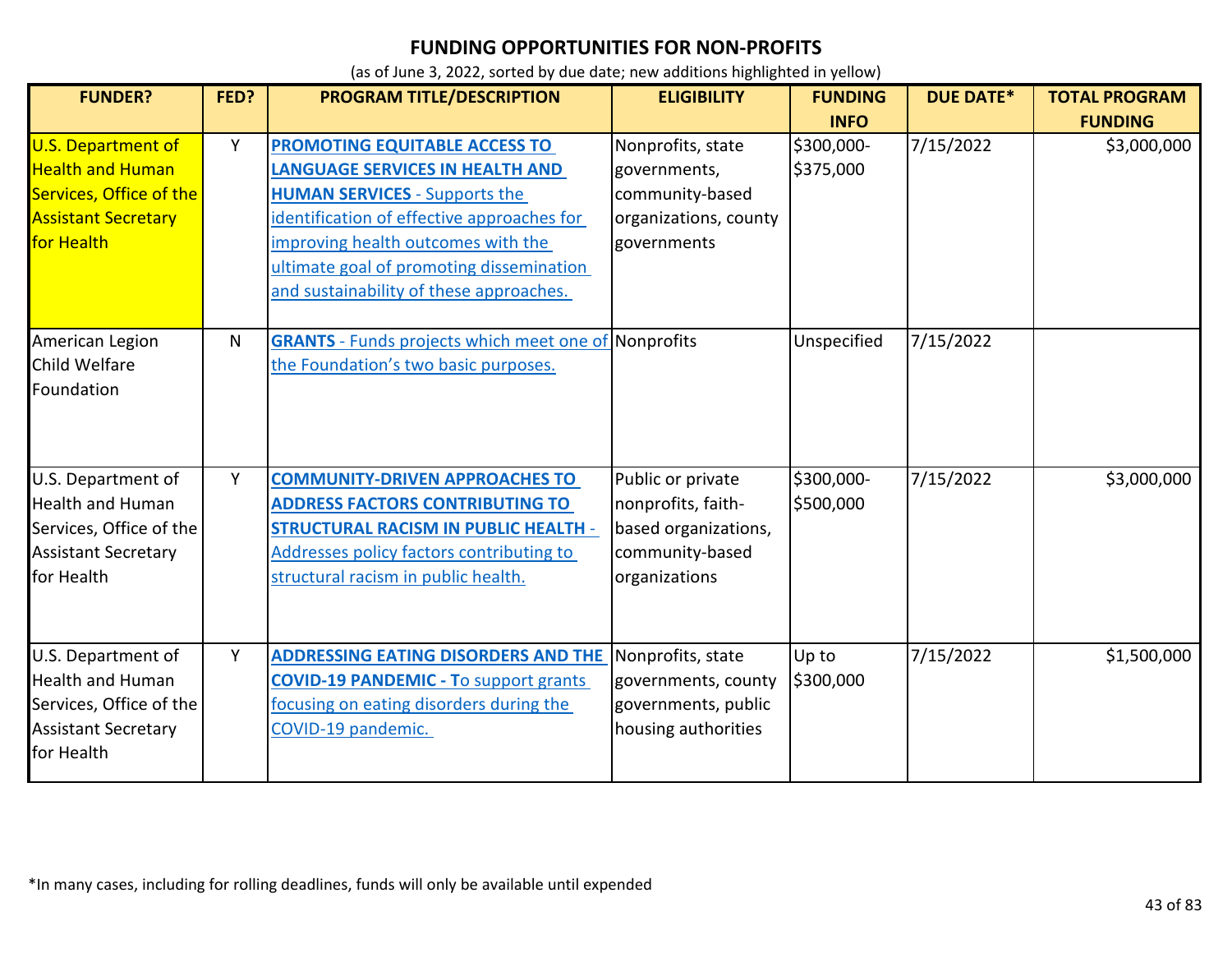| <b>FUNDER?</b>                                                                                   | FED? | PROGRAM TITLE/DESCRIPTION                                                                                                                                                                                                                        | <b>ELIGIBILITY</b>                                                                                                                      | <b>FUNDING</b>           | <b>DUE DATE*</b> | <b>TOTAL PROGRAM</b> |
|--------------------------------------------------------------------------------------------------|------|--------------------------------------------------------------------------------------------------------------------------------------------------------------------------------------------------------------------------------------------------|-----------------------------------------------------------------------------------------------------------------------------------------|--------------------------|------------------|----------------------|
|                                                                                                  |      |                                                                                                                                                                                                                                                  |                                                                                                                                         | <b>INFO</b>              |                  | <b>FUNDING</b>       |
| <b>Morgan Stanley</b>                                                                            | N    | <b>CHILDREN'S MENTAL HEALTH INNOVATION 501(c)(3)</b><br><b>AWARDS</b> - Seeks to identify and fund<br>mental healthcare solutions for children<br>and young adults across the United States.                                                     | organizations                                                                                                                           | \$100,000                | 7/15/2022        |                      |
| U.S. Department of<br>the Treasury                                                               | Y    | <b>LOW INCOME TAXPAYER CLINIC - Provides</b><br>representation, education and advocacy for<br>low income and English as a second<br>language taxpayers.                                                                                          | Nonprofits, public and Up to<br>state controlled<br>institutions of higher<br>education, private<br>institutions of higher<br>education | \$100,000                | 7/16/2022        | \$13,000,000         |
| U.S. Department of<br>Justice, Office of<br>Juvenile Justice<br><b>Delinquency</b><br>Prevention | Y    | <b>OJJDP FY 2022 ARTS PROGRAMS FOR</b><br><b>JUSTICE-INVOLVED YOUTH - Supports high-</b><br>quality arts programs for justice-involved<br>youth to reduce juvenile delinquency,<br>recidivism, and/or other problem and high-<br>risk behaviors. | Nonprofits, Native<br>American tribal<br>governments, county<br>governments                                                             | Up to \$66,500 7/18/2022 |                  | \$200,000            |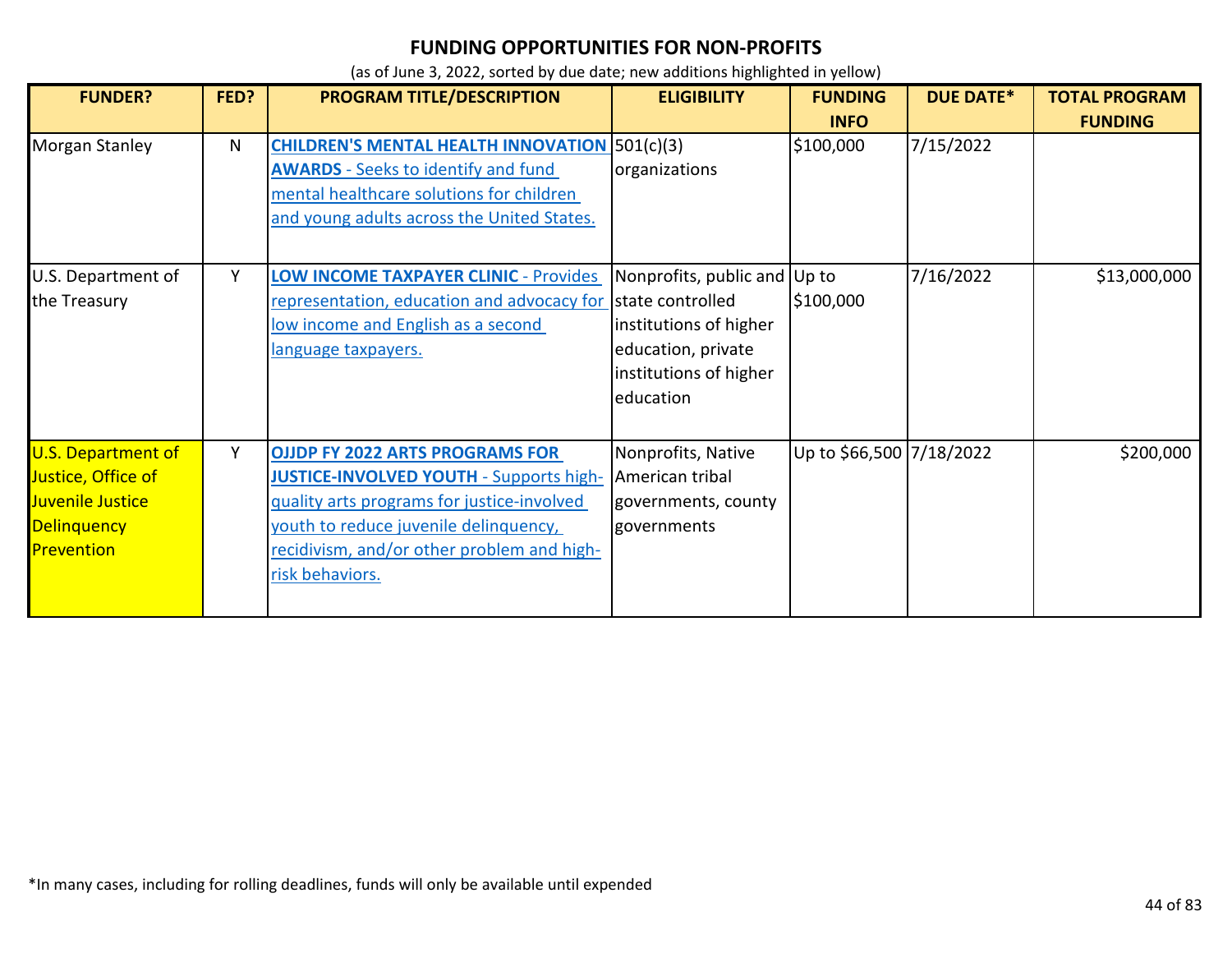| <b>FUNDER?</b>                                                                   | FED? | <b>PROGRAM TITLE/DESCRIPTION</b>                                                                                                                                                                                                                                                                                                                                                                 | <b>ELIGIBILITY</b>                                                                  | <b>FUNDING</b><br><b>INFO</b> | <b>DUE DATE*</b> | <b>TOTAL PROGRAM</b><br><b>FUNDING</b> |
|----------------------------------------------------------------------------------|------|--------------------------------------------------------------------------------------------------------------------------------------------------------------------------------------------------------------------------------------------------------------------------------------------------------------------------------------------------------------------------------------------------|-------------------------------------------------------------------------------------|-------------------------------|------------------|----------------------------------------|
| U.S. Department of<br>Housing and Urban<br>Development                           | Y    | <b>RESIDENT OPPORTUNITY AND SELF-</b><br><b>SUFFICIENCY SERVICE COORDINATOR -</b><br>Assists residents of Public and Indian<br>Housing make progress towards economic<br>and housing self-sufficiency by removing<br>the educational, professional and health<br>barriers they face.                                                                                                             | Nonprofits, public<br>housing authorities,<br>Native American tribal<br>governments | Up to<br>\$767,250            | 7/18/2022        | \$35,000,000                           |
| U.S. Department of<br>Energy, National<br><b>Energy Technology</b><br>Laboratory | Y    | <b>BIPARTISAN INFRASTRUCTURE LAW</b><br><b>ELECTRIC DRIVE VEHICLE BATTERY</b><br><b>RECYCLING AND SECOND LIFE</b><br><b>APPLICATIONS</b> - Supports second-life<br>applications for electric drive vehicle<br>batteries that have been used to power<br>electric drive vehicles; and technologies and<br>processes for final recycling and disposal of<br>the Jelectric drive vehicle batteries. | Unrestricted                                                                        | \$4,000,000-<br>\$12,000,000  | 7/19/2022        | \$60,000,000                           |
| <b>National Endowment</b><br>for the Humanities                                  | Y    | <b>HUMANITIES COLLECTIONS AND</b><br><b>REFERENCES RESOURCES - Supports</b><br>projects that provide an essential<br>underpinning for scholarship, education,<br>and public programming in the humanities.                                                                                                                                                                                       | Nonprofits, private<br>institutions of higher<br>education, county<br>governments   | Up to<br>\$350,000            | 7/19/2022        | \$7,500,000                            |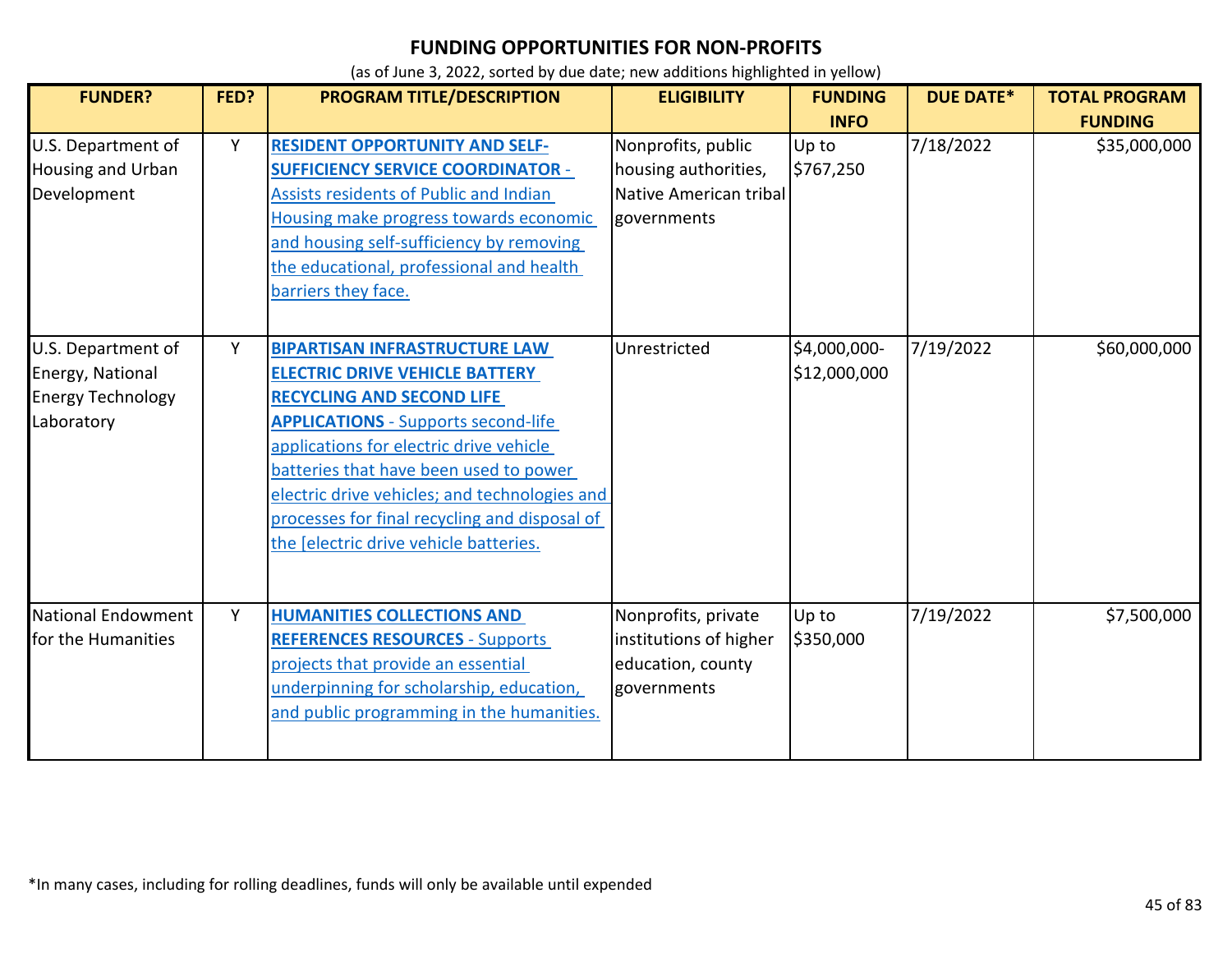| <b>FUNDER?</b>                                                                                                       | FED? | <b>PROGRAM TITLE/DESCRIPTION</b>                                                                                                                                                                                                                                                                                                                        | <b>ELIGIBILITY</b>                                                                                                                     | <b>FUNDING</b>          | <b>DUE DATE*</b> | <b>TOTAL PROGRAM</b> |
|----------------------------------------------------------------------------------------------------------------------|------|---------------------------------------------------------------------------------------------------------------------------------------------------------------------------------------------------------------------------------------------------------------------------------------------------------------------------------------------------------|----------------------------------------------------------------------------------------------------------------------------------------|-------------------------|------------------|----------------------|
|                                                                                                                      |      |                                                                                                                                                                                                                                                                                                                                                         |                                                                                                                                        | <b>INFO</b>             |                  | <b>FUNDING</b>       |
| U.S. Department of<br>Education, Office of<br>Elementary and<br><b>Secondary Education</b>                           | Y    | <b>EDUCATION INNOVATION AND RESEARCH</b><br><b>PROGRAM EARLY-PHASE GRANTS - Seeks</b><br>to create, develop, implement, replicate, or<br>take to scale entrepreneurial, evidence-<br>based, field-initiated innovations to<br>improve student achievement and<br>attainment ment for high-need students<br>and to rigorously evaluate such innovations. | Nonprofits, state<br>governments, small<br>businesses, for profits                                                                     | Up to<br>\$4,000,000    | 7/21/2022        | \$159,400,000        |
| Environmental<br><b>Protection Agency</b>                                                                            | Y    | <b>FY2023 REGIONAL SOURCE REDUCTION</b><br><b>ASSISTANCE GRANTS</b> - Works to implement local, intrastate and<br>pollution prevention projects through the<br>Source Reduction Assistance grant program.                                                                                                                                               | Nonprofits, states,<br>interstate government<br>agencies, federally<br>recognized tribes                                               | \$40,000-<br>\$200,000  | 7/22/2022        | \$1,135,000          |
| U.S. Department of<br><b>Health and Human</b><br>Services, Office of the<br><b>Assistant Secretary</b><br>for Health | Y    | <b>DEMONSTRATING EFFECTIVE POLICIES TO</b><br>PROMOTE BLACK YOUTH MENTAL HEALTH<br>Supports the identification of effective<br>approaches for improving health outcomes<br>with the goal of promoting dissemination<br>and sustainability of these approaches.                                                                                          | Public or private<br>nonprofits, public or<br>private Native<br>American<br>organizations, state<br>governments, county<br>governments | \$350,000-<br>\$400,000 | 7/22/2022        | \$3,000,000          |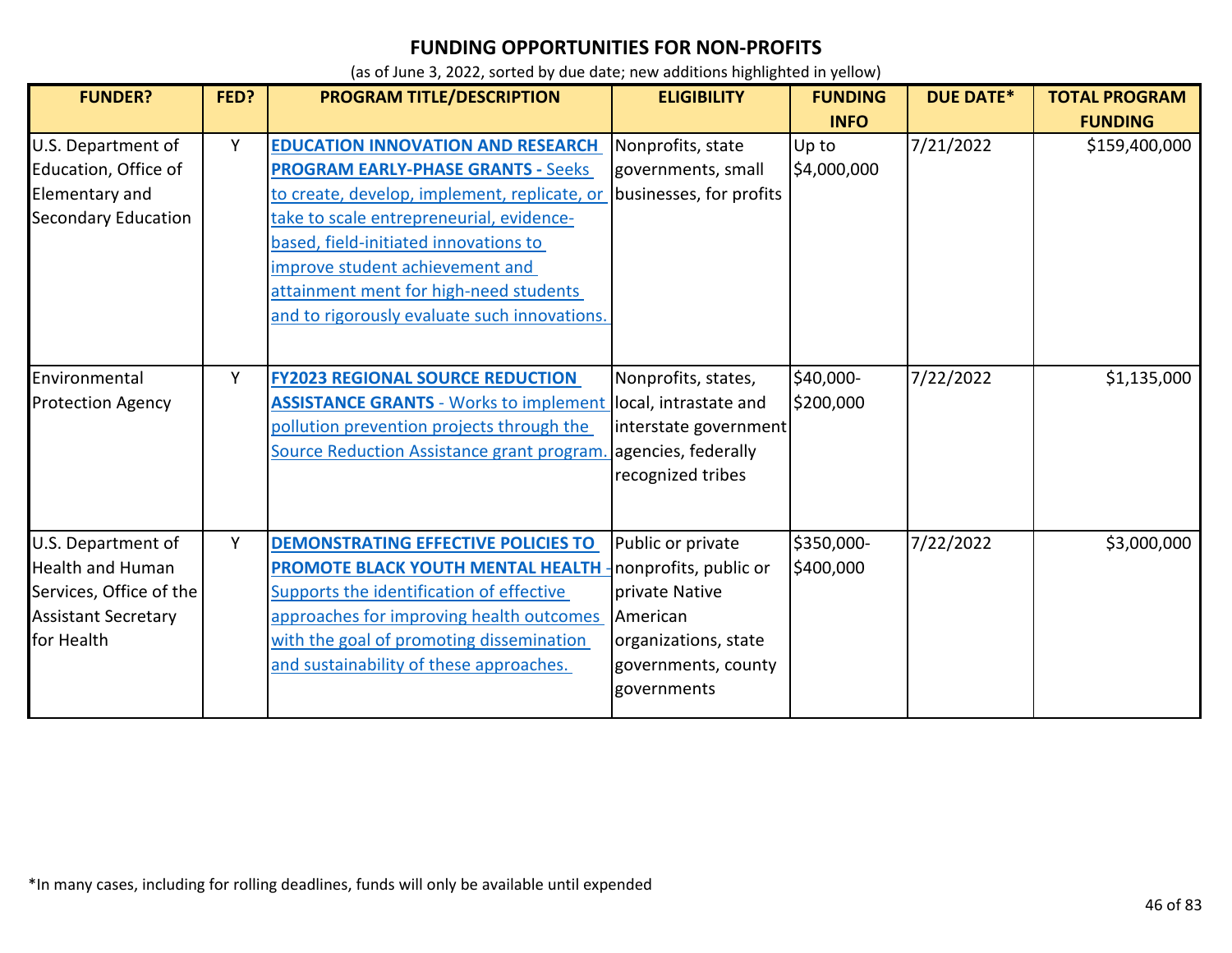| <b>FUNDER?</b>                                                                                                                       | FED? | <b>PROGRAM TITLE/DESCRIPTION</b>                                                                                                                                                                                                                                                                                    | <b>ELIGIBILITY</b>                                                                                                       | <b>FUNDING</b>             | <b>DUE DATE*</b> | <b>TOTAL PROGRAM</b> |
|--------------------------------------------------------------------------------------------------------------------------------------|------|---------------------------------------------------------------------------------------------------------------------------------------------------------------------------------------------------------------------------------------------------------------------------------------------------------------------|--------------------------------------------------------------------------------------------------------------------------|----------------------------|------------------|----------------------|
|                                                                                                                                      |      |                                                                                                                                                                                                                                                                                                                     |                                                                                                                          | <b>INFO</b>                |                  | <b>FUNDING</b>       |
| <b>U.S. Department of</b><br>Agriculture, Rural<br><b>Business-Cooperative</b><br>Service                                            | Y    | <b>MEAT AND POULTRY INTERMEDIARY</b><br><b>LENDING PROGRAM</b> - Funds the start-up,<br>expansion, and operation of entities<br>engaged in primary processing (slaughter)<br>or further processing of meat and poultry.                                                                                             | Nonprofits, Native<br>American tribal<br>governments                                                                     | \$500,000-<br>\$15,000,000 | 7/25/2022        | \$75,000,000         |
| U.S. Department of<br><b>Health and Human</b><br>Services, Substance<br>Abuse and Mental<br><b>Health Services</b><br>Administration | Y    | <b>COOPERATIVE AGREEMENTS FOR SCHOOL-</b><br><b>BASED TRAUMA-INFORMED SUPPORT</b><br><b>SERVICES AND MENTAL HEALTH CARE FOR</b><br><b>CHILDREN AND YOUTH - Works to increase</b><br>student access to evidence-based and<br>culturally relevant trauma support services<br>and mental health care.                  | State education<br>agencies, local<br>education agencies,<br>indian tribes, Native<br>Hawaiian edcuation<br>organization | Up to<br>\$970,000         | 7/25/2022        | \$6,790,000          |
| U.S. Department of<br><b>Health and Human</b><br>Services, Substance<br>Abuse and Mental<br><b>Health Services</b><br>Administration | Υ    | <b>COOPERATIVE AGREEMENTS FOR</b><br><b>INNOVATIVE COMMUNITY CRISIS</b><br><b>RESPONSE PARTNERSHIPS - Works to</b><br>create or enhance existing mobile crisis<br>response teams to divert adults, children,<br>and youth experiencing mental health crises<br>from law enforcement in high-need<br>community(ies). | Public or private<br>nonprofits, states and 5750,000<br>terriroties                                                      | Up to                      | 7/25/2022        | \$9,000,000          |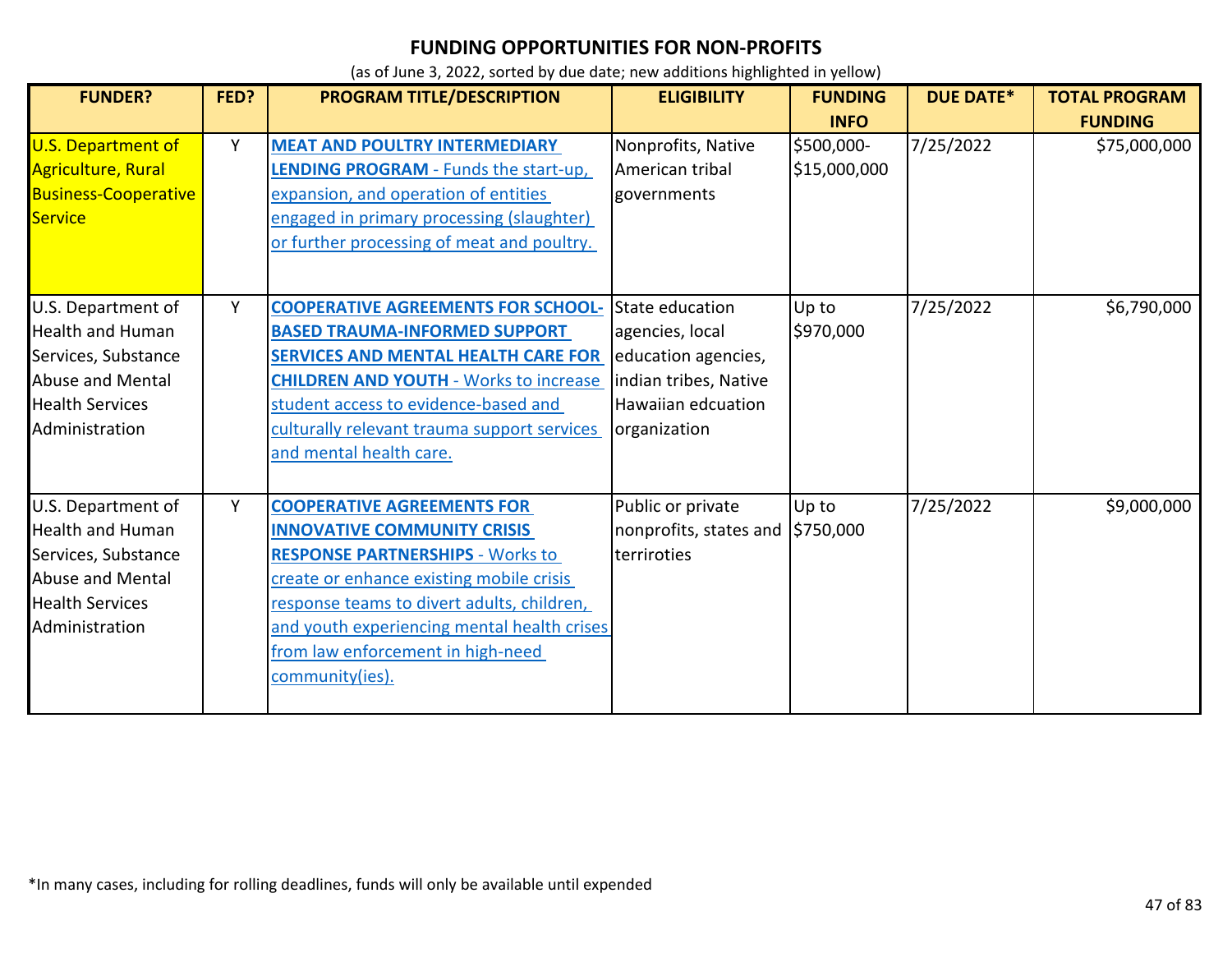| <b>FUNDER?</b>                                                               | FED? | PROGRAM TITLE/DESCRIPTION                                                                                                                                                                                                                                                                                                                   | <b>ELIGIBILITY</b>                                                                                                            | <b>FUNDING</b>            | <b>DUE DATE*</b> | <b>TOTAL PROGRAM</b> |
|------------------------------------------------------------------------------|------|---------------------------------------------------------------------------------------------------------------------------------------------------------------------------------------------------------------------------------------------------------------------------------------------------------------------------------------------|-------------------------------------------------------------------------------------------------------------------------------|---------------------------|------------------|----------------------|
|                                                                              |      |                                                                                                                                                                                                                                                                                                                                             |                                                                                                                               | <b>INFO</b>               |                  | <b>FUNDING</b>       |
| <b>U.S. Department of</b><br>Justice, Bureau of<br><b>Justice Assistance</b> | Y    | <b>BJA FY 2022 REIMAGINING JUSTICE:</b><br><b>TESTING A NEW MODEL OF COMMUNITY</b><br><b>SAFETY</b> - Supports the development,<br>implementation, and testing of a new or<br>innovative approach to achieving<br>community safety that is an alternative to a<br>traditional enforcement model for less<br>serious and lower-level crimes. | Nonprofits, public and<br>state controlled<br>institutions of higher<br>education, Native<br>American tribal<br>organizations | Unspecified               | 7/27/2022        | \$3,000,000          |
| U.S. Department of<br>Housing and Urban<br>Development                       | Y    | <b>IMPACT EVALUATION OF THE EMERGENCY</b><br><b>RENTAL ASSISTANCE PROGRAM - Works to</b><br>fund rigorous evaluations of the impact of<br>the Emergency Rental Assistance (ERA)<br>Program on housing stability outcomes.                                                                                                                   | Nonprofits, private<br>institituons of higher<br>education, county<br>governments, state<br>governments                       | \$250,000-<br>\$1,000,000 | 7/28/2022        | \$2,000,000          |
| U.S. Department of<br><b>Housing and Urban</b><br>Development                | Y    | <b>FY22 CHOICE NEIGHBORHOODS PLANNING</b><br><b>GRANTS</b> - Supports the development of<br>comprehensive plans to revitalize severely<br>distressed public housing and/or HUD-<br>assisted housing and the surrouding<br>neighborhood.                                                                                                     | Nonprofits, public<br>housing authorities,<br>county governments,<br>Native American tribal<br>governments                    | Up to<br>\$500,000        | 7/28/2022        | \$10,000,000         |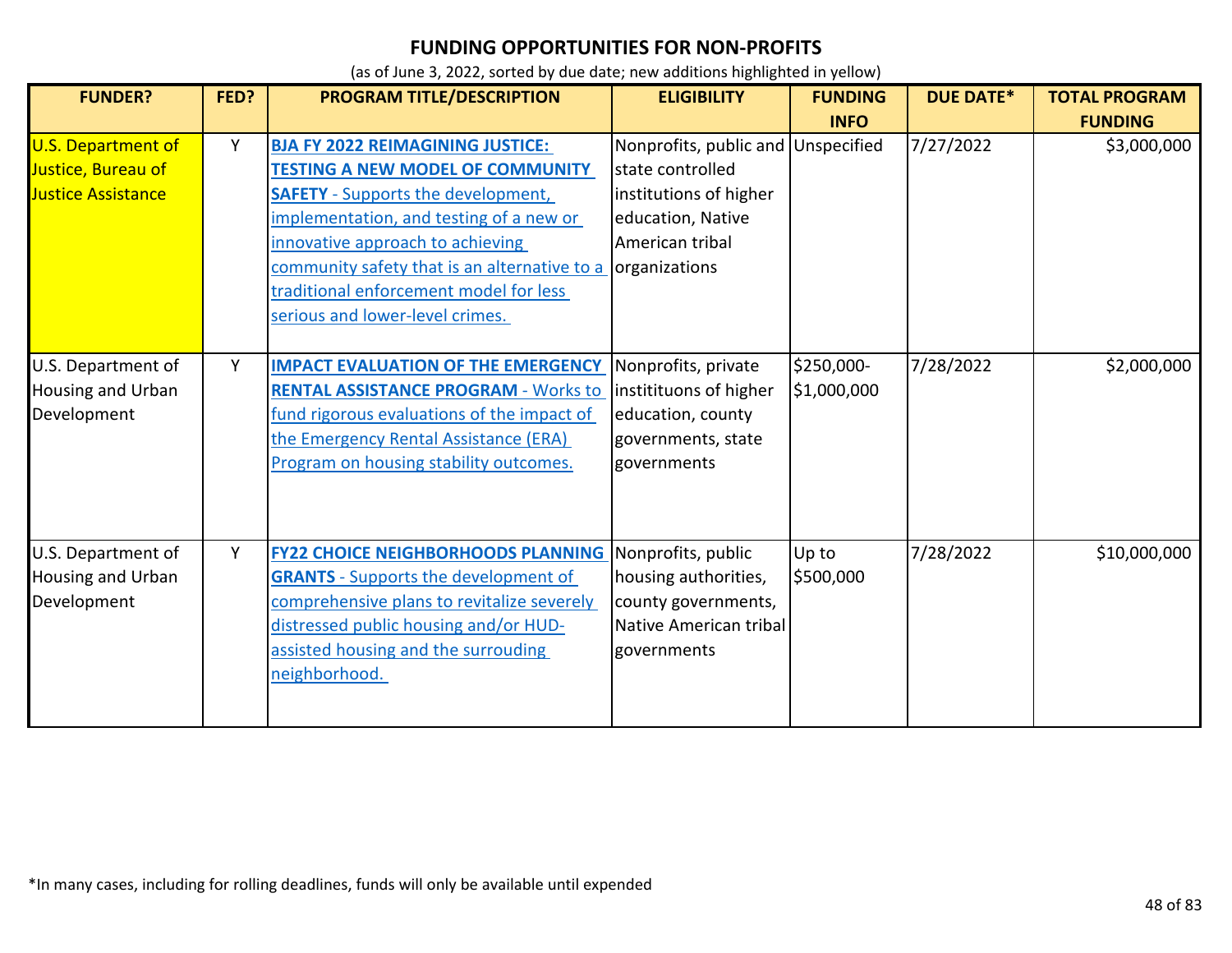| <b>FUNDER?</b>                                                                                                   | FED? | PROGRAM TITLE/DESCRIPTION                                                                                                                                                                                                                                                                                                                            | <b>ELIGIBILITY</b>                                                                                                                         | <b>FUNDING</b><br><b>INFO</b> | <b>DUE DATE*</b>        | <b>TOTAL PROGRAM</b><br><b>FUNDING</b> |
|------------------------------------------------------------------------------------------------------------------|------|------------------------------------------------------------------------------------------------------------------------------------------------------------------------------------------------------------------------------------------------------------------------------------------------------------------------------------------------------|--------------------------------------------------------------------------------------------------------------------------------------------|-------------------------------|-------------------------|----------------------------------------|
| U.S. Department of<br>the Interior, Bureau<br>of Reclamation                                                     | Υ    | <b>WATERSMART GRANTS: WATER AND</b><br><b>ENERGY EFFICIENCY GRANTS - Supports</b><br>projects that result in quantifiable water<br>savings, implement renewable energy<br>components, and support broader<br>sustainability benefits.                                                                                                                | States, Indian tribes,<br>irrigation districts                                                                                             | Up to<br>\$5,000,000          | 7/28/2022               |                                        |
| U.S. Department of<br><b>Health and Human</b><br>Services,<br>Adminsitration for<br><b>Children and Families</b> |      | <b>FAMILY VIOLENCE PREVENTION AND</b><br><b>SERVICES DISCRETIONARY GRANTS:</b><br><b>CULTURALLY SPECIFIC SEXUAL ASSAULT</b><br><b>CAPACITY BUILDING CENTERS - Seeks to</b><br>establish and maintain four CSSAC that will<br>enhance intervention and prevention<br>efforts for victims of sexual assault,<br>domestic violence and family violence. | Nonprofits, private<br>institutions of higher<br>education, public and<br>state controlled<br>institutions of higher<br>education          | \$200,000-<br>\$3,000,000     | 8/1/22<br>(anticipated) | \$1,500,000                            |
| <b>Library of Congress</b>                                                                                       | Y    | OF THE PEOPLE: WIDENING THE PATH:<br><b>COMMUNITY COLLECTIONS GRANTS TO</b><br><b>ORGANZIATIONS - Supports contemporary</b><br>cultural documentation focusing on the<br>culture and traditions of diverse, often<br>underrepresented communities in the<br><b>United States.</b>                                                                    | 501(c)(3)<br>organizations,<br>institutions of higher<br>education,<br>universitites,<br>professional<br>associations,<br>community groups | Up to \$50,000 8/1/2022       |                         |                                        |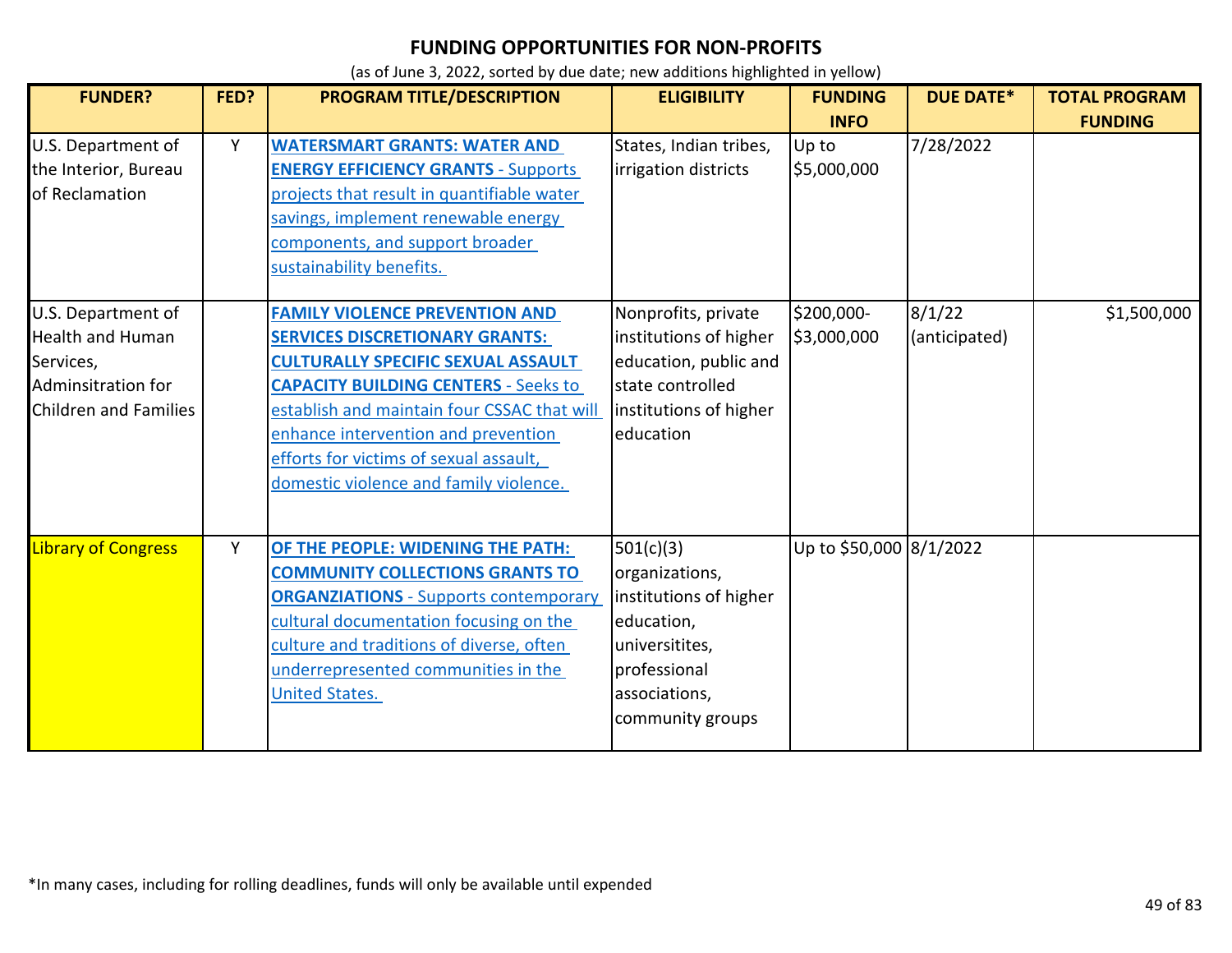| <b>FUNDER?</b>                                                          | FED? | PROGRAM TITLE/DESCRIPTION                                                                                                                                                                                | <b>ELIGIBILITY</b>                                                                                                  | <b>FUNDING</b><br><b>INFO</b> | <b>DUE DATE*</b> | <b>TOTAL PROGRAM</b><br><b>FUNDING</b> |
|-------------------------------------------------------------------------|------|----------------------------------------------------------------------------------------------------------------------------------------------------------------------------------------------------------|---------------------------------------------------------------------------------------------------------------------|-------------------------------|------------------|----------------------------------------|
| <b>Road Runners Club of</b><br>America                                  | N    | <b>KIDS RUN THE NATION - Provides financial</b><br>assistance to running clubs, schools, and<br>community-based nonprofits interested in<br>implementing or currently hosting youth<br>running programs. | Running clubs, events \$500-\$1,000<br>or $501(c)(3)$<br>organizations                                              |                               | 8/1/2022         |                                        |
| U.S. Department of<br>the Interior, Fish &<br><b>Wildlife Service</b>   | Y    | <b>FY22 RECOVERY IMPLEMENTATION -</b><br>Supports the implementation of priority<br>recovery actions for federally endangered<br>and threatened species.                                                 | Nonprofits, small<br>businesses, city or<br>township<br>governments, private<br>institutions of higher<br>education | \$1,000-<br>\$2,000,000       | 8/1/2022         | \$14,000,000                           |
| <b>U.S. Environmental</b><br><b>Protection Agency</b>                   | Y    | <b>FY23 BROWNFIELDS JOB TRAINING</b><br><b>GRANTS</b> - Seeks to deliver Brownfields Job<br>Training programs that recruit, train, and<br>retain a local, skilled workforce.                             | Refer to the NOFO for Up to<br>information on<br>eligible uses                                                      | \$500,000                     | 8/2/2022         | \$12,000,000                           |
| U.S. Department of<br>the Interior, Fish and<br><b>Wildlife Service</b> | Y    | <b>SEAPLANE INVASIVE SPECIES RISK</b><br><b>ANALYSIS-PHASE II - Seeks to build upon</b><br>previous studies and evaluate the risk of the governments, public<br>seaplane pathway as a vector for AIS.    | Nonprofits, state<br>governments, county<br>housing authorities,<br>private institutions of<br>higher education     | Up to \$80,000 8/3/2022       |                  | \$80,000                               |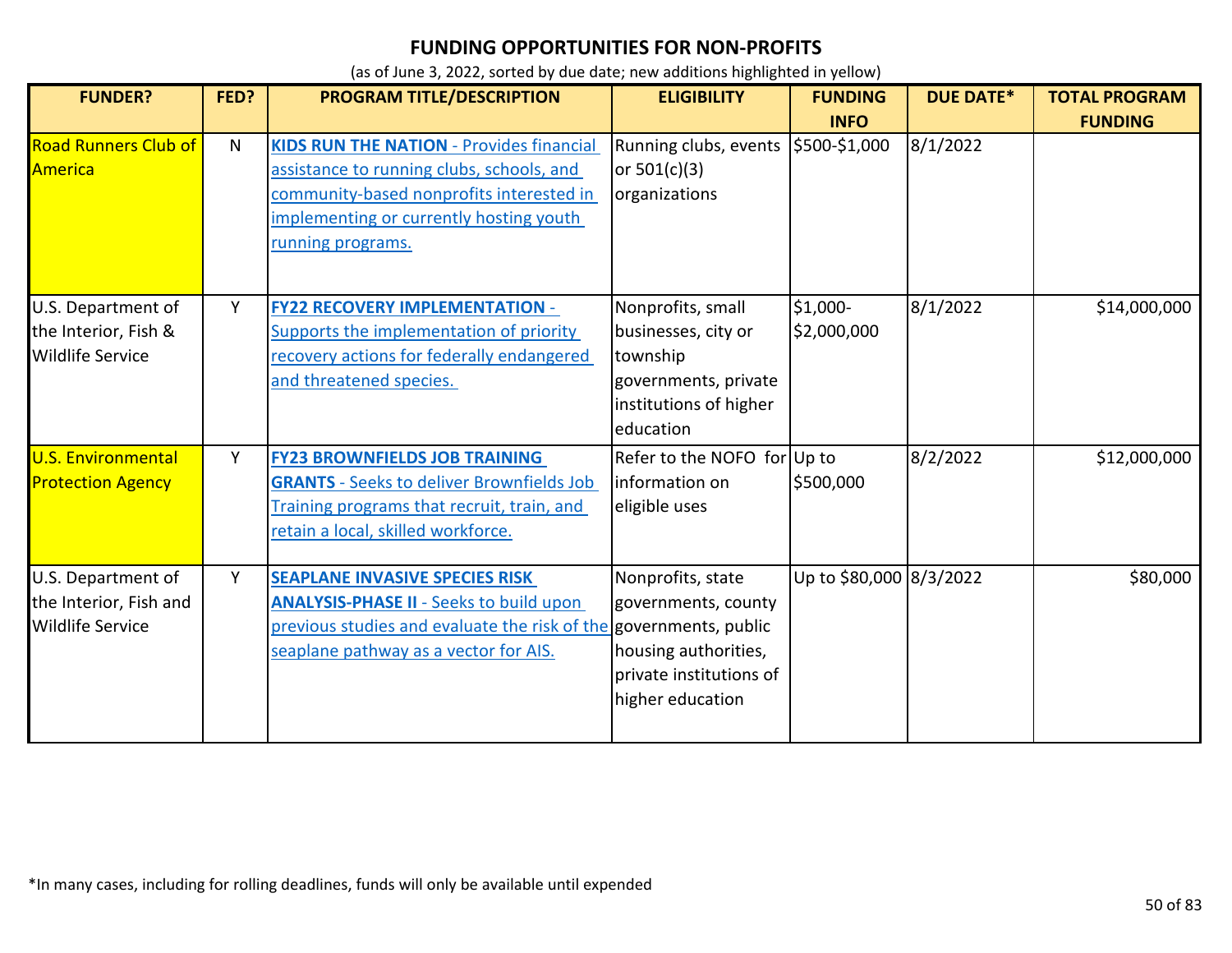| <b>FUNDER?</b>                                   | FED? | <b>PROGRAM TITLE/DESCRIPTION</b>                                                                                                                                                                                                                                                                             | <b>ELIGIBILITY</b>                                                                                             | <b>FUNDING</b> | <b>DUE DATE*</b>   | <b>TOTAL PROGRAM</b> |
|--------------------------------------------------|------|--------------------------------------------------------------------------------------------------------------------------------------------------------------------------------------------------------------------------------------------------------------------------------------------------------------|----------------------------------------------------------------------------------------------------------------|----------------|--------------------|----------------------|
|                                                  |      |                                                                                                                                                                                                                                                                                                              |                                                                                                                | <b>INFO</b>    |                    | <b>FUNDING</b>       |
| National Endowment<br>for the Arts               | Y    | <b>OUR TOWN</b> - Supports projects that<br>integrate arts, culture, and design activities<br>into efforts that strengthen communities by institutions of higher<br>advancing local economic, physical, and/or<br>social outcomes.                                                                           | Nonprofits, public and \$25,000-<br>state controlled<br>education, state<br>governments, county<br>governments | \$150,000      | 8/4/2022           |                      |
| <b>Kent Richard</b><br><b>Hofmann Foundation</b> | N    | <b>GRANTS</b> - Works to support developing or<br>established programs, with emphasis on<br>direct benefit to clients or target audiences.                                                                                                                                                                   | Nonprofits                                                                                                     | Unspecified    | 8/5/22 LOIs<br>due |                      |
| National Endowment<br>for the Humanities         | Y    | <b>MEDIA PROJECTS - Works to support</b><br>collaborations between media producers<br>and scholars to develop humanities content institutions of higher<br>and to prepare documentary films, radio,<br>and podcasts that engage public audiences<br>with humanities ideas in creative and<br>appealing ways. | Nonprofits, public and Up to<br>state controlled<br>education, state<br>governments                            | \$1,000,000    | 8/10/2022          | \$3,500,000          |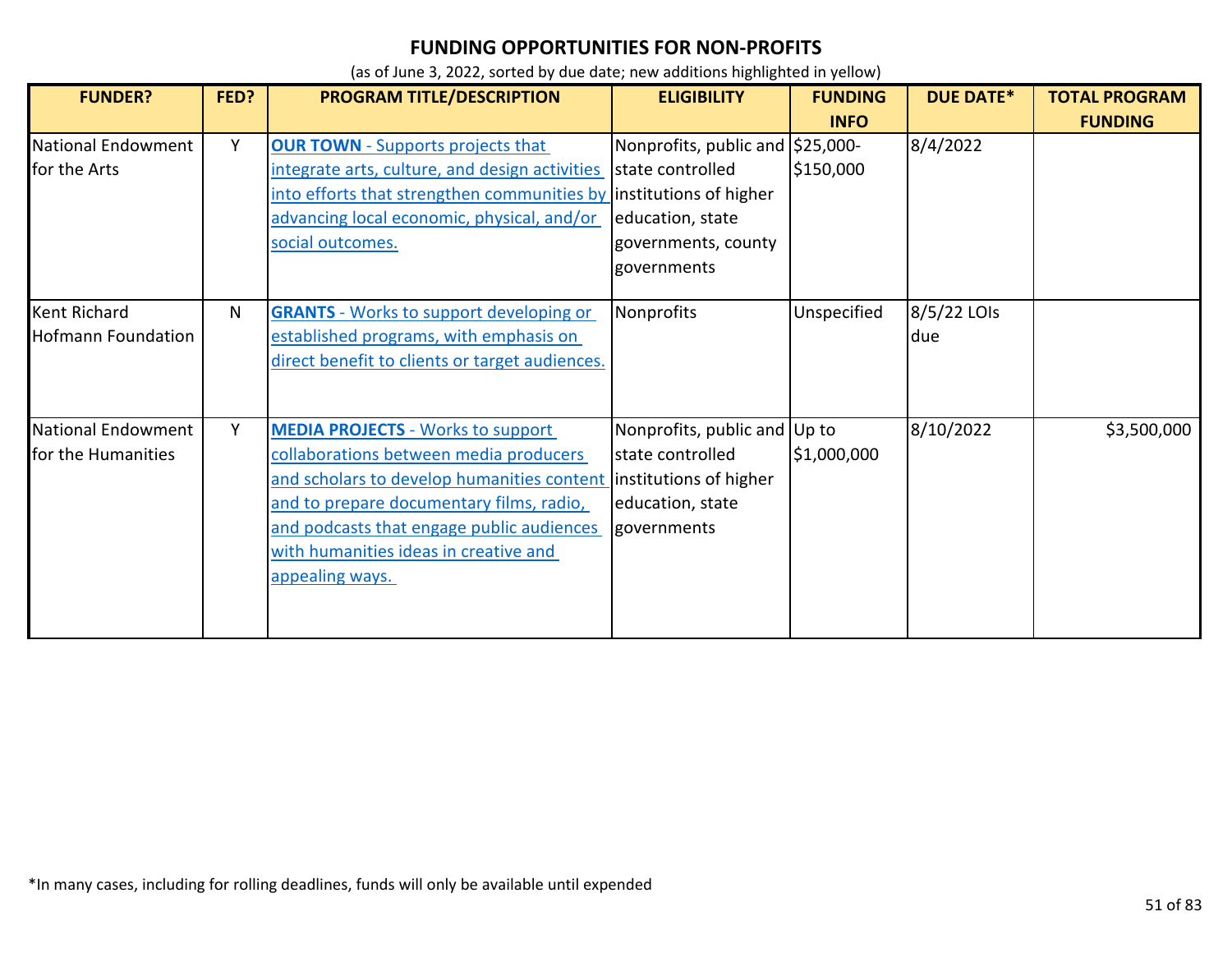| <b>FUNDER?</b>               | FED? | PROGRAM TITLE/DESCRIPTION                      | <b>ELIGIBILITY</b>     | <b>FUNDING</b> | <b>DUE DATE*</b> | <b>TOTAL PROGRAM</b> |
|------------------------------|------|------------------------------------------------|------------------------|----------------|------------------|----------------------|
|                              |      |                                                |                        | <b>INFO</b>    |                  | <b>FUNDING</b>       |
| U.S. Department of           | Y    | <b>SERVICES TO AFGHAN SURVIVORS</b>            | Nonprofits, private    | \$500,000-     | 8/12/22          | \$106,000,000        |
| <b>Health and Human</b>      |      | <b>IMPACTED BY COMBAT - Works to help</b>      | institutions of higher | \$1,000,000    | (anticipated)    |                      |
| Services,                    |      | newly arrived ASA-eligible Afghans             | education, small       |                |                  |                      |
| Administration for           |      | overcome severe, pervasive, and long-          | businesses, special    |                |                  |                      |
| <b>Children and Families</b> |      | lasting combat-related trauma and to           | district governments,  |                |                  |                      |
|                              |      | facilitate their achievement of sustained      | county governments     |                |                  |                      |
|                              |      | physical, social, emotional, and economic      |                        |                |                  |                      |
|                              |      | well-being.                                    |                        |                |                  |                      |
| National Science             | Υ    | <b>INNOVATIVE TECHNOLOGY EXPERIENCES</b>       | Unrestricted           | \$100,000 to   | 8/12/2022        | \$30,000,000         |
| Foundation                   |      | <b>FOR STUDENTS AND TEACHERS (ITEST) -</b>     |                        | \$5,000,000    |                  |                      |
|                              |      | Looks to advance the equitable and             |                        |                |                  |                      |
|                              |      | inclusive integration of technology in the     |                        |                |                  |                      |
|                              |      | learning and teaching of science,              |                        |                |                  |                      |
|                              |      | technology, engineering, or mathematics        |                        |                |                  |                      |
|                              |      | (STEM) from pre-kindergarten through high      |                        |                |                  |                      |
|                              |      | school.                                        |                        |                |                  |                      |
| U.S. Department of           | Y    | <b>FY22 CANDIDATE SPECIES CONSERVATION</b>     | Nonprofits, special    | \$1,000-       | 8/15/2022        | \$500,000            |
| the Interior, Fish and       |      | <b>FUND</b> - Seeks to accomplish conservation | district governments,  | \$500,000      |                  |                      |
| <b>Wildlife Service</b>      |      | tasks for high priority candidate species or   | independent school     |                |                  |                      |
|                              |      | other at-risk species in the United States,    | districts, public      |                |                  |                      |
|                              |      | such that identified threats to the species    | housing authorities,   |                |                  |                      |
|                              |      | may be reduced or eliminated.                  | state governments      |                |                  |                      |
|                              |      |                                                |                        |                |                  |                      |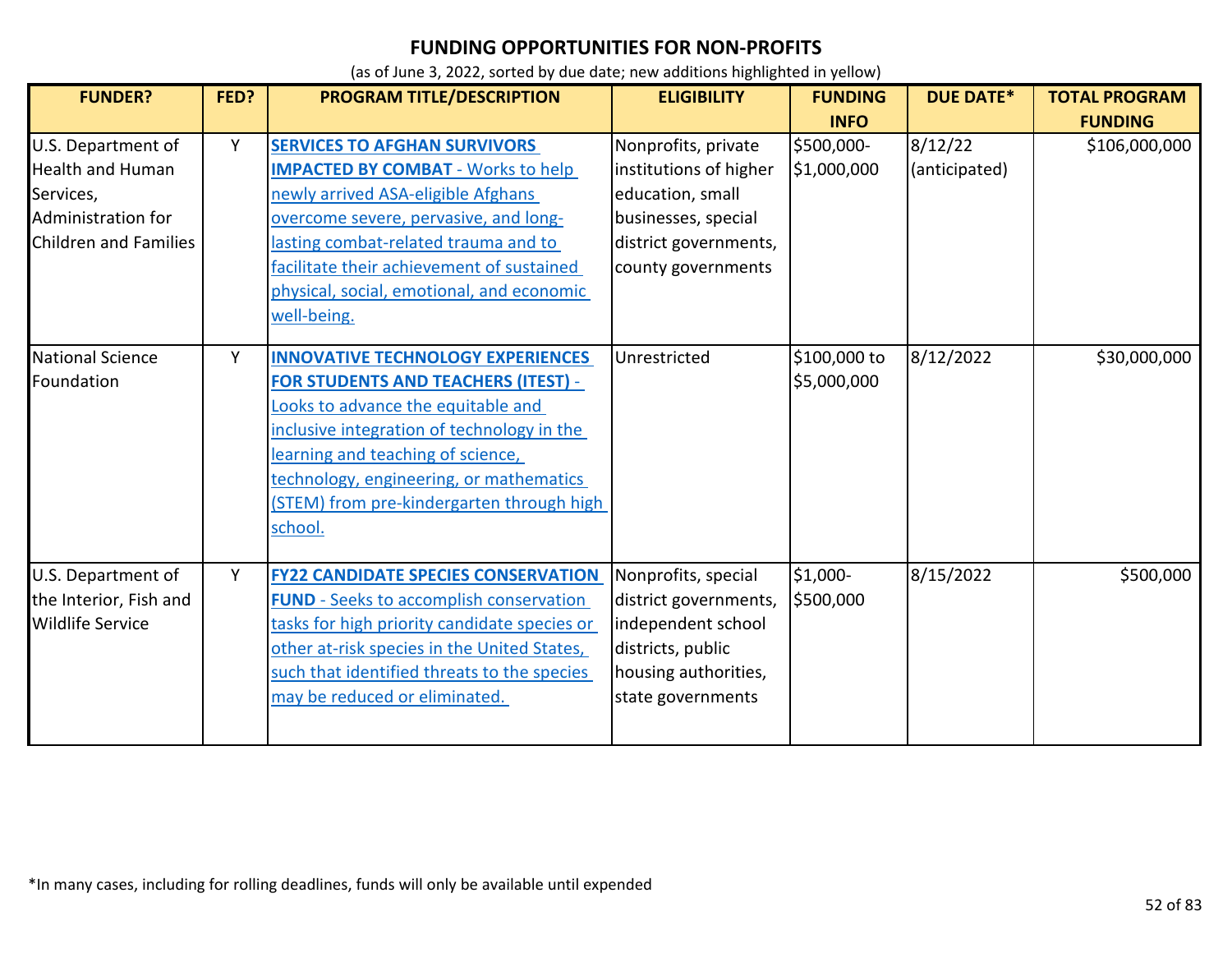| <b>FUNDER?</b>                                                                                                       | FED?         | PROGRAM TITLE/DESCRIPTION                                                                                                                                                                                                                                                                                                                                                                                                  | <b>ELIGIBILITY</b>                                                                                                                                                                | <b>FUNDING</b>        | <b>DUE DATE*</b>        | <b>TOTAL PROGRAM</b> |
|----------------------------------------------------------------------------------------------------------------------|--------------|----------------------------------------------------------------------------------------------------------------------------------------------------------------------------------------------------------------------------------------------------------------------------------------------------------------------------------------------------------------------------------------------------------------------------|-----------------------------------------------------------------------------------------------------------------------------------------------------------------------------------|-----------------------|-------------------------|----------------------|
|                                                                                                                      |              |                                                                                                                                                                                                                                                                                                                                                                                                                            |                                                                                                                                                                                   | <b>INFO</b>           |                         | <b>FUNDING</b>       |
| Impact Fund                                                                                                          | N            | <b>GRANT PROGRAM - Awards recoverable</b><br>grants to legal services nonprofits, private<br>attorneys, and small law firms who seek to<br>advance justice in the areas of civil and<br>human rights, environmental justice, and<br>poverty law.                                                                                                                                                                           | Legal services<br>nonprofits, private<br>attorneys, small law<br>firms                                                                                                            | \$10,000-<br>\$50,000 | 8/16/22<br>11/8/22      |                      |
| U.S. Department of<br><b>Health and Human</b><br>Services, Office of the<br><b>Assistant Secretary</b><br>for Health | Y            | <b>CENTER FOR INDIGENOUS INNOVATION</b><br><b>AND HEALTH EQUITY - Supports efforts</b><br>including research, education, service and<br>policy development related to advancing<br>sustainable solutions to address indigenous<br>health disparities and advance health equity of higher education,<br>in the American Indian and Alaska Native<br>(AI/AN) and Native Hawaiian and Pacific<br>Islander (NHPI) populations. | Nonprofits,<br>state/township/count \$1,000,000<br>y governments,<br>independent school<br>districts, institutions<br>Native American tribal<br>governments                       | \$500,000-            | 8/16/2022               | \$2,000,000          |
| Firehouse Subs Public<br><b>Safety Foundation</b>                                                                    | $\mathsf{N}$ | <b>GRANTS</b> - Seeks to impact the lifesaving<br>capabilities, and the lives of local heroes<br>and their communities by providing<br>lifesaving equipment and prevention<br>education tools.                                                                                                                                                                                                                             | Nonprofits, fire<br>departments, law<br>enforcement<br>agencies, emergency<br>medical services,<br>municipal and state<br>governments, public<br>safety organizations,<br>schools | Unspecified           | 8/17/2022,<br>11/2/2022 |                      |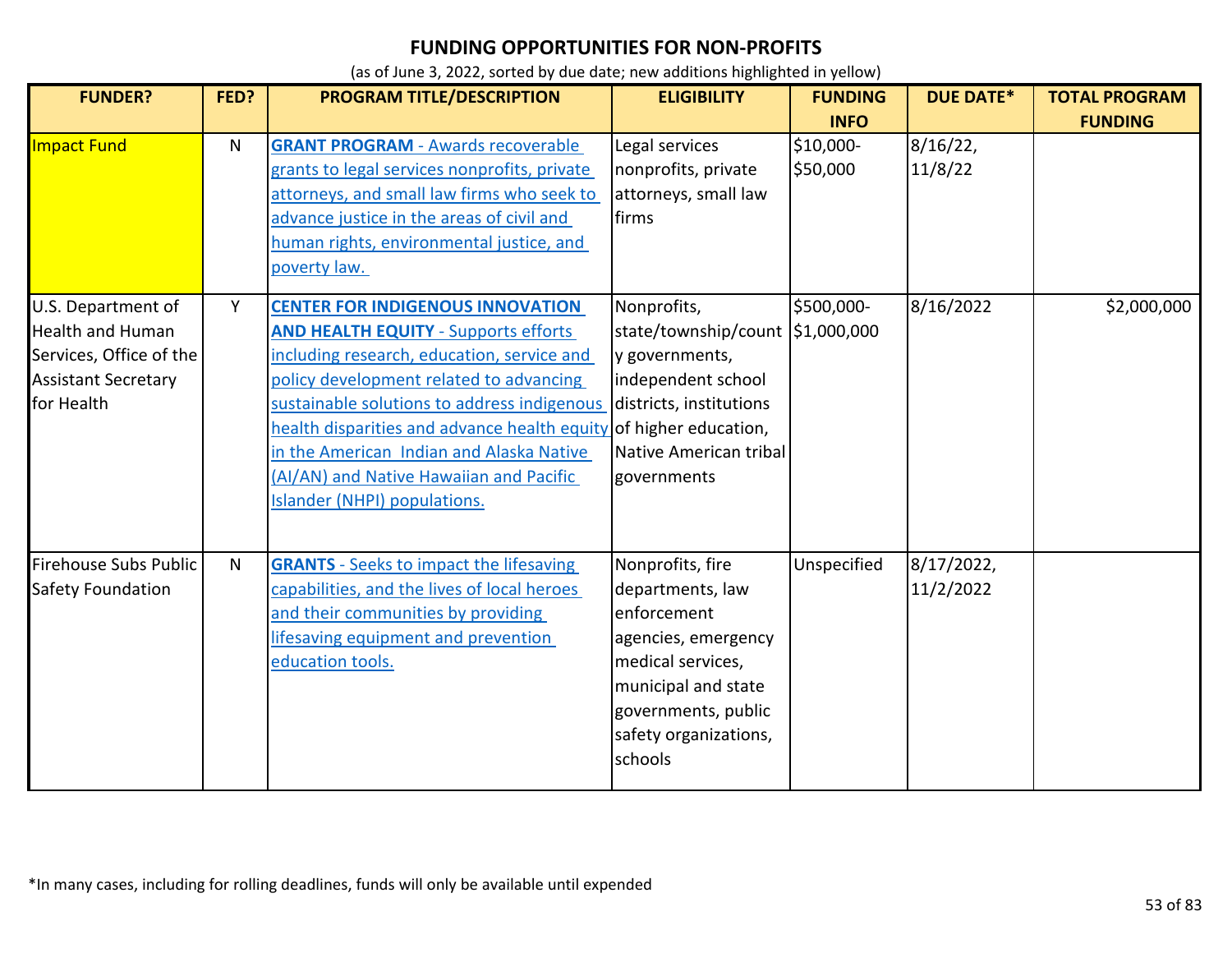| <b>FUNDER?</b>                                                                                              | FED? | PROGRAM TITLE/DESCRIPTION                                                                                                                                                                                                                                                                                           | <b>ELIGIBILITY</b>                                                                                                                           | <b>FUNDING</b>          | <b>DUE DATE*</b>           | <b>TOTAL PROGRAM</b> |
|-------------------------------------------------------------------------------------------------------------|------|---------------------------------------------------------------------------------------------------------------------------------------------------------------------------------------------------------------------------------------------------------------------------------------------------------------------|----------------------------------------------------------------------------------------------------------------------------------------------|-------------------------|----------------------------|----------------------|
|                                                                                                             |      |                                                                                                                                                                                                                                                                                                                     |                                                                                                                                              | <b>INFO</b>             |                            | <b>FUNDING</b>       |
| U.S. Department of<br><b>Health and Human</b><br>Services, Centers for<br>Disease Control and<br>Prevention | Y    | <b>COMMERCIAL FISHING OCCUPATIONAL</b><br><b>SAFETY TRAINING PROJECT GRANTS -</b><br>Enhanced the quality and availability of<br>safety training for United States commercial governments, public<br>fishermen.                                                                                                     | Nonprofits, state<br>governments, city or<br>township<br>or state controlled<br>institutions of higher<br>education                          | \$250,000-<br>\$975,000 | 8/26/2022                  | \$975,000            |
| U.S. Department of<br>Energy                                                                                | Y    | <b>NOTICE OF INTENT TO ISSUE FUNDING</b><br><b>OPPORTUNITY ANNOUNCEMENT</b><br><b>COMMUNITY GEOTHERMAL HEATING &amp;</b><br><b>COOLING TECHNICAL ASSISTANCE &amp;</b><br><b>DEVELOPMENT"</b> - Seeks to support<br>community-scale objectives in defined<br>geographic areas.                                       | Unrestricted                                                                                                                                 | Unspecified             | 8/30/2022<br>(anticipated) |                      |
| U.S. Department of<br><b>Health and Human</b><br>Services, Centers for<br>Disease Control                   | Y    | <b>ACCELERATING THE PREVENTION AND</b><br><b>CONTROL OF HIV, VIRAL HEPATITIS, STDS</b><br>AND TB IN THE U.S. AFFILIATED PACIFIC<br><b>ISLANDS</b> - Looks to promote program<br>collaboration and services integration to<br>capitalize on the opportunity to prevent,<br>diagnose, and treat HIV, STD, TB, and VH. | Nonprofits, for profits, \$350,000-<br>independent school<br>districts, private<br>institutions of higher<br>education, state<br>governments | \$1,500,000             | 8/31/22<br>(anticipated)   | \$19,500,000         |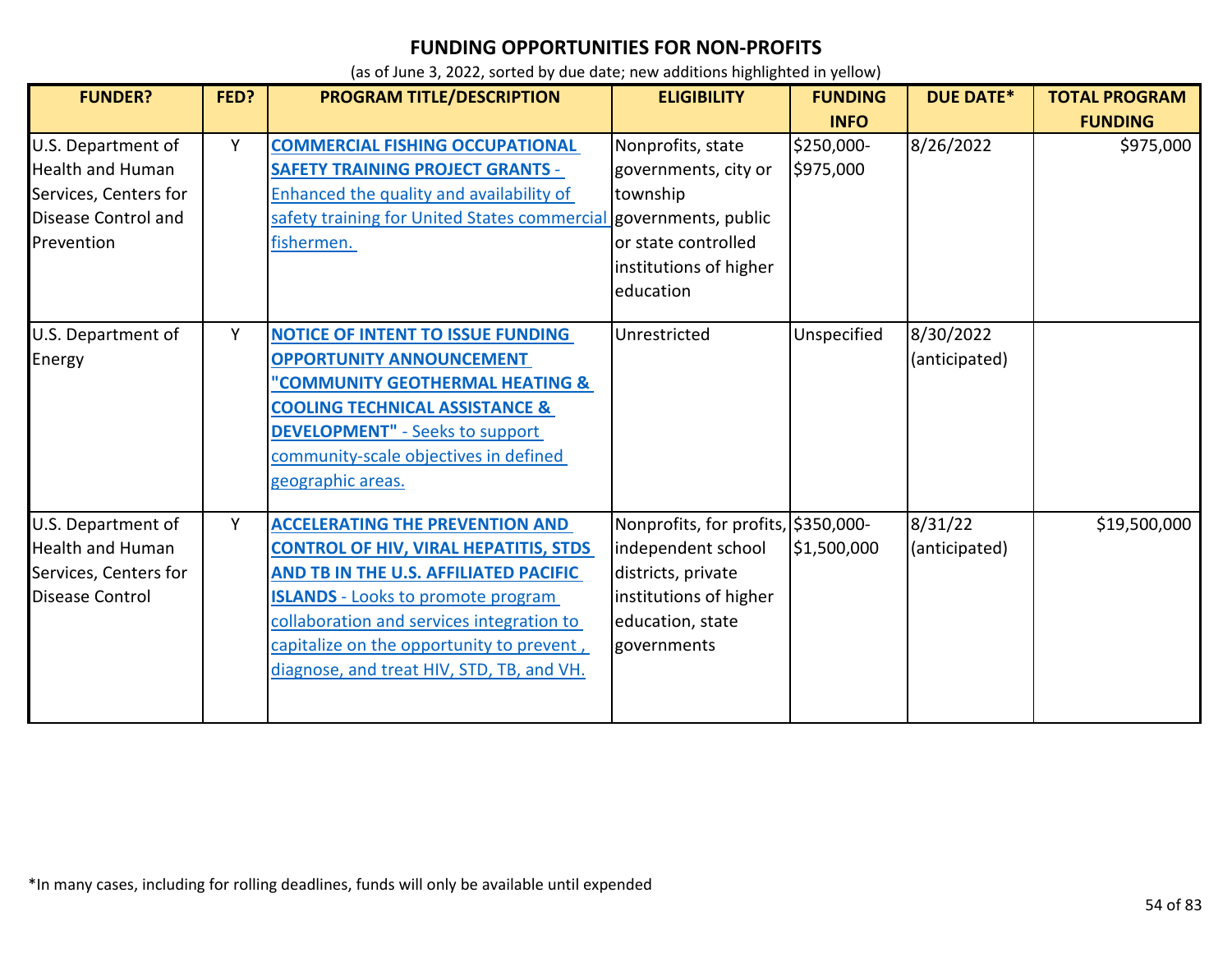| <b>FUNDER?</b>                                                            | FED? | PROGRAM TITLE/DESCRIPTION                                                                                                                                                                                                                  | <b>ELIGIBILITY</b>                                                                                                               | <b>FUNDING</b><br><b>INFO</b> | <b>DUE DATE*</b>      | <b>TOTAL PROGRAM</b><br><b>FUNDING</b> |
|---------------------------------------------------------------------------|------|--------------------------------------------------------------------------------------------------------------------------------------------------------------------------------------------------------------------------------------------|----------------------------------------------------------------------------------------------------------------------------------|-------------------------------|-----------------------|----------------------------------------|
| Santa Fe Natural<br><b>Tobacco Company</b><br>Foundation                  | N    | <b>GRANT</b> - Supports the preservation,<br>promotion, and advancement of American<br>Indian self-sufficiency and culture in the<br><b>United States.</b>                                                                                 | 501(c)(3)<br>organizations                                                                                                       | Unspecified                   | 8/31/22,<br>11/30/22  |                                        |
| Anthem Foundation                                                         | N.   | <b>MATERNAL AND CHILD HEALTH</b> - To create 501(c)(3)<br>equity in maternal healthcare by addressing organizations<br>racial disparities, biases, barriers to care,<br>and health-related social needs.                                   |                                                                                                                                  | Unspecified                   | 8/31/2022             | \$30,000,000                           |
| Resist                                                                    | N.   | <b>GENERAL SUPPORT GRANTS - Works to</b><br>support groups who are building<br>movements for justice and liberation and<br>resisting systemic oppression through<br>grassroots/cultural organizing, art-making<br>and resilience building. | 501(c)(3)<br>organizations, tribal<br>governments or<br>agencies, federally<br>recognized Indian<br>tribes                       | Up to \$4,000                 | $9/2/22$ ,<br>12/2/22 |                                        |
| <b>U.S. Department of</b><br><b>Energy, Golden Field</b><br><b>Office</b> | Y    | <b>FY22 SCALE-UP OF INTEGRATED</b><br><b>BIOREFINERIES AND GREENHOUSE GAS</b><br><b>REDUCTION IN FIRST GENERATION</b><br><b>ETHANOL PRODUCTION - Supports high-</b><br>impact technology RD&D to accelerate the<br>bioeconomy.             | Nonprofits, county<br>governments, small<br>businesses,<br>individuals, city or<br>township<br>governments, state<br>governments | \$500,000-<br>\$100,000,000   | 9/9/2022              | \$59,000,000                           |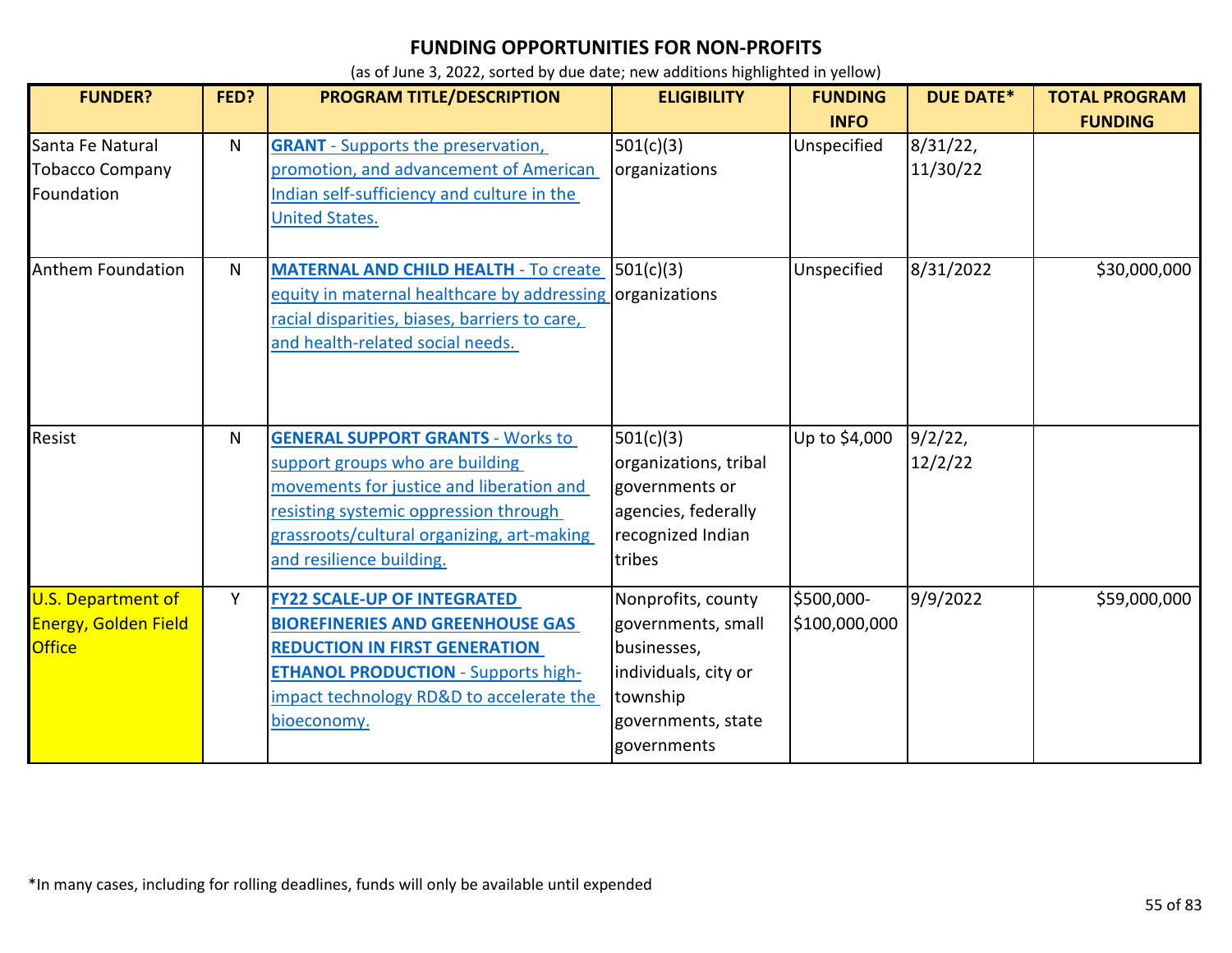| <b>FUNDER?</b>                                                                                   | FED?         | <b>PROGRAM TITLE/DESCRIPTION</b>                                                                                                                                                                                                                                                                                     | <b>ELIGIBILITY</b>                                                                                                                                            | <b>FUNDING</b>          | <b>DUE DATE*</b>     | <b>TOTAL PROGRAM</b> |
|--------------------------------------------------------------------------------------------------|--------------|----------------------------------------------------------------------------------------------------------------------------------------------------------------------------------------------------------------------------------------------------------------------------------------------------------------------|---------------------------------------------------------------------------------------------------------------------------------------------------------------|-------------------------|----------------------|----------------------|
|                                                                                                  |              |                                                                                                                                                                                                                                                                                                                      |                                                                                                                                                               | <b>INFO</b>             |                      | <b>FUNDING</b>       |
| U.S. Department of<br><b>Health and Human</b><br>Services, Centers for<br><b>Disease Control</b> | Y            | <b>ENHANCING PUBLIC HEALTH</b><br><b>SURVEILLANCE OF AUTISM SPECTRUM</b><br><b>DISORDER THROUGH THE AUTISM AND</b><br><b>DEVELOPMENTAL DISABILITIES</b><br><b>MONITORING NETWORK - Funds recipient</b><br>organizations to participate in the Autism<br>and Developmental Disabilities Monitoring<br>(ADDM) Network. | Nonprofits,<br>independent school<br>districts, private<br>institutions of higher<br>education, public<br>housing authorities,<br>small businesses            | \$400,000-<br>\$600,000 | 9/9/2022             | \$18,000,000         |
| U.S. Department of<br>the Interior, Naitonal<br><b>Park Service</b>                              | Y            | <b>FY2022 HISTORIC PRESERVATION FUND -</b><br><b>HISTORY OF EQUAL RIGHTS -</b><br><b>PRESERVATION GRANTS - Seeks to</b><br>preserve sites related to the struggle of all<br>American's to achieve equal rights.                                                                                                      | Nonprofits, private<br>institutions of higher<br>education, state<br>governments,<br>idependent school<br>districts, Native<br>American tribal<br>governments | \$15,000-<br>\$750,000  | 9/14/2022            | \$4,625,000          |
| <b>Amazon Web Services</b>                                                                       | $\mathsf{N}$ | THE MOMENTUM TO MODERNIZE AWARD<br><b>Funds transformational infrastructure</b><br>projects, alongside AWS Promotional Credit<br>and implementation support.                                                                                                                                                         | Nonprofits                                                                                                                                                    | Up to \$30,000 9/15/22  | (invitation<br>only) |                      |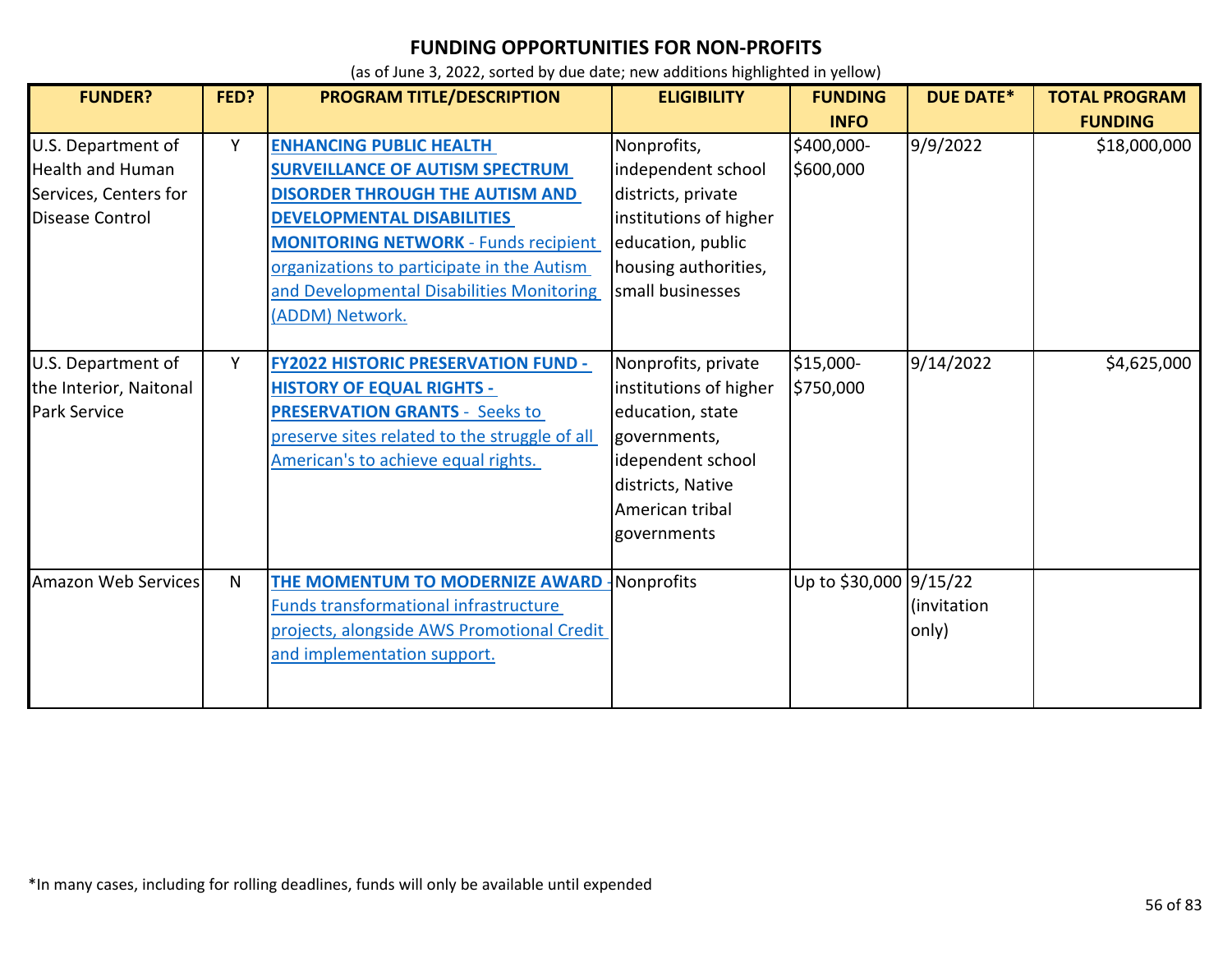| <b>FUNDER?</b>                                                                                            | FED? | <b>PROGRAM TITLE/DESCRIPTION</b>                                                                                                                                                                                                                | <b>ELIGIBILITY</b>                                                                                                                                | <b>FUNDING</b><br><b>INFO</b> | <b>DUE DATE*</b>     | <b>TOTAL PROGRAM</b><br><b>FUNDING</b> |
|-----------------------------------------------------------------------------------------------------------|------|-------------------------------------------------------------------------------------------------------------------------------------------------------------------------------------------------------------------------------------------------|---------------------------------------------------------------------------------------------------------------------------------------------------|-------------------------------|----------------------|----------------------------------------|
| Amazon Web Services                                                                                       | N.   | <b>TO GO FURTHER, FASTER AWARD - Funds</b><br>highly innovative projects that leverage the<br>cloud.                                                                                                                                            | Nonprofits                                                                                                                                        | Up to 150,000 9/15/22         | (invitation<br>only) |                                        |
| U.S. Department of<br>the Interior, Fish and<br><b>Wildlife Service</b>                                   | Y    | <b>REFUGE ENHANCEMENT/INFRASTRUCTURE Nonprofits, small</b><br><b>PARTNERSHIPS INITIATIVE - Works to</b><br>enable local communities to play a more<br>active role in increasing outdoor recreation<br>opportunities on refuge lands and waters. | businesses, public and \$250,000<br>Istate controlled<br>instutions of higher<br>education, state<br>governments, special<br>district governments | \$5,000-                      | 9/15/2022            | \$5,000,000                            |
| U.S. Department of<br>the Interior, Fish and<br><b>Wildlife Service</b>                                   | Y    | YOUTH ENGAGEMENT, EDUCATION, AND<br><b>EMPLOYMENT</b> - Focuses on engaging<br>diverse youth in wildlife conservation and<br>public land management.                                                                                            | Nonprofits, state or<br>local government<br>entity, governing body<br>of an Indian tribe                                                          | \$2,000-<br>\$2,000,000       | 9/15/2022            | \$15,000,000                           |
| U.S. Department of<br><b>Health and Human</b><br>Services,<br>Administration for<br>Children and Families | Y    | <b>RESIDENTIAL (LONG TERM FOSTER CARE)</b><br><b>SERVICES FOR UNACCOMPANIED</b><br><b>CHILDREN</b> - Looks to seek long-term foster<br>care (LTFC) providers.                                                                                   | Nonprofits, small<br>businesses, public<br>housing authorities,<br>private institutions of<br>higher education                                    | \$500,000-<br>\$10,000,000    | 9/20/2022            | \$125,000,000                          |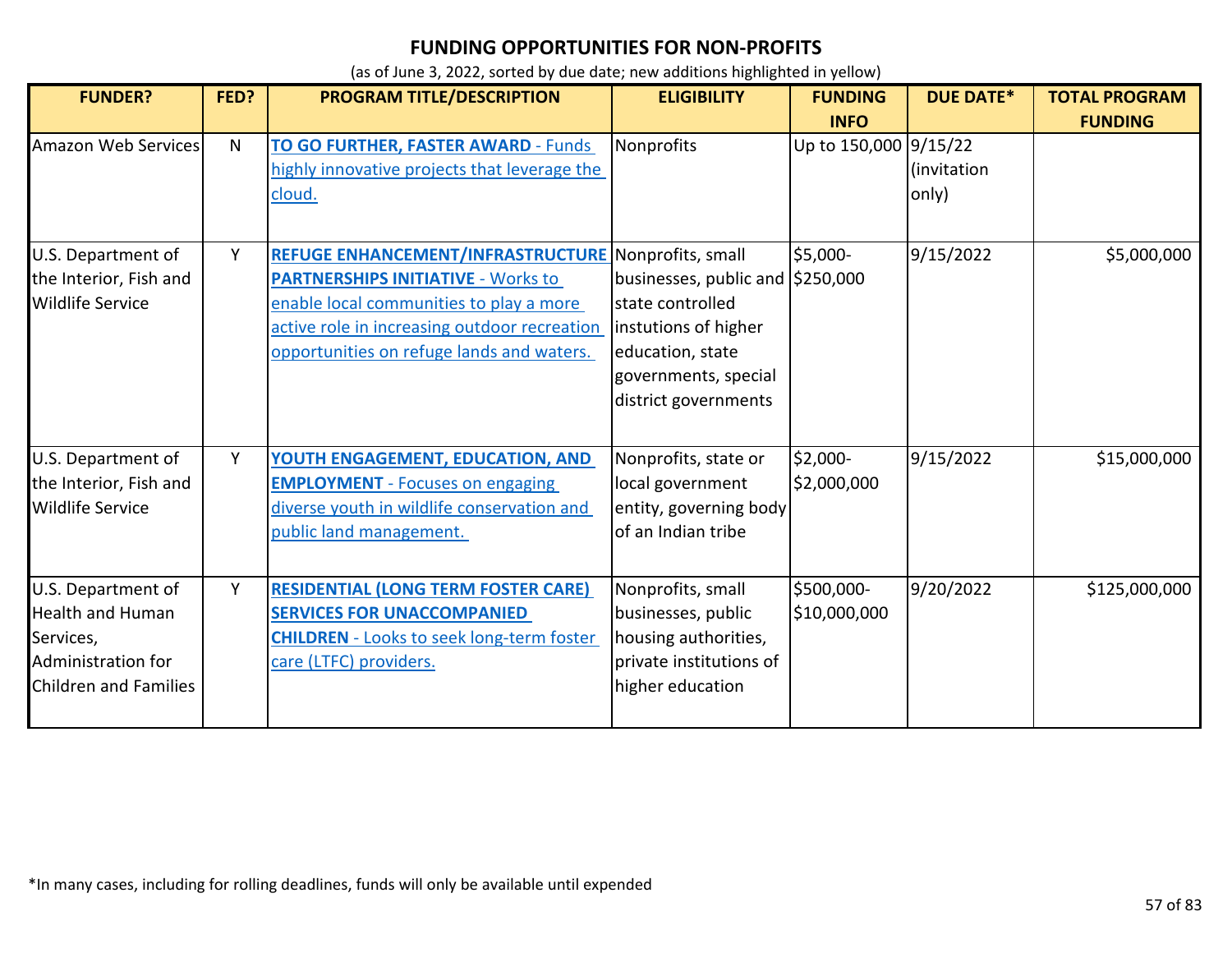| <b>FUNDER?</b>                                                                                                          | FED? | <b>PROGRAM TITLE/DESCRIPTION</b>                                                                                                                                                                                            | <b>ELIGIBILITY</b>                                                                                     | <b>FUNDING</b><br><b>INFO</b> | <b>DUE DATE*</b>         | <b>TOTAL PROGRAM</b><br><b>FUNDING</b> |
|-------------------------------------------------------------------------------------------------------------------------|------|-----------------------------------------------------------------------------------------------------------------------------------------------------------------------------------------------------------------------------|--------------------------------------------------------------------------------------------------------|-------------------------------|--------------------------|----------------------------------------|
| U.S. Department of<br><b>Health and Human</b><br>Services, Health<br>Resources and<br><b>Services</b><br>Administration | Y    | <b>HEALTHY TOMORROWS PARTNERSHIP FOR Nonprofits, small</b><br><b>CHILDREN PROGRAM - Looks to promote</b><br>access to health care for under-resourced<br>and underserved children, youth, and their<br>families nationwide. | businesses, county<br>governments, private<br>institutions of higher<br>education                      | Unspecified                   | 9/29/22<br>(anticipated) | \$400,000                              |
| <b>National Endowment</b><br>for the Arts                                                                               | Y    | <b>NEA PARTNERSHIP AGREEMENT - Provides</b><br>funds to the nation's 56 state and<br>jurisdictional arts agencies (SAAs), and the<br>six regional arts organizations (RAOs) whose<br>members comprise SAAs.                 | Nonprofits, state<br>governments                                                                       | $$25,000-$<br>\$1,000,000     | 9/29/2022                |                                        |
| U.S. Department of<br>Commerce, National<br><b>Telecommunications</b><br>and Information<br>Administration              | Y    | <b>MIDDLE MILE GRANT PROGRAM - Provides</b><br>funding for the construction, improvement,<br>or acquisition of middle mile infrastructure.                                                                                  | Nonprofits, state,<br>political subdivision of<br>a state, tribal<br>government,<br>technology company | Unspecified                   | 9/30/2022                |                                        |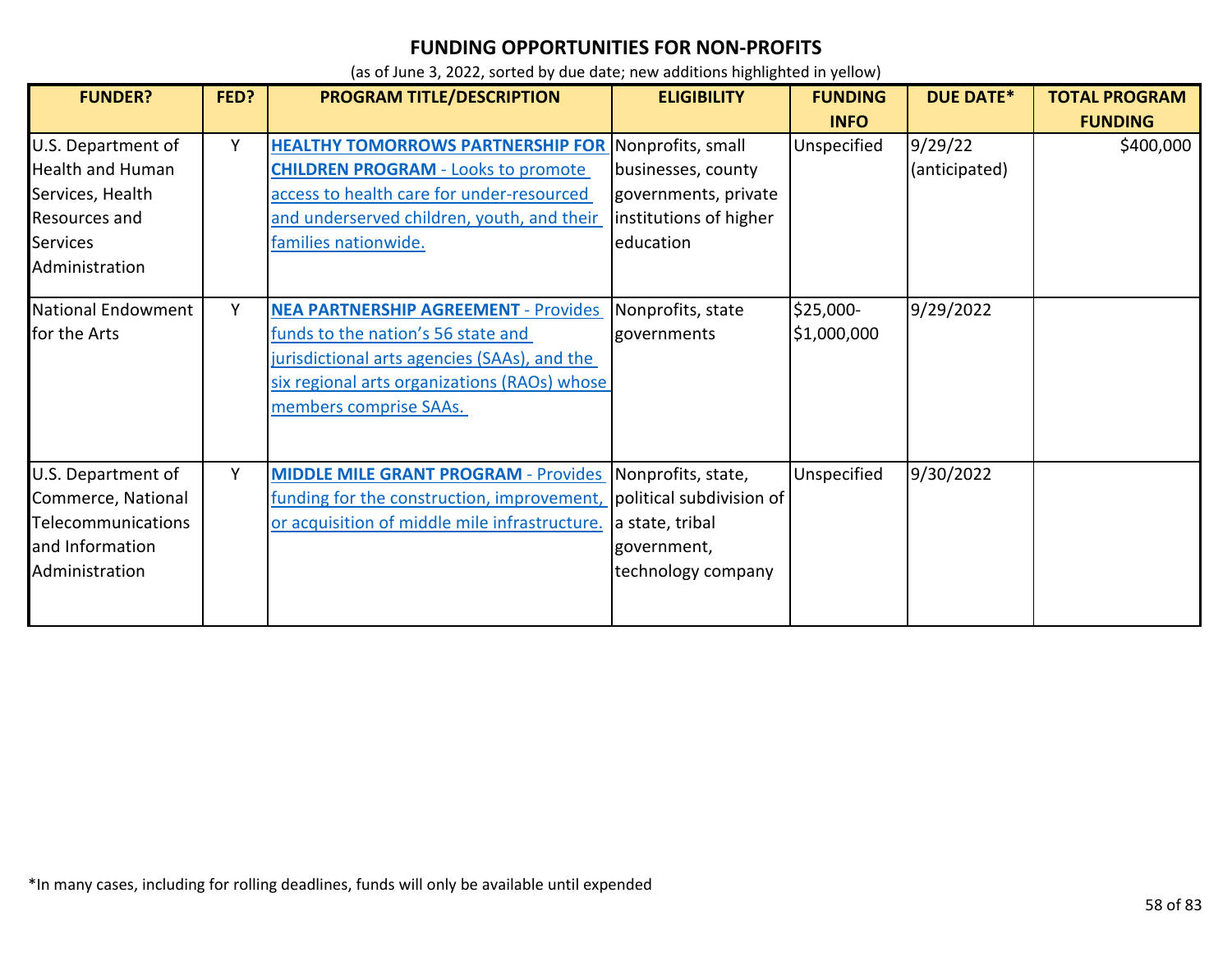| <b>FUNDER?</b>                                                          | FED? | PROGRAM TITLE/DESCRIPTION                                                                                                                                                                                                                                                                                     | <b>ELIGIBILITY</b>                                                                                                                                                      | <b>FUNDING</b> | <b>DUE DATE*</b>                | <b>TOTAL PROGRAM</b> |
|-------------------------------------------------------------------------|------|---------------------------------------------------------------------------------------------------------------------------------------------------------------------------------------------------------------------------------------------------------------------------------------------------------------|-------------------------------------------------------------------------------------------------------------------------------------------------------------------------|----------------|---------------------------------|----------------------|
|                                                                         |      |                                                                                                                                                                                                                                                                                                               |                                                                                                                                                                         | <b>INFO</b>    |                                 | <b>FUNDING</b>       |
| U.S. Department of<br>the Interior, Fish and<br><b>Wildlife Service</b> | Y    | <b>COASTAL PROGRAM 2022 - Provides</b><br>technical and financial assistance through<br>cooperative agreements to coastal<br>communities, conservation partners, and<br>landowners to restore and protect fish and<br>wildlife habitat on public and private lands.                                           | Nonprofits, for profits, Up \$200,000<br>independent school<br>districts, private<br>institutions of higher<br>education, state<br>governments                          |                | 9/30/2022                       | \$6,000,000          |
| U.S. Department of<br>the Interior, Fish and<br><b>Wildlife Service</b> | Y    | <b>PARTNERS FOR FISH AND WILDLIFE FY22 -</b><br>Provides direct technical assistance and<br>financial assistance in the form of<br>cooperative and grant agreements to<br>private landowners to restore and conserve governments,<br>fish and wildlife habitat for the benefit of<br>federal trust resources. | Nonprofits, for profits, Up to \$75,000 9/30/2022<br>small businesses,<br>county governments,<br>Native American tribal<br>individuals, special<br>district governments |                |                                 | \$15,000,000         |
| <b>Clif Family</b><br>Foundation                                        | N    | <b>OPERATIONAL SUPPORT - Works to</b><br>strengthen our food system, enhance<br>equitable community health outcomes, and<br>safeguard our environment and natural<br>resources.                                                                                                                               | Nonprofits                                                                                                                                                              | Unspecified    | 10/1/22<br>(invitation<br>only) |                      |
| <b>New Earth</b><br>Foundation                                          | N    | <b>GRANTS</b> - Seeks to fund innovative projects<br>that enhance life on our planet and<br>brighten the future, furthering peace.                                                                                                                                                                            | 501(c)(3)<br>organizations                                                                                                                                              | Unspecified    | 10/1/2022                       |                      |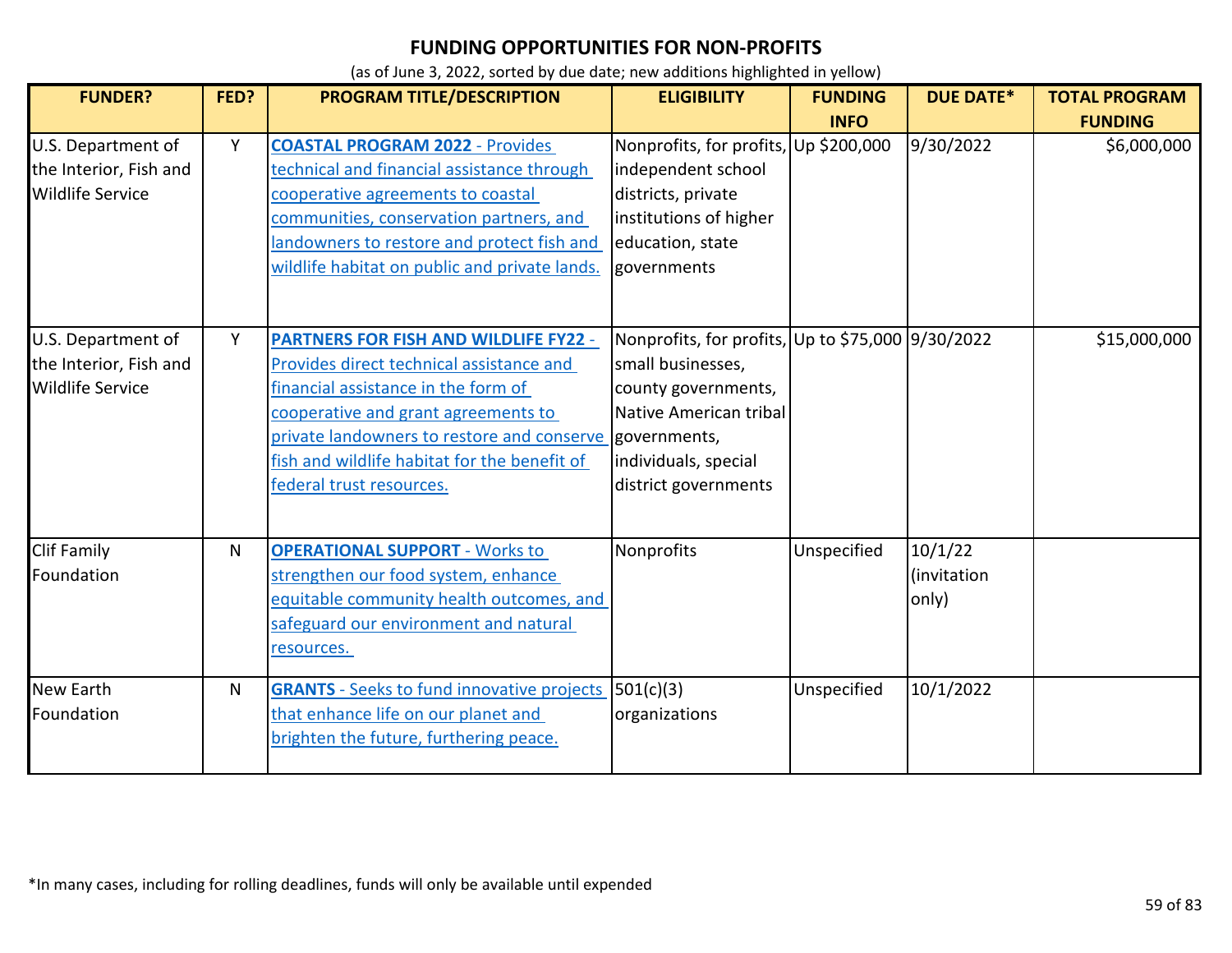| <b>FUNDER?</b>                                     | FED? | PROGRAM TITLE/DESCRIPTION                                                                                                                                                                                                                                                | <b>ELIGIBILITY</b>                                                                                              | <b>FUNDING</b>             | <b>DUE DATE*</b> | <b>TOTAL PROGRAM</b> |
|----------------------------------------------------|------|--------------------------------------------------------------------------------------------------------------------------------------------------------------------------------------------------------------------------------------------------------------------------|-----------------------------------------------------------------------------------------------------------------|----------------------------|------------------|----------------------|
| Hawaii Women's<br>Legal Fund                       | N    | <b>GRANTS</b> - Gives priority to applicants with<br>projects that benefit women and children in<br>Hawai'i.                                                                                                                                                             | Nonprofits                                                                                                      | <b>INFO</b><br>Unspecified | 10/1/2022        | <b>FUNDING</b>       |
| National Archives and<br>Records<br>Administration | Y    | PUBLIC ENGAGEMENT WITH HISTORICAL<br><b>RECORDS</b> - Seeks projects that encourage<br>public engagement with historical records.                                                                                                                                        | Nonprofits, private<br>institutions of higher<br>education, county<br>governments, state<br>governments         | \$50,000-<br>\$150,000     | 10/6/2022        | \$400,000            |
| National Archives and<br>Records<br>Administration | Y    | <b>ARCHIVAL PROJECTS - Works to improve</b><br>online public discovery and use of historical<br><u>records collections.</u>                                                                                                                                              | Nonprofits, public and Up to<br>Istate controlled<br>institutions of higher<br>education, county<br>governments | \$150,000                  | 10/6/2022        | \$1,000,000          |
| The Herb Block<br>Foundation                       | N    | <b>DEFENDING BASIC FREEDOMS - Helps</b><br>safeguard the basic freedoms guaranteed in organizations<br>our Bill of Rights, to help eliminate all forms<br>of prejudice and discrimination, and to<br>assist government agencies to be more<br>accountable to the public. | 501(c)(3)                                                                                                       | \$5,000-<br>\$25,000       | 10/6/2022        |                      |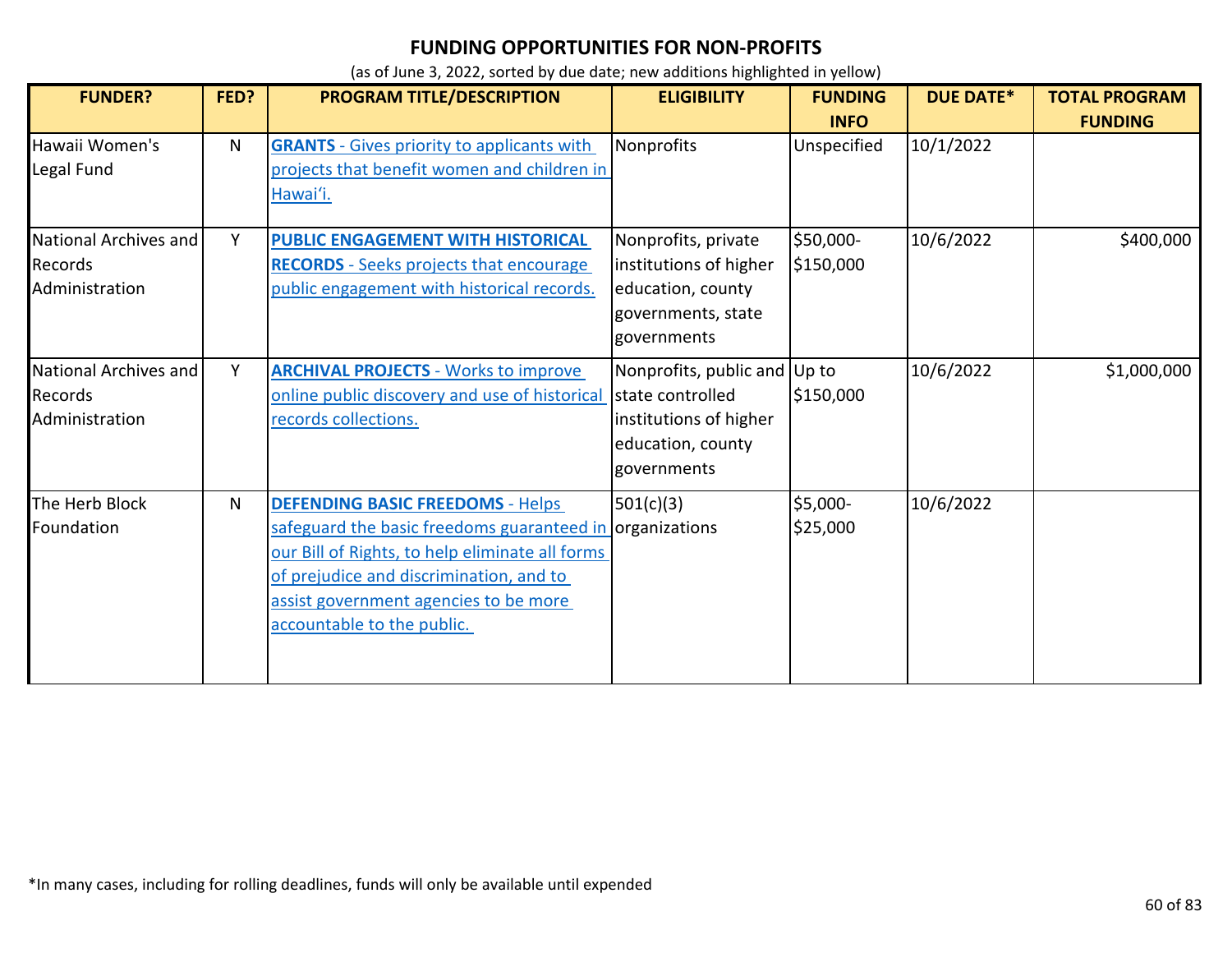| <b>FUNDER?</b>          | FED? | PROGRAM TITLE/DESCRIPTION                                          | <b>ELIGIBILITY</b>     | <b>FUNDING</b> | <b>DUE DATE*</b> | <b>TOTAL PROGRAM</b> |
|-------------------------|------|--------------------------------------------------------------------|------------------------|----------------|------------------|----------------------|
|                         |      |                                                                    |                        | <b>INFO</b>    |                  | <b>FUNDING</b>       |
| National Archives and   | Y    | PUBLISHING HISTORICAL RECORDS IN                                   | Nonprofits, state      | \$160,000      | 10/6/2022        | \$3,000,000          |
| Records                 |      | <b>COLLABORATIVE DIGITAL EDITIONS - Works governments, private</b> |                        |                |                  |                      |
| Administration          |      | to publish online editions of historical                           | institutions of higher |                |                  |                      |
|                         |      | <u>records.</u>                                                    | education, Native      |                |                  |                      |
|                         |      |                                                                    | American tribal        |                |                  |                      |
|                         |      |                                                                    | governments            |                |                  |                      |
|                         |      |                                                                    |                        |                |                  |                      |
| U.S. Department of      | Y    | <b>FY 23 SALTONSTALL-KENNEDY</b>                                   | Nonprofits, city or    | $$25,000-$     | 10/31/2022       |                      |
| Commerce                |      | <b>COMPETITION</b> - Funds fisheries research                      | township               | \$300,000      |                  |                      |
|                         |      | and development projects addressing                                | governments, county    |                |                  |                      |
|                         |      | aspects of U.S. fisheries.                                         | governments, public    |                |                  |                      |
|                         |      |                                                                    | and state controlled   |                |                  |                      |
|                         |      |                                                                    | institutions of higher |                |                  |                      |
|                         |      |                                                                    | education              |                |                  |                      |
| U.S. Department of      | Y    | <b>EMSC STATE PARTNERSHIP - Works to</b>                           | Nonprofits,            | Unspecified    | 11/7/22          |                      |
| <b>Health and Human</b> |      | improve and expand pediatric readiness in                          | independent school     |                | (anticipated)    |                      |
| Services, Health        |      | both hospital emergency departments and                            | districts, state       |                |                  |                      |
| Resources and           |      | prehospital emergency medical services                             | governments            |                |                  |                      |
| <b>Services</b>         |      | agencies.                                                          |                        |                |                  |                      |
| Administration          |      |                                                                    |                        |                |                  |                      |
|                         |      |                                                                    |                        |                |                  |                      |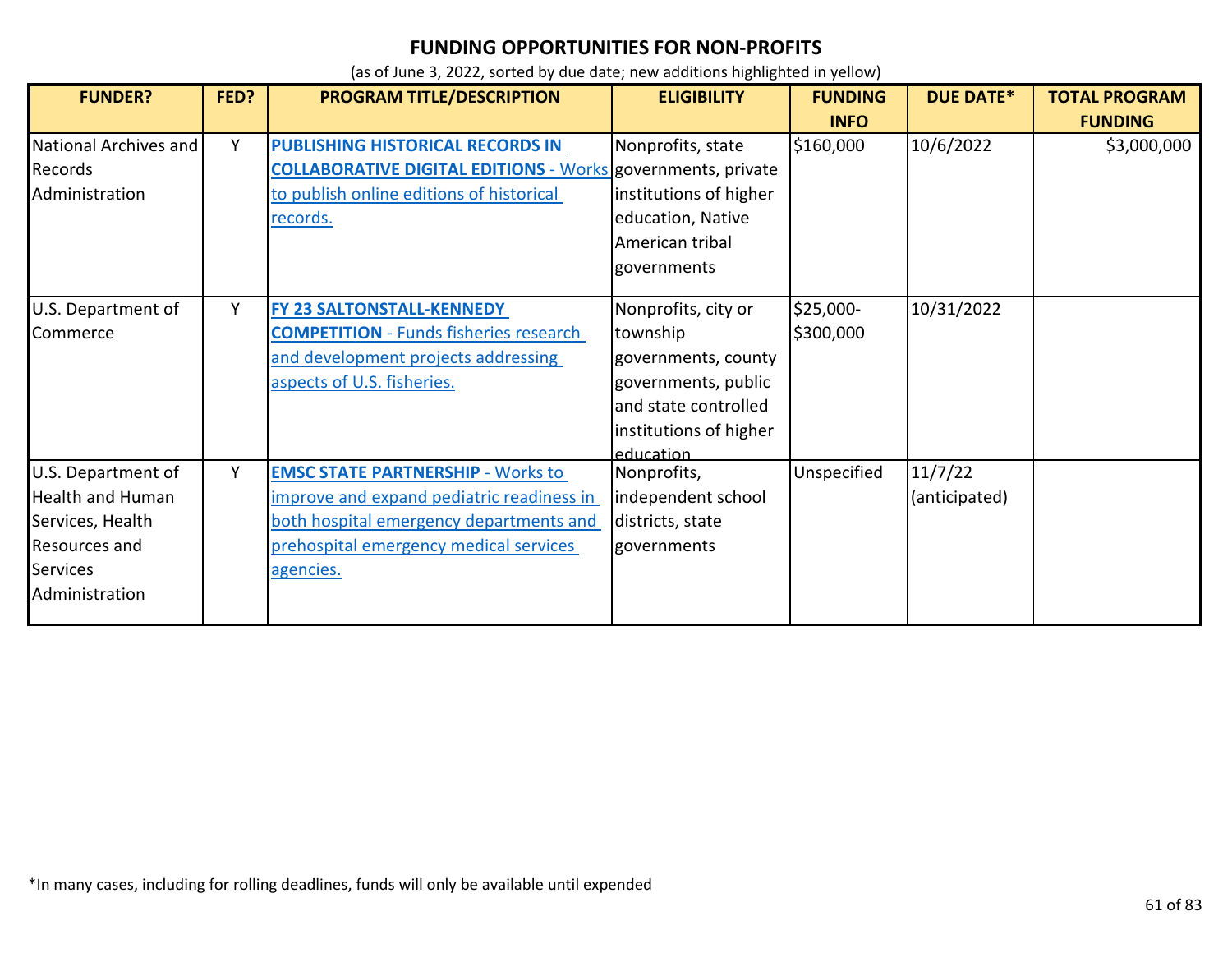| <b>FUNDER?</b>                                                                                                                 | FED? | PROGRAM TITLE/DESCRIPTION                                                                                                                                                                                                                                                                                                                                            | <b>ELIGIBILITY</b>                                                                                                                                              | <b>FUNDING</b>     | <b>DUE DATE*</b>         | <b>TOTAL PROGRAM</b> |
|--------------------------------------------------------------------------------------------------------------------------------|------|----------------------------------------------------------------------------------------------------------------------------------------------------------------------------------------------------------------------------------------------------------------------------------------------------------------------------------------------------------------------|-----------------------------------------------------------------------------------------------------------------------------------------------------------------|--------------------|--------------------------|----------------------|
|                                                                                                                                |      |                                                                                                                                                                                                                                                                                                                                                                      |                                                                                                                                                                 | <b>INFO</b>        |                          | <b>FUNDING</b>       |
| National Endowment<br>for the Humanities                                                                                       | Y    | <b>FELLOWSHIPS OPEN BOOK PROGRAM -</b><br>Looks to release open access digital editions state controlled<br>of books whose underlying research was<br>funded by one of the NEH programs.                                                                                                                                                                             | Nonprofits, public and \$5,500<br>institutions of higher<br>education, private<br>institutions of higher<br>education, Native<br>American tribal<br>governments |                    | 11/15/2022               | \$450,000            |
| Harold K.L. Castle<br>Foundation                                                                                               | N    | <b>PILINA FUND</b> - Supports rapid responses to<br>COVID-related issues in Ko'olau, O'ahu.                                                                                                                                                                                                                                                                          | Organzations with<br>501(c)(3)                                                                                                                                  | Unspecified        | 12/1/2022                |                      |
| U.S. Department of<br><b>Health and Human</b><br>Services, Health<br><b>Resources and</b><br><b>Services</b><br>Administration | Y    | <b>ADVANCING MATERNAL AND CHILD</b><br><b>HEALTH EQUITY THROUGH POLICY - Looks</b><br>to promote state policies that improve<br>health and advance equity for MCH<br>populations by providing tailored technical<br>assistance, developing resources, and<br>sharing best practices to engage and<br>support key MCH stakeholders and state-<br>level policy makers. | Nonprofits, county<br>governments, state<br>governments, Native<br>American tribal<br>organizations                                                             | Up to<br>\$250,000 | 12/7/22<br>(anticipated) | \$1,500,000          |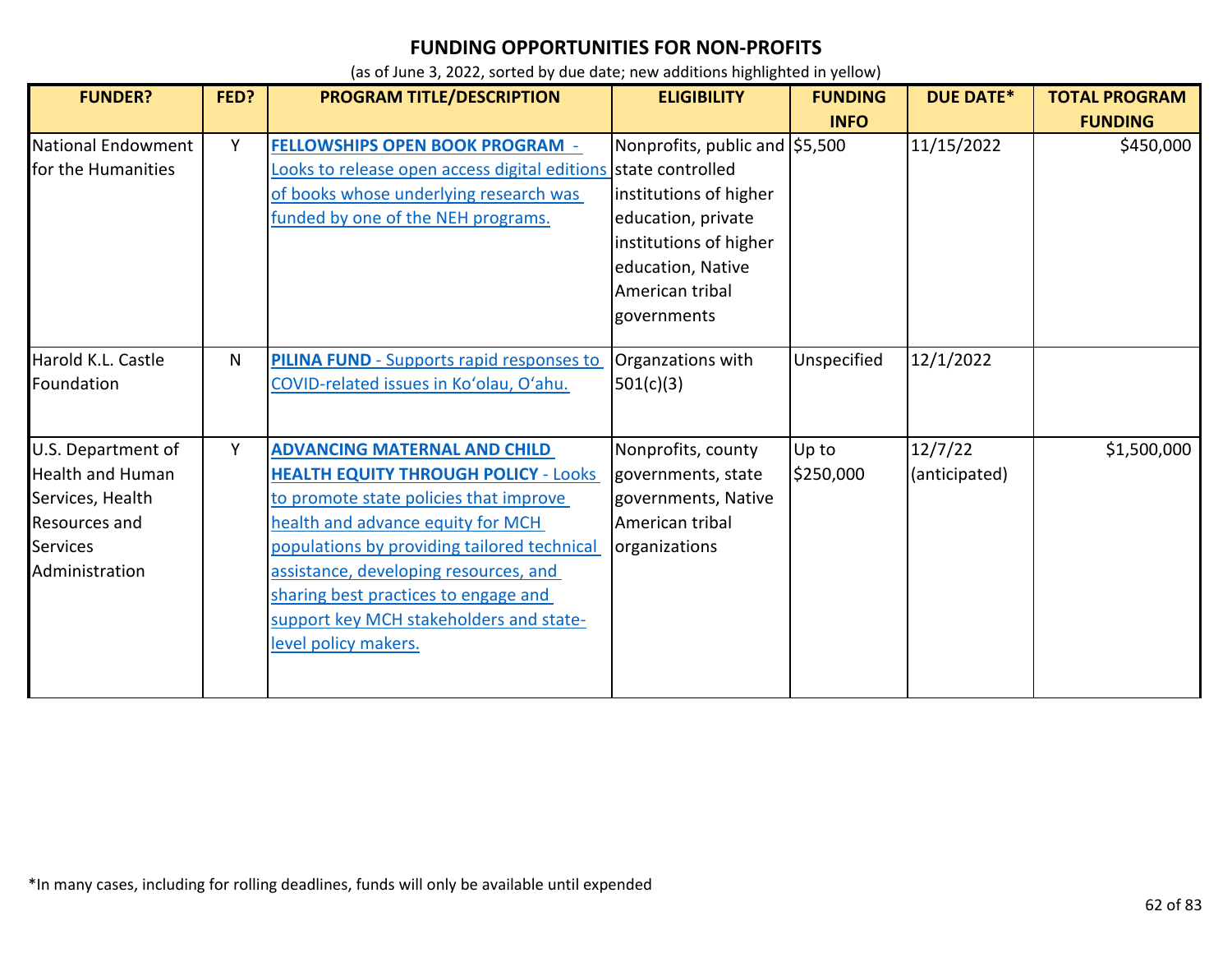| <b>FUNDER?</b>                                                        | FED? | PROGRAM TITLE/DESCRIPTION                                                                                                                                                                                                                                                                                                                   | <b>ELIGIBILITY</b>                                                                                                             | <b>FUNDING</b>              | <b>DUE DATE*</b> | <b>TOTAL PROGRAM</b> |
|-----------------------------------------------------------------------|------|---------------------------------------------------------------------------------------------------------------------------------------------------------------------------------------------------------------------------------------------------------------------------------------------------------------------------------------------|--------------------------------------------------------------------------------------------------------------------------------|-----------------------------|------------------|----------------------|
|                                                                       |      |                                                                                                                                                                                                                                                                                                                                             |                                                                                                                                | <b>INFO</b>                 |                  | <b>FUNDING</b>       |
| U.S. Department of<br>the Interior, Fish &<br><b>Wildlife Service</b> | Y    | <b>NATIONAL FISH PASSAGE PROGRAM -</b><br>Works in partnership to provide fish (and<br>other aquatic organisms) passage and<br>restore aquatic connectivity for the benefit<br>of Federal trust resources.                                                                                                                                  | Nonprofits,<br>independent school<br>districts, public<br>housing authorities,<br>small businesses                             | \$500-<br>\$2,000,000       | 12/30/2022       |                      |
| <b>National Science</b><br>Foundation                                 | Y    | <b>LSAMP NATIONAL COORDINATION HUB</b><br><b>AND LOUIS STOKES COMMUNITY</b><br><b>RESOURCE CENTERS - Works to assist</b><br>universities and colleges in diversifying the<br>nation's STEM workforce by increasing the<br>number of STEM baccalaureate and<br>graduate degrees awarded to individuals<br>from underrepresented populations. | Unrestricted                                                                                                                   | \$3,500,000-<br>\$5,000,000 | 1/9/2023         | \$5,000,000          |
| National Endowment<br>for the Humanities                              | Y    | <b>PUBLIC HUMANITIES PROJECTS - Works to</b><br>support projects that bring the ideas and<br>insights of the humanities to life for general<br>audiences through in-person, hybrid, or<br>virtual programming.                                                                                                                              | Nonprofits, state<br>governments, public<br>and state controlled<br>institutions of higher<br>education, county<br>governments | Up to<br>\$1,000,000        | 1/11/2023        | \$2,735,000          |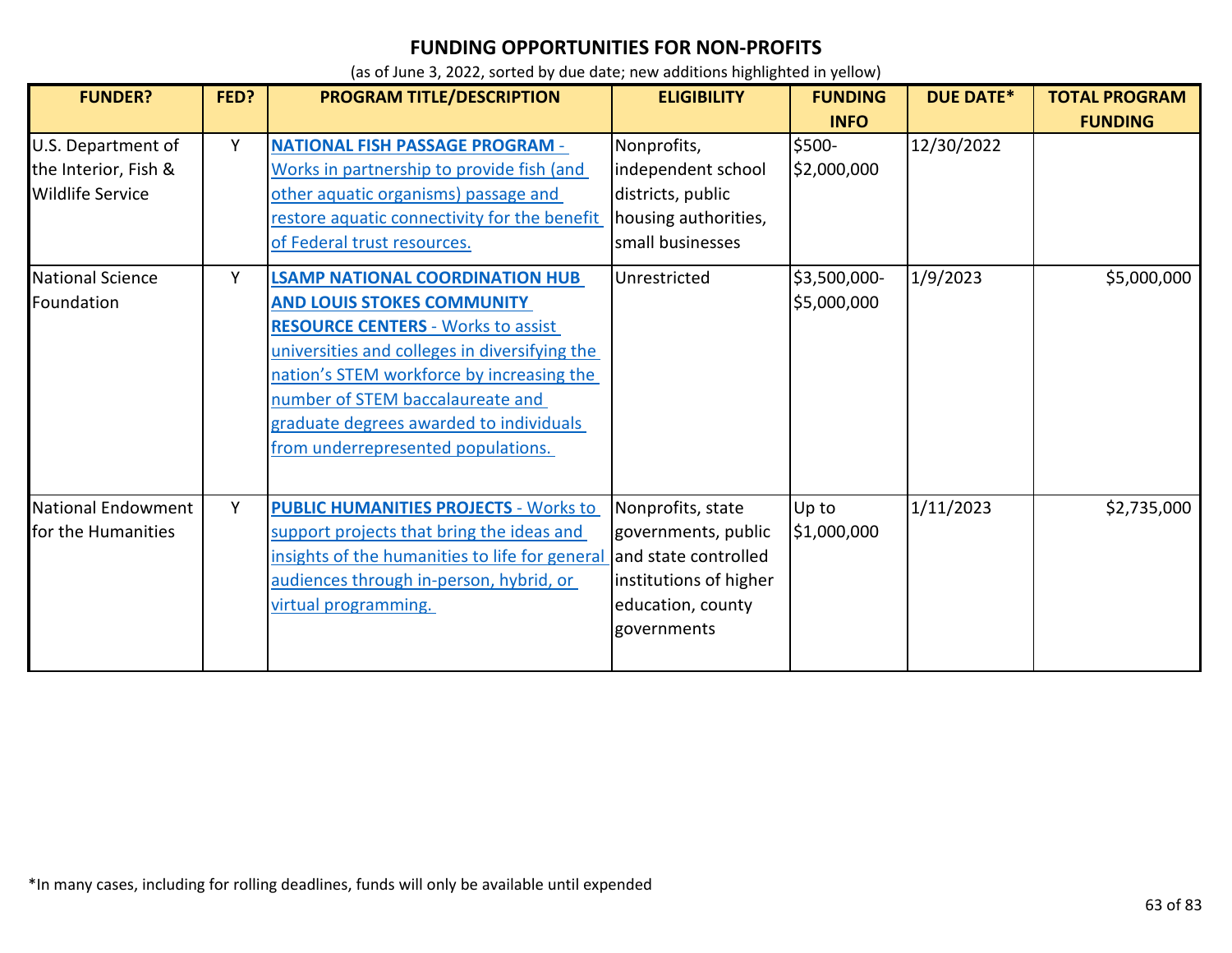| <b>FUNDER?</b>                                                                                                          | FED? | PROGRAM TITLE/DESCRIPTION                                                                                                                                                                                                                                                                                                                                                                                      | <b>ELIGIBILITY</b>                                                                                     | <b>FUNDING</b><br><b>INFO</b> | <b>DUE DATE*</b>         | <b>TOTAL PROGRAM</b><br><b>FUNDING</b> |
|-------------------------------------------------------------------------------------------------------------------------|------|----------------------------------------------------------------------------------------------------------------------------------------------------------------------------------------------------------------------------------------------------------------------------------------------------------------------------------------------------------------------------------------------------------------|--------------------------------------------------------------------------------------------------------|-------------------------------|--------------------------|----------------------------------------|
| U.S. Department of<br><b>Health and Human</b><br>Services, Health<br>Resources and<br>Services<br>Administration        | Y    | <b>RYAN WHITE HIV/AIDS PROGRAM PART D:</b><br><b>WOMEN, INFANTS, CHILDREN AND YOUTH public and state</b><br><b>GRANT</b> - Seeks to strengthen organizational controlled institutions<br>capacity to respond to the changing health<br>care landscape and increase access to high<br>quality, family-centered HIV primary health<br>care services for low income, uninsured,<br>and underserved WICY with HIV. | Nonprofits, for profits, Unspecified<br>of higher education,<br>small businesses                       |                               | 1/13/23<br>(anticipated) | \$3,000,000                            |
| U.S. Department of<br><b>Health and Human</b><br>Services, Health<br>Resources and<br><b>Services</b><br>Administration | Υ    | DEVELOPMENTAL-BEHAVIORAL<br><b>PEDIATRICS TRAINING PROGRAM - Works</b><br>to improve the health and well-being of<br>children and youth with autism spectrum<br>disorder/developmental disabilities<br>(ASD/DD) and the behavioral health of all<br>children and youth.                                                                                                                                        | Nonprofits, private<br>institutions of higher<br>education, Native<br>American tribal<br>organizations | Up to<br>\$187,115            | 1/19/2023                | \$2,287,380                            |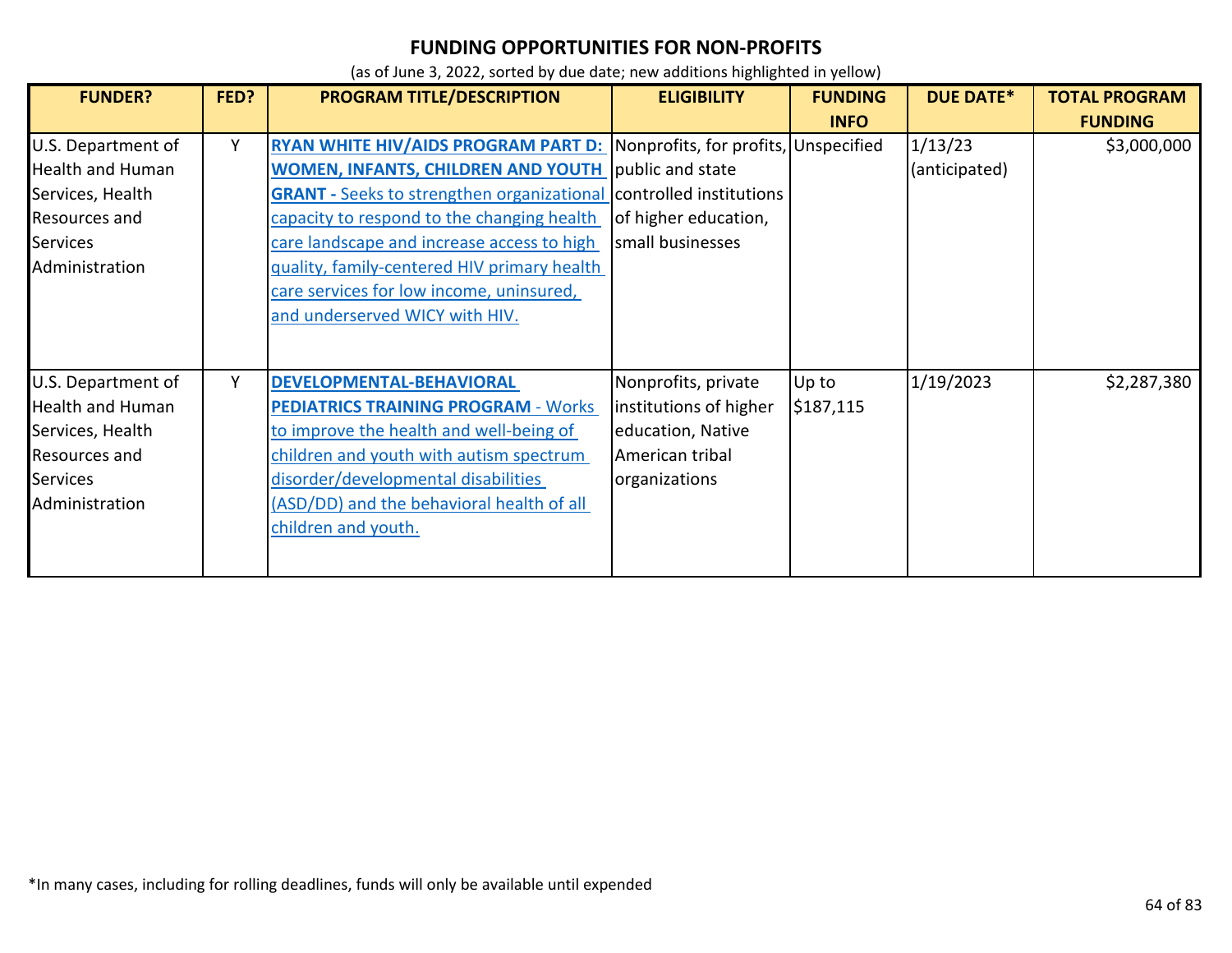| <b>FUNDER?</b>                                                                                                                 | FED? | PROGRAM TITLE/DESCRIPTION                                                                                                                                                                                                                                                                                                                          | <b>ELIGIBILITY</b>                                                       | <b>FUNDING</b><br><b>INFO</b> | <b>DUE DATE*</b>        | <b>TOTAL PROGRAM</b><br><b>FUNDING</b> |
|--------------------------------------------------------------------------------------------------------------------------------|------|----------------------------------------------------------------------------------------------------------------------------------------------------------------------------------------------------------------------------------------------------------------------------------------------------------------------------------------------------|--------------------------------------------------------------------------|-------------------------------|-------------------------|----------------------------------------|
| U.S. Department of<br><b>Health and Human</b><br>Services, Health<br><b>Resources and</b><br><b>Services</b><br>Administration | Y    | RYAN WHITE HIV/AIDS PROGRAM PART C<br><b>CAPACITY DEVELOPMENT PROGRAM -</b><br>Works to strengthen organizational capacity education, small<br>to respond to the changing health care<br>landscape and increase access to high-<br>quality HIV primary health care services for<br>low-income, uninsured, and underserved<br>people with HIV.      | Nonprofits, private<br>institutions of higher<br>businesses, for profits | Unspecified                   | 2/14/2023               | \$4,000,000                            |
| <b>Bank of America</b>                                                                                                         | N    | <b>ECONOMIC MOBILITY FOCUSED ON NEEDS</b><br><b>OF INDIVIDUALS AND FAMILIES - Supports</b><br>organizations addressing the economic and<br>social conditions that affect an individual's<br>health, access to community-based health<br>services, crisis-prevention tied to family<br>stabilization programs, and other poverty<br>related issues. | Nonprofits                                                               | Unspecified                   | 2/18/2022               |                                        |
| U.S. Department of<br><b>Health and Human</b><br>Services, Centers for<br><b>Disease Control</b>                               | Y    | <b>IMPROVING ADOLESCENT HEALTH</b><br><b>THROUGH SURVEILLANCE AND SCHOOL-</b><br><b>BASED PROGRAMMATIC STRATEGIES -</b><br>Works to conduct school-based surveillance<br>of health risk behaviors and school health<br>policies and practices.                                                                                                     | Unrestricted                                                             | \$12,000-<br>\$400,000        | 4/1/23<br>(anticipated) | \$74,000,000                           |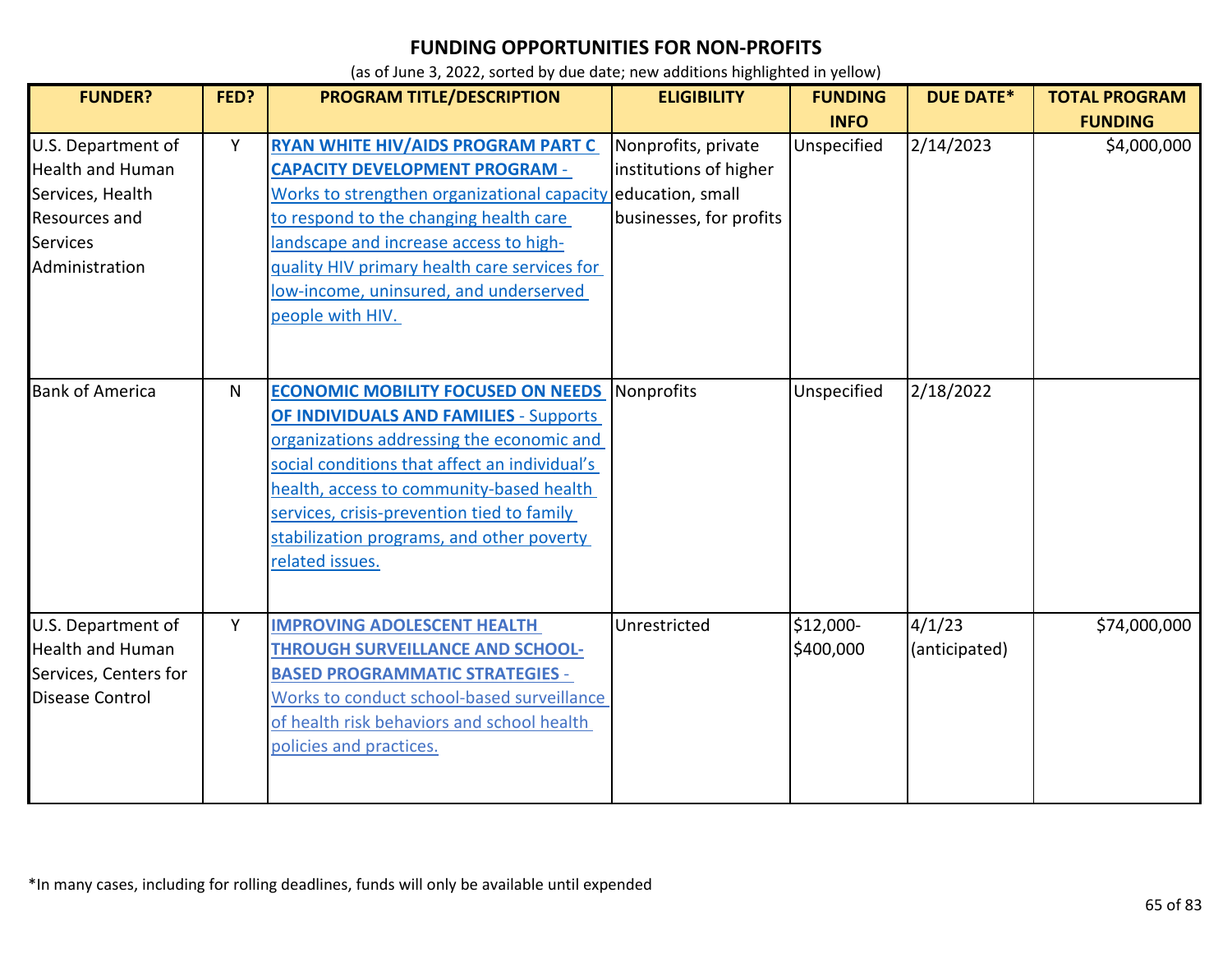| <b>FUNDER?</b>                                                                                    | FED? | PROGRAM TITLE/DESCRIPTION                                                                                                                                                                                                                                                                                                                                                                                            | <b>ELIGIBILITY</b>                                                                                                                               | <b>FUNDING</b>       | <b>DUE DATE*</b>              | <b>TOTAL PROGRAM</b> |
|---------------------------------------------------------------------------------------------------|------|----------------------------------------------------------------------------------------------------------------------------------------------------------------------------------------------------------------------------------------------------------------------------------------------------------------------------------------------------------------------------------------------------------------------|--------------------------------------------------------------------------------------------------------------------------------------------------|----------------------|-------------------------------|----------------------|
|                                                                                                   |      |                                                                                                                                                                                                                                                                                                                                                                                                                      |                                                                                                                                                  | <b>INFO</b>          |                               | <b>FUNDING</b>       |
| <b>Burroughs Wellcome</b><br>Fund                                                                 | N.   | <b>CLIMATE CHANGE AND HUMAN HEALTH</b><br><b>SEED GRANTS - Works to stimulate the</b><br>growth of new connections between<br>scholars working in largely disconnected<br>fields who might together change the<br>course of climate change's impact on<br>human health.                                                                                                                                              | Nonprofits                                                                                                                                       | \$2,500-<br>\$50,000 | 8/30/23 (rolling<br>deadline) |                      |
| U.S. Department of<br><b>Health and Human</b><br>Services, Food and<br><b>Drug Administration</b> | Y    | <b>INNOVATIVE WAYS TO PROVIDE</b><br><b>EDUCATION ON ANTIMICROBIAL</b><br><b>STEWARDSHIP PRACTICES IN ANIMALS -</b><br>Looks to develop innovative ways to<br>disseminate information about the health<br>risks associated with antimicrobial<br>resistance and the benefits of implementing district governments<br>good antimicrobial stewardship practices<br>for managing diseases in food-producing<br>animals. | Nonprofits, for profits, \$300,000<br>small businesses,<br>county governments,<br>Native American tribal<br>governments,<br>individuals, special |                      | 5/2/2024                      |                      |
| <b>First Hawaiian Bank</b>                                                                        | N    | <b>GRANTS</b> - Supports programs and services<br>that are dedicated to solving our<br>community's challenges, extending<br>opportunities for young and old, and<br>enriching lives throughout the Hawaiian<br><b>Islands, Guam, and CNMI.</b>                                                                                                                                                                       | Nonprofits (501)(c)                                                                                                                              | Unspecified          | Unspecified                   |                      |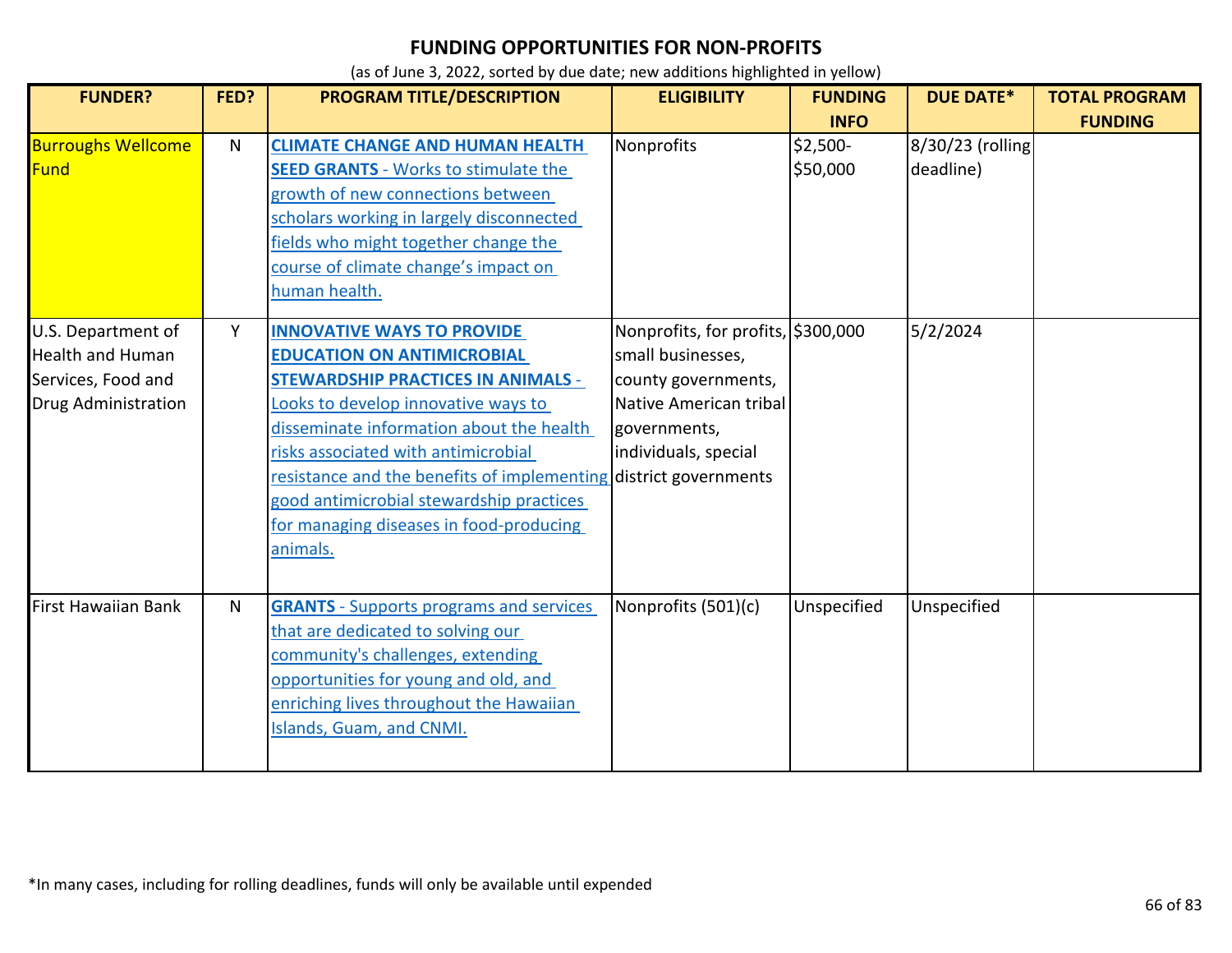| <b>FUNDER?</b>             | FED?         | PROGRAM TITLE/DESCRIPTION                                                                                                                                                                             | <b>ELIGIBILITY</b>                                                                                                      | <b>FUNDING</b><br><b>INFO</b> | <b>DUE DATE*</b>                                      | <b>TOTAL PROGRAM</b><br><b>FUNDING</b> |
|----------------------------|--------------|-------------------------------------------------------------------------------------------------------------------------------------------------------------------------------------------------------|-------------------------------------------------------------------------------------------------------------------------|-------------------------------|-------------------------------------------------------|----------------------------------------|
| The Lisle<br>International | $\mathsf{N}$ | <b>LISLE GLOBAL SEED GRANTS - Supports</b><br>projects that further the Lisle mission and<br>promote intercultural communication and<br>shared learning.                                              | Funds projects that<br>promote intercultural<br>understanding and<br>bring people of<br>diverse backgrounds<br>together | \$500-\$5,000                 | Request to<br>apply accpeted<br>on a rolling<br>basis |                                        |
| <b>ECMC Foundation</b>     | N            | <b>GRANTS</b> - Shows interest in proposals that<br>focus on implementing systemic reforms to<br>increase college success and career<br>readiness for students from underserved<br>backgrounds.       | Nonprofits,<br>government entities,<br>postsecondary<br>institutions and<br>systems                                     | Unspecified                   | LOIs accepted<br>on rolling basis                     |                                        |
| David Rockefeller<br>Fund  | N            | <b>FUND</b> - Supports catalytic ideas, people,<br>efforts, and institutions working<br>strategically toward ecological<br>regeneration, justice system<br>transformation, and art for social impact. | Nonprofits                                                                                                              | Unspecified                   | LOIs accepted<br>on rolling basis                     |                                        |
| The Skatepark Project      | N            | <b>NATIONAL PROGRAM - Helps underserved</b><br>communities create safe and inclusive<br>public skateparks for youth.                                                                                  | Public charity, state or \$1,000-<br>local agency, public<br>school systems                                             | \$300,000                     | LOIs accepted<br>on rolling basis                     |                                        |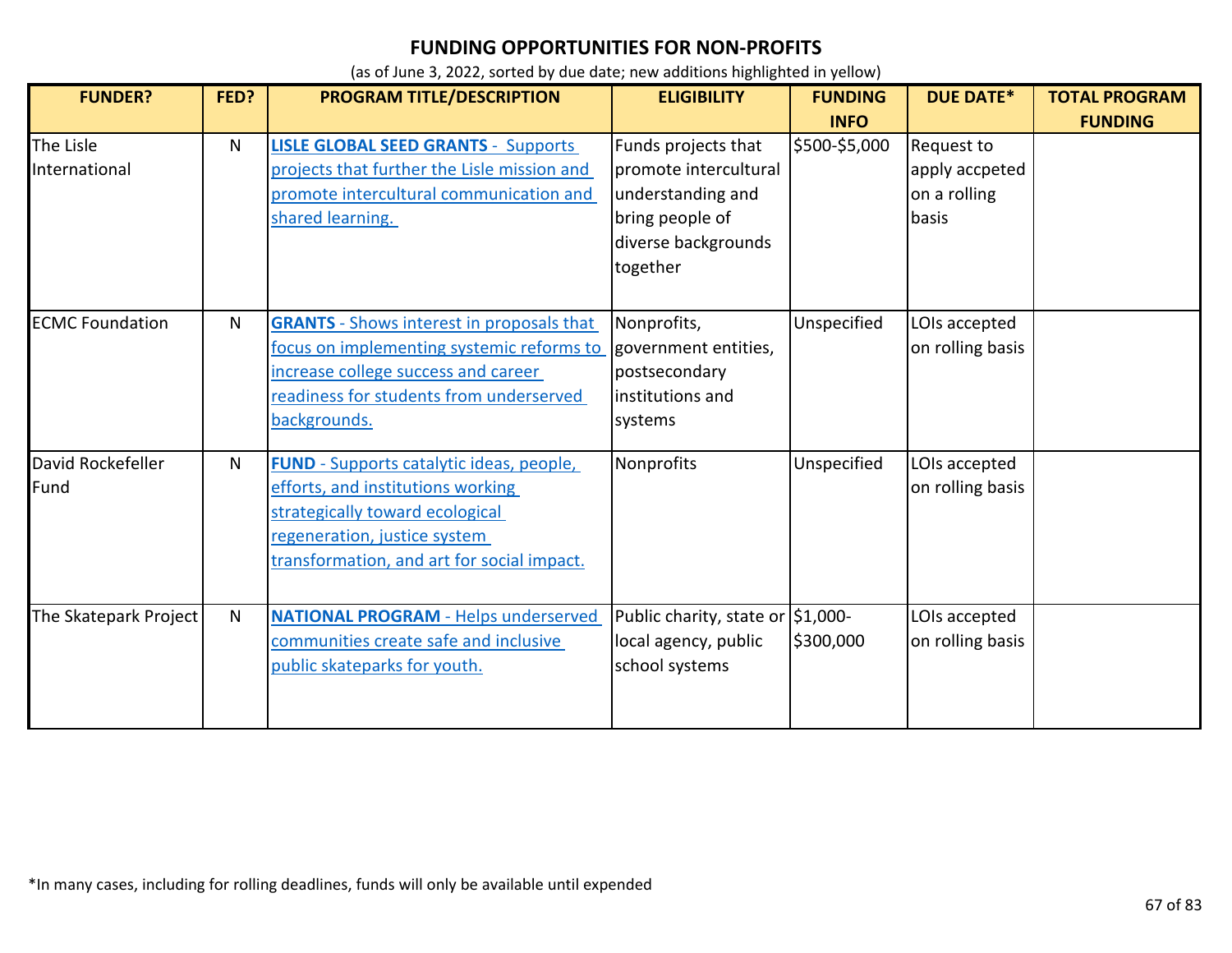| <b>FUNDER?</b>               | FED?         | PROGRAM TITLE/DESCRIPTION                     | <b>ELIGIBILITY</b>    | <b>FUNDING</b>               | <b>DUE DATE*</b> | <b>TOTAL PROGRAM</b> |
|------------------------------|--------------|-----------------------------------------------|-----------------------|------------------------------|------------------|----------------------|
|                              |              |                                               |                       | <b>INFO</b>                  |                  | <b>FUNDING</b>       |
| <b>U.S. Bank Foundation</b>  | N            | <b>GRANTS</b> - Works to advance that work by | Nonprofits            | Unspecified                  | LOIs accepted    |                      |
|                              |              | being more intentional through grant          |                       |                              | on rolling basis |                      |
|                              |              | making to create lasting change.              |                       |                              |                  |                      |
|                              |              |                                               |                       |                              |                  |                      |
| The Nathan                   | N            | <b>GRANTS</b> - Supports movements,           | Nonprofits            | Unspecified                  | LOIs accepted    |                      |
| Cummings                     |              | organizations and individuals pursuing        |                       |                              | on rolling basis |                      |
| Foundation                   |              | justice for people and the planet.            |                       |                              |                  |                      |
|                              |              |                                               |                       |                              |                  |                      |
| <b>Borealis Philanthropy</b> | $\mathsf{N}$ | THE COMMUNITIES TRANSFORMING                  | Independent           | \$15,000-                    | LOIs accepted    |                      |
|                              |              | <b>POLICING FUND - Aims to resource local</b> | (501)(c)(3)           | \$30,000                     | on rolling basis |                      |
|                              |              | communities impacted by deadly and            |                       |                              |                  |                      |
|                              |              | discriminatory policing practices to build    |                       |                              |                  |                      |
|                              |              | power, increase police accountability and     |                       |                              |                  |                      |
|                              |              | transparency, and redefine safety by          |                       |                              |                  |                      |
|                              |              | advocating for investment in community-       |                       |                              |                  |                      |
|                              |              | based programs and services as alternatives   |                       |                              |                  |                      |
|                              |              | to police, jails, and prisons.                |                       |                              |                  |                      |
|                              |              |                                               |                       |                              |                  |                      |
| <b>Boat U.S. Foundation</b>  | N            | <b>GRASSROOT GRANTS - Funds creative and</b>  | Nonprofits, boating   | Up to \$10,000 LOIs accepted |                  |                      |
|                              |              | innovative projects that promote safe and     | clubs, student groups |                              | on rolling basis |                      |
|                              |              | clean boating on your local waterway.         |                       |                              |                  |                      |
|                              |              |                                               |                       |                              |                  |                      |
|                              |              |                                               |                       |                              |                  |                      |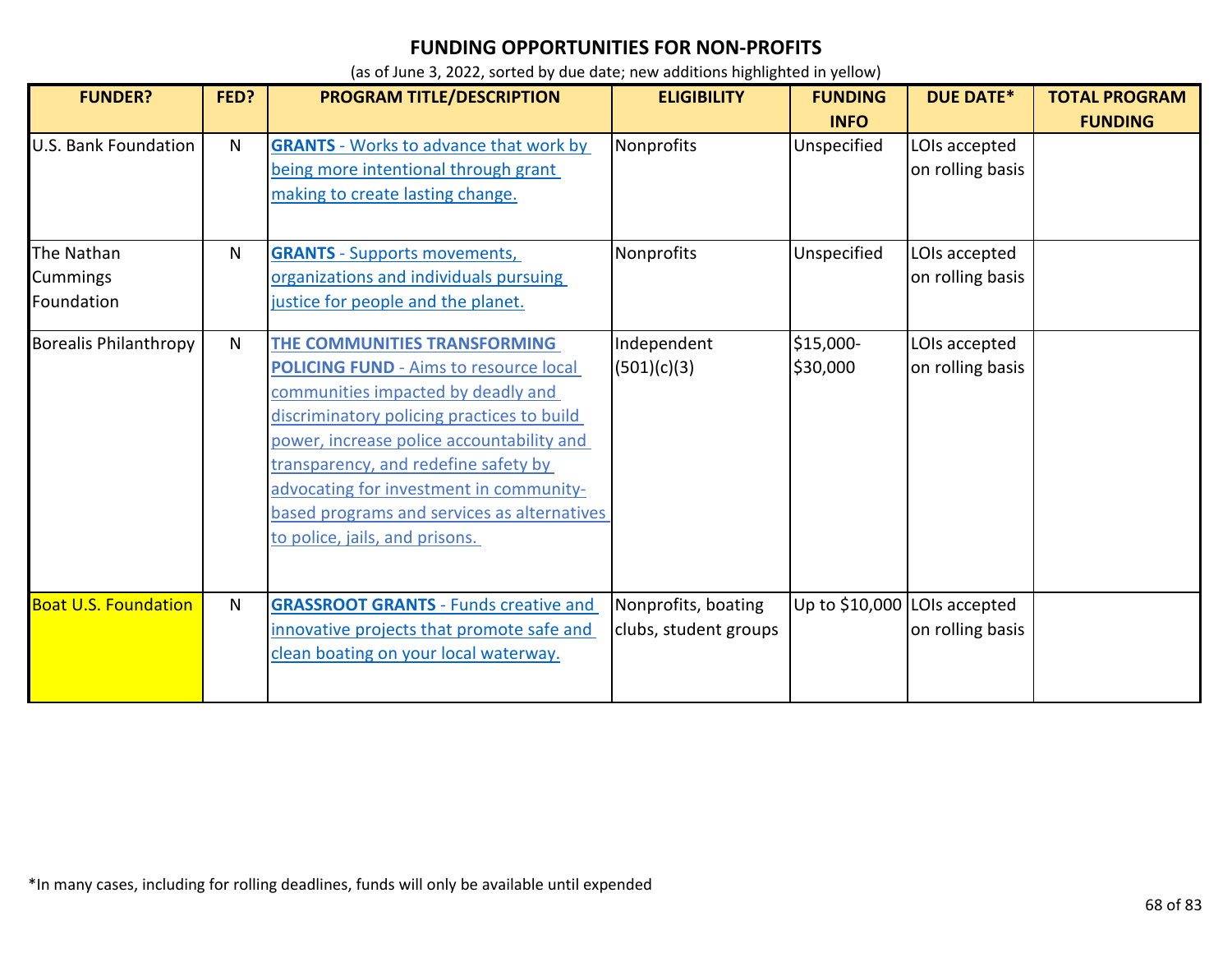| <b>FUNDER?</b>                             | FED? | <b>PROGRAM TITLE/DESCRIPTION</b>                                                                                                                                                                                                                                            | <b>ELIGIBILITY</b>         | <b>FUNDING</b><br><b>INFO</b> | <b>DUE DATE*</b>           | <b>TOTAL PROGRAM</b><br><b>FUNDING</b> |
|--------------------------------------------|------|-----------------------------------------------------------------------------------------------------------------------------------------------------------------------------------------------------------------------------------------------------------------------------|----------------------------|-------------------------------|----------------------------|----------------------------------------|
| Companioning<br><b>Grievers Foundation</b> | N    | <b>GRANTS</b> - Works to support non-profits<br>doing the work of supporting grievers,<br>individuals impacted by a loss, social work<br>scholars, and individuals wanting to serve as<br>caregivers.                                                                       | Nonprofits                 | Up to \$1,000                 | Last day of<br>every month |                                        |
| <b>Craig Newmark</b><br>Philanthropies     | N    | <b>GRANTS</b> - Supports public charities that<br>further our priorities of trustworthy<br>journalism, voter protection, women in<br>technology, veterans and military families.                                                                                            | <b>Public charities</b>    | Unspecified                   | Rolling                    |                                        |
| <b>Presbyterian Mission</b>                | N    | <b>GRANTS</b> - Works to establish partnerships<br>with groups in the United States who: are<br>oppressed by poverty and social systems,<br>want to take charge of their own lives, have<br>organized or are organizing to do something<br>about their own conditions, etc. | Unspecified                | Unspecified                   | Rolling                    |                                        |
| <b>Climate Emergency</b><br>Fund           | Ν    | <b>SMALL GRANTS PROGRAM - Works to help</b><br>small organizations, chapters of national<br>organizations, and, in special cases,<br>individuals, get back to the streets this<br>summer.                                                                                   | 501(c)(3)<br>organizations | \$1,000-\$5,000 Rolling       |                            |                                        |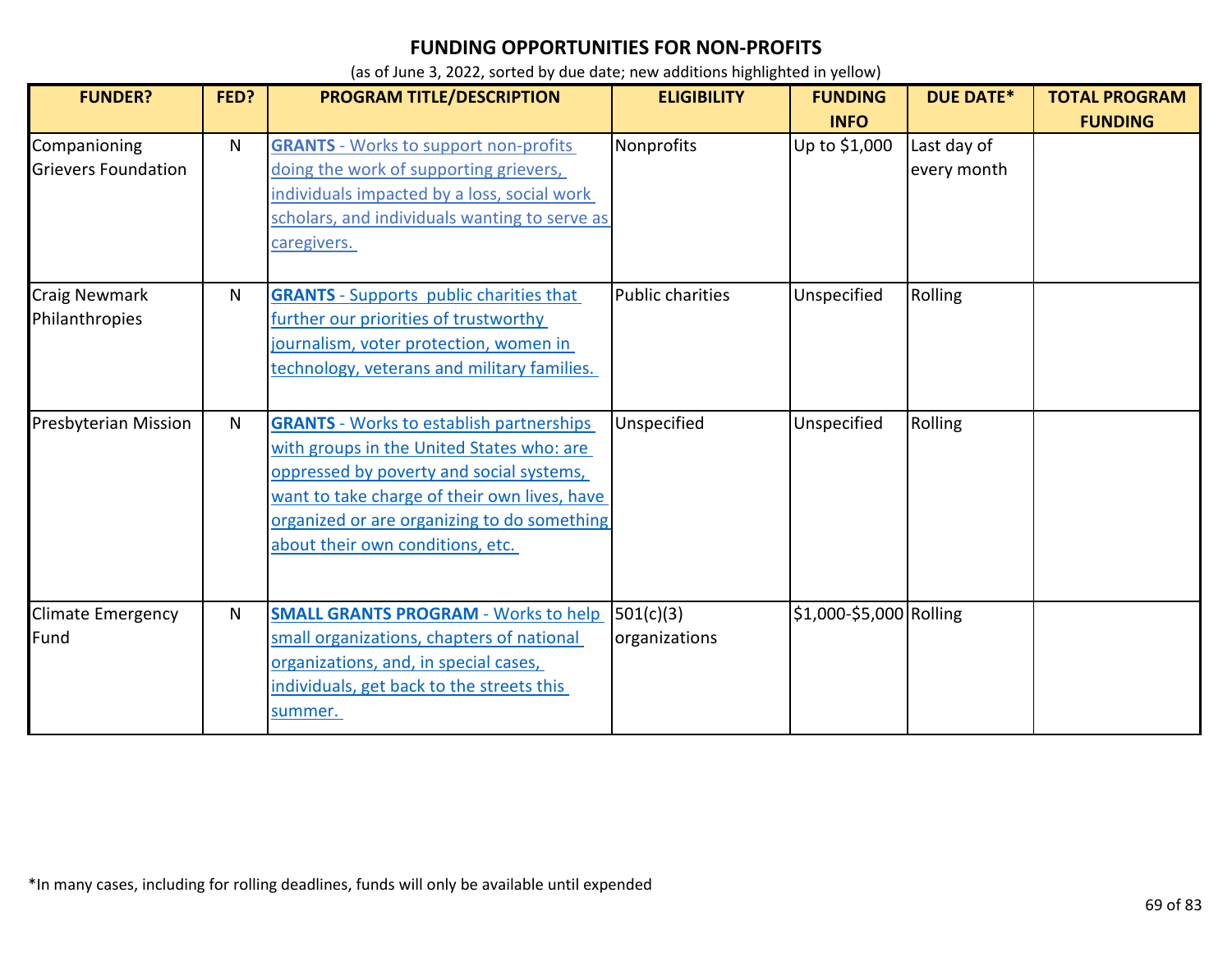| <b>FUNDER?</b>                                                           | FED? | PROGRAM TITLE/DESCRIPTION                                                                                                                                                                                                                                                                                                     | <b>ELIGIBILITY</b>           | <b>FUNDING</b>                      | <b>DUE DATE*</b> | <b>TOTAL PROGRAM</b> |
|--------------------------------------------------------------------------|------|-------------------------------------------------------------------------------------------------------------------------------------------------------------------------------------------------------------------------------------------------------------------------------------------------------------------------------|------------------------------|-------------------------------------|------------------|----------------------|
|                                                                          |      |                                                                                                                                                                                                                                                                                                                               |                              | <b>INFO</b>                         |                  | <b>FUNDING</b>       |
| <b>Bob Woodruff</b><br>Foundation                                        | N    | <b>NFL GRANTS</b> - Seeks to expand their Salute<br>to Service initiative in support of those who<br>have served in the military and their<br>families.                                                                                                                                                                       | Nonprofits                   | Unspecified                         | Rolling          |                      |
| Fund for Trans<br>Generations                                            | N    | <b>COVID-19 RAPID RESPONSE FUND -</b><br>Provides rapid response funding to trans-<br>led organizations responding to their<br>community's rising needs.                                                                                                                                                                      | Trans-led<br>organizations   | \$2,000-<br>\$10,000                | Rolling          |                      |
| Google                                                                   | N    | <b>GOOGLE AD GRANTS - Helps nonprofits</b><br>share their causes with the world.                                                                                                                                                                                                                                              | Nonprofits                   | Up to \$10,000 Rolling<br>per month |                  |                      |
| <b>Resist</b>                                                            | N    | <b>RAPID RESPONSE GRANTS - Supports</b><br>groups seeking financial support with<br>training, consultation, healing, cultural<br>work, conflict resolution, and/or<br>restructuring and groups seeking to respond<br>to unforeseen and timely political<br>opportunities with organizing and/or<br><b>Itural</b> intervention | Organizations                | \$1,000                             | Rolling          |                      |
| Hawaii Department<br>of Business, Economic<br>Development and<br>Tourism | N    | <b>GRANT WRITING TECHNICAL ASSISTANCE -</b><br>Provides grant writing technical assistance<br>to nonprofit organizations with projects<br>that are readily implementable.                                                                                                                                                     | Community nonprofits \$5,000 |                                     | Rolling          |                      |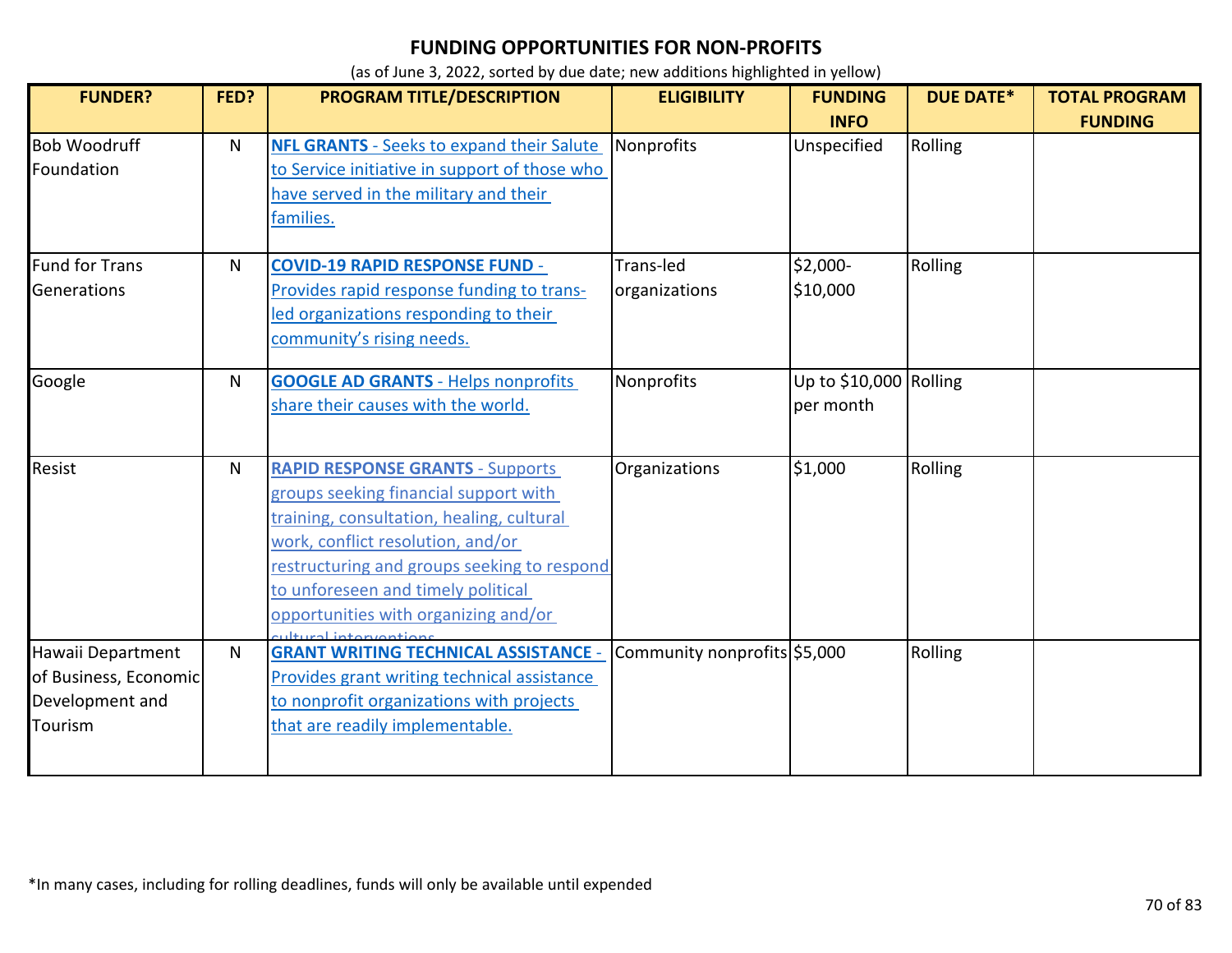| <b>FUNDER?</b>             | FED? | <b>PROGRAM TITLE/DESCRIPTION</b>                                                                                                                                                                                  | <b>ELIGIBILITY</b>                                                       | <b>FUNDING</b><br><b>INFO</b> | <b>DUE DATE*</b>                             | <b>TOTAL PROGRAM</b><br><b>FUNDING</b> |
|----------------------------|------|-------------------------------------------------------------------------------------------------------------------------------------------------------------------------------------------------------------------|--------------------------------------------------------------------------|-------------------------------|----------------------------------------------|----------------------------------------|
| Albertson's<br>Companies   | N.   | <b>SUMMER MEALS GRANT 2021 - Supports</b><br>food distribution efforts and emergency<br>food boxes for summer feeding.                                                                                            | Organizations that<br>serve communities<br>that Albersons<br>operates in | Up to<br>\$100,000            | Rolling                                      |                                        |
| Albertson's<br>Companies   | N    | <b>FEDERAL MEALS PROGRAM - Seeks to</b><br>support organizations that are helping<br>enroll families and children to federal meals which Albertsons<br>programs.                                                  | Organizations that<br>serve communities in<br>operates                   | Up to<br>\$100,000            | Rolling                                      |                                        |
| Makana Aloha<br>Foundation | N    | <b>GRANTS</b> - Supports secular organizations<br>that directly improve the Maui community<br>in the areas of Public Education, the Arts,<br>Healthcare, Animal Welfare and<br><b>Environmental Conservation.</b> | Nonprofits                                                               | Unspecified                   | Rolling (LOIs<br>must be<br>submitted first) |                                        |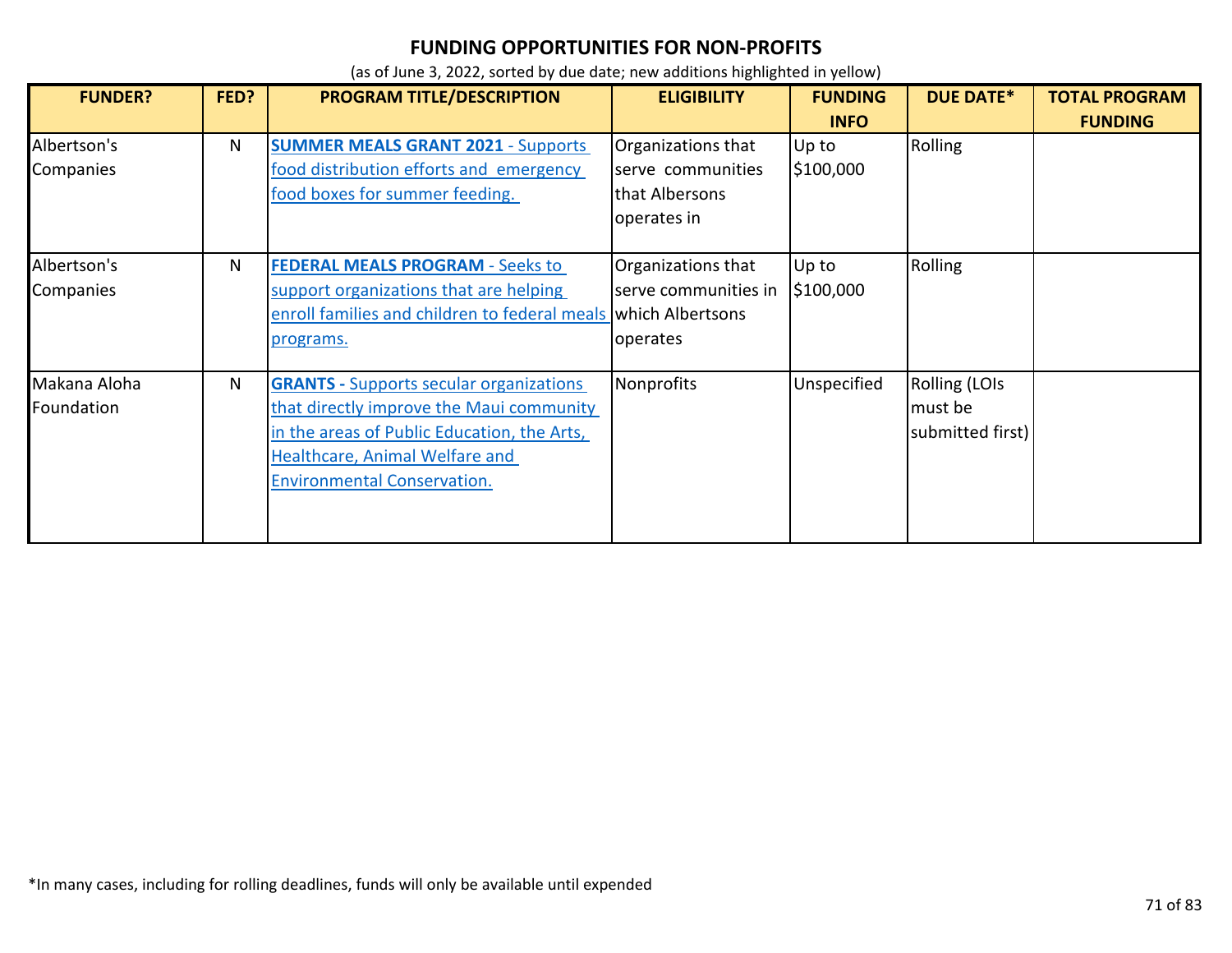| <b>FUNDER?</b>                          | FED? | PROGRAM TITLE/DESCRIPTION                                                                                                                                                                                                                                                                                                                                            | <b>ELIGIBILITY</b>                                                                                                                                                                                                                   | <b>FUNDING</b><br><b>INFO</b> | <b>DUE DATE*</b>          | <b>TOTAL PROGRAM</b><br><b>FUNDING</b> |
|-----------------------------------------|------|----------------------------------------------------------------------------------------------------------------------------------------------------------------------------------------------------------------------------------------------------------------------------------------------------------------------------------------------------------------------|--------------------------------------------------------------------------------------------------------------------------------------------------------------------------------------------------------------------------------------|-------------------------------|---------------------------|----------------------------------------|
| <b>Small Business</b><br>Administration | Υ    | <b>SHUTTERED VENUE OPERATORS GRANT -</b><br>Provides funds to venues shuttered due to<br>the COVID-19 pandemic, as established by<br>the Economic Aid to Hard-Hit Small<br>Businesses, Nonprofits, and Venues Act, and producers; live<br>amended by the American Rescue Plan Act.                                                                                   | Nonprofits and for<br>profits, including live<br>venue operators or<br>promoters; theatrical<br>performing arts<br>organization<br>operators; relevant<br>museum operators,<br>zoos and aquariums;<br>others meeting<br>requirements | Varies                        | Rolling until<br>expended | \$16,000,000,000                       |
| <b>National Science</b><br>Foundation   | Y    | <b>SMART AND CONNECTED COMMUNITIES -</b><br>Seeks to accelerate the creation of the<br>scientific and engineering foundations that<br>will enable smart and connected<br>communities to bring about new levels of<br>economic opportunity and growth, safety<br>and security, health and wellness,<br>accessibility and inclusivity, and overall<br>quality of life. | Unrestricted                                                                                                                                                                                                                         | Unspecified                   | Rolling                   | \$26,000,000                           |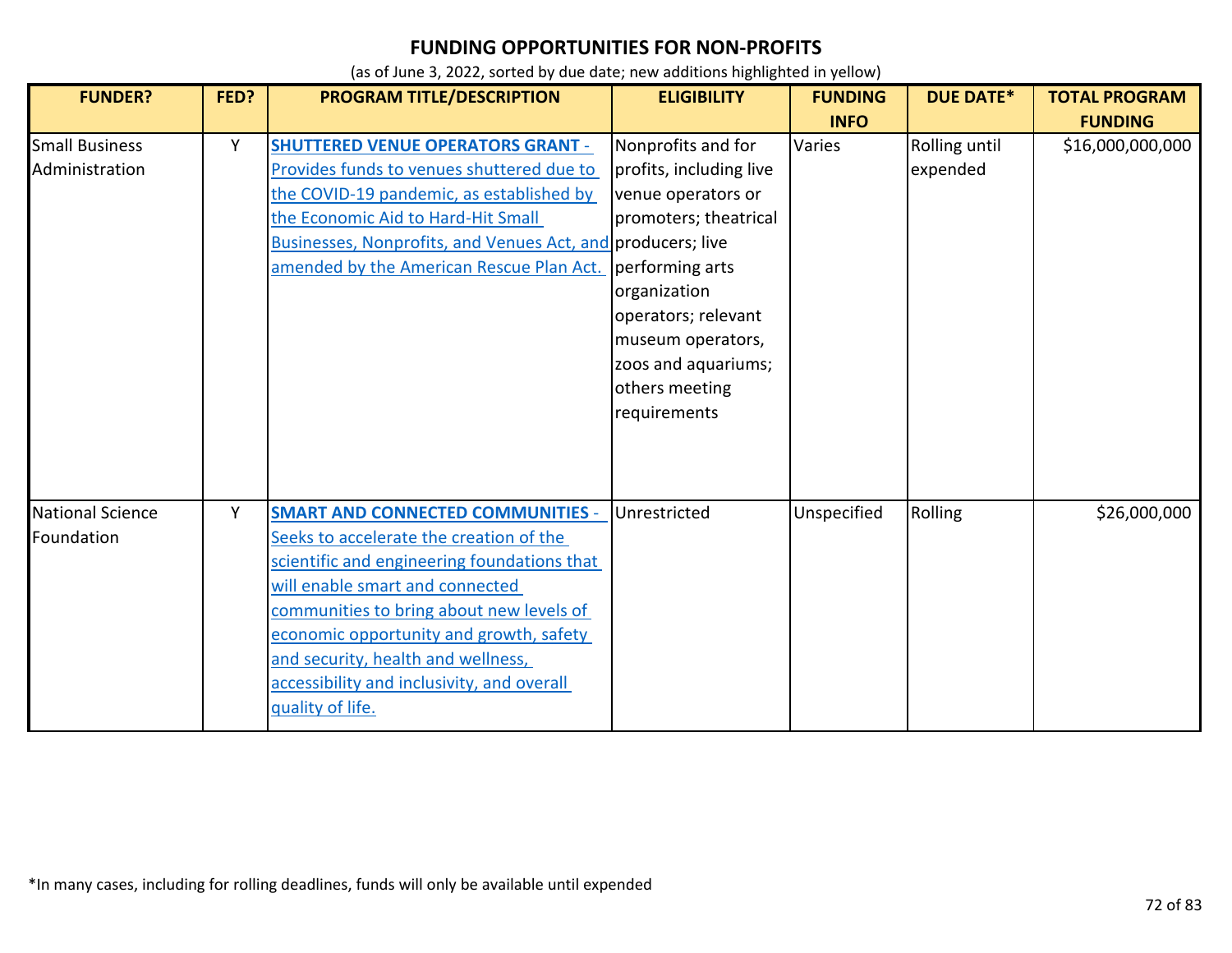| <b>FUNDER?</b>                                                            | FED?         | PROGRAM TITLE/DESCRIPTION                                                                                                                                                                                                                            | <b>ELIGIBILITY</b>                                                                     | <b>FUNDING</b>                      | <b>DUE DATE*</b> | <b>TOTAL PROGRAM</b> |
|---------------------------------------------------------------------------|--------------|------------------------------------------------------------------------------------------------------------------------------------------------------------------------------------------------------------------------------------------------------|----------------------------------------------------------------------------------------|-------------------------------------|------------------|----------------------|
| U.S. Department of<br>Commerce, Economic<br>Development<br>Administration | Y            | <b>ECONOMIC DEVELOPMENT RNTA - Works</b><br>to support economic development, foster<br>job creation, and attract private investment<br>in economically distressed areas of the<br><b>United States.</b>                                              | Indian Tribes, states,<br>cities, local<br>government,<br>public/private<br>nonprofits | <b>INFO</b><br>Up to<br>\$1,500,000 | Rolling          | <b>FUNDING</b>       |
| McInery Foundation,<br><b>Bank of Hawaii</b>                              | $\mathsf{N}$ | <b>MCINERY FOUNDATION GRANT - Supports</b><br>organizations benefiting the people of<br>Hawaii. Grants are awarded in six major<br>fields: arts and culture, community,<br>education, environment, health and<br>rehabilitation, and human services. | Nonprofits (501)(c)(3)                                                                 | Unspecified                         | Rolling          |                      |
| Dowling Community<br>Improvement<br>Foundation                            | N            | <b>GRANTS</b> - Supports education, the<br>environment, youth sports programs, and<br>native Hawaiian cultural programs.                                                                                                                             | Unspecified                                                                            | Unspecified                         | Rolling          |                      |
| Change Happens<br>Foundation                                              | N            | <b>GRANTS</b> - Supports activities that are<br>charitable, educational, literary, or<br>scientific.                                                                                                                                                 | Nonprofits (501)(c)(3),<br>government entities,<br>IRS-recognized tribes               | Unspecified                         | Rolling          |                      |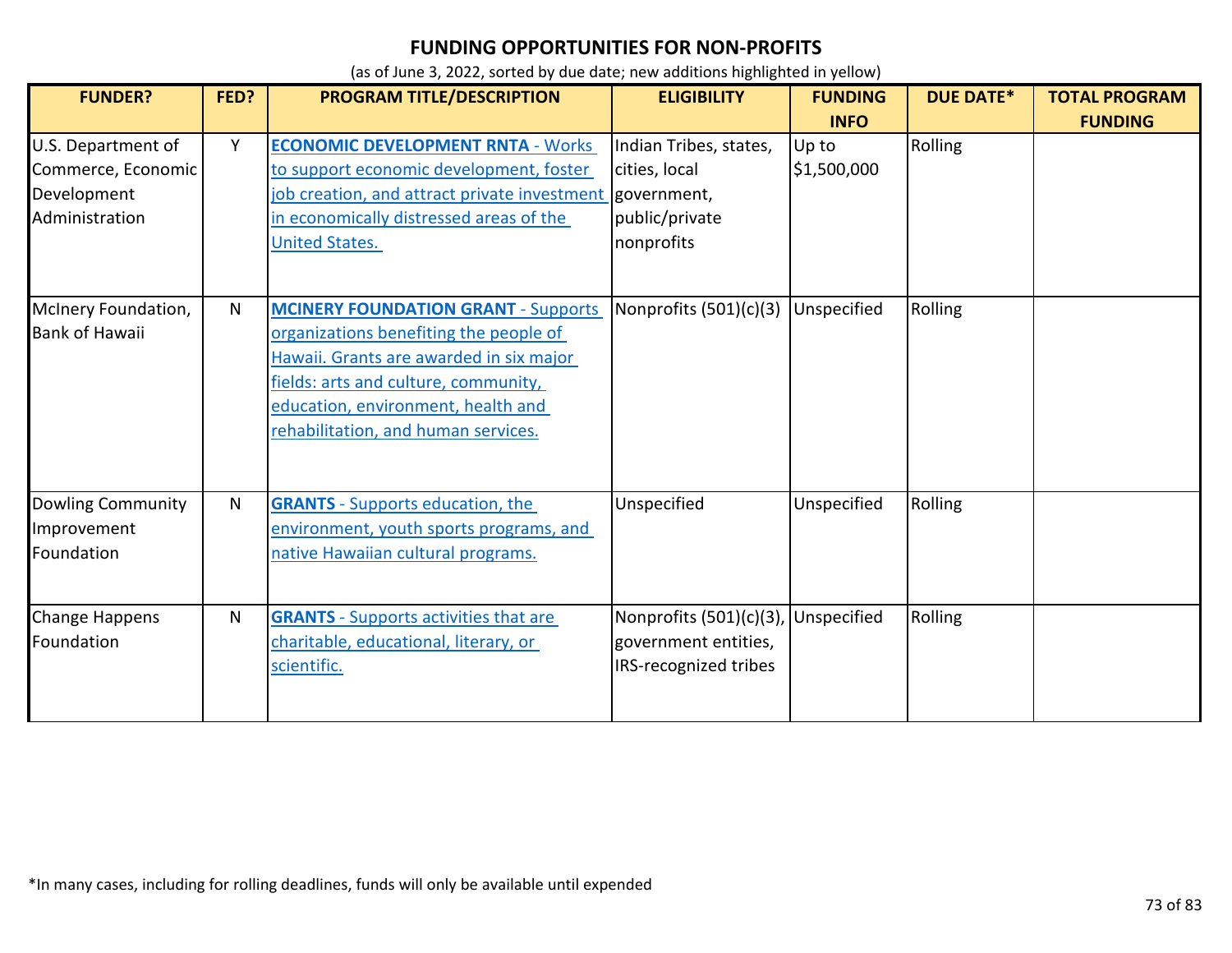| <b>FUNDER?</b>                   | FED? | <b>PROGRAM TITLE/DESCRIPTION</b>                                                                                                                                                                                                                                                          | <b>ELIGIBILITY</b>                                                   | <b>FUNDING</b>             | <b>DUE DATE*</b> | <b>TOTAL PROGRAM</b> |
|----------------------------------|------|-------------------------------------------------------------------------------------------------------------------------------------------------------------------------------------------------------------------------------------------------------------------------------------------|----------------------------------------------------------------------|----------------------------|------------------|----------------------|
| Harold K.L. Castle<br>Foundation | N    | <b>GRANTS</b> - Makes grants to organizations<br>working in one or more of our three<br>strategic priority areas: Public Education<br><b>Redesign and Enhancement, Nearshore</b><br>Marine Resource Conservation and<br><b>Strengthening the Communities of</b><br><b>Windward Oahu.</b>  | Nonprofits, public<br>charities or public<br>schools                 | <b>INFO</b><br>Unspecified | Rolling          | <b>FUNDING</b>       |
| <b>Finance Factors</b>           | N    | <b>FINANCIAL SUPPORT - Provides financial</b><br>support to many charitable and community-<br>based organizations that are aligned with<br>community needs and business objectives:<br>education, health and human services,<br>community and civic affairs, and culture and<br>the arts. | Nonprofits                                                           | Unspecified                | Rolling          |                      |
| The Community Heart<br>and Soul  | N    | <b>SEED GRANTS</b> - Provides start-up funding<br>for resident-driven groups in small cities<br>and towns looking to implement the<br><b>Community Heart and Soul model.</b>                                                                                                              | Nonprofits, local<br>governments,<br>informal redisent-led<br>groups | Up to \$10,000 Rolling     |                  |                      |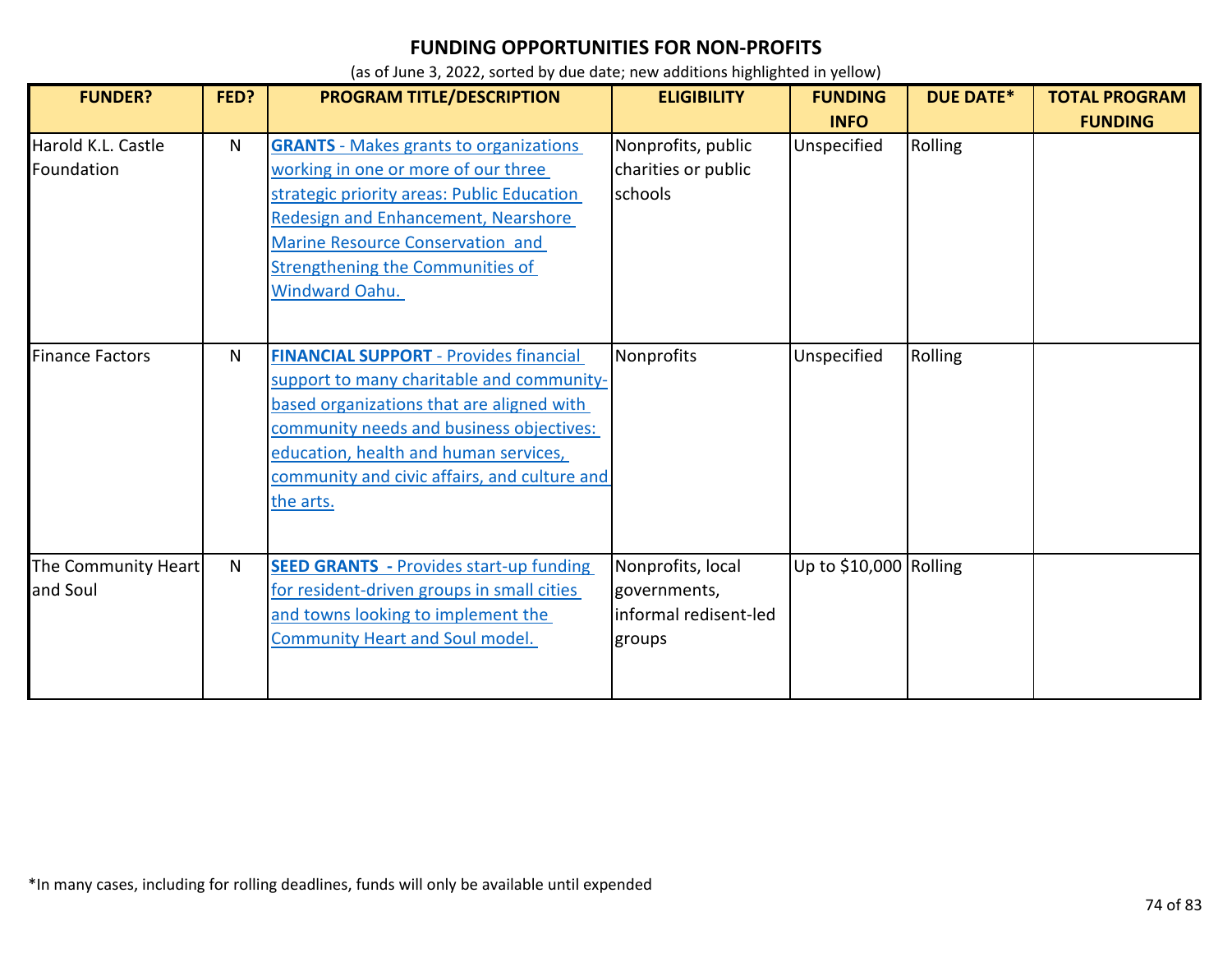| <b>FUNDER?</b>                                                            | FED? | PROGRAM TITLE/DESCRIPTION                                                                                                                                                                                                                       | <b>ELIGIBILITY</b>                                                                                           | <b>FUNDING</b><br><b>INFO</b> | <b>DUE DATE*</b> | <b>TOTAL PROGRAM</b><br><b>FUNDING</b> |
|---------------------------------------------------------------------------|------|-------------------------------------------------------------------------------------------------------------------------------------------------------------------------------------------------------------------------------------------------|--------------------------------------------------------------------------------------------------------------|-------------------------------|------------------|----------------------------------------|
| U.S. Department of<br>Commerce, Economic<br>Development<br>Administration | Y    | EDA PLANNING AND LOCAL TECHNICAL<br><b>ASSISTANCE - Supports economic</b><br>development, foster job creation, and<br>attract private investment in economically<br>distressed areas of the United States.                                      | Nonprofits,<br>governments,<br>institutions of higher<br>education, Native<br>American tribal<br>governments | Up to<br>\$300,000            | Rolling          |                                        |
| U.S. Department of<br>Agriculture, Rural<br>Development                   | Y    | <b>RURAL MICROENTREPRENEUR ASSISTANCE Nonprofits, Native</b><br><b>PROGRAM</b> - Helps microenterprises startup American tribes,<br>and growth through a Rural Microloan<br>Revolving Fund; also provides training and<br>technical assistance. | institutions of higher<br>education                                                                          | Up to<br>\$205,000            | Rolling          |                                        |
| Kars4Kids                                                                 | N.   | <b>SMALL GRANT PROGRAM - Supports</b><br>educational initiatives across the country,<br>helping to impact more children.                                                                                                                        | Nonprofits                                                                                                   | \$500-\$2,000                 | Rolling          |                                        |
| <b>Rising Tide</b>                                                        | N    | <b>RISING TIDE FOUNDATION - Supports</b><br>projects that go beyond theory, make a<br>tangible change in the lives of real people,<br>and promote greater freedom and<br>prosperity.                                                            | Nonprofits                                                                                                   | Unspecified                   | Rolling          |                                        |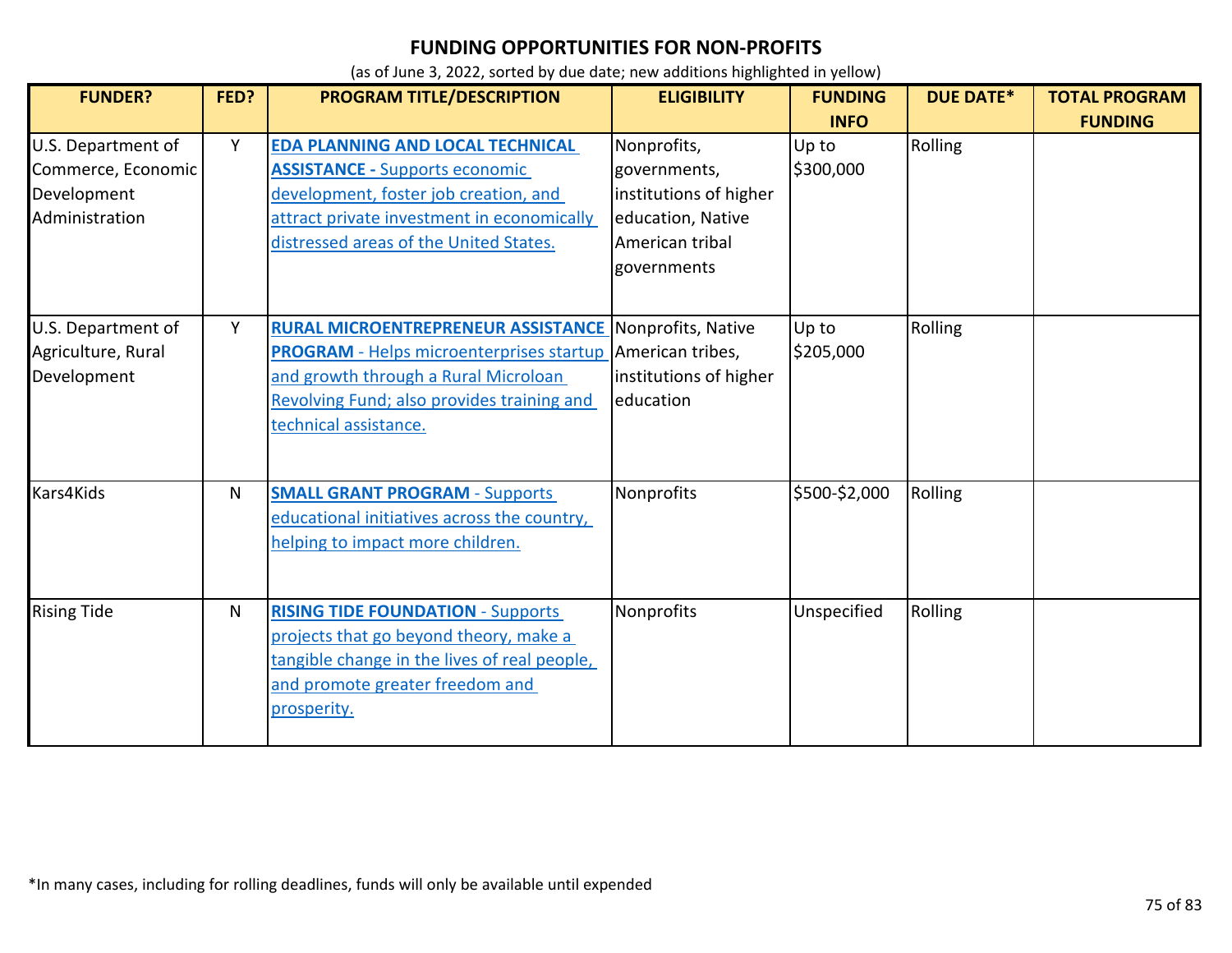| <b>FUNDER?</b>                                            | FED? | PROGRAM TITLE/DESCRIPTION                                                                                                                                                                                                                                                                                            | <b>ELIGIBILITY</b>                                                                                                                                                 | <b>FUNDING</b>                              | <b>DUE DATE*</b> | <b>TOTAL PROGRAM</b> |
|-----------------------------------------------------------|------|----------------------------------------------------------------------------------------------------------------------------------------------------------------------------------------------------------------------------------------------------------------------------------------------------------------------|--------------------------------------------------------------------------------------------------------------------------------------------------------------------|---------------------------------------------|------------------|----------------------|
|                                                           |      |                                                                                                                                                                                                                                                                                                                      |                                                                                                                                                                    | <b>INFO</b>                                 |                  | <b>FUNDING</b>       |
| <b>Bob Barker Company</b><br>Foundation                   | N    | <b>BOB BARKER COMPANY FOUNDATION -</b><br>Gives back to the incarcerated community<br>in order to prepare them physically,<br>spiritually and emotionally for successful<br>reentry into society.                                                                                                                    | Nonprofits,<br>government agencies, \$50,000<br>educational<br>institutions                                                                                        | \$5,000-                                    | Rolling          |                      |
| U.S. Department of<br>Agriculture, Farm<br>Service Agency | Y    | <b>LOANS FOR BEGINNING FARMERS AND</b><br><b>RANCHERS</b> - Makes and guarantees loans to<br>beginning farmers with a special focus on<br>those in their first 10 years of operation.                                                                                                                                | <b>Beginning farmers</b>                                                                                                                                           | Varies<br>depending on<br>funding<br>option | Rolling          |                      |
| <b>National Science</b><br>Foundation                     | Y    | <b>INFRASTRUCTURE CAPACITY FOR</b><br><b>BIOLOGICAL RESEARCH - Supports the</b><br>implementation of, scaling of, or major<br>improvements to research tools, products,<br>and services that advance contemporary<br>biology in any research area supported by<br>the Directorate for Biological Sciences at<br>NSF. | Nonprofit, non-<br>academic institutions<br>(e.g., museums,<br>observatories,<br>research labs,<br>professional<br>societies); institutions<br>of higher education | \$25,000-<br>\$1,200,000                    | Rolling          | \$20,000,000         |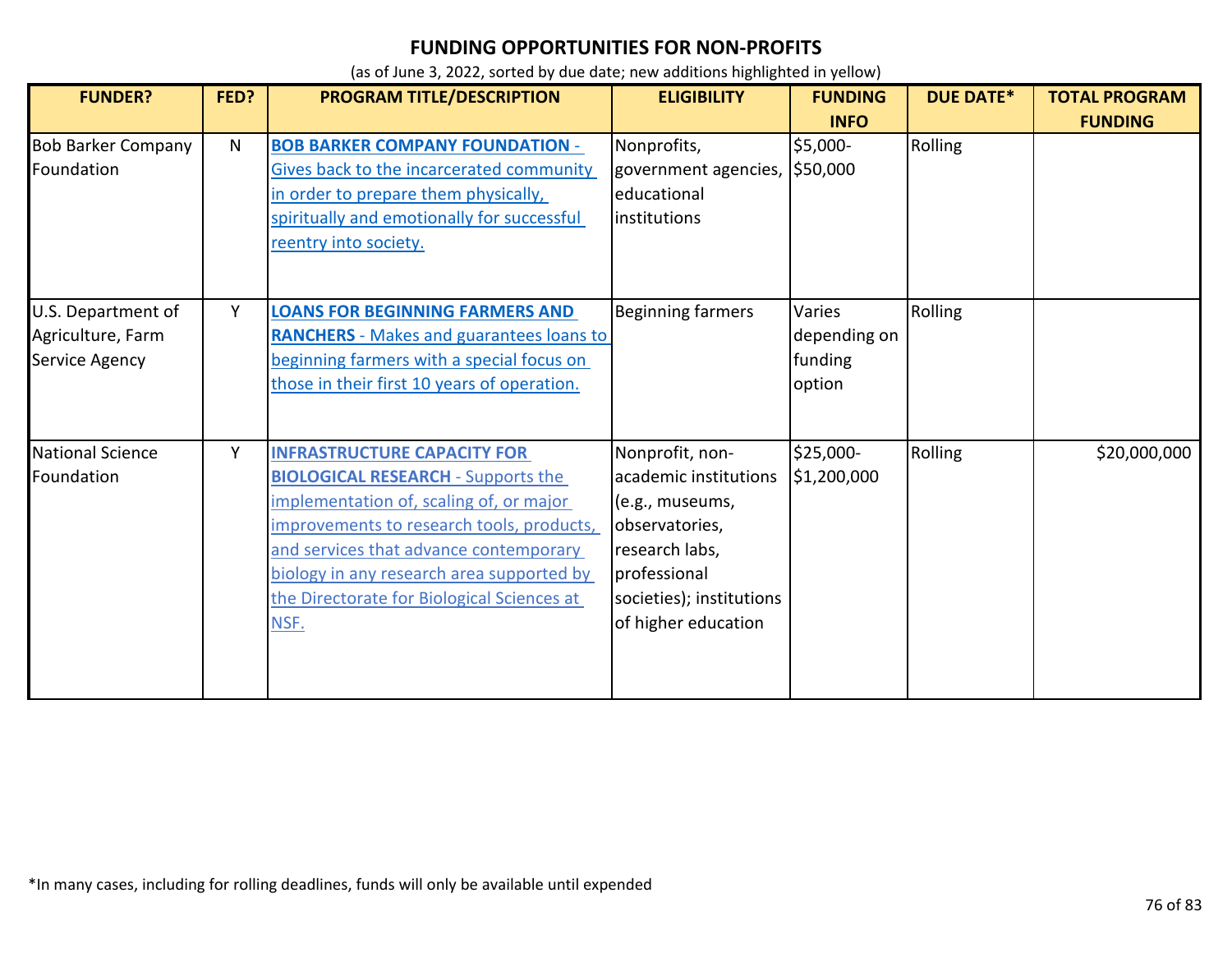| <b>FUNDER?</b>                           | FED? | <b>PROGRAM TITLE/DESCRIPTION</b>                                                                                                                                                                                                                                                                                        | <b>ELIGIBILITY</b>                                                                   | <b>FUNDING</b>                                  | <b>DUE DATE*</b>          | <b>TOTAL PROGRAM</b> |
|------------------------------------------|------|-------------------------------------------------------------------------------------------------------------------------------------------------------------------------------------------------------------------------------------------------------------------------------------------------------------------------|--------------------------------------------------------------------------------------|-------------------------------------------------|---------------------------|----------------------|
| School-Based<br>Healthcare<br>Foundation | N    | <b>COMMUNITY GRANTS - Brings in and</b><br>supports highly skilled clinicians to work<br>with schools, after-school programs, and<br>youth summer programs to assist personnel intervension and/or<br>and other adults who interact with youth in prevention services on<br>both school settings and local communities. | Nonprofit agencies<br>with a proven track<br>record of providing<br>school campuses. | <b>INFO</b><br>Up to<br>\$100,000;<br>40% match | unspecified on<br>website | <b>FUNDING</b>       |
| Can'd Aid                                | N    | <b>CRUSH IT CRUSADE GRANT - Provides</b><br>recycling bins, training and the funding<br>needed to help get a recycling program off<br>the ground in your community.                                                                                                                                                     | Unspecified                                                                          | \$5,000-\$7,000 Rolling                         |                           |                      |
| <b>Cornell Douglas</b><br>Foundation     | N    | <b>CORNELL DOUGLAS GRANTS - Funds</b><br>environmental health and justice, land<br>conservation, mountaintop removal mining,<br>sustainability of resources, watershed<br>protection, and financial literacy for<br>elementary and high school students.                                                                | Unrestricted (includes \$15,000-<br>nonprofits)                                      | 50,000                                          | Rolling                   |                      |
| The Glaser Progress<br>Foundation        | N    | <b>PROGRAM AREAS - Supports Measuring</b><br>Progress, Independent Media, Global Health<br>and Climate Change, and Animal Advocacy<br>priorities.                                                                                                                                                                       | Nonprofits                                                                           | Unspecified                                     | Rolling                   |                      |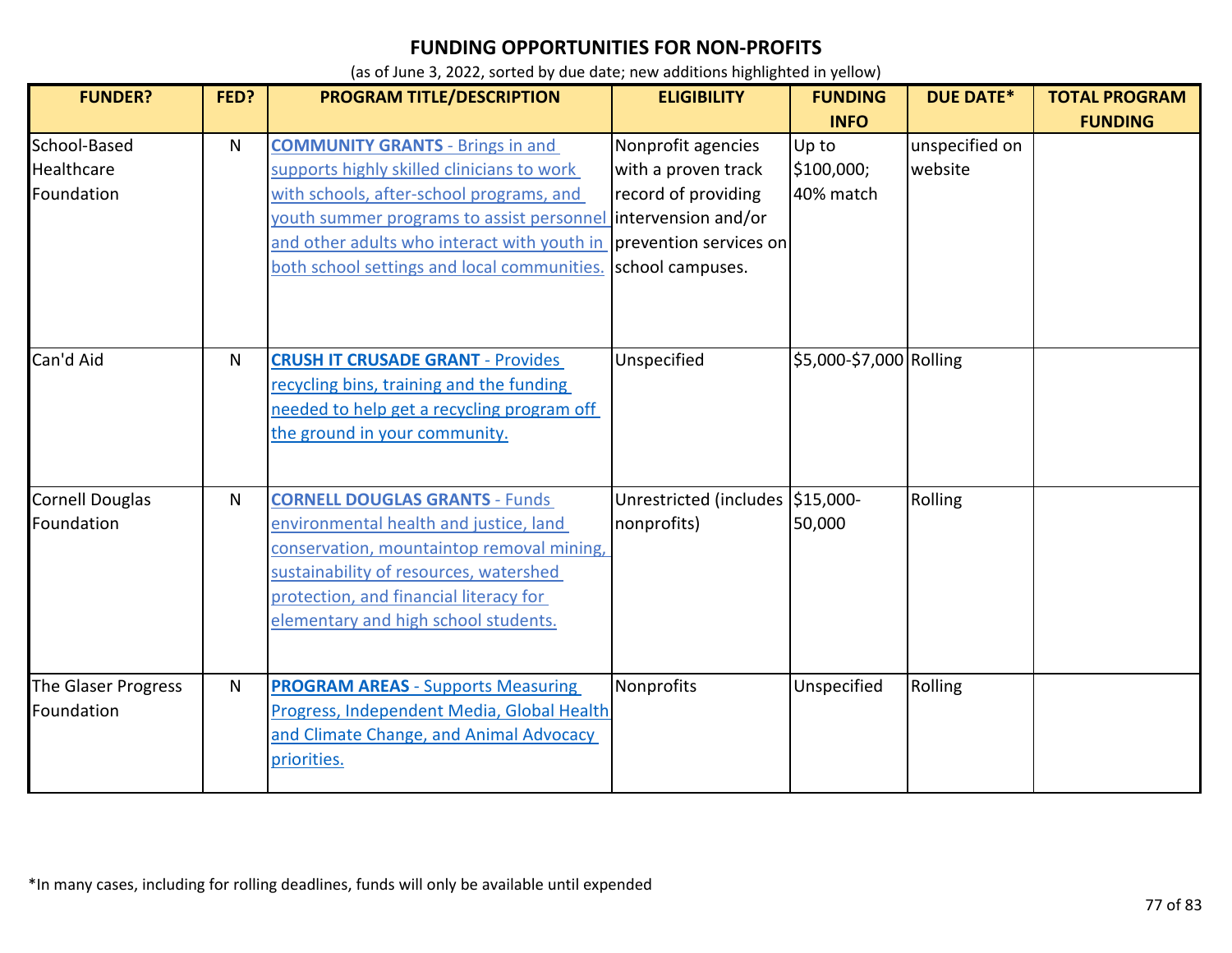| <b>FUNDER?</b>                            | FED?         | PROGRAM TITLE/DESCRIPTION                                                                                                                                                                                                                                                                                                              | <b>ELIGIBILITY</b>                             | <b>FUNDING</b><br><b>INFO</b> | <b>DUE DATE*</b>                                    | <b>TOTAL PROGRAM</b><br><b>FUNDING</b> |
|-------------------------------------------|--------------|----------------------------------------------------------------------------------------------------------------------------------------------------------------------------------------------------------------------------------------------------------------------------------------------------------------------------------------|------------------------------------------------|-------------------------------|-----------------------------------------------------|----------------------------------------|
| <b>Public Welfare</b><br>Foundation       | N            | <b>PUBLIC WELFARE FOUNDATION GRANTS -</b><br>Supports efforts to advance justice and<br>opportunity for people in need by investing<br>in nonprofit organizations that are<br>advancing a new, transformative system of<br>justice with the core values of racial equity,<br>economic well-being, and fundamental<br>fairness for all. | Nonprofits                                     | Unspecified                   | Rolling                                             |                                        |
| Life Comes From It                        | N            | <b>GRANT</b> - Supports projects and<br>collaborations led by people of color that<br>focus on restorative justice, transformative<br>justice, indigenous peacemaking and land<br>based healing.                                                                                                                                       | 501(c)(3)<br>organizations                     | Up to \$25,000 Rolling (LOIs  | must be<br>submitted first)                         |                                        |
| Costco                                    | N            | <b>GRANTS</b> - Focuses on programs supporting<br>children, education, and health and human<br>services in communities where Costco does<br>business.                                                                                                                                                                                  | Nonprofits                                     | Unspecified                   | <b>Rolling (LOIs</b><br>must be<br>submitted first) |                                        |
| <b>Charles Stewart Mott</b><br>Foundation | $\mathsf{N}$ | <b>ENVIRONMENT PROGRAM - Supports</b><br>programs around the world that protect<br>communities and the ecosystems upon<br>which they depend.                                                                                                                                                                                           | National, regional and<br>global organizations | Unspecified                   | Rolling (LOIs<br>must be<br>submitted first)        |                                        |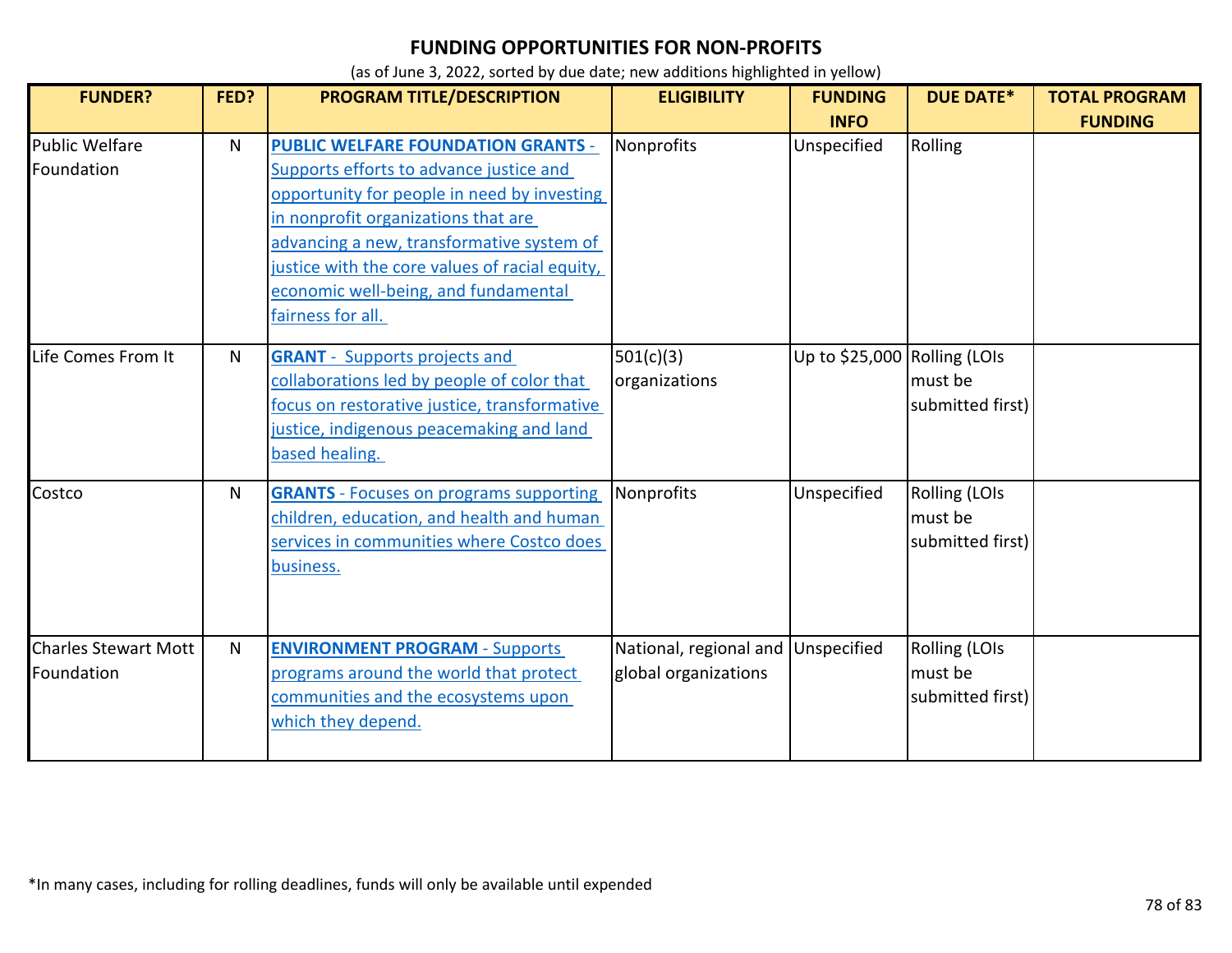| <b>FUNDER?</b>                             | FED?         | PROGRAM TITLE/DESCRIPTION                                                                                                                                                                       | <b>ELIGIBILITY</b>                                                                                                                                                            | <b>FUNDING</b><br><b>INFO</b> | <b>DUE DATE*</b>                                                                 | <b>TOTAL PROGRAM</b><br><b>FUNDING</b> |
|--------------------------------------------|--------------|-------------------------------------------------------------------------------------------------------------------------------------------------------------------------------------------------|-------------------------------------------------------------------------------------------------------------------------------------------------------------------------------|-------------------------------|----------------------------------------------------------------------------------|----------------------------------------|
| <b>Charles Stewart Mott</b><br>Foundation  | N.           | <b>EDUCATION PROGRAM - Funds efforts to</b><br>expand learning opportunities and supports global organizations<br>for children, particularly those from low<br>and moderate-income communities. | National, regional and                                                                                                                                                        | Unspecified                   | Rolling (LOIs<br>must be<br>submitted first)                                     |                                        |
| Change Happens<br>Foundation               | N            | <b>GRANTS</b> - Assists innovative charities with a Nonprofits<br>high-level of impact and a strong history of<br>making good change happen.                                                    |                                                                                                                                                                               | Unspecified                   | Rolling (LOIs<br>must be<br>submitted first)                                     |                                        |
| <b>Carnegie Corporation</b><br>of New York | $\mathsf{N}$ | <b>GRANTS</b> - Supports innovative projects,<br>organizations, and individuals that are<br>striving to create meaningful change.                                                               | Nonprofits, public<br>agencies, public<br>charities, universities                                                                                                             | Unspecified                   | <b>Rolling (LOIs</b><br>must be<br>submitted first,<br>then invited to<br>apply) |                                        |
| <b>Healy Foundation</b>                    | $\mathsf{N}$ | <b>GRANTS - Builds community and supports</b><br>the environment and youth by awarding<br>grants and scholarships in Oregon and<br>Hawaii.                                                      | Nonprofits that work<br>in either youth<br>education, youth<br>advocacy, reduction of<br>childhood poverty,<br>climate change<br>mitigation or<br>protection of<br>ecosystems | Up to \$50,000 Rolling (LOIs  | must be<br>submitted first)                                                      |                                        |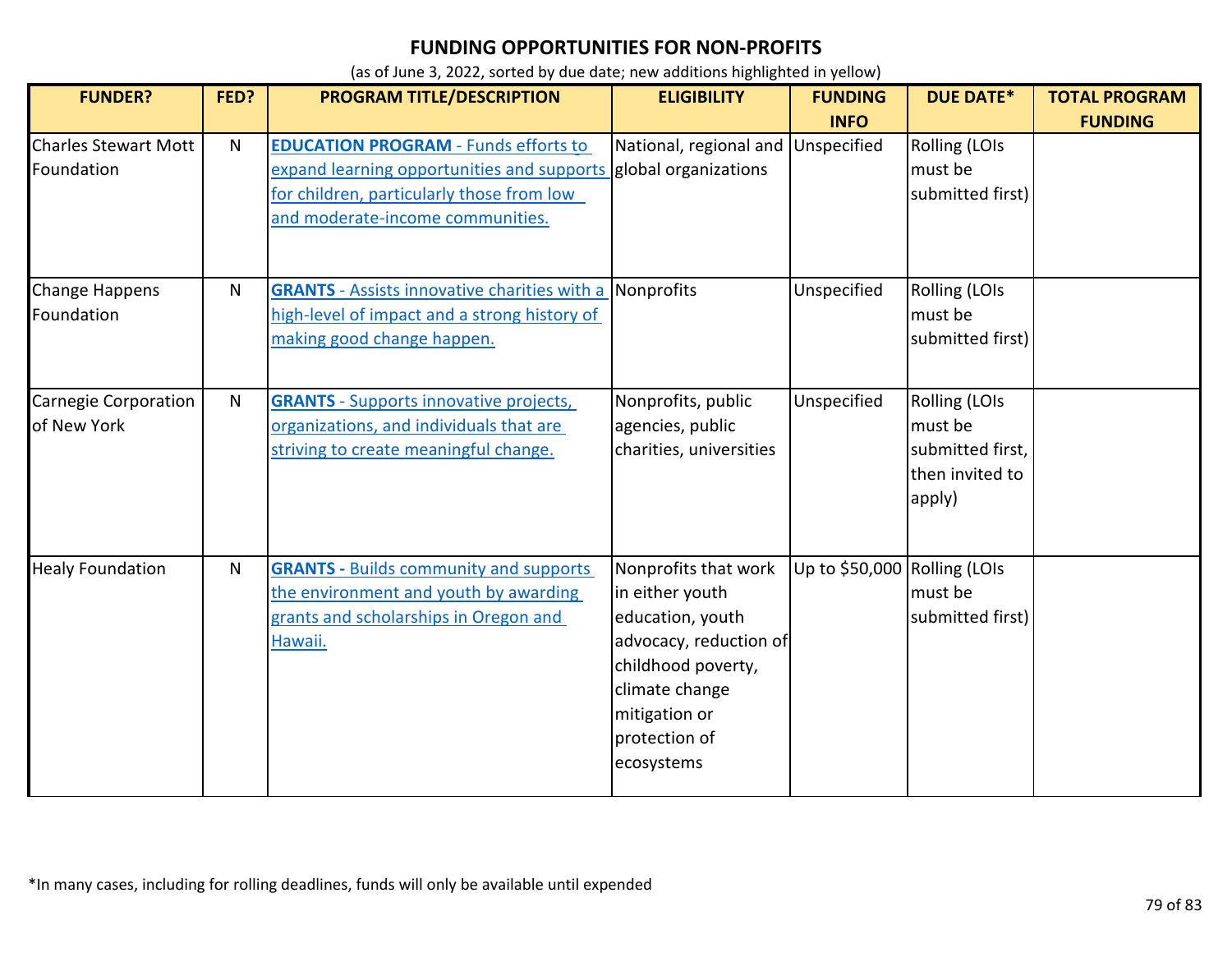| <b>FUNDER?</b>                                                            | FED? | PROGRAM TITLE/DESCRIPTION                                                                                                                                                                                                                                                                                             | <b>ELIGIBILITY</b>                                                                      | <b>FUNDING</b>       | <b>DUE DATE*</b>                           | <b>TOTAL PROGRAM</b> |
|---------------------------------------------------------------------------|------|-----------------------------------------------------------------------------------------------------------------------------------------------------------------------------------------------------------------------------------------------------------------------------------------------------------------------|-----------------------------------------------------------------------------------------|----------------------|--------------------------------------------|----------------------|
|                                                                           |      |                                                                                                                                                                                                                                                                                                                       |                                                                                         | <b>INFO</b>          |                                            | <b>FUNDING</b>       |
| Cisco                                                                     | N    | <b>GLOBAL CASH GRANTS - Supports programs Nonprofits, non-</b><br>that fit within Cisco's investment areas,<br>serve the underserved, and leverage<br>technology to improve the reach and<br>efficiency of services.                                                                                                  | governmental<br>organizations                                                           | Unspecified          | Rolling (by<br>invitation)                 |                      |
| U.S. Department of<br>Labor, Employment<br>and Training<br>Administration | Υ    | <b>GROWTH OPPORTUNITIES - Aims to</b><br>introduce and prepare justice-involved<br>youth and young adults for the world of<br>work through placement into paid work<br>experiences.                                                                                                                                   | Nonprofits, county<br>governments,<br>independent school<br>districts                   | Up to<br>\$4,000,000 | Unspecified<br>(forecasted<br>opportunity) | \$60,000,000         |
| U.S. Department of<br>Labor, Employment<br>and Training<br>Administration | Y    | <b>PATHWAY HOME 3</b> - Supports occupational Nonprofits, public and Up to<br>training aligned with career and educational state controlled<br>goals, and provides funding for services,<br>such as case management, legal assistance,<br>and transportation that support<br>participants' participation and success. | institutions of higher<br>education, city or<br>township<br>governments, for<br>profits | \$4,000,000          | Unspecified<br>(forecasted<br>opportunity) | \$55,000,000         |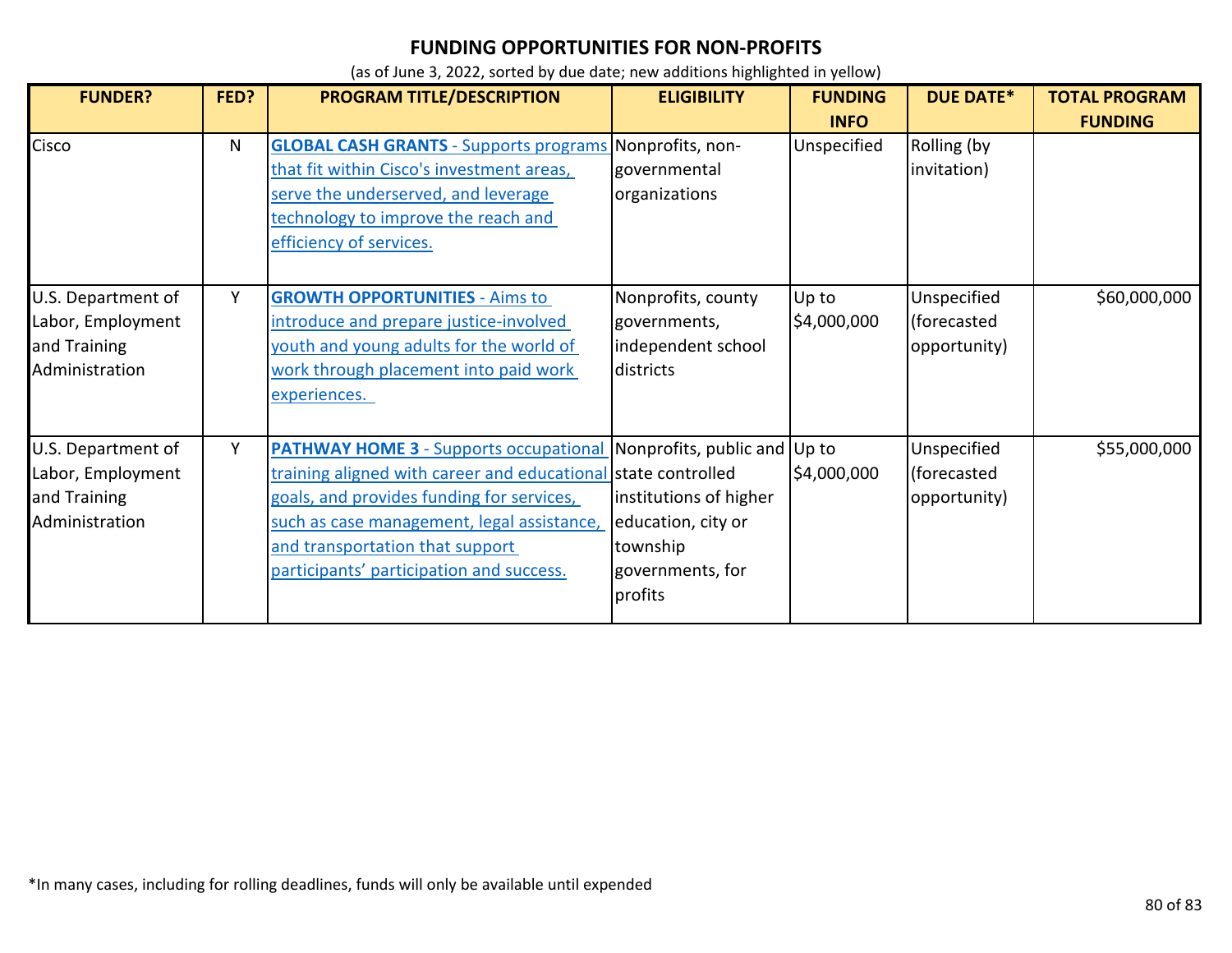| <b>FUNDER?</b>                                                                                    | FED?         | PROGRAM TITLE/DESCRIPTION                                                                                                                                                                                                                                                                                                                                                     | <b>ELIGIBILITY</b>                                                                                                                     | <b>FUNDING</b> | <b>DUE DATE*</b>                           | <b>TOTAL PROGRAM</b> |
|---------------------------------------------------------------------------------------------------|--------------|-------------------------------------------------------------------------------------------------------------------------------------------------------------------------------------------------------------------------------------------------------------------------------------------------------------------------------------------------------------------------------|----------------------------------------------------------------------------------------------------------------------------------------|----------------|--------------------------------------------|----------------------|
|                                                                                                   |              |                                                                                                                                                                                                                                                                                                                                                                               |                                                                                                                                        | <b>INFO</b>    |                                            | <b>FUNDING</b>       |
| U.S. Department of<br><b>Health and Human</b><br>Services, Food and<br><b>Drug Administration</b> | Y            | <b>EXPANDING EDUCATION AND AWARENESS Nonprofits, small</b><br>ON THE DANGERS OF SKIN LIGHTENING<br>PRODUCTS CONTAINING HYDROQUINONE<br><b>AND MERCURY</b> - To expand and advance<br>work with stakeholders and partners for<br>education, outreach, and public awareness<br>activities on the dangers of skin lightening<br>products containing hydroquinone and<br>mercury. | businesses, public and<br>state controlled<br>instutions of higher<br>education, state<br>governments, special<br>district governments | Unspecified    | Unspecified<br>(forecasted<br>opportunity) |                      |
| <b>Gannett Foundation</b>                                                                         | $\mathsf{N}$ | <b>COMMUNITY THRIVES - Invests in</b><br>community-building initiatives across the<br>country.                                                                                                                                                                                                                                                                                | Unspecified                                                                                                                            | Unspecified    | Unspecified<br>(RFP available<br>June 1)   |                      |
| Zibler Family<br>Foundation                                                                       | N            | <b>HAWAII</b> - Supports organizations dedicated<br>to issues of basic human needs and youth<br>and family development.                                                                                                                                                                                                                                                       | Nonprofits                                                                                                                             | Unspecified    | Unspecified                                |                      |
| Kars4Kids                                                                                         | $\mathsf{N}$ | <b>KARS4KIDS SMALL GRANT PROGRAM -</b><br>Works to expand our reach to more diverse<br>populations by lending support to local<br>charities doing great work for the children<br>in their communities.                                                                                                                                                                        | 501(c)(3)<br>organizations                                                                                                             | \$500-\$2,000  | Unspecified                                |                      |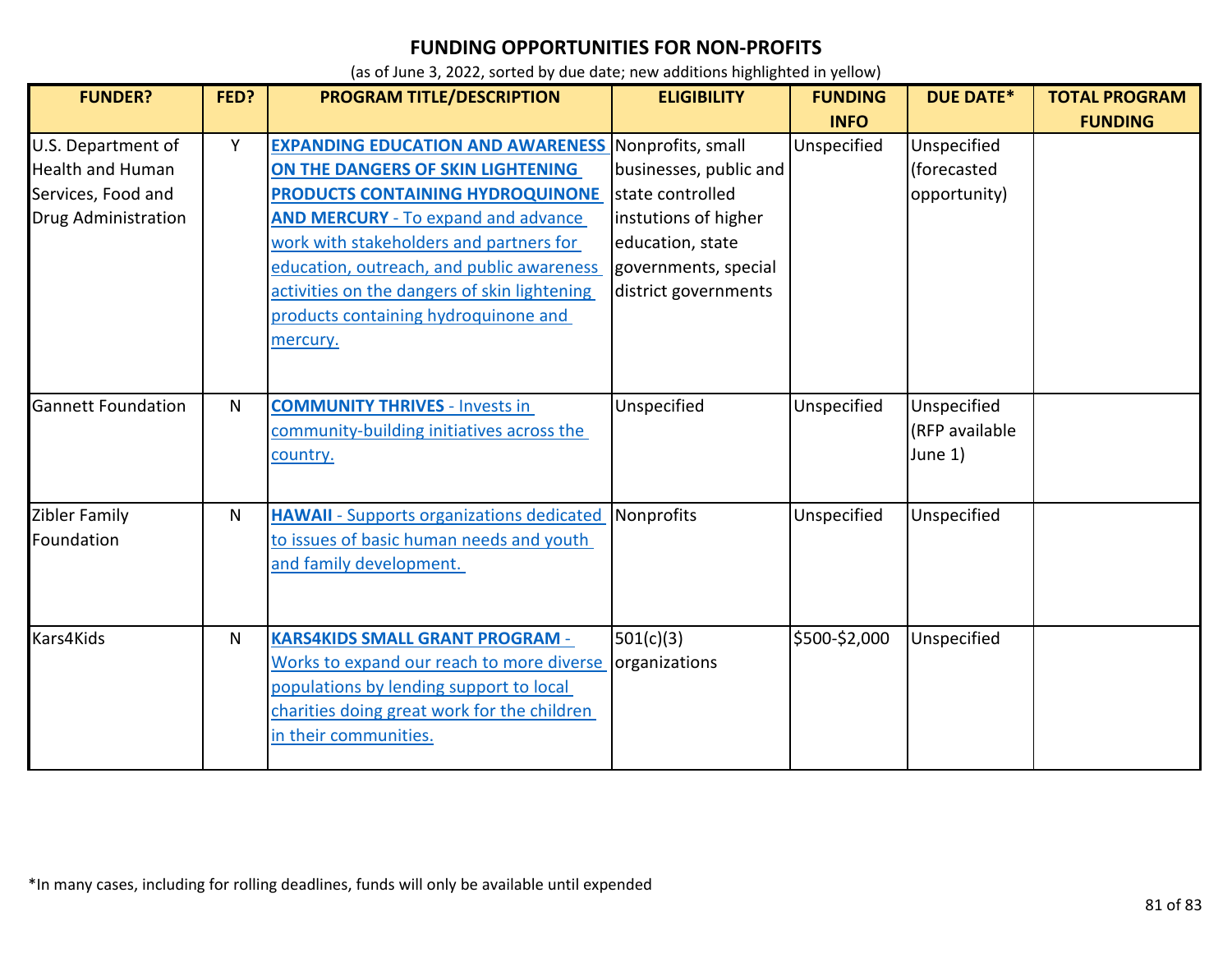| <b>FUNDER?</b>                             | FED?         | PROGRAM TITLE/DESCRIPTION                                                                                                                                                                                                                                             | <b>ELIGIBILITY</b>                                                                                                                                              | <b>FUNDING</b><br><b>INFO</b>               | <b>DUE DATE*</b> | <b>TOTAL PROGRAM</b><br><b>FUNDING</b> |
|--------------------------------------------|--------------|-----------------------------------------------------------------------------------------------------------------------------------------------------------------------------------------------------------------------------------------------------------------------|-----------------------------------------------------------------------------------------------------------------------------------------------------------------|---------------------------------------------|------------------|----------------------------------------|
| Major League<br><b>Baseball Players</b>    | N            | YOUTH DEVELOPMENT FOUNDATION<br><b>GRANT</b> - Works to increase participation in<br>and expand access to youth baseball and<br>softball.                                                                                                                             | Organizations and<br>individuals                                                                                                                                | Unspecified                                 | Unspecified      |                                        |
| <b>Brothers Helping</b><br><b>Brothers</b> | N            | <b>GRANTS</b> - Helps small and rural fire<br>departments within the U.S. with<br>equipment needs by donating vital life<br>saving tools.                                                                                                                             | Fire training centers,<br>emergency<br>communication<br>centers, auxiliaries,<br>fire service<br>organizations, dive<br>teams, for profit Fire<br>or EMS agency | Unspecified                                 | Unspecified      |                                        |
| <b>Wallace Global Fund</b>                 | $\mathsf{N}$ | <b>WALLACE GLOBAL FUND - Supports</b><br>activities and movements that are global or<br>national in scope.                                                                                                                                                            | Nonprofits                                                                                                                                                      | Unspecified                                 | Unspecified      |                                        |
| <b>Clif Family</b><br>Foundation           | N            | <b>EXPANSION GRANTS - Supports new</b><br>geographic reach, major engagement in<br>new issue areas, deeping of exisiting or<br>delivery of new services that enhance scope<br>of impact and encourages innovation, more<br>risk-taking, and blazing of new territory. | Invitation only -<br>nonprofits                                                                                                                                 | Typically more Unspecified<br>than \$50,000 |                  |                                        |